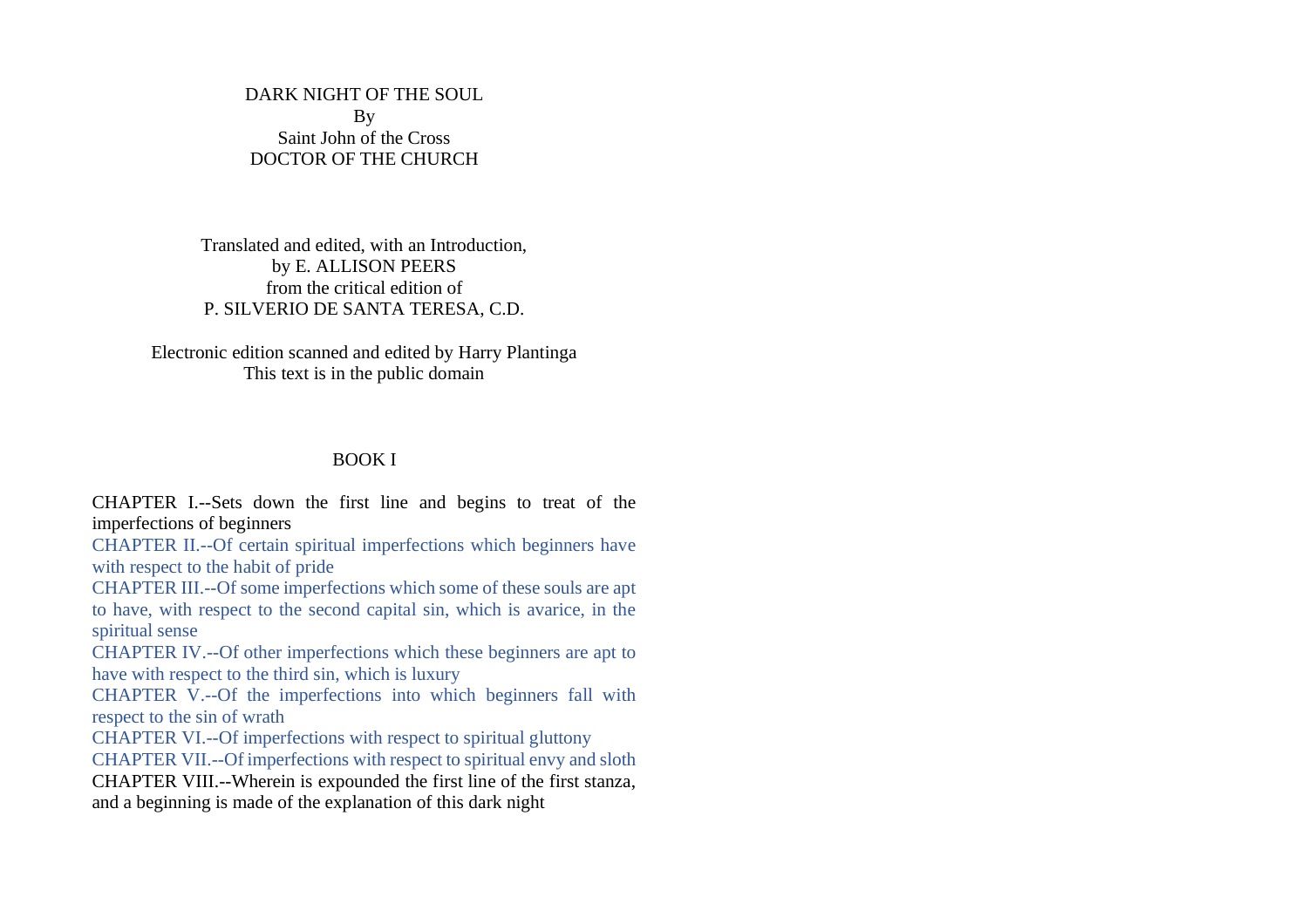CHAPTER IX.--Of **the signs** by which it will be known that the spiritual person is walking along the way of this night and purgation of sense CHAPTER X.--Of the way in which these souls are to conduct themselves in this dark night

CHAPTER XI.--Wherein are expounded the three lines of the stanza CHAPTER XII.--Of the benefits which this night causes in the soul CHAPTER XIII.--Of other benefits which this night of sense causes in the soul

CHAPTER XIV.--Expounds this last verse of the first stanza

# DARK NIGHT

*love with God, to the extent that is possible in this life.*

*attained to the said perfection, according as they are contained in the perfección, según en las canciones se contiene. same stanzas.*

Exposition of the stanzas describing the method followed by the soul in its Declaración de las canciones del modo que tiene el alma en el camino *journey upon the spiritual road to the attainment of the perfect union of espiritual para llegar a la perfecta unión de amor con dios, cual se puede en esta vida.*

Likewise, are described the properties belonging to the soul that has Dícese también las propiedades que tiene el que ha llegado a la dicha

# PROLOGUE

IN this book are first set down all the stanzas which are to be expounded; afterwards, each of the stanzas is expounded separately, being set down before its exposition; and then each line is expounded separately and in turn, the line itself also being set down before the exposition.

In the first two stanzas are expounded the effects of the two spiritual purgations [purifications]: of the sensual part of man and of the spiritual part.

# PROLOGO

En este libro se ponen primero todas las canciones que se han de declarar. Después se declara cada canción de por sí, poniendo cada una de éllas antes de su declaración, y luego se va declarando cada verso de por sí, poniéndole también al principio.

En las dos primeras canciones se declaran los efectos de las dos purgaciones espirituales: de la parte sensitiva del hombre y de la espiritual.

En las, otras seis se declaran varios y admirables efectos de la iluminación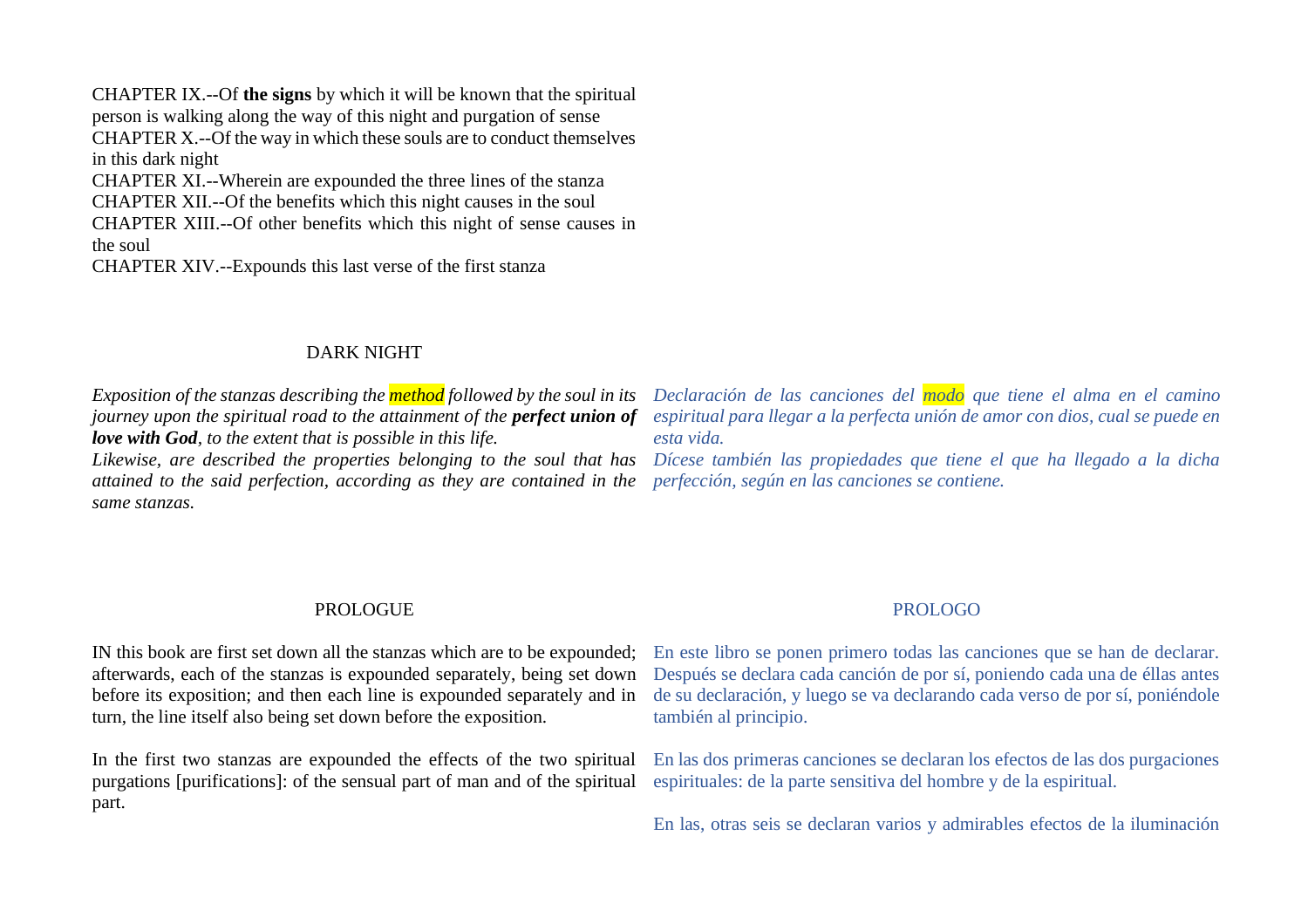In the other six are expounded various and wondrous effects of the espiritual y unión de amor con Dios. spiritual illumination and union of love with God.

### STANZAS OF THE SOUL

1. On a dark night, Kindled in love with yearnings --oh, happy chance!-- I went forth without being observed, My house being now at rest.

2. In darkness and secure, By the secret ladder, disguised --oh, happy chance!-- In darkness and in concealment, My house being now at rest.

3. In the happy night, In secret, when none saw me, Nor I beheld aught, Without light or guide, save that which burned in my heart.

4. This light guided me More surely than the light of noonday To the place where he (well I knew who!) was awaiting me-- A place where none appeared.

5. Oh, night that guided me, Oh, night more lovely than the dawn, Oh, night that joined Beloved with lover, Lover transformed in the Beloved!

### CANCIONES DEL ALMA

1. En una noche oscura, con ansias, en amores inflamada, (oh dichosa ventura!, salí sin ser notada estando ya mi casa sosegada.

2. A oscuras y segura, por la secreta escala, disfrazada, (oh dichosa ventura!, a oscuras y en celada, estando ya mi casa sosegada.

3. En la noche dichosa, en secreto, que nadie me veía, ni yo miraba cosa, sin otra luz y guía sino la que en el corazón ardía.

4. Aquésta me guiaba más cierto que la luz de mediodía, adonde me esperaba quien yo bien me sabía, en parte donde nadie parecía.

5. (Oh noche que guiaste! (oh noche amable más que el alborada! (oh noche que juntaste Amado con amada, amada en el Amado transformada!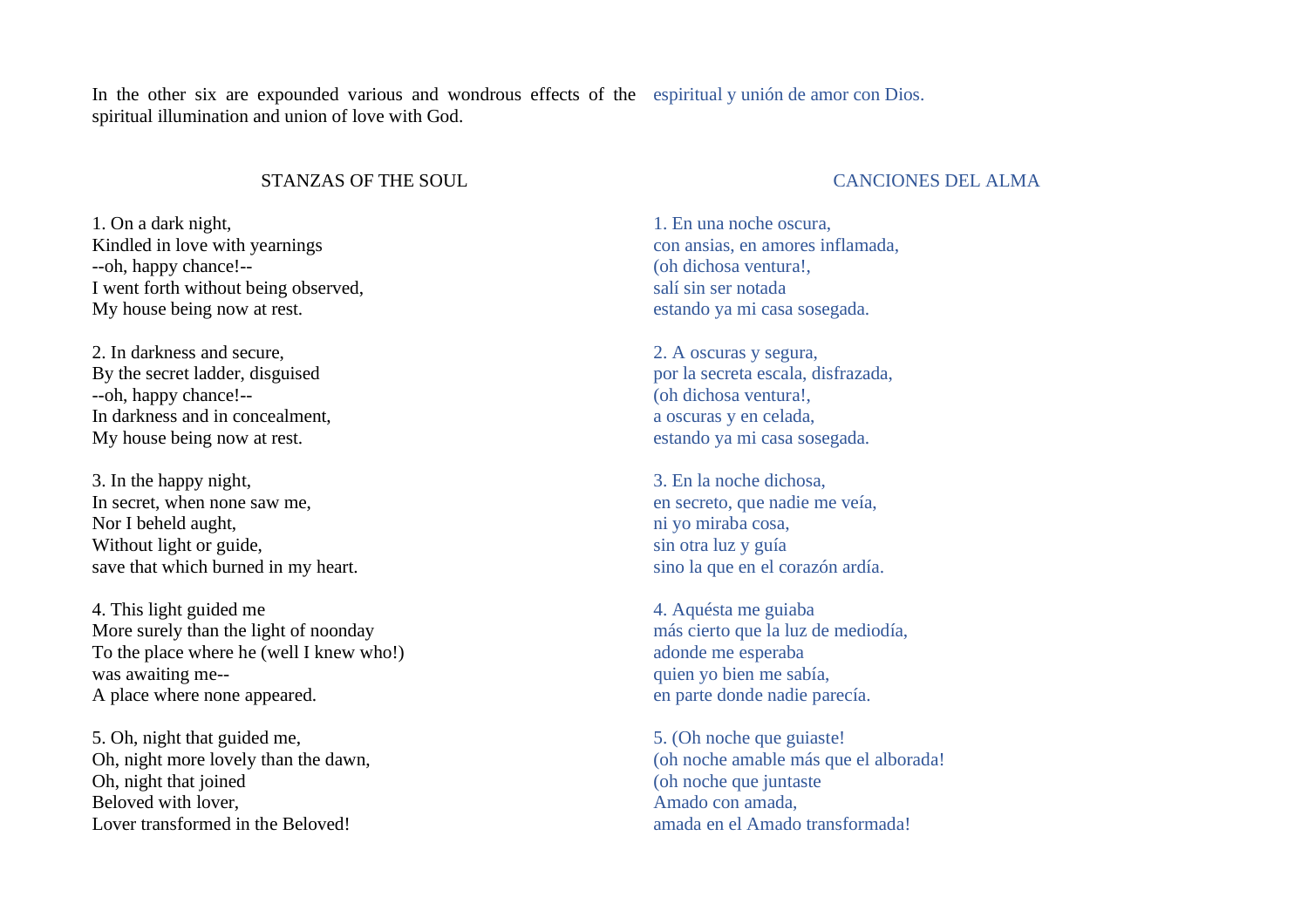6. Upon my flowery breast, Kept wholly for himself alone, There he stayed sleeping, and I caressed him, And the fanning of the cedars made a breeze.

7. The breeze blew from the turret As I parted his locks; With his gentle hand he wounded my neck And caused all my senses to be suspended.

8. I remained, lost in oblivion; My face I reclined on the Beloved. All ceased and I abandoned myself, Leaving my cares forgotten among the lilies.

6. En mi pecho florido, que entero para él solo se guardaba, allí quedó dormido, y yo le regalaba, y el ventalle de cedros aire daba.

7. El aire de la almena, cuando yo sus cabellos esparcía, con su mano serena en mi cuello hería y todos mis sentidos suspendía.

8. Quedéme y olvidéme, el rostro recliné sobre el Amado, cesó todo y dejéme, dejando mi cuidado entre las azucenas olvidado.

**FIN** 

# *which the soul follows upon the road of the union of love with God.*

understand here that the soul that utters them **is now in the state of perfection**, which is **the union of love with God**, having already passed through severe trials and straits, by means of spiritual exercise in **the narrow way of eternal life** whereof Our Saviour speaks in the Gospel (Mt 7:14), along which way the soul ordinarily passes in order to reach this high and happy [blessed] union with God.

Begins the exposition of the stanzas which treat of the way and manner Comienza la declaración de las canciones que tratan del modo y manera que *tiene el alma en el camino de la unión del amor con Dios, por el padre fray Juan de la Cruz.*

Before we enter upon the exposition of these stanzas, it is well to Antes que entremos en la declaración de estas canciones, conviene saber aquí que el alma las dice **estando ya en la perfección**. Que es la unión de amor con Dios, habiendo ya pasado por los estrechos trabajos y aprietos, mediante el ejercicio espiritual del camino estrecho de la vida eterna que dice nuestro Salvador en el Evangelio (Mt. 7, 74), por el cual camino ordinariamente pasa para llegar a esta alta y dichosa unión con Dios.

Since this road (as the Lord Himself says likewise) is so strait, and since El cual por ser tan estrecho y por ser tan pocos los que entran por él, como there are so few that enter by it [Mt 7:14], the soul considers it a great también dice el mismo Señor (Mt. 7, 14), tiene el alma por gran dicha y happiness and good chance to have passed along it to the said perfection ventura haber pasado por él a la dicha perfección de amor, como ella lo cánta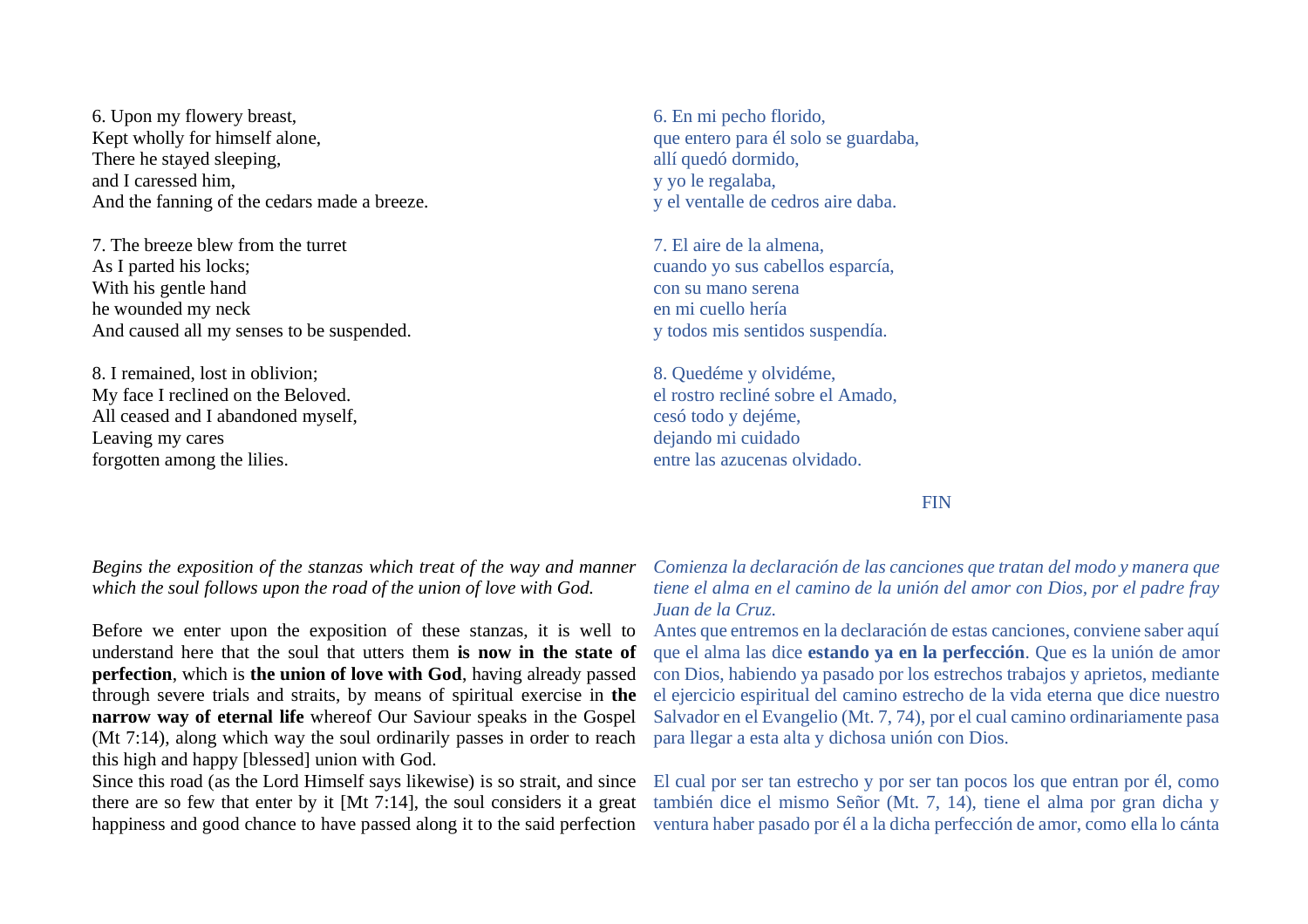of love, as it sings in this first stanza, calling this strait road with full propriety *'dark night'*, as will be explained hereafter in the lines of the said stanza. The soul, then, rejoicing at having passed along this narrow road whence so many blessings have come to it, speaks after this manner.

BOOK THE FIRST

*Which treats of the Night of Sense.*

### STANZA THE FIRST

*On a dark night, Kindled in love with yearnings --oh, happy chance!-- I went forth without being observed, My house being now at rest.*

### **EXPOSITION**

1. IN this first stanza the soul relates the way and manner which it followed in going forth [come out, escape], as to its affection, **from itself and from all things**, and in **dying to them all and to itself**, through true mortification, in order to attain to living the sweet and delectable life of love with God; and it says that this going forth from itself and from all things was a *'dark night',* by which, as will be explained hereafter, is here understood purgative contemplation, which causes passively in the soul the negation of itself and of all things referred to above.

[purgative: purificative]

2. And this going forth [coming out, escaping, exiting] it says here that it 2. Y esta salida dice ella aquí que pudo hacer con la fuerza y calor que para was able to accomplish in the strength and ardour which love for its ello le dio el amor de su Esposo en la dicha contemplación oscura.

en esta primera canción, llamando noche oscura con harta propiedad a este camino estrecho, como se declarará adelante en los versos de la dicha canción. Dice, pues, el alma, gozosa de haber pasado por este angosto camino de donde tanto bien se le siguió, en esta manera:

### LIBRO PRIMERO

*En que se trata de la noche del sentido.*

### CANCION 1

*En una noche oscura, con ansias, en amores inflamada, (oh dichosa ventura!, salí sin ser notada estando ya mi casa sosegada.*

### **DECLARACION**

1. Cuenta el alma en esta primera canción el modo y manera que tuvo en salir, según la afición, de sí y de todas las cosas, muriendo por verdadera mortificación a todas ellas y a si misma, para venir a vivir vida de amor dulce y sabrosa con Dios.

Y dice que este salir de sí y de todas las cosas fue una noche oscura, que aquí entiende por la contemplación purgativa, como después se dirá, la cual pasivamente causa en el alma la dicha negación de sí misma y de todas las cosas.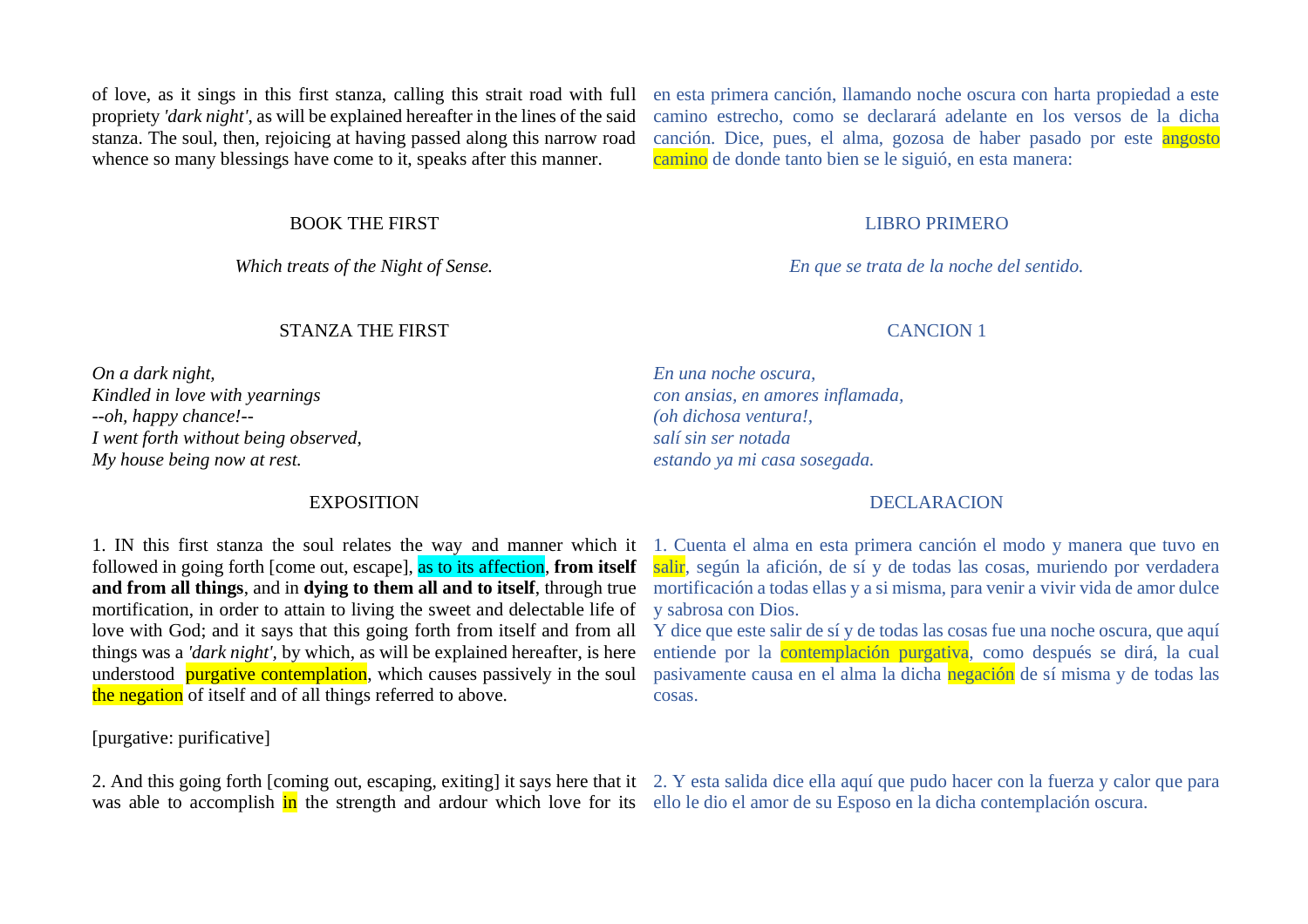Spouse gave to it for that purpose in the dark contemplation aforementioned.

### [sequence:

This contemplation communicated to the soul the Love for the Groom. This love gave the soul fortitude and warmth. Love and fortitude helped the soul to come out (of herself and from creatures).]

Herein it extols the great happiness which it found in journeying to God En lo cual encarece la buena dicha que tuvo en caminar a Dios **por esta through this night** with such signal success that none of the three enemies, which are world, devil and flesh (who are they that ever impede this road), could hinder it;

inasmuch as the aforementioned night of purgative [purificative] contemplation lulled to sleep and mortified, in **the house of its sensuality**, all the **passions** and **desires** with respect to their mischievous desires and motions.

The line, then, says:

*On a dark night*

### CHAPTER I

*Sets down the first line and begins to treat of the imperfections of beginners.*

1. INTO this dark night souls begin to enter when God draws them forth from **the state of beginners** -- which is the state of **those that meditate** on the spiritual road -- and begins to set them in **the state of progressives** [proficients] -- which is that of those who **are** already **contemplatives** - to the end that, after passing through it, they may arrive at the state of **the perfect**, which is that of **the Divine union of the soul with God**.

**noche** con tan próspero suceso que ninguno de los tres enemigos, que son mundo, demonio y carne, que son los que siempre contrarían este camino, se lo pudiese impedir;

por cuanto la dicha noche de contemplación purificativa: hizo adormecer y amortiguar en **la casa de su sensualidad** todas las pasiones y apetitos según sus apetitos y movimientos contrarios.

Dice, pues, el verso:

*En una noche oscura.*

## CAPITULO 1

*Pone el primer verso y comienza a tratar de las imperfecciones de los principiantes.*

1. En esta noche oscura comienzan a entrar las almas cuando Dios las va sacando de estado de principiantes, que es de **los que meditan** en el camino espiritual, y las comienza a poner en el de **los aprovechantes**, que es ya el de **los contemplativos**, para que, pasando por aquí, lleguen al estado de **los perfectos**, que es el de **la divina unión del alma con Dios**.

Por tanto, para entender y declarar mejor qué noche sea ésta por que el alma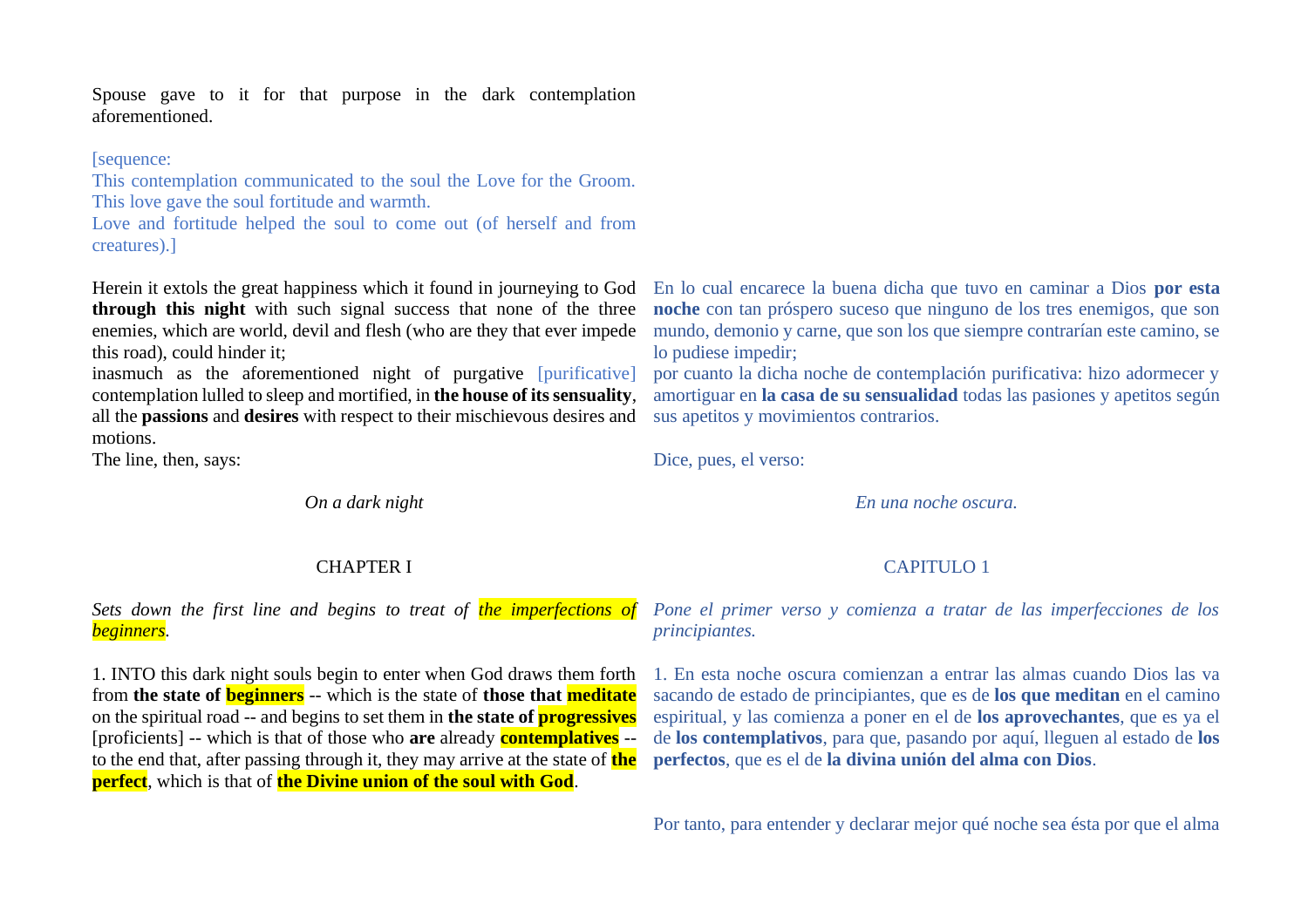Wherefore, to the end that we may the better understand and explain what night is this through which the soul passes, and for what cause God sets it therein, it will be well here to touch first of all upon certain characteristics of beginners (which, although we treat them with all possible brevity, will not fail to be of service likewise to the beginners themselves), in order that,

realizing the weakness of the state wherein they are, they may take courage, and may desire that God will bring them into this night,

wherein the soul is strengthened and confirmed in the virtues, and made ready for the inestimable delights of the love of God.

And, although we may tarry here for a time, it will not be for longer than is necessary, so that we may go on to speak at once of this dark night.

2. It must be known, then, that the soul, after it has been **definitely converted to the service of God**, is, as a rule [usually], spiritually nurtured and caressed by God, even as is the tender child by its loving mother, who warms it with the heat of her bosom and nurtures it with sweet milk and soft and pleasant food, and carries it and caresses it in her arms;

but, as the child grows bigger, the mother gradually ceases caressing it, and, hiding her tender love, puts bitter aloes upon her sweet breast, sets down the child from her arms and makes it walk upon its feet,

pasa, y por qué causa la pone Dios en ella, primero convendrá tocar aquí algunas propiedades de los principiantes. Lo cual, aunque será con la brevedad que pudiere, no dejará también de servir a los mismos principiantes, para que,

entendiendo **la flaqueza** del estado que llevan, **se animen** y **deseen** que los ponga Dios en esta noche,

donde **se fortalece** y **confirma** el alma en las virtudes y para los **inestimables deleites** del amor de Dios.

Y, aunque nos detengamos un poco, no será más de lo que basta para tratar luego de esta noche oscura.

2. Es, pues, de saber que el alma, después que determinadamente se convierte a servir a Dios, **ordinariamente** la va Dios criando en espíritu y regalando, al modo que la amorosa madre hace al niño tierno, al cual al calor de sus pechos le calienta, y con leche sabrosa y manjar blando y dulce le cría, y en sus brazos le trae y le regala.

Pero, a la medida que va creciendo, le va la madre quitando el regalo y, escondiendo el tierno amor, pone el amargo acíbar en el dulce pecho, y, abajándole de los brazos, le hace andar por su pie,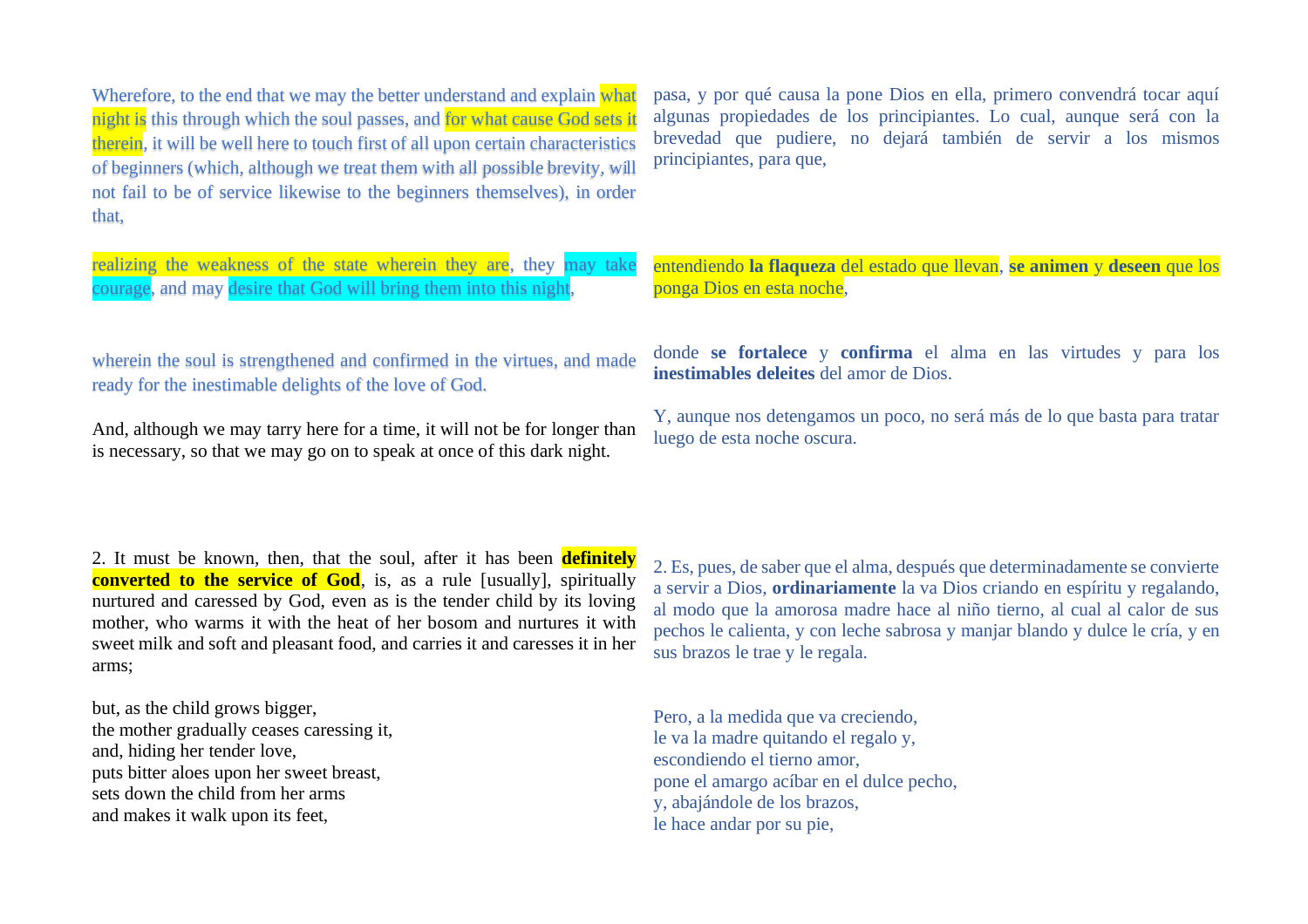so that it may lose **the habits of a child** and betake itself to more important and substantial occupations.

regenerated by its new warmth and fervour for the service of God [Second Conversion], she treats it in the same way;

she makes it to find spiritual milk, sweet and delectable, in all the things of God, without any labour of its own, and also great pleasure in spiritual exercises, for here God is giving to it the breast of His tender love, even as to a tender child. (1 P 2:2-3)

3. Therefore, such a soul finds its delight in spending long periods - perchance whole nights -- in prayer; penances are its pleasures; fasts its joys; and its consolations are to make use of the sacraments and to occupy itself in Divine things. In the which things spiritual persons (though taking part in them with great efficacy and persistence and using and treating them with great care) often find themselves, spiritually speaking, very weak and imperfect.

For since they are **moved** to these things and to these spiritual exercises **by the consolation and pleasure** that they find in them, and since, too, **they have not been prepared** for them **by the practice of earnest striving in the virtues**, they have many faults and imperfections **with respect to these spiritual actions of theirs**;

for, after all,

any man's actions correspond to the **habit of perfection** attained by him.

**strong habits**, they have necessarily to work (act) like feebler children, necesidad han de **obrar como flacos niños**, **flacamente**.feebly.

porque, perdiendo **las propiedades de niño**, se dé a cosas más grandes y sustanciales.

The loving mother of the grace of God, for, as soon as the soul is La amorosa madre de la gracia de Dios, luego que por nuevo calor y hervor de servir a Dios reengendra al alma, eso mismo hace con ella;

> porque la hace hallar dulce y sabrosa la leche espiritual sin algún trabajo suyo en todas las cosas de Dios, y en los ejercicios espirituales gran gusto, porque le da Dios aquí su pecho de amor tierno, bien así como a niño tierno (1 Pe. 2, 2-3).

> 3. Por tanto, su deleite halla pasarse grandes ratos en oración, y por ventura las noches enteras; sus gustos son las penitencias, sus contentos los ayunos, y sus consuelos usar de los sacramentos y comunicar en las cosas divinas; las cuales cosas, aunque con grande eficacia y porfía asisten a ellas y las usan y tratan con grande cuidado los espirituales, hablando espiritualmente, comúnmente se han muy flaca e imperfectamente en ellas.

> Porque, como son movidos a estas cosas y ejercicios espirituales por el consuelo y gusto que allí hallan, y, como también ellos **no están habilitados por ejercicios de fuerte lucha en las virtudes**, **acerca de estas sus obras espirituales tienen** muchas faltas e imperfecciones;

porque, al fin,

cada uno obra conforme al hábito de perfección que tiene;

And, as these persons have not had the opportunity of **acquiring the** said y, como éstos no han tenido lugar de **adquirir los hábitos fuertes**, de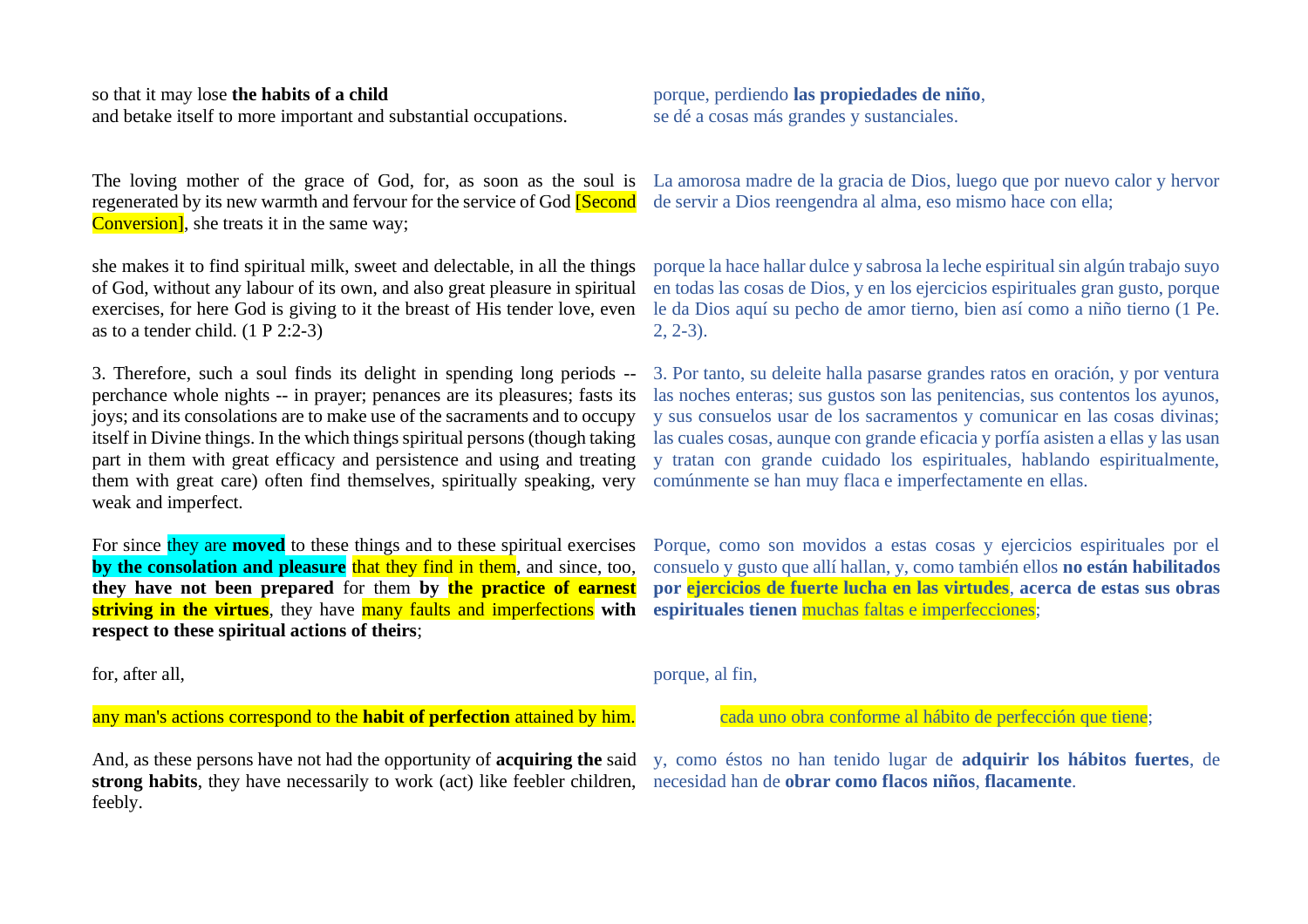In order that this may be seen more clearly, and likewise how much these Lo cual para que más claramente se vea, y cuán faltos van estos principiantes **beginners** in the virtues lacks with respect to the works in which they so en las virtudes acerca de lo que con el dicho gusto con facilidad obran, readily engage with the pleasure aforementioned,

**indicating some of the many imperfections** which they have under each **muchas imperfecciones** que en cada uno de ellos tienen, heading;

wherein it will be clearly seen **how like to children** [**is the acting**] of en que se verá claro **cuán de niños es el obrar** que éstos obran; these persons in all they do.

And it will also be seen **how many blessings the dark night** of which we y veráse también cuántos bienes trae consigo la **noche oscura** de que luego shall afterwards treat brings with it, since **it cleanses the soul and purifies it from all these imperfections**.

[chapters 2-7 imperfections of the beginners]

\_\_\_\_\_\_\_\_\_\_\_\_\_\_\_\_\_\_\_\_\_\_\_\_\_\_\_\_\_\_\_\_\_\_\_\_\_\_\_\_\_\_\_\_\_\_\_\_\_\_\_\_\_\_\_\_

### CHAPTER II

## *Of certain spiritual imperfections which beginners have with respect to the habit of pride.*

spiritual things and devout exercises, from this prosperity (although it is true that holy things of their own nature cause humility) there often comes to them, through their imperfections, a certain kind of **secret pride**, whence they come to have some degree of satisfaction with their works de sus obras y de sí mismos. and with themselves.

And hence there comes to them likewise a certain desire, which is Y de aquí también les nace cierta gana algo vana, y a veces muy vana, de **the presence of others**, and sometimes even to **teach such things rather**  que de aprenderlas, **than to learn them**.

**kind of devotion** which they themselves desire;

we shall describe it by reference to the seven capital sins, each in its turn, irémoslo notando por los siete vicios capitales, **diciendo algunas de las** 

habemos de tratar, pues **de todas estas imperfecciones limpia al alma y la purifica**.

\_\_\_\_\_\_\_\_\_\_\_\_\_\_\_\_\_\_\_\_\_\_\_\_\_\_\_\_\_\_\_\_\_\_\_\_\_\_\_\_\_\_\_\_\_\_\_\_\_\_\_\_\_\_\_\_\_\_\_

#### CAPITULO 2

*De algunas imperfecciones espirituales que tienen los principiantes acerca del hábito de la soberbia.*

1. AS these beginners feel themselves to be very fervent and diligent in 1. Como estos principiantes se sienten tan fervorosos y diligentes en las cosas espirituales y ejercicios devotos, de esta propiedad (aunque es verdad que las cosas santas de suyo humillan) por su imperfección les nace muchas veces cierto ramo de soberbia oculta, de donde vienen a tener alguna satisfacción

somewhat vain, and at times very vain, to speak of spiritual things in hablar cosas espirituales delante de otros, y aun a veces de enseñarlas más

They condemn others **in their heart** when they see that they have **not the**  y condenan en su corazón a otros cuando no los ven con la manera de devoción que ellos querrían,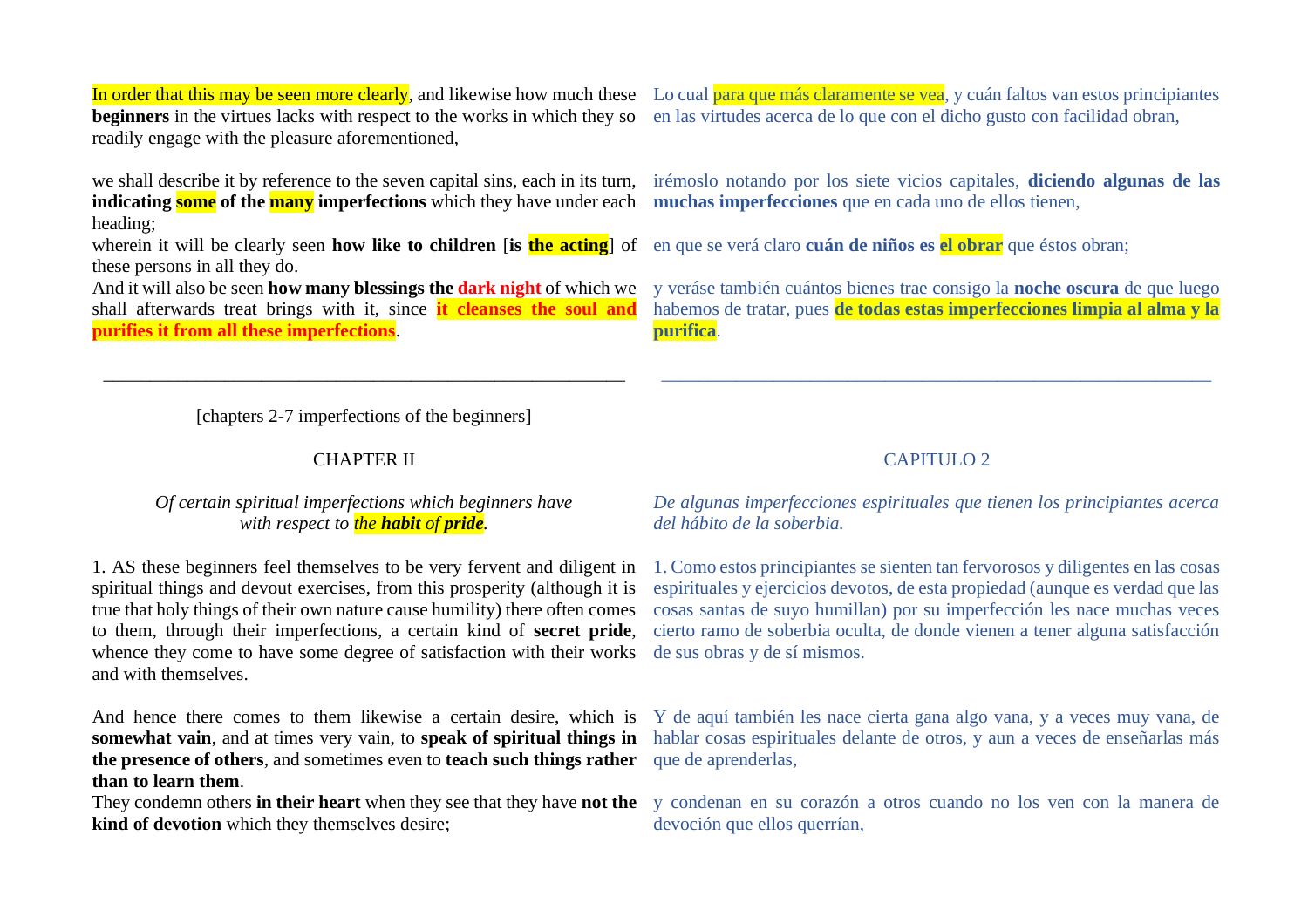and sometimes they even say this in words, herein resembling the y aun a veces lo dicen de palabra, pareciéndose en esto al fariseo, que se Pharisee, who boasted of himself, praising God for his own good works and despising the publican. [Luke 18:11-21]

and the desire to perform these and other works more frequently, so that their pride and presumption may grow greater.

For the devil knows quite well that all these works and virtues which they perform are not only **valueless** to them, but even become **vices** in them.

they would have none appear good save themselves;

condemn them and slander them, beholding the mote in their brother's eye and not considering the beam which is in their own [Mt 7:37]; they strain at another's gnat and themselves swallow a camel. [Mt 23:24]

3. Sometimes, too, when their spiritual masters, such as **confessors and**  3. A veces también, cuando sus maestros espirituales, como son confesores of this and comply with that, their confessors are themselves not spiritual. con ello.

And so they immediately desire and contrive to find someone else who Y así, luego desean y procuran tratar con otro que cuadre con su gusto; will fit in with their tastes; for **as a rule** they desire to **speak of spiritual matters** with those who they think **will praise and esteem what they do**, and they flee, as they would from death, from those who disabuse them in order to lead them into a safe road -- sometimes they even harbour illwill against them.

Presuming thus, they are wont to resolve much and accomplish very little. Presumiendo, suelen proponer mucho y hacen muy poco.

jactaba alabando a Dios sobre las obras que hacía, y despreciando al publicano (Lc. 18, 11-12).

2. In these persons **the devil often increases** the fervour that they have 2. A estos muchas veces los acrecienta el demonio el fervor y gana de hacer más estas y otras obras porque les vaya creciendo la soberbia y presunción. Porque sabe muy bien el demonio que todas estas obras y virtudes que obran, no solamente no les valen nada, mas antes se les vuelven en vicio.

And such a degree of evil are some of these persons wont to reach that Y a tanto mal suelen llegar algunos de éstos, que no querrían que pareciese bueno otro sino ellos;

and thus, in deed and word, whenever the opportunity occurs, they y así, con la obra y palabra, cuando se ofrece, les condenan y detraen, mirando la notica en el ojo de su hermano, y no considerando la viga que está en el suyo (Mt.7,37); cuelan el mosquito ajeno y tráganse su camello (Mt. 23, 24).

**superiors**, do not approve of their spirit and behaviour (for **they are**  y prelados, no les aprueban su espíritu y modo de proceder (porque tienen **anxious that all they do shall be esteemed and praised**), they consider gana que estimen y alaben sus cosas), juzgan que no los entienden el espíritu, that **they do not understand them**, or that, because they do not approve o que ellos no son espirituales, pues no aprueban aquello y condescienden

> porque ordinariamente desean tratar su espíritu con aquellos que entienden que han de alabar y estimar sus cosas, y huyen, como de la muerte, de aquellos que se los deshacen para ponerlos en camino seguro, y aun a veces toman ojeriza con ellos.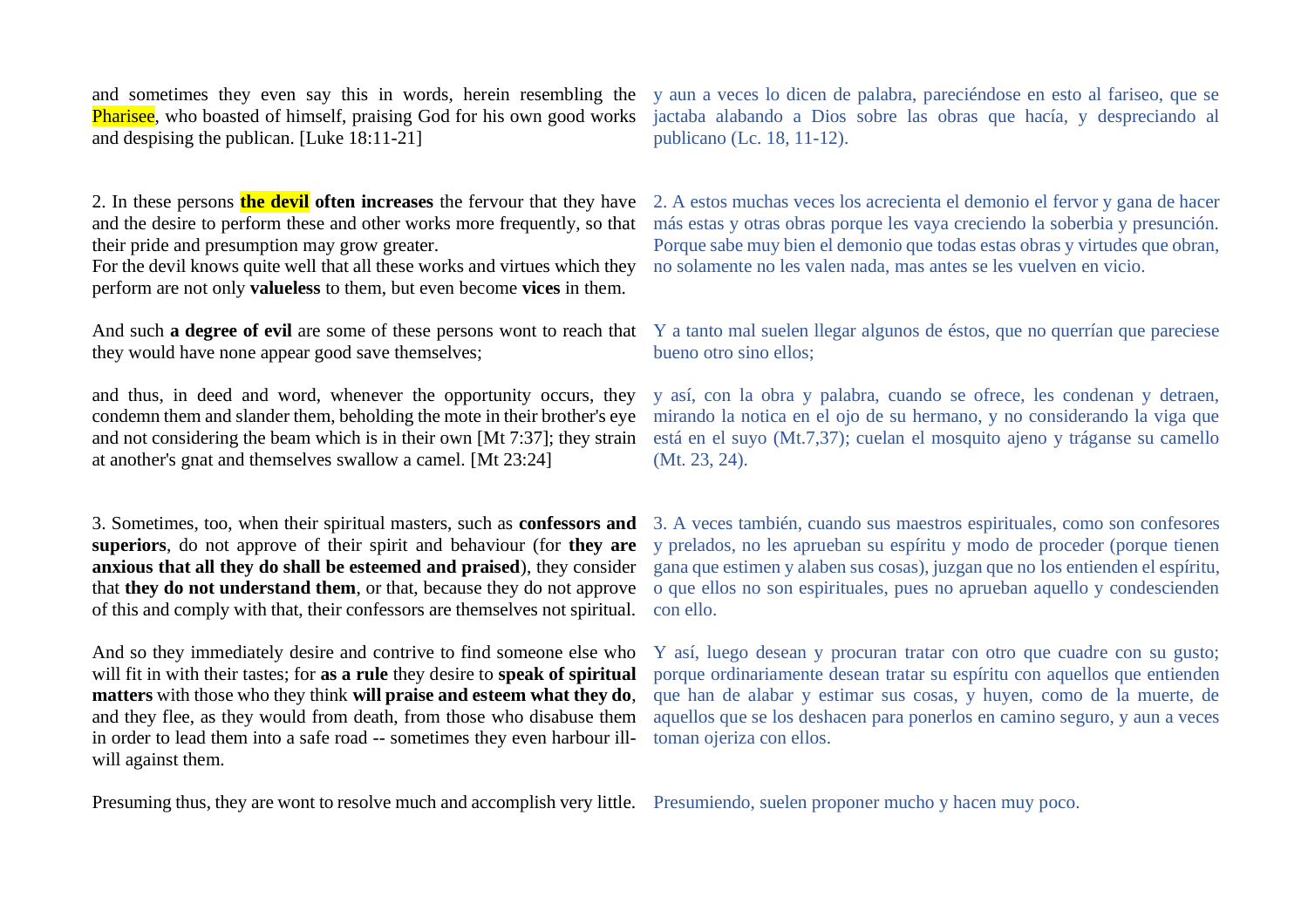Sometimes they are anxious that others shall **realize how spiritual and** Tienen algunas veces gana de que los otros entiendan su espíritu y su **devout they are**, to which end they occasionally give outward evidence thereof in movements, sighs and other ceremonies;

and at times they are apt to fall into certain **ecstasies**, in public rather than in secret, wherein the **devil** aids them, and they are pleased that this should be noticed, and are often eager that it should be noticed more.

to become intimate with them, as a result of which there beset them mil envidias y desquietudes. continual occasions of envy and disquiet. [Lit., 'a thousand envies and disquietudes.']

them appear less evil, and thus it is to excuse themselves rather than to cual más es irse a excusar que a acusar. accuse themselves that they go to confession.

have done, so that their own confessor shall think they have done nothing que tienen nada malo, sino bueno; wrong at all, but only good;

than less, desiring that he may think them to be good, when it would be greater humility in them, as we shall say, to depreciate it, and to desire que ni él ni nadie lo tuviesen en algo. that neither he nor anyone else should consider them of account.

times become over-sad when they see themselves fall into them, thinking themselves to have been saints already;

and thus they become **angry and impatient with themselves**, which is y se enojan contra sí mismos con impaciencia, lo cual es otra imperfección. another imperfection.

devoción, y para esto a veces hacen muestras exteriores de movimientos, suspiros y otras ceremonias;

y, a veces, algunos arrobamientos, en público más que en secreto, a los cuales les ayuda el demonio, y tienen complacencia en que les entiendan aquello, y muchas veces codicia.

4. Many such persons desire to be the favourites of their confessors and 4. Muchos quieren preceder y privar con los confesores, y de aquí les nacen

They are too much **embarrassed to confess their sins nakedly**, **lest their**  Tienen empacho de decir sus pecados desnudos porque no los tengan sus confessors should think less of them, so they palliate them and make confesores en menos, y vanlos coloreando porque no parezcan tan malos, lo

And sometimes they seek another confessor to tell the wrongs that they Y a veces buscan otro confesor para decir lo malo porque el otro no piense

and thus they always take pleasure in telling him what is good, and y así, siempre gustan de decirle lo bueno, y a veces por términos que parezca sometimes in such terms as make it appear to be greater than it is rather antes más de lo que es que menos, con gana de que le parezca bueno, como quiera que fuera más humildad, como lo diremos, deshacerlo y tener gana

5. Some of **these beginners**, too, make little of their faults, and at other 5. También algunos de éstos tienen en poco sus faltas, y otras veces se entristecen demasiado de verse caer en ellas, pensando que ya habían de ser santos,

Often they beseech God, with great yearnings, that **He will take from them** Tienen muchas veces grandes ansias con Dios porque les quite sus their imperfections and faults, but they do this that they may find imperfecciones y faltas, más por verse sin la molestia de ellas en paz que por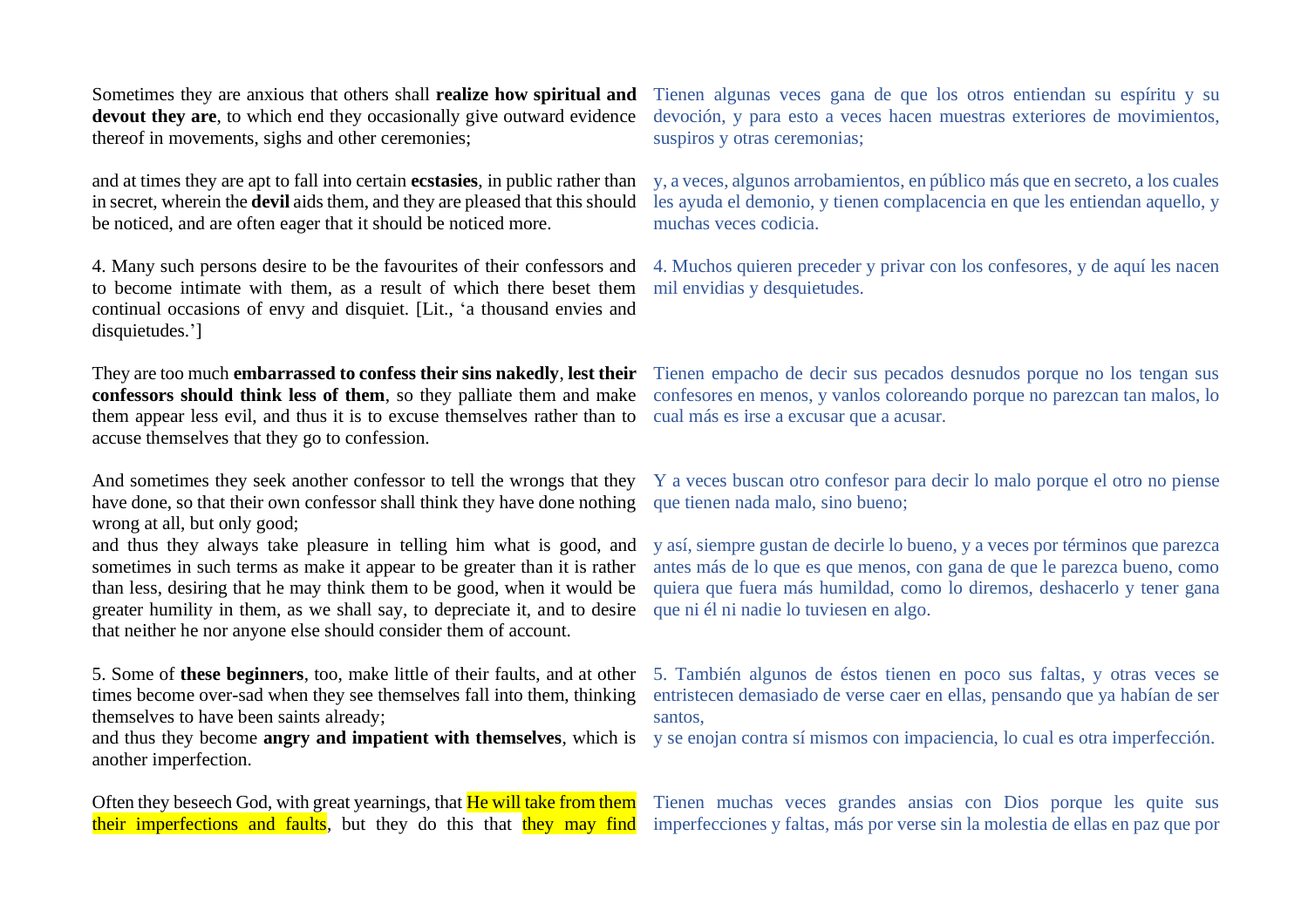themselves at peace, and may not be troubled by them, rather than for God's sake: Dios;

not realizing that, if He should take their imperfections from them, they would probably become prouder and more presumptuous still.

They dislike praising others and love to be praised themselves;

virgins, who, when their lamps could not be lit, sought oil from others.[Mt muertas, buscaban óleo por de fuera (Mt. 25, 8). 25:8 [Lit., 'who, having their lamps dead, sought oil from without.']]

very grave ones, which do them great harm.

thereof or **little beyond these**;

of these fervours, fall not into some of these errors. ["into something of no caigan en algo de esto. this']

But those who at this time **are going on to perfection proceed very differently** and **with quite another temper of spirit**;

for they progress by **means of humility** and are greatly edified, not only thinking naught of their own affairs, but having **very little satisfaction**  sus propias cosas en nada, mas con muy poca satisfacción de sí; **with themselves**;

them, and an eagerness to serve God as they do.

progress in humility, the more do they realize how much God deserves of merece y lo poco que es todo cuanto hacen por él;them, and **how little is all that they do for His sake**;

no mirando que, si se las quitase, por ventura se harían más soberbios y presuntuosos.

Son enemigos de alabar a otros y amigos que los alaben, y a veces lo pretenden;

sometimes they seek out such praise. Herein they are like the foolish en lo cual son semejantes a las vírgenes locas, que, teniendo sus lámparas

6. From these imperfections some souls go on to develop [to have] many 6. De estas imperfecciones algunos llegan a tener muchas muy intensamente, y a mucho mal en ellas;

But some have fewer and some more, and some, **only the first motions** pero algunos tienen menos, algunos más, y algunos **solos primeros movimientos o poco más**;

and there are hardly any such **beginners** who, at the time of these signs y apenas hay algunos de estos principiantes que al tiempo de estos fervores

Pero los que en este tiempo van en perfección , muy de otra manera proceden y con muy diferente temple de espíritu;

porque se aprovechan y edifican mucho con la humildad, no sólo teniendo

**they consider all others as far better**, and usually have a holy envy of a todos los demás tienen por muy mejores, y les suelen tener una santa envidia, con gana de servir a Dios como ellos;

For the greater is their fervour, and the more numerous are the works that porque, cuanto más fervor llevan y cuantas más obras hacen y gusto tienen they perform, and the greater is the pleasure that they take in them, as they en ellas, como van en humildad, tanto más conocen lo mucho que Dios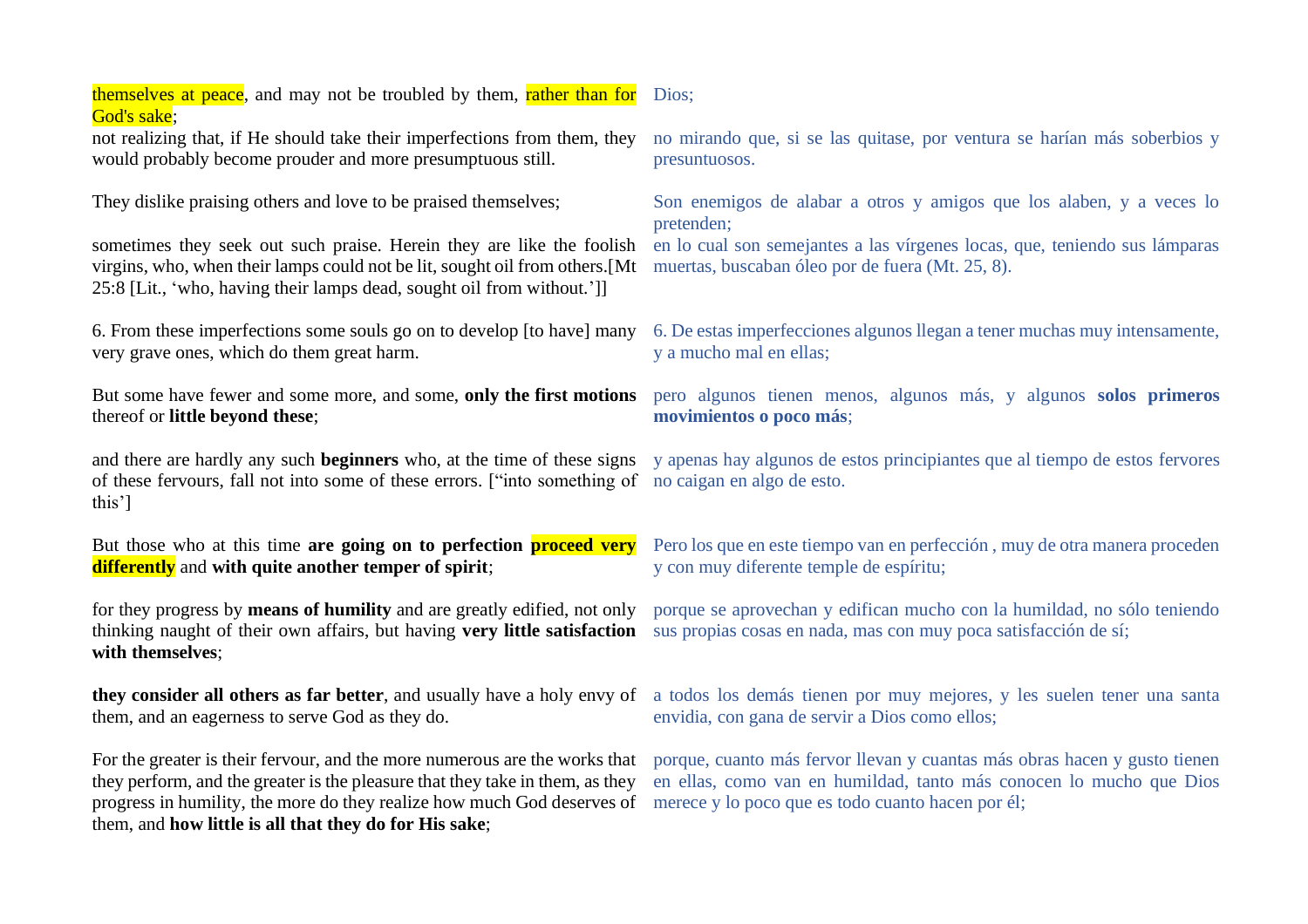| and thus, the more they do, the less are they satisfied.                                                                                                                                                                                                                                   | y así, cuanto más hacen, tanto menos se satisfacen.                                                                                                                                                                               |
|--------------------------------------------------------------------------------------------------------------------------------------------------------------------------------------------------------------------------------------------------------------------------------------------|-----------------------------------------------------------------------------------------------------------------------------------------------------------------------------------------------------------------------------------|
| So much would they gladly do from charity and love for Him, that all they<br>do seems to them naught;<br>and so greatly are they importuned, occupied and absorbed by this loving<br>anxiety that they never notice what others do or do not;                                              | Que tanto es lo que de caridad y amor querrían hacer por él, que todo lo que<br>hacen no les parezca nada;<br>y tanto les solicita, ocupa y embebe este cuidado de amor, que nunca<br>advierten en si los demás hacen o no hacen; |
| or if they do notice it, they always believe, as I say, that all others are far<br>better than they themselves.                                                                                                                                                                            | y si advierten, todo es, como digo, creyendo que todos los demás son muy<br>mejores que ellos.                                                                                                                                    |
| Wherefore, holding themselves as of little worth, they are anxious that<br>others too should thus hold them, and should despise and depreciate that<br>which they do.                                                                                                                      | De donde, teniéndose en poco, tienen gana también que los demás los tengan<br>en poco y que los deshagan y desestimen sus cosas.                                                                                                  |
| And further, if men should praise and esteem them, they can in no wise<br><b>believe</b> what they say;<br>it seems to them strange that anyone should say these good things of them.                                                                                                      | Y tienen más: que, aunque se los quieran alabar y estimar, en ninguna manera<br>lo pueden creer,<br>y les parece cosa extraña decir de ellos aquellos bienes.                                                                     |
| 7. Together with great tranquillity and humbleness, these souls have a<br>deep desire to be taught by anyone who can bring them profit;                                                                                                                                                    | 7. Estos, con mucha tranquilidad y humildad, tienen gran deseo que les<br>enseñe cualquiera que los pueda aprovechar;                                                                                                             |
| they are <b>the complete opposite</b> of those of whom we have spoken above,<br>who would fain be always teaching, and who, when others seem to be<br>teaching them, take the words from their mouths as if they knew them<br>already.                                                     | harta contraria cosa de la que tienen los que habemos dicho arriba, que lo<br>querrían ellos enseñar todo, y aun cuando parece les enseñan algo, ellos<br>mismos toman la palabra de la boca como que ya se lo saben.             |
| These souls, on the other hand, being far from desiring to be the masters<br>of any, are very ready to travel and set out on another road than that which<br>they are actually following, if they be so commanded, because they never<br>think that they are right in anything whatsoever. | Pero éstos, estando muy lejos de querer ser maestros de nadie, están muy<br>prontos de caminar y echar por otro camino del que llevan, si se lo mandaren,<br>porque nunca piensan que aciertan en nada.                           |

They rejoice when others are praised; they grieve only because they serve not God like them.

De que alaben a los demás se gozan; sólo tienen pena de que no sirven a Dios como ellos.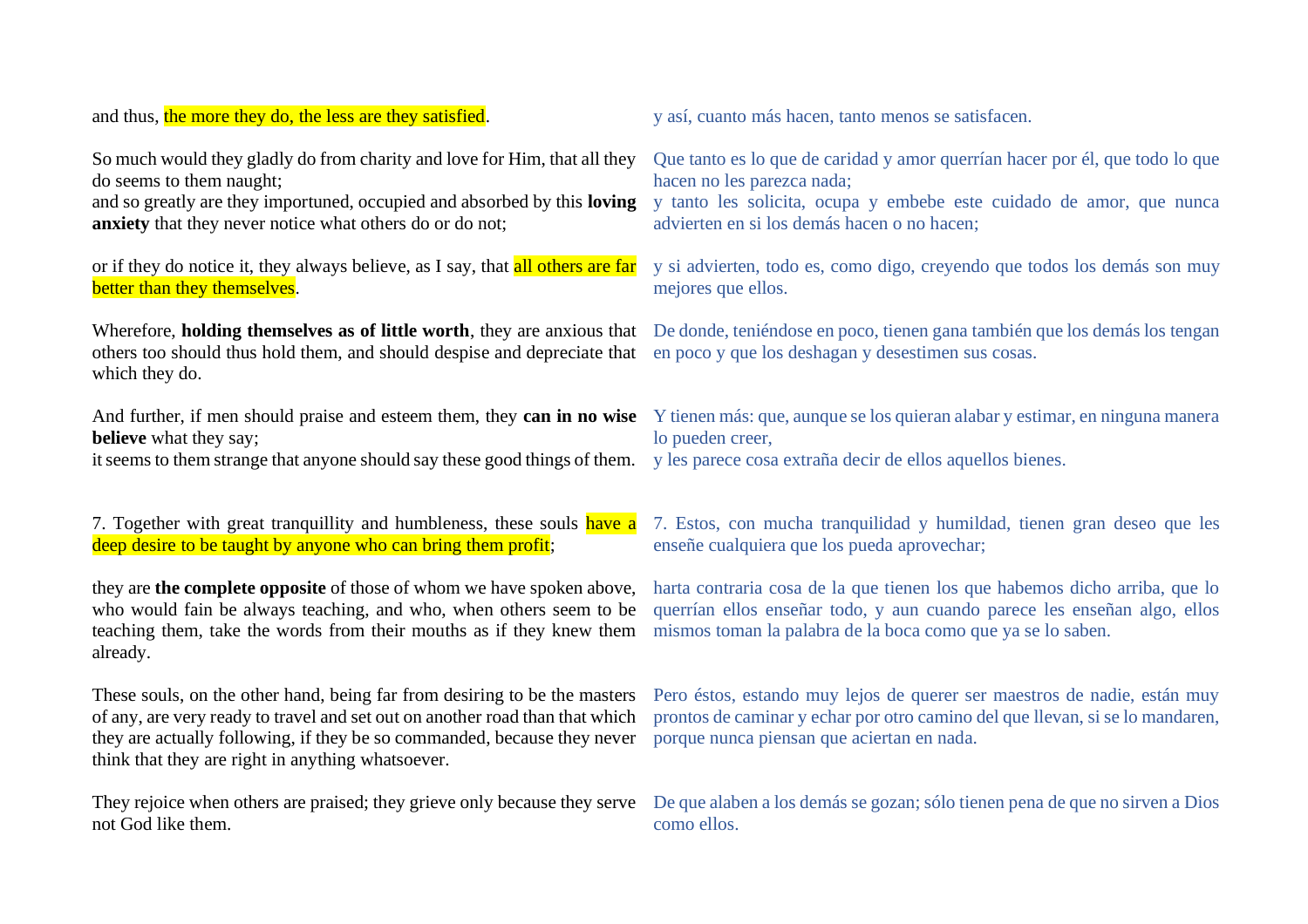so little of them that they are ashamed to speak of them even to their spiritual masters, since they seem to them to be things that merit not being son cosas que merezcan hacer lenguaje de ellas. spoken of.

They are more anxious to speak of their faults and sins, or that these should be recognized rather than their virtues;

and thus they incline to talk of their souls with those who account their actions and their spirituality of little value.

This is a characteristic of the spirit which is simple, pure, genuine and very pleasing to God.

For as **the wise Spirit of God dwells in these humble souls**, He moves them and inclines them to **keep His treasures secretly** within and likewise to cast out from themselves all evil. *God gives this grace to the humble*, together with the other virtues, even as *He denies it to the proud*. (Wisdom 4:6)

8. These souls will give their heart's blood to anyone that serves God, and will help others to serve Him as much as in them lies.

The imperfections into which they see themselves fall they bear with humility, meekness of spirit and a loving fear of God, hoping in Him.

But souls who in the beginning journey with this kind of perfection are, as I understand, and as has been said, a **minority**, and **very few** are those who we can be glad do not fall into the opposite errors.

For this reason, as we shall afterwards say, God leads into the *dark night* those whom He desires to **purify** from all these imperfections so that He quiere purificar de todas estas imperfecciones para llevarlos adelante. may bring them farther onward.

\_\_\_\_\_\_\_\_\_\_\_\_\_\_\_\_\_\_\_\_\_\_\_\_\_\_\_\_\_\_\_\_\_\_\_\_\_\_\_\_\_\_\_\_

They have no desire to speak of the things that they do, because they think No tienen gana de decir sus cosas, porque las tienen en tan poco, que aun a sus maestros espirituales tienen vergüenza de decirlas, pareciéndoles que no

> Más gana tienen de decir sus faltas y pecados, o que los entiendan, que no sus virtudes;

> y así se inclinan más a tratar su alma con quien en menos tienen sus cosas y su espíritu,

> lo cual es propiedad de espíritu sencillo, puro y verdadero, y muy agradable a Dios.

> Porque, como mora en estas humildes almas el espíritu sabio de Dios, luego las mueve e inclina a guardar adentro sus tesoros en secreto y echar afuera sus males. Porque da Dios a los humildes, junto con las demás virtudes, esta gracia, así como a los soberbios la niega (Sab. 4, 6).

> 8. Darán éstos la sangre de su corazón a quien sirve a Dios, y ayudarán, cuanto esto es en sí, a que le sirvan.

> En las imperfecciones que se ven caer, con humildad se sufren, y con blandura de espíritu y temor amoroso de Dios, esperando en él.

> Pero almas que al principio caminen con esta manera de perfección, entiendo son, como queda dicho, las menos y muy pocas; que ya nos contentaríamos que no cayesen en las cosas contrarias.

> Que, por eso, como después diremos, pone Dios en la noche oscura a los que

\_\_\_\_\_\_\_\_\_\_\_\_\_\_\_\_\_\_\_\_\_\_\_\_\_\_\_\_\_\_\_\_\_\_\_\_\_\_\_\_\_\_\_\_\_\_\_\_\_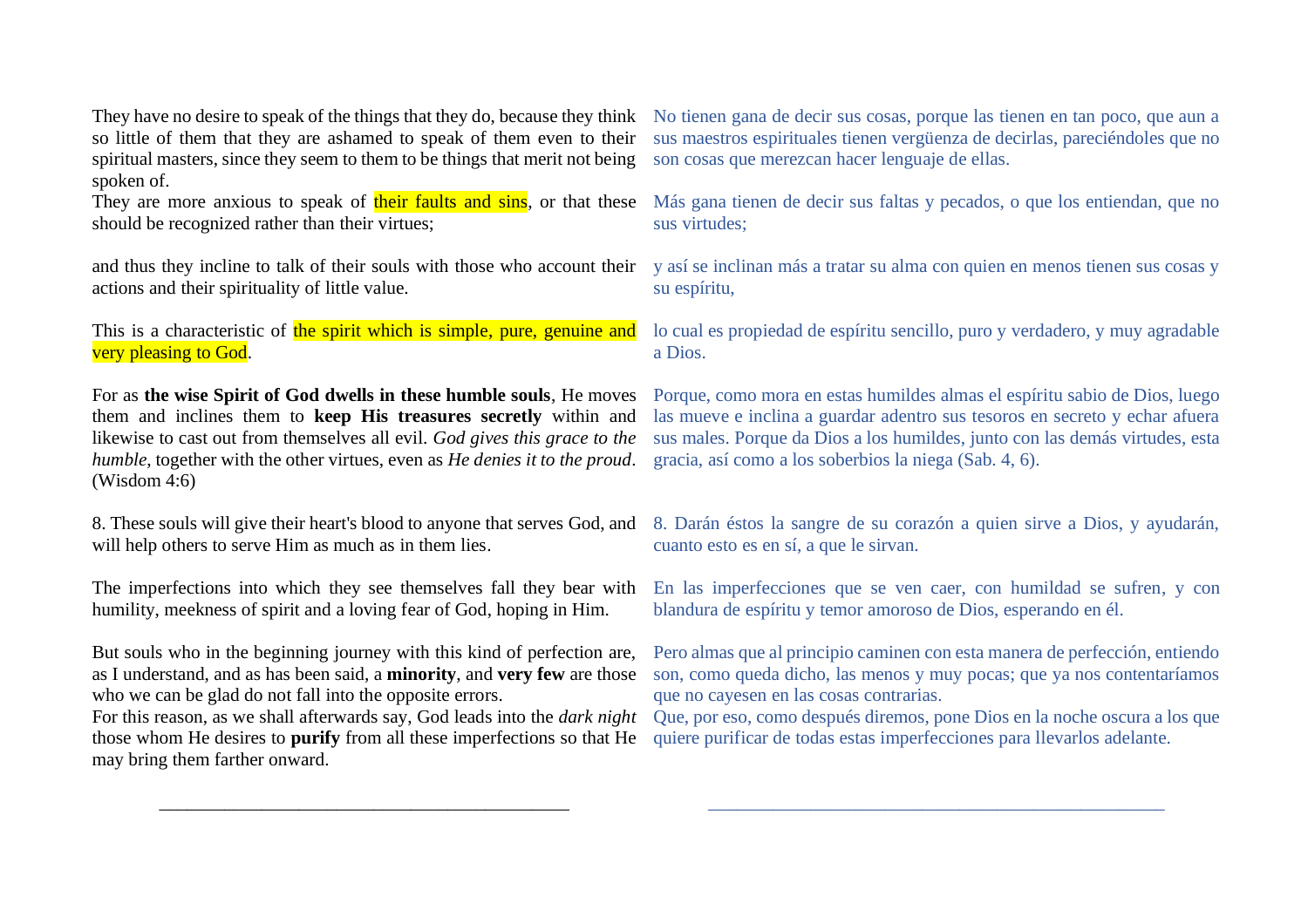### CHAPTER III

*respect to the second capital sin, which is avarice, in the spiritual sense. segundo vicio capital, que es la avaricia, espiritualmente hablando.*

They will be found to be discontented with the spirituality which God gives them; and they are very disconsolate and querulous because they find not in spiritual things **the consolation** that they would desire. Many can never have **enough** of listening to counsels and learning spiritual precepts, and of **possessing and reading many books** which treat of this matter, and they spend their time on all these things rather than on works of mortification and the perfecting of the **inward poverty of spirit** which should be theirs.

Furthermore, they burden themselves with images and rosaries which are very curious; now they put down one, now take up another; now they change about, now change back again; now they want this kind of thing, now that, preferring one kind of cross to another, because it is more curious. And others you will see adorned with agnusdeis<sup>1</sup> and relics and tokens,<sup>2</sup> like children with trinkets. Here I condemn the **attachment of the heart**, and the affection which they have for the nature, multitude and curiosity of these things, inasmuch as it is quite contrary to **poverty of spirit** which **considers only the substance of devotion**, makes use only of what suffices for that end and grows weary of this other kind of multiplicity and curiosity. For **true devotion must issue from the heart**, and consist in the **truth and substances alone** of what is represented by spiritual things; all the rest is affection and attachment proceeding from imperfection; and in order that one may pass to any kind of perfection it is necessary for such desires to be killed.

# Of some imperfections which some of these souls are apt to have, with De algunas imperfecciones que suelen tener algunos de éstos acerca del

CAPITULO 3

1. MANY of these beginners have also at times great **spiritual avarice**. 1. Tienen muchos de estos principiantes también a veces mucha avaricia espiritual, porque apenas les verán contentos en el espíritu que Dios les da; andan muy desconsolados y quejosos porque no hallan el consuelo que querrían en las cosas espirituales. Muchos no se acaban de hartar de oír consejos y aprender preceptos espirituales y tener y leer muchos libros que traten de eso, y váseles más en esto el tiempo que en obrar la mortificación y perfección de la pobreza interior de espíritu que deben.

> Porque, a más de esto, se cargan de imágenes y rosarios bien curiosos; ahora dejan unos, ya toman otros; ahora truecan, ahora destruecan; ya los quieren de esta manera, ya de esotra, aficionándose más a esta cruz que a aquélla, por ser más curiosa. Y veréis a otros arreados de agnusdeis y reliquias y nóminas, como los niños de dijes. En lo cual yo condeno la propiedad de corazón y el asimiento que tienen al modo, multitud y curiosidad de cosas, por cuanto es muy contra la pobreza de espíritu, que sólo mira en la sustancia de la devoción, aprovechándose sólo de aquello que basta para ella, y cansándose de esotra multiplicidad y de la curiosidad de ella; pues que la verdadera devoción ha de salir del corazón, sólo en la verdad y sustancia de lo que representan las cosas espirituales, y todo lo demás es asimiento y propiedad de imperfección, que, para pasar a alguna manera de perfección, es necesario que se acabe el tal apetito.

<sup>&</sup>lt;sup>1</sup> The agnusdei was a wax medal with a representation of the lamb stamped upon it, often blessed by the Pope; at the time of the Saint such medals were greatly sought after, as we know from various references in St. Teresa's letters.

<sup>&</sup>lt;sup>2</sup> The word nomina, translated 'token,' and normally meaning list, or 'roll,' refers to a relic on which were written the names of saints. In modern Spanish it can denote a medal or amulet used superstitiously.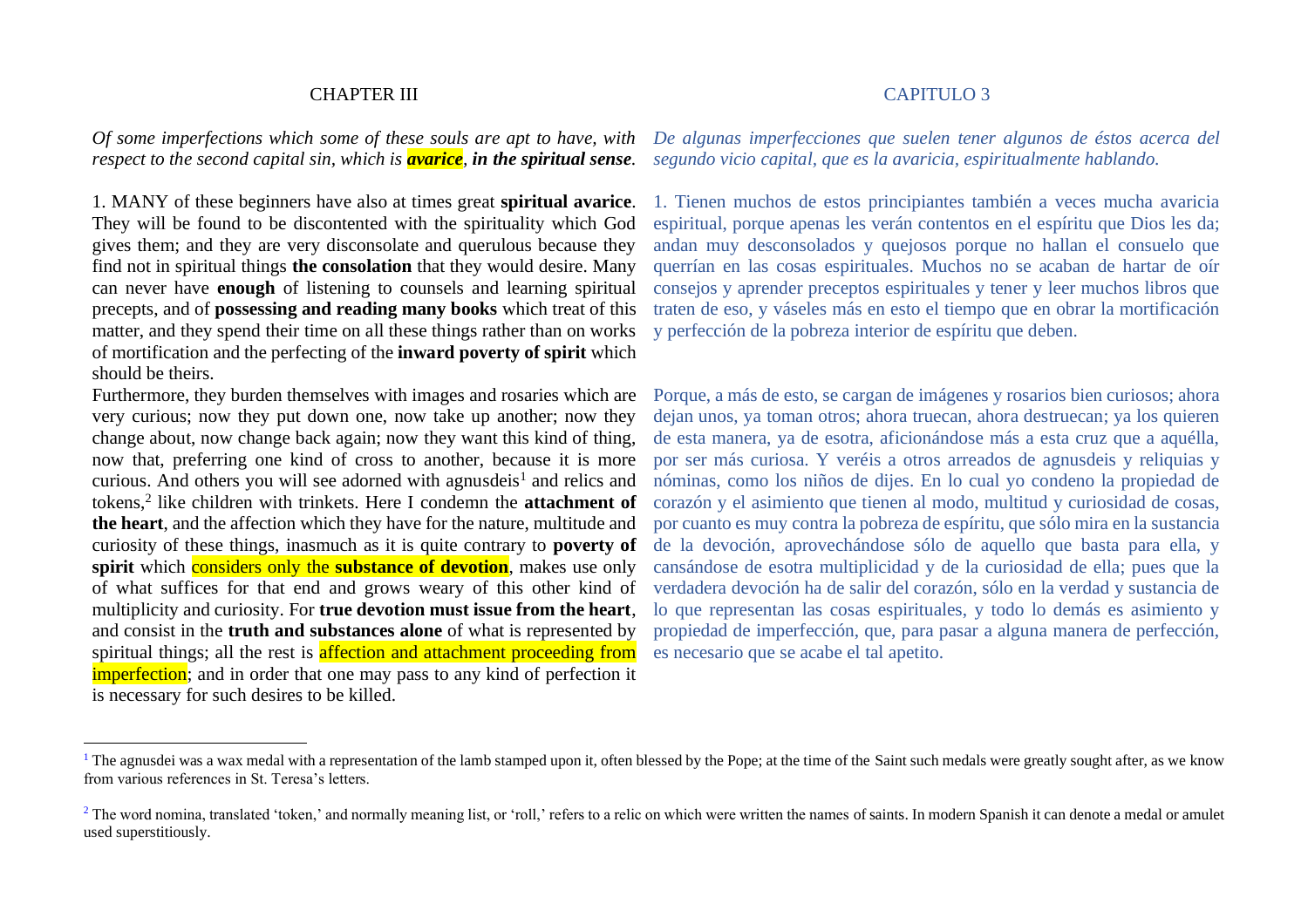about with him **until I took it from him**; and this was a person of no tomé; y no era persona de poca razón y entendimiento. small sense and understanding.

bones from the spine of a fish;

God,

for it is clear that these things carried no devotion in their workmanship or value.

Those, then, who start from these beginnings and make good progress **attach themselves** to no visible instruments,

is necessary in order that they may act well;

for **they set their eyes only on being right with God and on pleasing**  porque sólo ponen los ojos en ponerse bien con Dios y agradarle, y en esto **Him**, and therein consists their covetousness.

delight to know that they have it not, for God's sake and for charity to their neighbour, no matter whether these be spiritual things or temporal. For, as I say, they **set their eyes only upon the reality of interior perfection**, which is to give pleasure to God and **in naught to give**  dar a Dios gusto, y no a sí mismo en nada. **pleasure to themselves**.

3. But neither from these imperfections nor from those others can the soul be perfectly purified **until God brings it into the passive purgation of that dark night** whereof we shall speak presently.

2. **I knew a person** who for more than ten years made use of a cross 2. Yo conocí una persona que más de diez años se aprovechó de una cruz roughly formed from a branch<sup>3</sup> that had been blessed, fastened with a pin hecha toscamente de un ramo bendito, clavada con un alfiler retorcida twisted round it; he had never ceased using it, and he always carried it alrededor, y nunca la había dejado, trayéndola consigo hasta que yo se la

And I saw another who said his prayers using beads that were made of Y vi otra que rezaba por cuentas que eran de huesos de las espinas del pescado,

his devotion was certainly no less precious on that account in the sight of cuya devoción es cierto que por eso **no era de menos quilates** delante de Dios;

pues se ve claro que éstos no la tenían en la hechura y valor.

Los que van, pues, bien encaminados desde estos principios, no se asen a los instrumentos visibles,

nor do they burden themselves with such, nor desire to know more than ni se cargan de ellos, ni se les da nada de saber más de lo que conviene saber para obrar;

es su codicia.

And thus with great generosity they give away all that they have, and Y así con gran largueza dan cuanto tienen, y su gusto es saberse quedar sin ello por Dios y por la caridad del prójimo, no me da más que sean cosas espirituales que temporales;

porque, como digo, sólo ponen los ojos en las veras de la perfección interior:

3. Pero de estas imperfecciones tampoco, como de las demás, no se puede el alma purificar cumplidamente hasta que Dios le ponga en la pasiva purgación de aquella oscura noche que luego diremos.

<sup>&</sup>lt;sup>3</sup> No doubt a branch of palm, olive or rosemary, blessed in church on Palm Sunday, like the English palm crosses of to-day. 'Palm Sunday' is in Spanish Domingo de ramos: 'Branch Sunday.'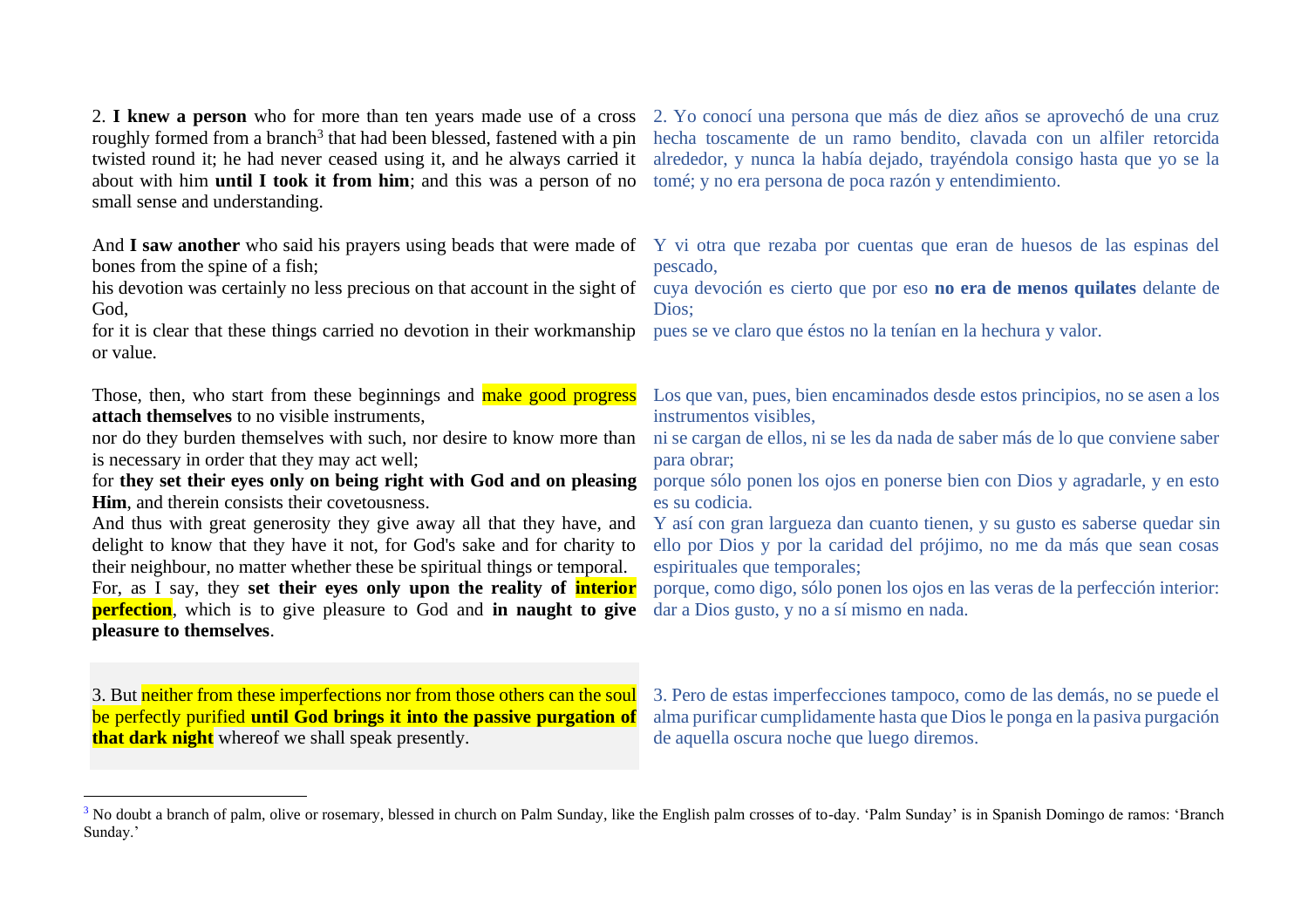It befits the soul, however, **to contrive to labour**, **in so far as it can**, on its own account, to the end that it may purge and perfect itself, and thus **may merit being taken by God** into **that Divine care** wherein it becomes healed of all things that it **was unable** [to reach] of itself to cure.

Because, however greatly the soul itself labours, it cannot actively purify itself so as **to be in the least degree prepared** for **the Divine union of perfection of love**, if **God takes** not **its hand and purges it** not in that **dark fire**, in the way and manner that we have to describe.

Mas conviene al alma, en cuanto pudiere, procurar de su parte hacer por perfeccionarse, porque **merezca** que Dios le ponga en aquella divina cura, donde sana el alma de todo lo que ella **no alcanzaba** a remediarse;

porque, por más que el alma se ayude, no puede ella activamente purificarse de manera que esté dispuesta en la menor parte para la divina unión de perfección de amor, si Dios no toma la mano y la purga en aquel fuego oscuro para ella, cómo y de la manera que habemos de decir.

# CHAPTER IV

\_\_\_\_\_\_\_\_\_\_\_\_\_\_\_\_\_\_\_\_\_\_\_\_\_\_\_\_\_\_\_\_\_\_\_\_\_\_\_\_\_\_\_\_\_

## *Of other imperfections which these beginners are apt to have with respect to the third sin, which is luxury.*

1. Many of these beginners have **many other** imperfections than those which I am describing with respect to each of the deadly sins, but **these I set aside**, in order to avoid prolixity, touching upon **a few of the most important**, which are, as it were, **the origin and cause of the rest**. And thus, with respect to this sin of **luxury**

(**leaving apart** the falling of spiritual persons into this sin, since my intent is to treat of the imperfections which have to be purged by the dark night),

they have many imperfections which might be described as **spiritual luxury**, not because they are so, but because **the imperfections proceed from spiritual things**.

For it often comes to pass that, **in their very spiritual exercises**, when Porque muchas veces acaece que en los mismos ejercicios espirituales, sin happens even when the spirit is deep in prayer, or engaged in the ejercitando los Sacramentos de la Penitencia o Eucaristía. Sacrament of Penance or in the Eucharist.

# CAPITULO 4

\_\_\_\_\_\_\_\_\_\_\_\_\_\_\_\_\_\_\_\_\_\_\_\_\_\_\_\_\_\_\_\_\_\_\_\_\_\_\_\_\_\_

*De otras imperfecciones que suelen tener estos principiantes acerca del tercer vicio, que es lujuria.*

1. Otras muchas imperfecciones más de las que acerca de cada vicio voy diciendo tienen muchos de estos principiantes, que por evitar prolijidad dejo, tocando algunas de las más principales, que son como origen y causa de las otras.

Y así, acerca de este vicio de lujuria

(dejado aparte lo que es caer en este pecado en los espirituales, pues mi intento es tratar de las imperfecciones que se han de purgar por la noche oscura)

tienen muchas imperfecciones muchos, que se podrían llamar lujuria espiritual, no porque así lo sea, sino porque procede de cosas espirituales.

they are powerless to prevent it, there arise and assert themselves **in the**  ser en manos de ellos, se levantan y acaecen en la sensualidad movimientos sensual part of the soul impure acts and motions, and sometimes this y actos torpes, y a veces aun cuando el espíritu está en mucha oración, o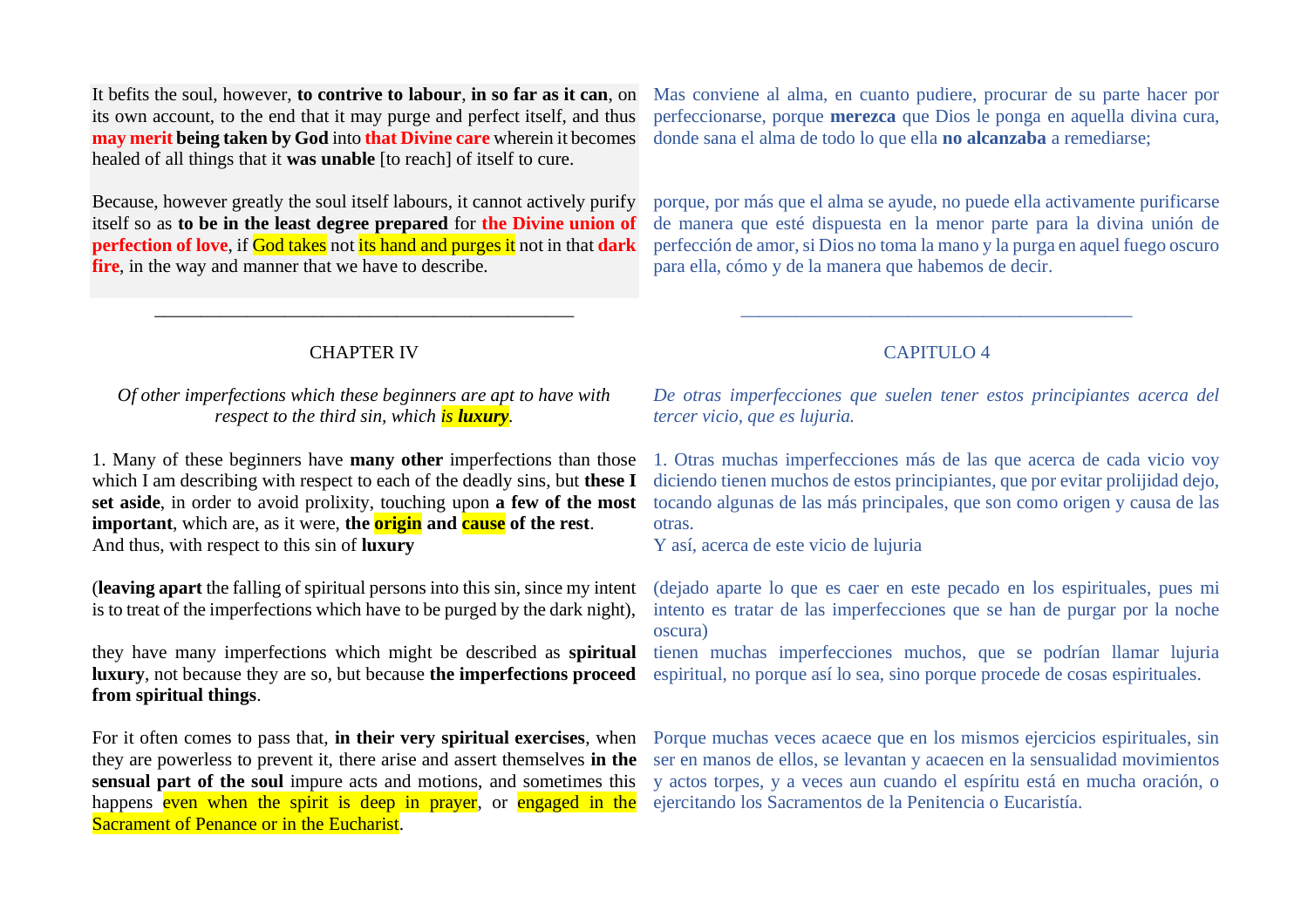These things are **not**, as I say, **in their power**; they proceed from one of Los cuales, sin ser, como digo, en su mano, proceden de una de tres causas: three causes:

human nature takes in spiritual things.

by that pleasure [Lit. 'recreation'] to delight according to its proportion cada parte del hombre a deleitarse según su porción y propiedad; and nature.

For then **the spirit** [of the human being], which is the higher part, is moved to pleasure [Lit. 'recreation'] and delight in God;

and delight of the senses, because it cannot possess [deal] and lay hold upon aught else, and it therefore lays hold upon that which comes nearest conjunto a sí, que es el sensual torpe. to itself, which is the impure and sensual.

conscious, not without great displeasure, of rebellions and motions and sensuales pasivamente, no sin harta desgana suya; acts of the senses,

own likewise, as we have said, after its manner.

ordinarily both participate in that which one of them receives, each after participan entrambas de lo que una recibe, cada una a su modo; its manner;

for, as the Philosopher says, everything that is received is in the recipient after the manner of the same recipient.

And thus, in these beginnings, and even when the soul has made some Y así en estos principios, y aun cuando ya el alma está aprovechada, como of God **with the same imperfection**.

2. **The first cause** from which they often proceed is the pleasure which 2. **La primera**, proceden muchas veces del gusto que tiene el natural en las cosas espirituales;

For when the spirit and the sense are pleased, every part of a man is moved porque, como gusta el espíritu y sentido, con aquella recreación se mueve

porque entonces el espíritu se mueve a recreación y gusto de Dios, que es la parte superior;

and **the sensual nature**, which is **the lower part**, is moved to pleasure y la sensualidad, que es la porción inferior, se mueve a gusto y deleite sensual, porque no sabe ella tener y tomar otro, y toma entonces el más

Thus it comes to pass that the soul is **in deep prayer with God according**  Y así, acaece que el alma está en mucha oración con Dios según el espíritu, **to the spirit**, and, on the other hand, **according to sense** it is passively y, por otra parte, según el sentido siente rebeliones y movimientos y actos

which often happens in Communion, for when the soul receives joy and lo cual muchas veces acaece en la Comunión, que, como en este acto de amor comfort in this act of love, because this Lord bestows it (since it is to that recibe el alma alegría y regalo, porque se le hace este Señor, pues para eso end that He gives Himself), **the sensual nature takes** that which is its se da, la sensualidad toma también el suyo, como habemos dicho, a su modo.

Now as, after all, these two parts are combined in one individual, they Que, como, en fin, estas dos partes son un supuesto, ordinariamente

porque, como dice el Filósofo, cualquiera cosa que se recibe, está en el recipiente al modo del mismo recipiente.

progress, its sensual part, being imperfect, oftentimes receives the Spirit está la sensualidad imperfecta, recibe el espíritu de Dios con la misma imperfección muchas veces.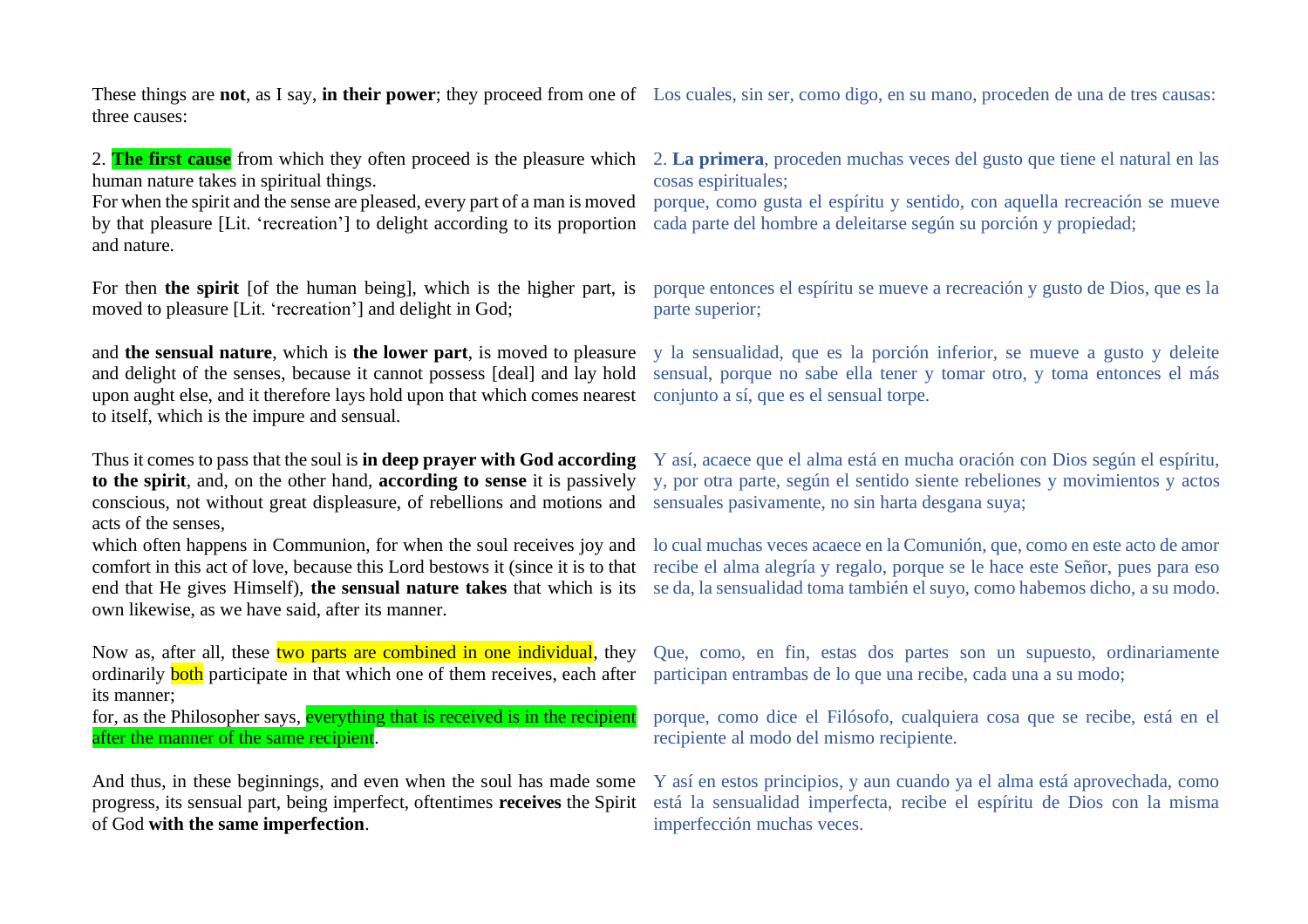Now when this sensual part is renewed by the purgation of the dark night which we shall describe, it no longer has these **weaknesses**;

for it is no longer this part that receives aught, but rather it is itself received into the Spirit. And thus it then has everything after the manner of the Spirit.

in its nature; and **if the soul gives heed** to any of these, they cause it great con que, **si al alma se le da algo de ellos**, le hace harto daño. harm.

which is **the aim of the devil** when he begins to strive with them -- but some **give up prayer altogether**, because they think that these things attack them more during that exercise than apart from it, which is true, since the devil attacks them then more than at other times, so **that they may give up spiritual exercises**.

And not only so, but **he succeeds in portraying to them very vividly**  order to **terrify** them and make them **fearful**;

so that those who are affected by this dare not even look at anything or meditate (*considerar*) upon anything, because they immediately encounter this temptation.

And upon those who are **inclined to melancholy** this acts with such effect that they become greatly to be pitied since they are suffering so sadly;

for this trial reaches such a point in certain persons, when they have this **evil humour**, that they believe it to be clear that the devil is ever present

Que, cuando esta parte sensitiva está reformada por la purgación de la noche oscura que diremos, ya no tiene ella estas **flaquezas**;

porque no es ella la que recibe ya, mas antes está recibida ella en el espíritu; y así lo tiene todo entonces al modo del espíritu.

3. **The second cause** whence these rebellions sometimes proceed is **the**  3. La segunda causa, de donde a veces proceden estas rebeliones, es el devil, who, in order to disquiet and disturb the soul, at times when it is at demonio, que, por desquietar y turbar el alma al tiempo que está en oración prayer or is striving to pray, contrives to stir up these motions of impurity o la procura tener, procura levantar en el natural estos movimientos torpes,

For through **fear** of these not only do persons become **lax in prayer** -- Porque no sólo por el temor de esto aflojan en la oración, que es lo que él pretende, por ponerse a luchar con ellos, mas algunos dejan la oración del todo, pareciéndoles que en aquel ejercicio les acaecen más aquellas cosas que fuera de él, como es la verdad, porque se las pone el demonio más en aquella que en otra cosa, por que dejen el ejercicio espiritual.

things that are most foul and impure, and at times are very closely related Y no sólo eso, sino que llega a representarles muy al vivo cosas muy feas y to certain spiritual things and persons that are of profit to their souls, in torpes, y a veces muy conjuntamente acerca de cualesquier cosas espirituales y personas que aprovechan sus almas, para aterrarlas y acobardarlas;

> de manera, que los que de ello hacen caso, aun no se atreven a mirar nada ni poner la consideración en nada, porque luego tropiezan en aquello.

> Y esto en los que son tocados de melancolía acaece con tanta eficacia y frecuencia, que es de haberlos lástima grande, porque padecen vida triste,

> porque llega a tanto en algunas personas este trabajo cuando tienen este mal humor, que les parece claro que sienten tener consigo acceso el demonio, sin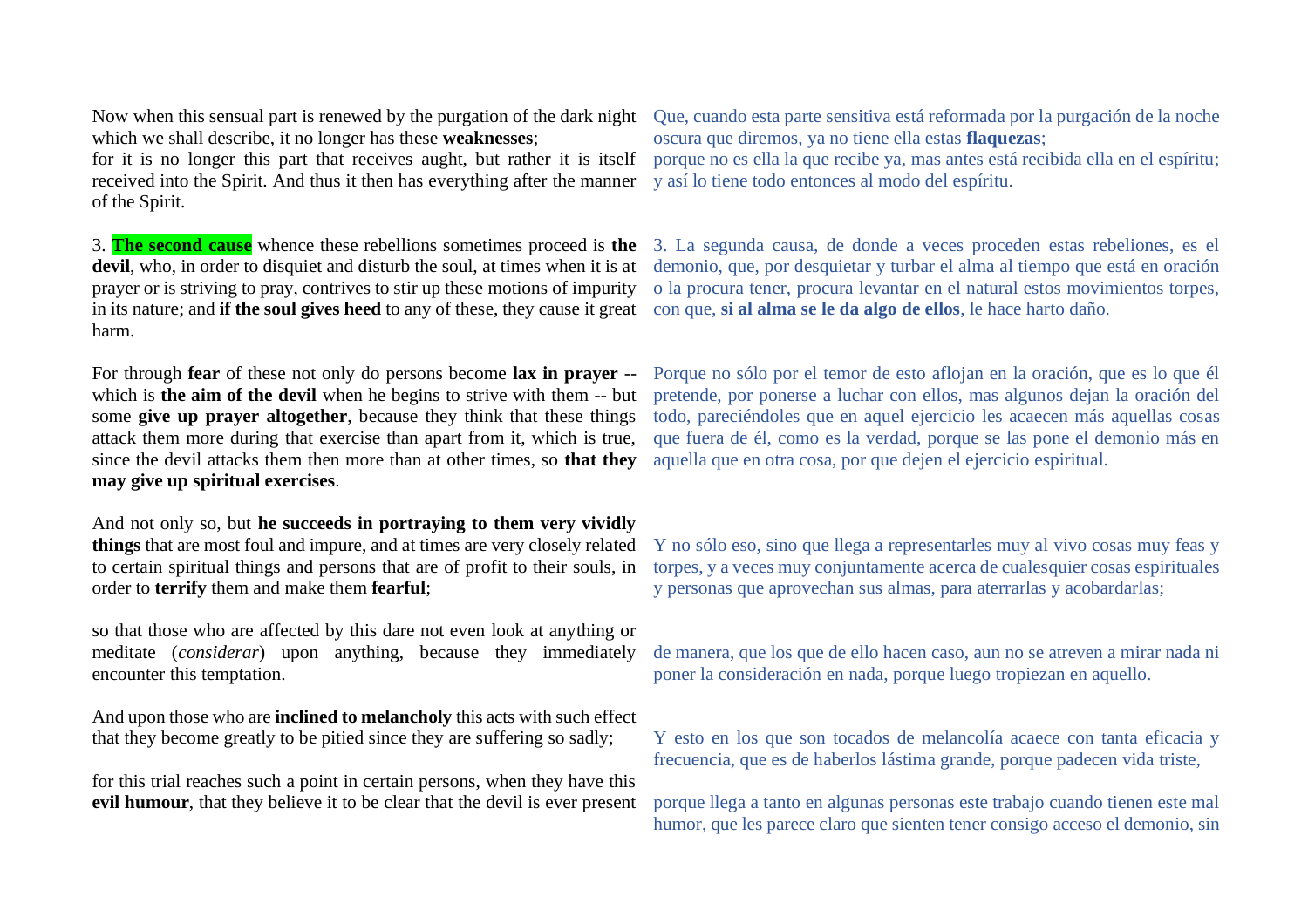with them and that they have no power to prevent this, although some of these persons can prevent his attack by dint of great effort and labour.

When these impurities attack such souls through the medium of **melancholy**, they are not as a rule freed from them until they have been cured of that kind of humour, unless the dark night has entered the soul, and rids them of all impurities, one after another. ['of everything']

conceived for these impure representations and motions.

Something that they see or say or think brings them to their mind, and this makes them **afraid**, so that they suffer from them through no fault of their own.

there comes to them some spiritual consolation or some grace in prayer, **the spirit of luxury is with them immediately, inebriating and delighting their sensual nature in such manner** that it is as if they were plunged into the enjoyment and pleasure of this sin;

and the enjoyment remains, together with the consolation, passively, and sometimes they are able to see that certain impure and unruly acts have sucedido algunos torpes y rebeldes actos. taken place.

**tender, their humours** are stirred up and their blood is excited at the least disturbance.

And hence come these motions; and the same thing happens to such souls when they are enkindled with anger or suffer any disturbance or grief.<sup>4</sup>

\_\_\_\_\_\_\_\_\_\_\_\_\_\_\_\_

ser libres para poderlo evitar, aunque algunas personas de éstas puedan evitar el tal acceso con gran fuerza y trabajo.

Cuando estas cosas torpes acaecen a los tales por medio de la melancolía, ordinariamente no se libran de ellas hasta que sanan de aquella calidad de humor, si no es que entrase en la noche oscura el alma, que la priva sucesivamente de todo.

4. **The third source** whence these impure motions are apt to proceed in 4. El tercer origen, de donde suelen proceder y hacer guerra estos order to make war upon the soul is often **the fear** which such persons have movimientos torpes, suele ser el temor que ya tienen cobrado estos tales a estos movimientos y representaciones torpes;

> porque el temor que les da la súbita memoria en lo que ven o tratan o piensan, les hace padecer estos actos sin culpa suya.

5. There are also certain souls of **so tender and frail a nature** that, when 5. Hay también algunas almas, de naturales tan tiernos y deleznables, que, en viniéndoles cualquier gusto de espíritu o de oración, luego es con ellos el espíritu de la lujuria, que de tal manera les embriaga y regala la sensualidad, que se hallan como engolfados en aquel jugo y gusto de este vicio;

y dura lo uno con lo otro pasivamente; y algunas veces echan de ver haber

The reason for this is that, since these natures are, as I say, frail and La causa es que, como estos naturales sean, como digo, deleznables y tiernos, con cualquier alteración se les remueven los humores y la sangre, y suceden de aquí estos movimientos;

> porque a éstos lo mismo les acaece cuando se encienden en ira o tienen algún alboroto o pena.

<sup>&</sup>lt;sup>4</sup> All writers who comment upon this delicate matter go into lengthy and learned explanations of it, though in reality there is little that needs to be added to the Saint's clear and apt exposition. It will be remembered that St. Teresa once wrote to her brother Lorenzo, who suffered in this way: 'As to those stirrings of sense… I am quite clear they are of no account, so the best thing is **to make no account of them**' (LL. 168). The most effective means of calming souls tormented by these favours is to commend them to a discreet and wise director whose counsel they may safely follow. The Illuminists committed the grossest errors in dealing with this matter.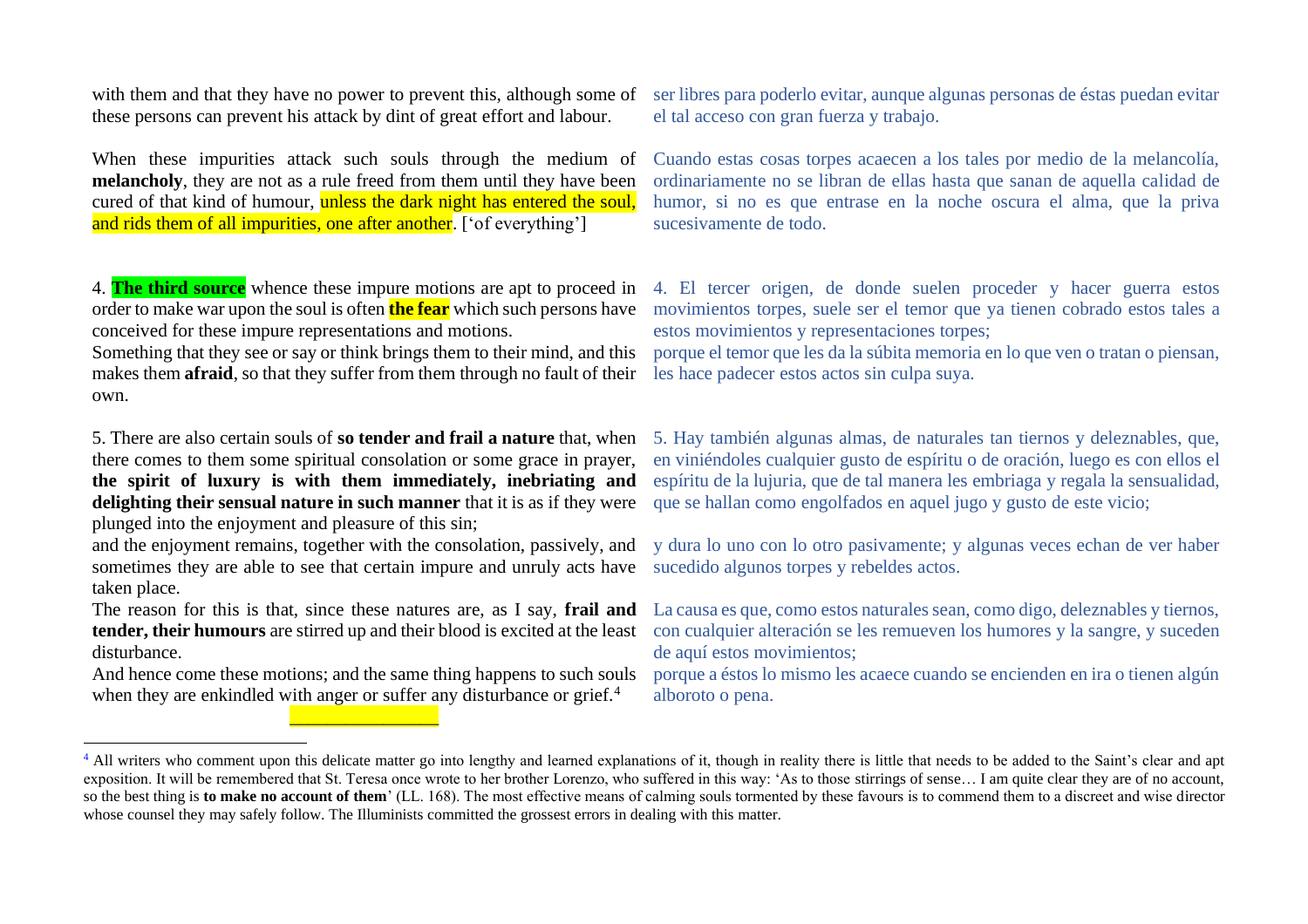they be speaking or performing spiritual actions, a certain **vigour** and **bravado**, through their having regard to persons who are present, and before these persons they **display** a certain kind of vain gratification.

we here understand it, which is accompanied as a rule by **complacency**  lo cual ordinariamente viene con complacencia en la voluntad. **in the will**.

which oftentimes **arise from luxury** and not from spirituality;

[how to discern re spiritual friendships]

**causes** not the remembrance and love of God to grow, but **occasions** más la memoria y amor de Dios, sino remordimiento en la conciencia. remorse of conscience.

God, and the greater the desire it has for God; so that, as the one grows, gana de Dios, y creciendo en lo uno crece en lo otro; the other grows also.

**to it more good**, inasmuch as there is likeness and conformity between cuanto hay semejanza y conformidad. them.

produces the contrary effects; for the more the one grows, the more the other decreases, and the remembrance of it likewise.

6. Sometimes, again, there arises within these spiritual persons, whether 6. Algunas veces también en estos espirituales, así en hablar como en obrar cosas espirituales, se levanta cierto brío y gallardía con memoria de las personas que tienen delante, y tratan con alguna manera de vano gusto;

This also arises from *luxury of spirit*, after the manner [**modo**] wherein lo cual nace también de lujuria espiritual, al modo que aquí la entendemos;

7. Some of these persons make **friendships** of a spiritual kind with others, 7. Cobran algunos de éstos aficiones con algunas personas por vía espiritual, que muchas veces nacen de lujuria, y no de espíritu;

this may be known to be the case when the remembrance of that friendship lo cual se conoce ser así cuando, con la memoria de aquella afición, no crece

For, when the friendship is purely spiritual, the love of God grows with Porque, cuando la afición es puramente espiritual, creciendo ella, crece la de it; and the more the soul remembers it, the more it remembers the love of Dios, y cuanto más se acuerda de ella, tanto más se acuerda de Dios y le da

For the spirit of God has this property, that it increases good by adding porque eso tiene el espíritu de Dios, que lo bueno aumenta con lo bueno, por

But, when this love arises from the vice of sensuality aforementioned, it Pero cuando el tal amor nace del dicho vicio sensual, tiene los efectos contrarios; porque cuanto más crece lo uno, tanto más decrece lo otro y la memoria juntamente;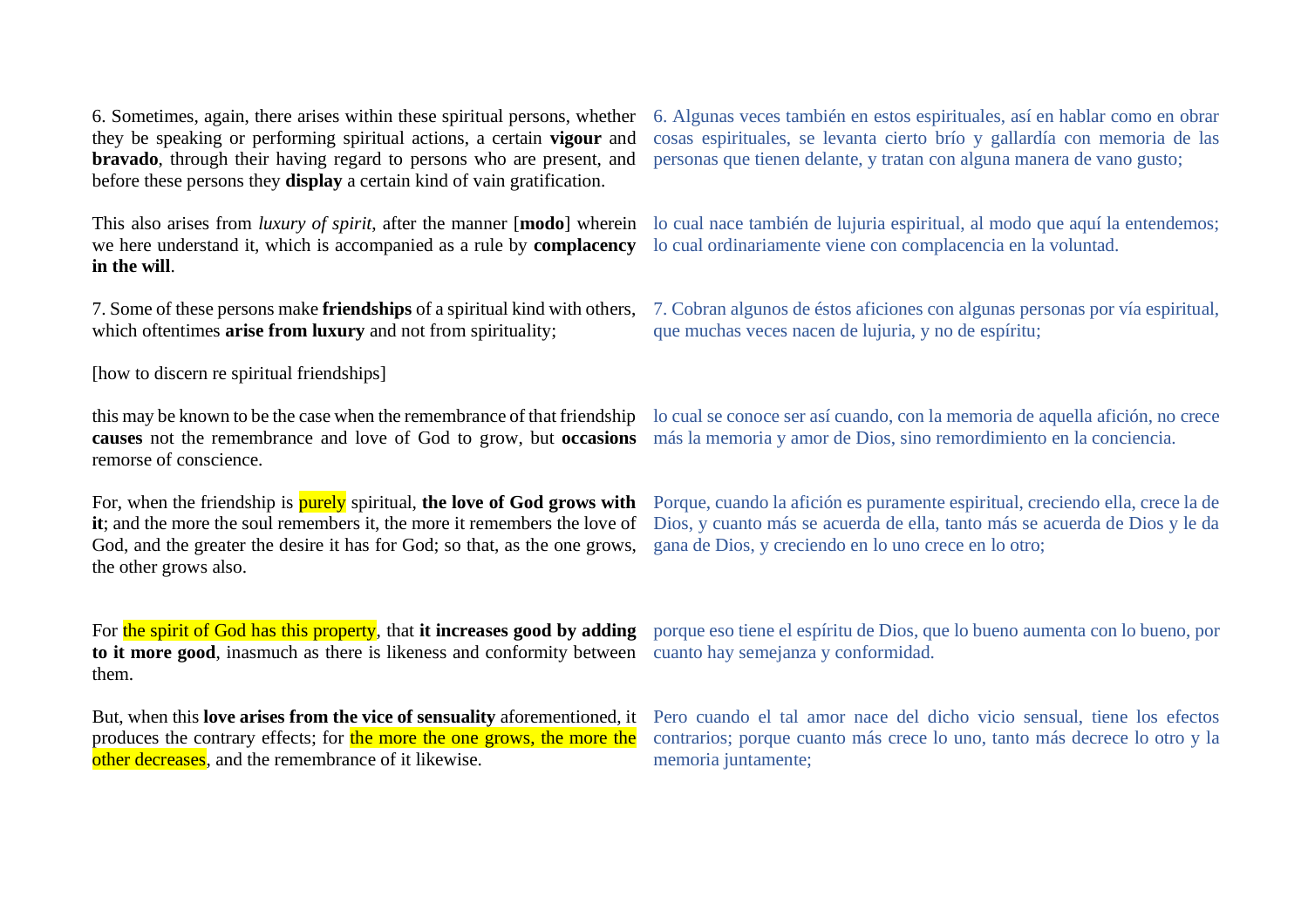If that **sensual love** grows, it will at once be observed that the soul's **love**  porque, si crece aquel amor, luego verá que se va resfriando en el de Dios y **of God** is becoming colder, and that it is forgetting Him as it remembers that love; there comes to it, too, a certain remorse of conscience.

And, on the other hand, if the **love of God** grows in the soul, **that other love** becomes cold and is forgotten; for, as the two are contrary to one another, not only does the one not aid the other, but the one which **predominates** quenches and confounds the other, and becomes strengthened in itself, **as the philosophers** say.

Wherefore Our Saviour said in the Gospel: *'That which is born of the flesh is flesh, and that which is born of the Spirit is spirit.'* [John 3:6] That is to say, **the love which is born of sensuality ends in sensuality**, and that which is of the spirit **ends in the Spirit of God** and **causes it to grow**.

This is the difference that exists between these **two kinds of love**, Y ésta es la diferencia que hay entre los dos amores para conocerlos. **whereby we may know them**.

**under control.**

It strengthens and purifies the one, namely that which is according to God; and the other it removes and brings to an end;

hereafter.

CHAPTER V

\_\_\_\_\_\_\_\_\_\_\_\_\_\_\_\_\_\_\_\_\_\_\_\_\_\_\_\_\_\_\_\_\_\_\_\_\_\_\_\_\_

*Of the imperfections into which beginners fall with respect to the sin of wrath.*

olvidándose de él con aquella memoria y algún remordimiento en la conciencia;

y, por el contrario, si crece el amor de Dios en el alma, se va resfriando en el otro y olvidándole, porque, como son contrarios amores, no sólo no ayuda el uno al otro, mas antes el que predomina apaga y confunde el otro y se fortalece en sí mismo, como dicen los filósofos.

Por lo cual dijo nuestro Salvador en el Evangelio (Jn. 3, 6) que lo que nace de carne, es carne, y lo que nace de espíritu, es espíritu, esto es: el amor que nace de sensualidad, para en sensualidad, y el que de espíritu, para en espíritu de Dios y hácele crecer.

8. **When the soul enters the** *dark night***, it brings these kinds of love**  8. Cuando el alma entrare en la noche oscura, todos estos amores pone en razón;

> porque al uno fortalece y purifica, que es el que es según Dios, y al otro quita y acaba;

and in the beginning it causes both to be lost sight of, as we shall say y, al principio a entrambos los hace perder de vista, como después se dirá.

CAPITULO 5

\_\_\_\_\_\_\_\_\_\_\_\_\_\_\_\_\_\_\_\_\_\_\_\_\_\_\_\_\_\_\_\_\_\_\_\_\_\_\_\_\_\_\_\_\_

*De las imperfecciones en que caen los principiantes acerca del vicio de la ira.*

1. By reason of the concupiscence which many beginners have for 1. Por causa de la concupiscencia que tienen muchos principiantes en los spiritual consolations, their experience of these consolations is very gustos espirituales, les poseen muy de ordinario muchas imperfecciones del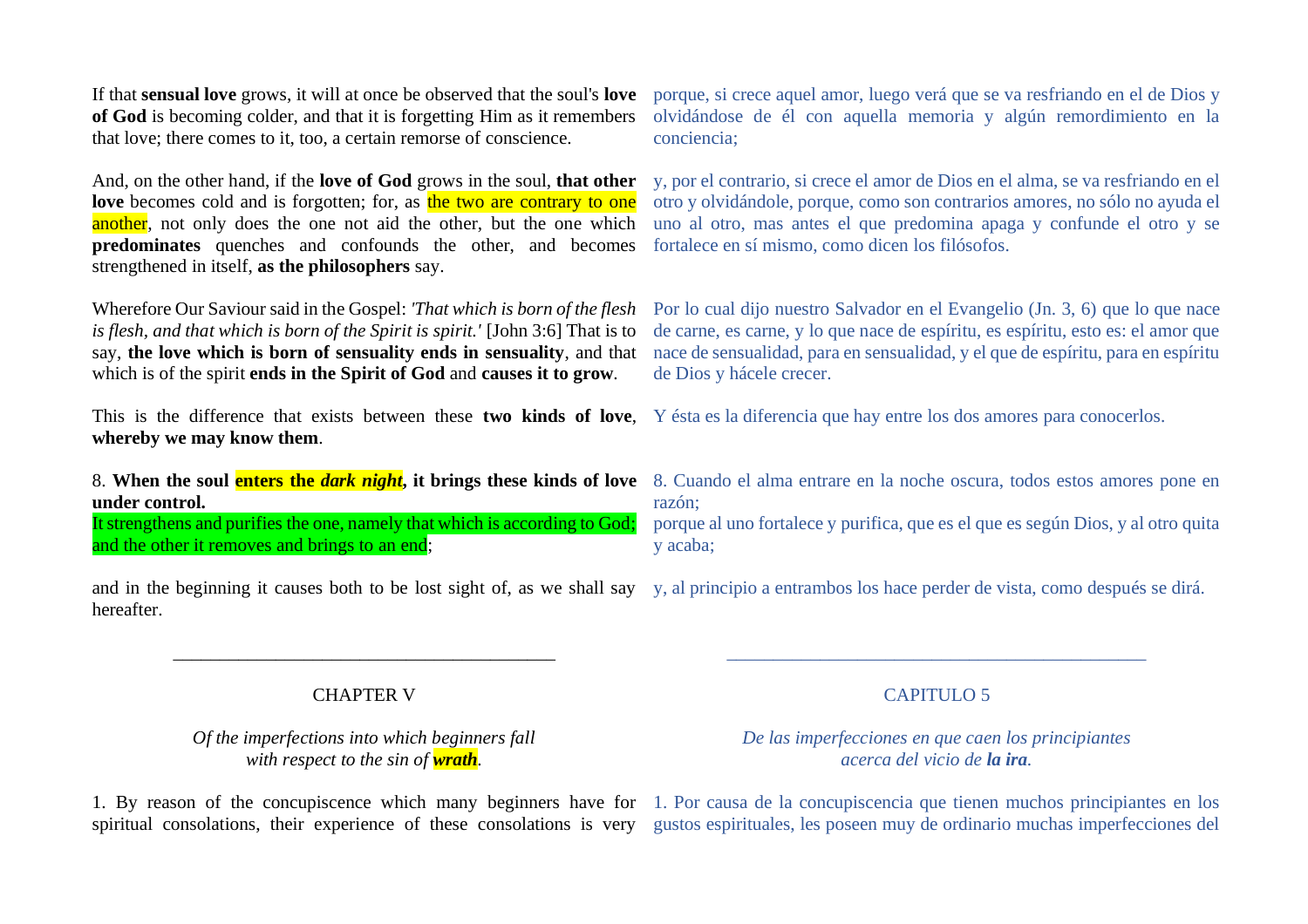commonly accompanied by many imperfections proceeding from the sin vicio de la ira; of **wrath**;

for, when their delight and pleasure in spiritual things come to an end, they naturally become **embittered**, and bear that lack of sweetness which they have to suffer **with a bad grace**, which affects all that they do; and they very easily become **irritated** over the smallest matter - sometimes, indeed, none can tolerate them.

in prayer according to sense;

when their pleasure and delight therein come to an end, their nature is naturally **vexed and disappointed**, just as is the child when they take it from the breast of which it was enjoying the sweetness.

There is no sin in this natural vexation, when it is not permitted to indulge itself, but only imperfection, which must be purged by the aridity and severity **of** the *dark night*.

**kind of spiritual wrath**:

watch on those others with a sort of **uneasy zeal**.

occasionally they go so far as to indulge it [39] and **set themselves up as**  veces, haciéndose ellos dueños de la virtud. **masters of virtue**.

All this is contrary to **spiritual meekness**.

**their own imperfectness**, and display an **impatience that is not**  aíran contra sí mismos; **humility**;

so impatient are they about this that they would fain **be saints in a day**.

porque, cuando se les acaba el sabor y gusto en las cosas espirituales, naturalmente se hallan desabridos y, con aquel sinsabor que traen consigo, traen mala gracia en las cosas que tratan,

y se aíran muy fácilmente por cualquier cosilla, y aun a veces no hay quien los sufra.

This frequently happens after they have been very pleasantly recollected Lo cual muchas veces acaece después que han tenido algún muy gustoso recogimiento sensible en la oración,

> que, como se les acaba aquel gusto y sabor, naturalmente queda el natural desabrido y desganado; bien así como el niño cuando le apartan del pecho de que estaba gustando a su sabor.

> En el cual natural, cuando no se dejan llevar de la desgana, no hay culpa, sino imperfección que se ha de purgar por la sequedad y aprieto de la noche oscura.

2. There are other of these spiritual persons, again, who fall into **another** 2. También hay otros de estos espirituales que caen en otra manera de ira espiritual,

this happens when they become **irritated at the sins of others**, and keep y es que se aíran contra los vicios ajenos con cierto **celo desasosegado**, notando a otros;

At times the impulse comes to them to reprove them angrily, and y a veces les dan impetus de reprenderles enojosamente, y aun hacen algunas

### Todo lo cual es contra **la mansedumbre espiritual**.

3. There are **others** who are **vexed with themselves** when they observe 3. Hay otros que, cuando se ven imperfectos, con impaciencia no humilde se

acerca de lo cual tienen tanta impaciencia, que querrían ser santos en un día.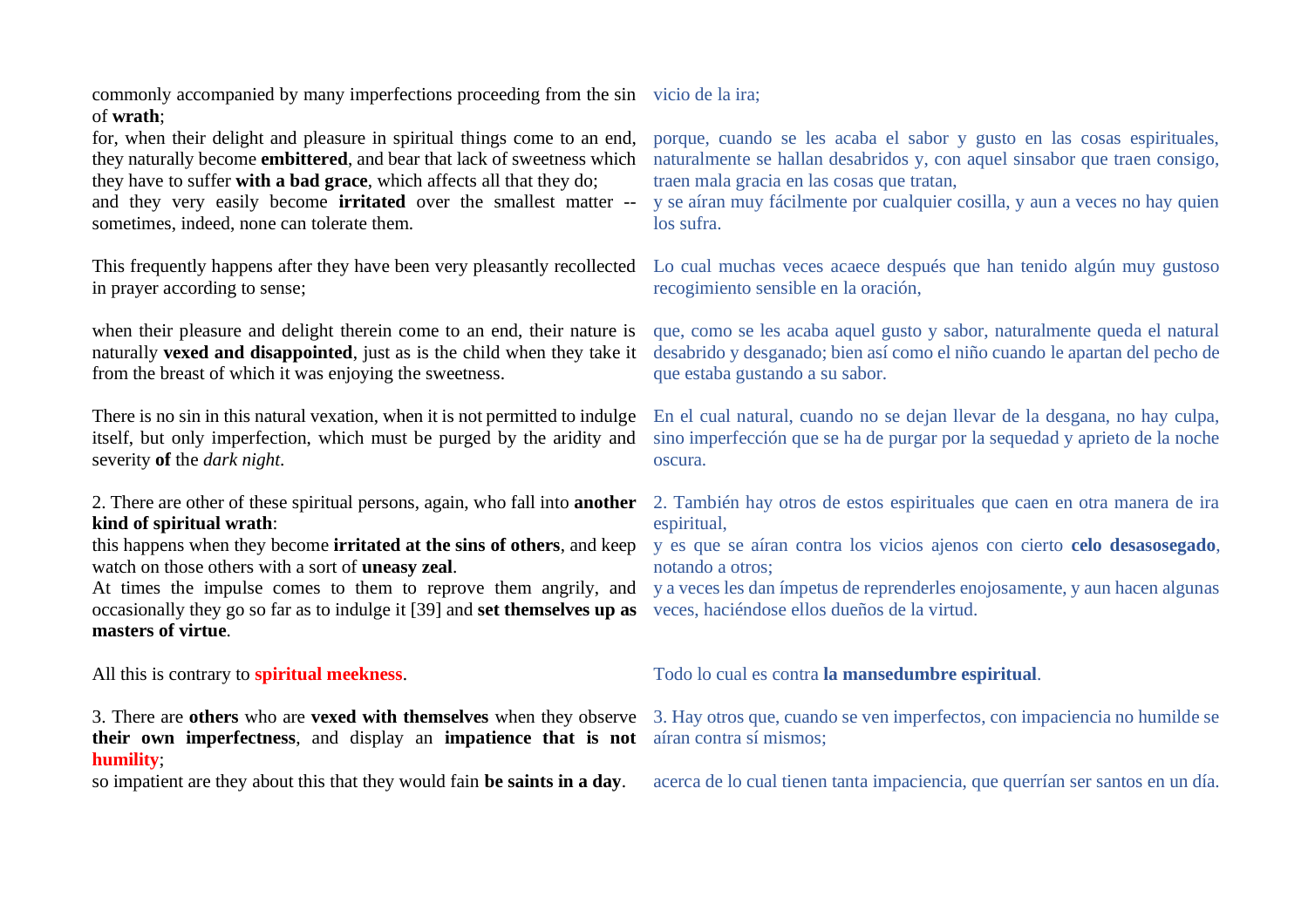**grand resolutions**;

their annoyance, since they have not **the patience to wait** for that which que se lo dé Dios cuando él fuere servido: God will give them when it pleases Him;

this likewise is contrary to the **spiritual meekness** aforementioned,

which **cannot** be wholly remedied save by the purgation of **the dark night**.

they desire that God would gladly see them less so.

\_\_\_\_\_\_\_\_\_\_\_\_\_\_\_\_\_\_\_\_\_\_\_\_\_

### CHAPTER VI

## *Of imperfections with respect to spiritual gluttony.*

1. With respect to the fourth sin, which is **spiritual gluttony**, there is 1. Acerca del cuarto vicio, que es gula espiritual, hay mucho que decir, much to be said, for there is **scarce one of these beginners who**, however satisfactory his progress, **falls not into some of the many imperfections sweetness which they find at first in spiritual exercises**.

For many of these, lured by the sweetness and pleasure which they find in such exercises, strive more after spiritual sweetness than after spiritual purity and discretion, which is that which **God regards and accepts throughout** the spiritual journey.

Many of these persons **purpose to accomplish** a great deal and **make**  De éstos hay muchos que proponen mucho y hacen grandes propósitos,

yet, as they are not humble and have **no misgivings about themselves**, y como no son humildes ni desconfían de sí, cuantos más propósitos hacen, the more resolutions they make, the greater is their fall and the greater tanto más caen y tanto más se enojan, no teniendo paciencia para esperar a

que también es contra la dicha mansedumbre espiritual;

que del todo no se puede remediar sino por la purgación de la noche oscura.

Some souls, on the other hand, are so patient as regards the progress which Aunque algunos tienen tanta paciencia en esto del querer aprovechar, que no querría Dios ver en ellos tanta.

\_\_\_\_\_\_\_\_\_\_\_\_\_\_\_\_\_\_\_

### CAPITULO 6

### *De las imperfecciones acerca de la gula espiritual.*

which come to these beginners with respect to this sin, on account of the a estos principiantes por medio del sabor que hallan a los principios en los porque apenas hay uno de estos principiantes que, por bien que proceda, no caiga en algo de las muchas imperfecciones que acerca de este vicio les nacen ejercicios espirituales.

> Porque muchos de éstos, engolosinados con el sabor y gusto que hallan en los tales ejercicios, procuran más el sabor del espíritu que la pureza y discreción de él, que es lo que Dios mira y acepta en **todo** el camino espiritual.

Therefore, besides **the imperfections** into which the seeking for Por lo cual, demás de las imperfecciones que tienen en pretender estos sweetness of this kind makes them fall, the gluttony which they now have sabores, la golosina que ya tienen les hace salir mucho del pie a la mano, makes them **continually go to extremes**, so that they pass beyond the pasando de los límites del medio en que consisten y se granjean las virtudes.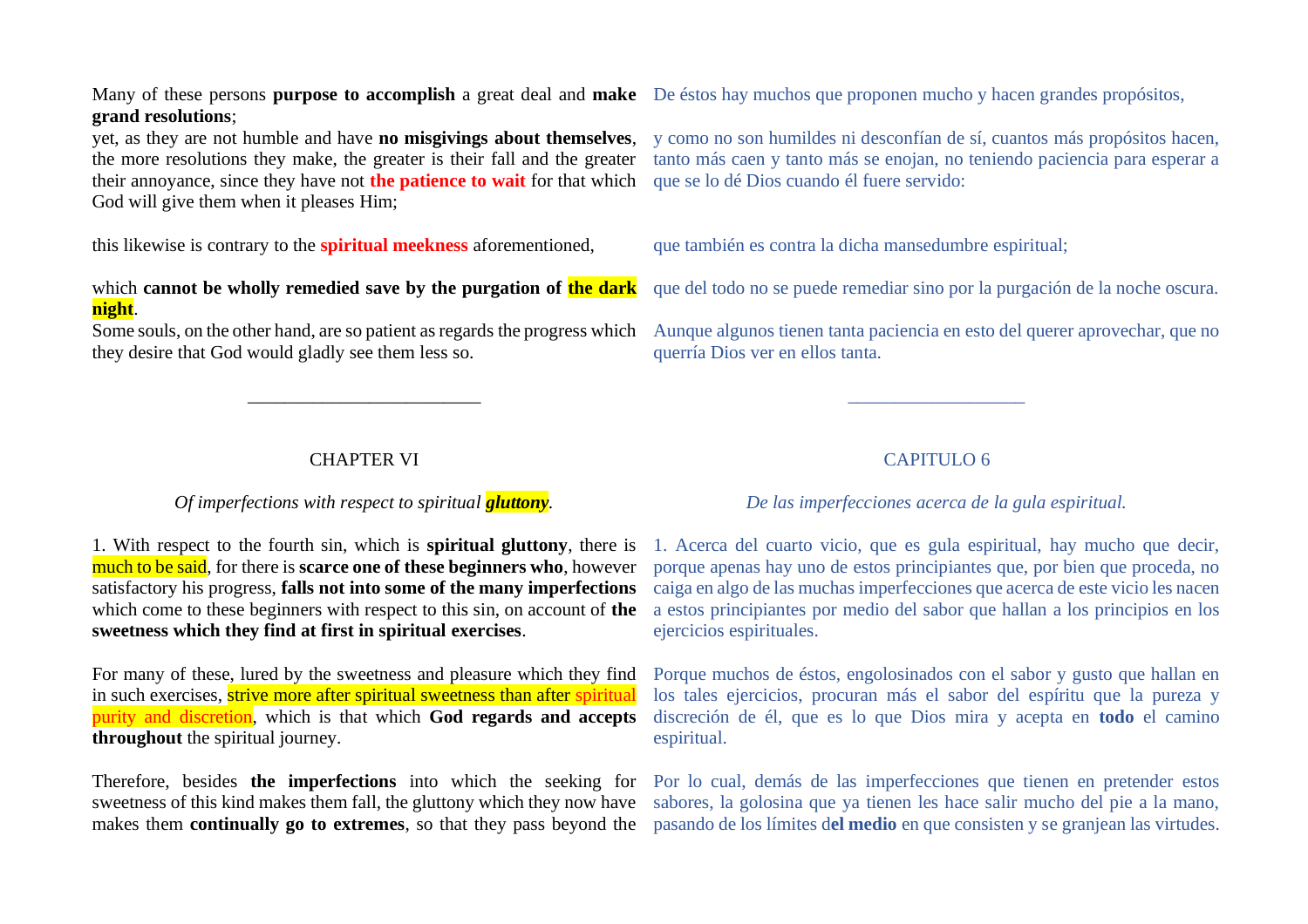limits of **moderation** within which the virtues are acquired and wherein they have their being. ["in medio stat virtus"]

For some of these persons, attracted by the pleasure which they find Porque, atraídos del gusto que allí hallan, algunos se matan a penitencias, y order or advice of any, but rather endeavouring to **avoid those whom they**  lo tal; **should obey** in these matters;

commanded them.

2. These persons are **most imperfect and unreasonable** [sin razón];

for they set bodily penance before **subjection and obedience**, which is **more acceptable and pleasing to God than any other**.

But such one-sided penance is no more than the **penance of beasts**, to which they find therein.

Inasmuch as all extremes are vicious, and as in behaving these persons are working **their own will**, they grow in vice rather than in virtue;

for, to say the least, they are acquiring spiritual gluttony and **pride** in this way, through not walking in obedience.

through the pleasures and desires which he increases within them, to such an extent that, since they can no longer help themselves, they either change or vary or add to that which is commanded them, as **any obedience in this respect is so bitter to them**.

To such an evil pass have some persons come that, simply because it is En lo cual algunos llegan a tanto mal, que, por el mismo caso que van por

therein, **kill themselves with penances**, and others **weaken themselves**  otros se debilitan con ayunos, haciendo más de lo que su flaqueza sufre, sin with fasts, by performing more than their frailty can bear, without the orden y consejo; antes procuran hurtar el cuerpo a quien deben obedecer en

some, indeed, dare to do these things even though the contrary has been y aun algunos se atreven a hacerlo aunque les han mandado lo contrario.

2. Estos son imperfectísimos, gente **sin razón**,

**penance according to reason and discretion**, and therefore **a sacrifice**  discreción, y por eso es para Dios más acepto y gustoso sacrificio que todos que posponen la sujeción y obediencia, que es penitencia de razón y los demás,

which they are attracted, exactly like beasts, by the desire and pleasure de bestias, a que también como bestias se mueven por el apetito y gusto que a la penitencia corporal, que, dejada estotra parte, no es más que **penitencia**  allí hallan.

> En lo cual, por cuanto todos los extremos son viciosos, y en esta manera de proceder éstos hacen su voluntad, antes van creciendo en vicios que en virtudes;

> porque, por lo menos, ya en esta manera adquieren gula espiritual y soberbia, pues no va en obediencia (lo que hacen).

And many of these **the devil** assails, stirring up this gluttony in them Y tanto empuja el demonio a muchos de éstos, atizándoles esta gula por gustos y apetitos que les acrecienta, que ya que más no pueden, o mudan o añaden o varían lo que les mandan, porque les es aceda toda obediencia acerca de esto.

through obedience that they engage in these exercises, **they lose the**  obediencia los tales ejercicios, se les quita la gana y devoción de hacerlos,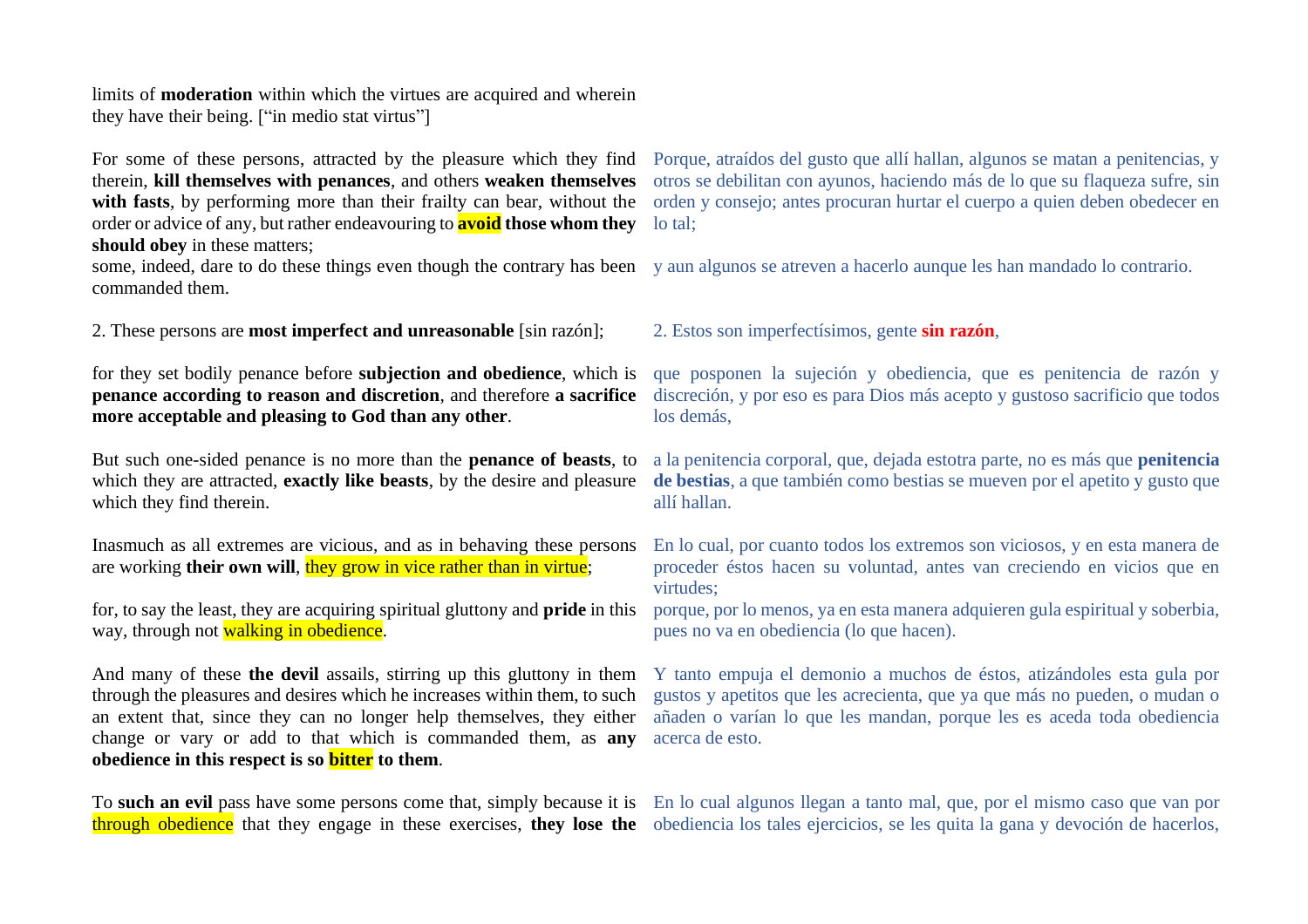desire and devotion to perform them, their only desire and pleasure porque sola su gana y gusto es hacer lo que les mueve; todo lo cual por being to do **what they themselves are inclined to do**, so that it would ventura les valiera más no hacerlo. probably be more profitable for them not to engage in these exercises at all.

3. You will find that many of these persons are **very insistent** with their 3. Veréis a muchos de éstos muy porfiados con sus maestros espirituales spiritual masters to be granted **that which they desire**, **extracting it from**  porque les concedan lo que quieren, y allá medio por fuerza lo sacan; **them almost by force**;

great displeasure, thinking that **they are not serving God** when they are sirven a Dios cuando no los dejan hacer lo que querrían. not allowed to do that which they would.

For they go about **clinging to their own will and pleasure**, which they treat as though it came from God; [Lit., 'and treat this as their God.'] and immediately their directors take it from them ['immediately this is taken entristecen y aflojan y faltan. from them,'], and try to subject them to the will of God, they become peevish, grow faint-hearted and fall away.

These persons think that their own satisfaction and pleasure are the satisfaction and service of God.

of their **own unworthiness and misery** and have thrust so far from them the **loving fear and reverence which they owe to the greatness of God**, that they hesitate not to insist continually that their confessors shall allow them to **communicate often**. And, what is worse, they frequently dare to communicate without the leave and consent ['an opinion'] of the minister and steward of Christ, merely acting on their own opinion, and contriving to conceal the truth from him.

than to **eat cleanly and perfectly**, although **it would be healthier and** 

if they be refused it they become as peevish as children and go about in y si no, se entristecen como niños y andan de mala gana, y les parece que no

Porque, como andan arrimados al gusto y voluntad propia, y esto tienen por su Dios, luego que se lo quitan y les quieren poner en voluntad de Dios, se

Piensan éstos que el gustar ellos y estar satisfechos, es servir a Dios y satisfacerle.

4. There are others, again, who, because of this **gluttony**, know so little 4. Hay también otros que por esta golosina tienen tan poco conocida su bajeza y propia miseria y tan echado aparte el amoroso temor y respeto que deben a la grandeza de Dios, (que) no dudan de porfiar mucho con sus confesores sobre que les dejen comulgar muchas veces. Y lo peor es que muchas veces se atreven a comulgar sin licencia y parecer del ministro y despensero de Cristo, sólo por su parecer, y le procuran encubrir la verdad.

And for this reason, because they desire to communicate continually, they Y a esta causa, con ojo de ir comulgando, hacen como quiera las confesiones, make their confessions carelessly, ["anyhow"] being more eager to **eat** teniendo más codicia en comer que en comer limpia y perfectamente; como holier for them had they the contrary inclination and begged their sus confesores que no les manden llegar tan a menudo; aunque entre lo uno quiera que fuera más sano y santo tener la inclinación contraria, rogando a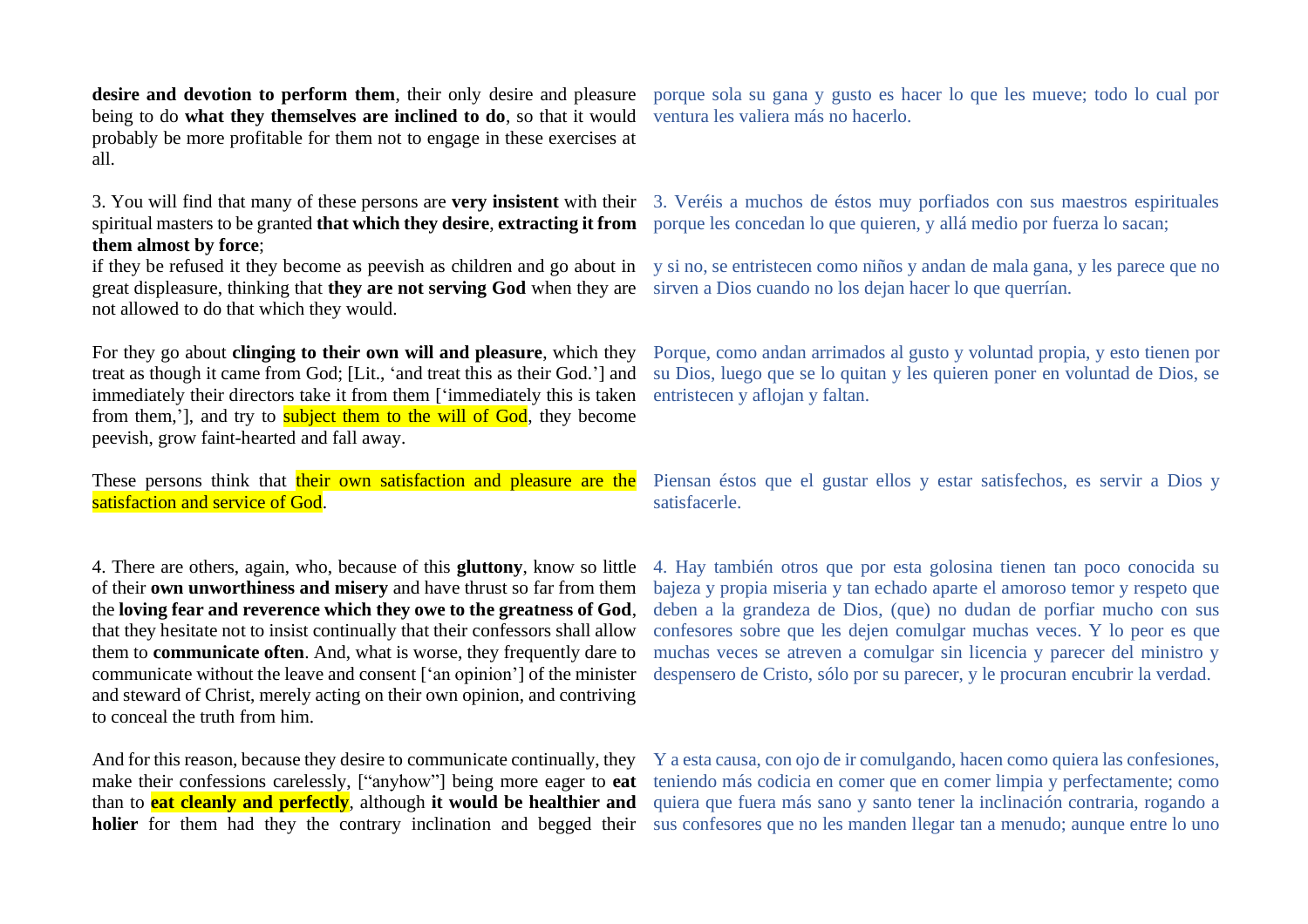between these two extremes, however, the better way is that of **humble**  cosa es para grande mal y castigo de ellos sobre tal temeridad. **resignation**. But the boldness referred to is [Lit, 'the other boldnesses are.'] a thing that does great harm, and men may fear to be punished for such temerity.

some kind of sensible sweetness and pleasure, instead of **humbly doing**  más que en reverenciar y alabar en sí con humildad a Dios: **reverence** and giving praise within themselves to God.

**received no pleasure or sweetness in the senses, they think that they**  sentimiento sensible, piensan que no han hecho nada, **have accomplished nothing at all**.

which concerns the senses;

**oftentimes withholds from them these other consolations and sweetnesses of sense**.

**completely opposed to the nature of God**, since it is **Impurity in faith**.

**effort**,[as they say] wearying and fatiguing their faculties and their heads; cabeza;

confessors not to command them to approach the altar so frequently: y lo otro mejor es la resignación humilde, pero los demás atrevimientos

5. These persons, in communicating, **strive with every nerve** to obtain 5. Estos, en comulgando, todo se les va en procurar algún sentimiento y gusto

And in such wise do they devote themselves to this that, **when they have**  y de tal manera se apropian a esto, que, cuando no han sacado algún gusto o

This is to judge God **very unworthily**; they have not realized that **the**  lo cual es juzgar **muy bajamente** de Dios, no entendiendo que el menor de least of the benefits which come from this Most Holy Sacrament is that los provechos que hace este Santísimo Sacramento es el que toca al sentido,

and that the *invisible part of the grace* that it bestows **is much greater**; porque mayor es el invisible de la gracia que da; que, porque pongan en él for, **in order that they may look at it with the eyes of faith**, **God**  los ojos de la fe, quita Dios muchas veces esotros gustos y sabores sensibles.

And thus they desire to feel and taste God as though He were Y así, quieren sentir a Dios y gustarle como si fuese comprensible y comprehensible by them and accessible to them, not only in this, but accesible, no sólo en éste, sino también en los demás ejercicios espirituales, likewise in other spiritual practices. All this is very great imperfection and todo lo cual es muy grande imperfección y muy contra la condición de Dios, porque es impureza en la fe.

6. These persons have the same defect as regards **the practice of prayer**, 6. Lo mismo tienen éstos en la oración que ejercitan, que piensan que todo for they think that all the business of prayer consists in experiencing el negocio de ella está en hallar gusto y devoción sensible, y procuran sacarle, **sensible pleasure and devotion** and they **strive to obtain this by great**  como dicen. a fuerza de brazos, cansando y fatigando las potencias y la

and when they have not found this pleasure they become **greatly**  y, cuando no han hallado el tal gusto, se desconsuelan mucho pensando que **discouraged**, **thinking that they have accomplished nothing**. Through no han hecho nada. Y por esta pretensión pierden la verdadera devoción y these efforts they lose **true devotion and spirituality**, which consist in espíritu, que consiste en perseverar allí con paciencia y humildad,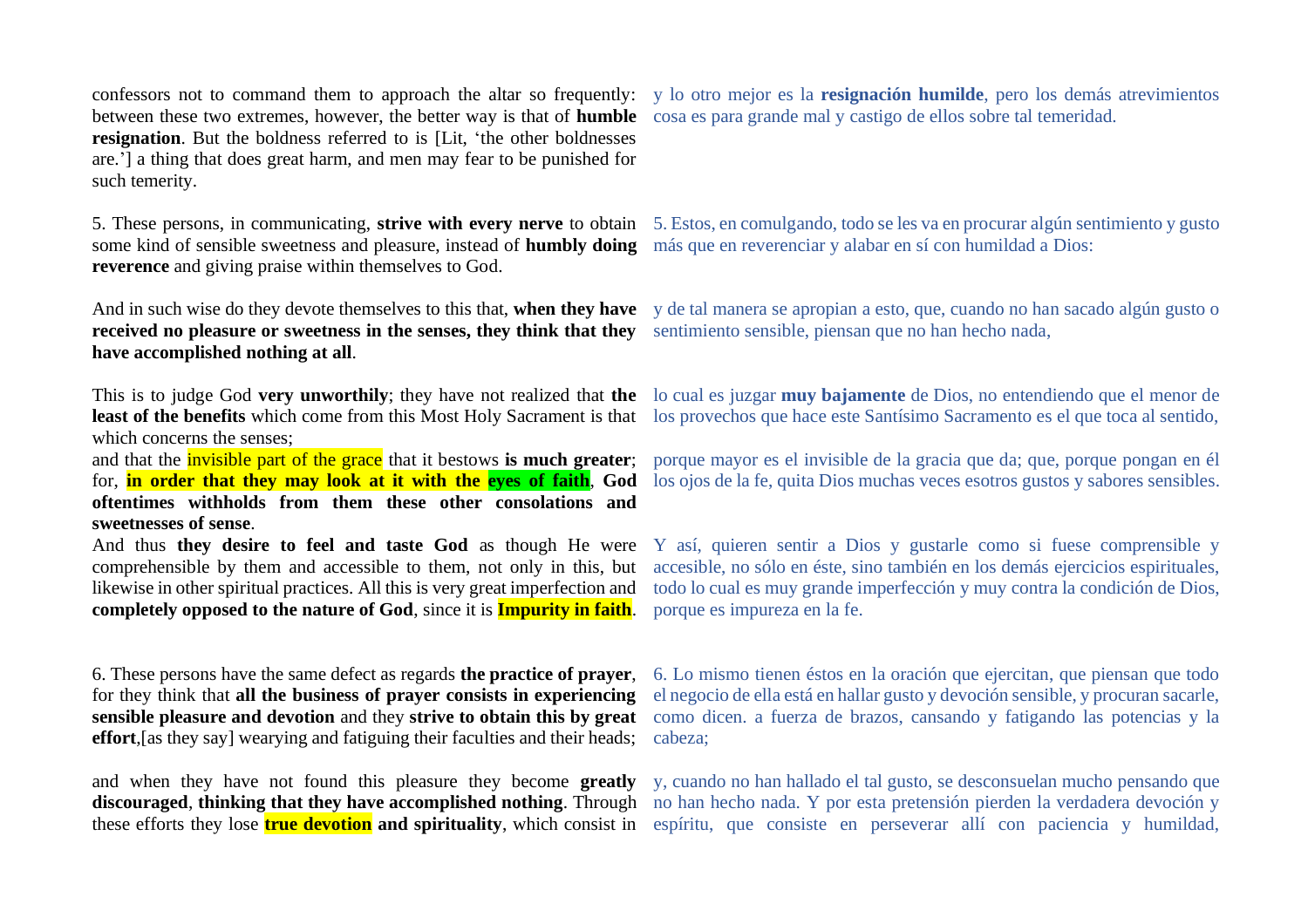**perseverance**, together with **patience** and **humility** and **mistrust of**  desconfiando de sí, sólo por agradar a Dios. **themselves**, that they may please God alone.

**children**, who are not influenced by **reason**, and who **act**, not **from ni obran por razón**, sino por el gusto. **rational motives**, but from inclination.

now one meditation, now another, in their pursuit of this pleasure which a caza de este gusto con las cosas de Dios; they desire to experience in the things of God.

otherwise this *spiritual gluttony* and **inordinate appetite** would breed in numerable evils.

It is, therefore, very fitting that they should enter into the dark night, whereof we shall speak, that they may be purged from this childishness.

7. These persons who are thus inclined to such pleasures have another very great imperfection, which is that they are very weak and remiss in journeying upon the **hard** [harsh, rough, rugged] **road of the Cross**;

for the soul that is given to sweetness naturally has its face set against all self-denial, which is devoid of sweetness. ['against all the sweetlessness de negación propia. of self-denial.']

and **other trials**, all of which are part of the dark night.

different temper, which is that of **mortification, fear and submission in**  mortificación, temor y sujeción en todas sus cosas,**all things**.

For this reason, when they have once failed to find pleasure in this or some A esta causa, cuando no han hallado una vez sabor en este u otro ejercicio, other exercise, they have great disinclination and repugnance to return to tienen mucha desgana y repugnancia de volver a él. y a veces lo dejan; que, it, and at times **they abandon it**. They are, in fact, as we have said, **like**  en fin, son, como habemos dicho, semejantes a los niños, que **no se mueven** 

Such persons expend all their effort in seeking spiritual pleasure and Todo se les va a éstos en buscar gusto y consuelo de espíritu, y por esto nunca consolation; they never tire therefore, of reading books; and they begin, se hartan de leer libros, y ahora toman una meditación, ahora otra, andando

But God, very justly, wisely and lovingly, denies it to them, for a los cuales les niega Dios muy justa, discreta y amorosamente, porque, si esto no fuese, crecerían por esta gula y golosina espiritual en males sin cuento.

Por lo cual conviene mucho a éstos entrar en la noche oscura que habemos de dar, para que se purguen de estas niñerías.

7. Estos que así están inclinados a estos gustos, también tienen otra imperfección muy grande, y es que son muy flojos y remisos en ir por el camino **áspero** de la cruz;

porque el alma que se da al sabor, naturalmente le da en rostro todo sinsabor

8. These persons have many other imperfections which arise hence, of 8. Tienen éstos otras muchas imperfecciones que de aquí les nacen, las cuales which in time the Lord heals them by means of **temptations**, **aridities** el Señor a tiempos les cura con tentaciones, sequedades y otros trabajos, que todo es parte de la noche oscura.

All these I will not treat further here, lest I become too lengthy; I will only De las cuales, por no me alargar, no quiero tratar aquí más, sino sólo decir say that **spiritual temperance and sobriety** lead to another and a very que la sobriedad y templanza espiritual lleva otro temple muy diferente de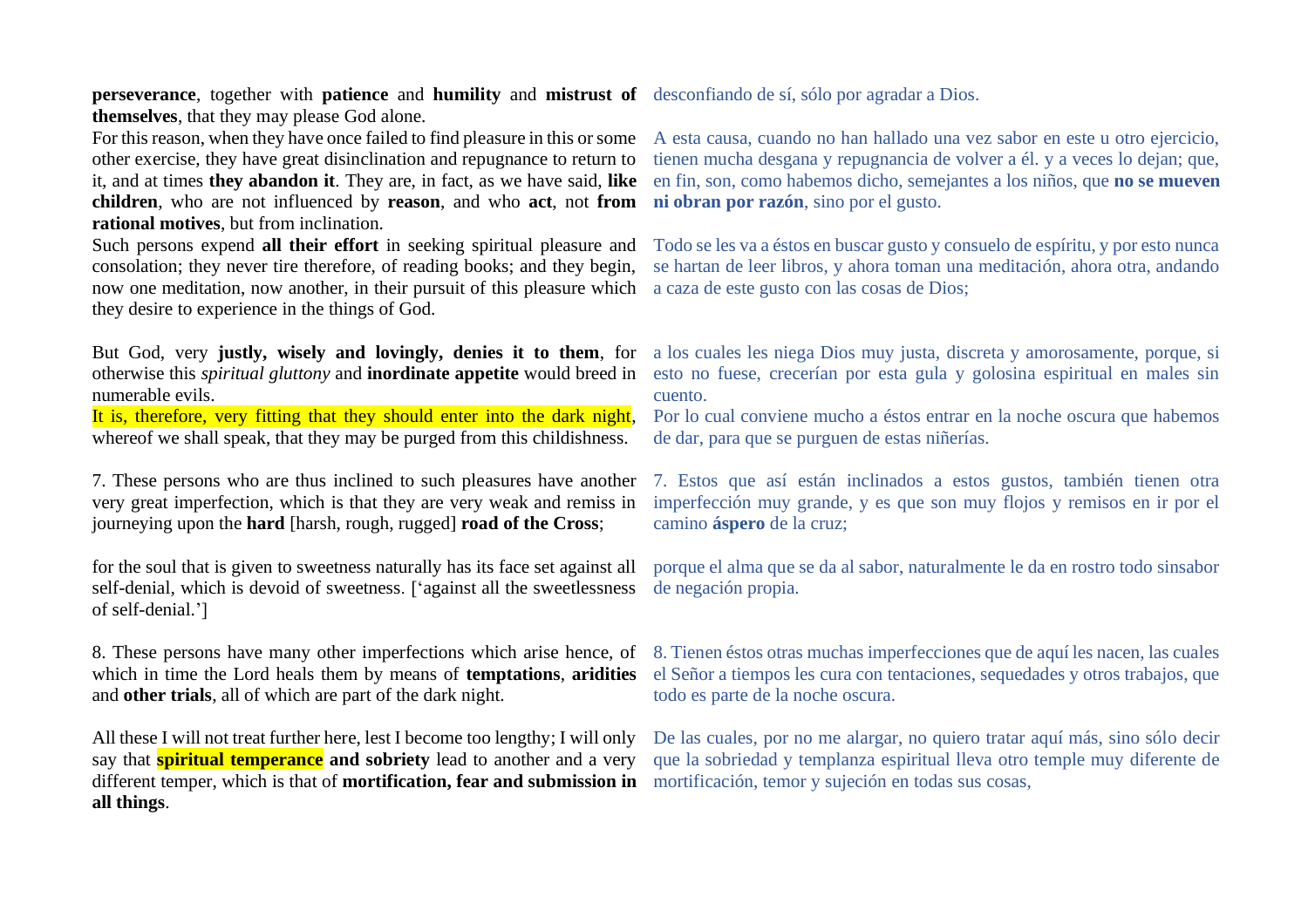It thus becomes clear that the **perfection and worth of things consist** not echando de ver que no está la perfección y valor de las cosas en la multitud in the multitude and the pleasantness of one's actions, but **in being able**  y gusto de las obras, sino en saberse negar a sí mismo en ellas; **to deny oneself in them**;

this such persons must endeavour to compass, in so far as they may, until God is pleased to purify them indeed, by bringing them[52] into **the dark night**, to arrive at which I am hastening on with my account of these imperfections.

## CHAPTER VII

\_\_\_\_\_\_\_\_\_\_\_\_\_\_\_\_\_\_\_\_\_\_\_\_\_

## *Of imperfections with respect to spiritual envy and sloth.*

1. WITH respect likewise to the other two vices, which are spiritual envy and sloth, these beginners fail not to have many imperfections.

For, with respect to **envy**, many of them are wont to experience movements of **displeasure at the spiritual good of others**, which cause them a certain sensible grief at being outstripped upon this road, so that they would prefer not to hear others praised;

for they become displeased at others' virtues and sometimes they cannot refrain from contradicting what is said in praise of them, depreciating it as far as they can;

for they would fain be preferred in everything.

All this is clean contrary to charity, which, as Saint Paul says, rejoices in Todo lo cual es muy contrario a la caridad, la cual, como dice san Pablo (1 goodness. [1 Co 13:6]

delight when others outstrip us in the service of God, wherein we lleven la ventaja porque sirvan a Dios, ya que él está tan falto en ello. ourselves are so remiss.

lo cual ellos han de procurar hacer cuanto pudieren de su parte, hasta que Dios quiera purificarlos de hecho entrándolos en la noche oscura, a la cual por llegar me voy dando priesa con estas imperfecciones.

## CAPITULO 7

\_\_\_\_\_\_\_\_\_\_\_\_\_\_\_\_\_\_\_\_\_\_\_\_

### *De las imperfecciones acerca de la envidia y acidia espiritual.*

1. Acerca también de los otros dos vicios, que son envidia y acidia espiritual, no dejan estos principiantes de tener hartas imperfecciones.

Porque acerca de la envidia muchos de éstos suelen tener movimientos de pesarles del bien espiritual de los otros, dándoles alguna pena sensible que les lleven ventaja en este camino, y no querrían verlos alabar;

porque se entristecen de las virtudes ajenas, y a veces no lo pueden sufrir sin decir ellos lo contrario, deshaciendo aquellas alabanzas como pueden,

and their annoyance thereat grows<sup>5</sup> because the same is not said of them, y les crece, como dicen, el ojo no hacerse con ellos otro tanto, porque querrían ellos ser preferidos en todo.

Cor. 13, 6), se goza de la verdad;

And, if charity has any envy, it is a holy envy, comprising grief at not y, si alguna envidia tiene, es envidia santa, pesándole de no tener las virtudes having the virtues of others, yet also joy because others have them, and del otro, con gozo de que el otro las tenga, y holgándose de que todos le

 $5$  Lit., 'and, as they say, their eye (el ojo) grows'—a colloquial phrase expressing annoyance.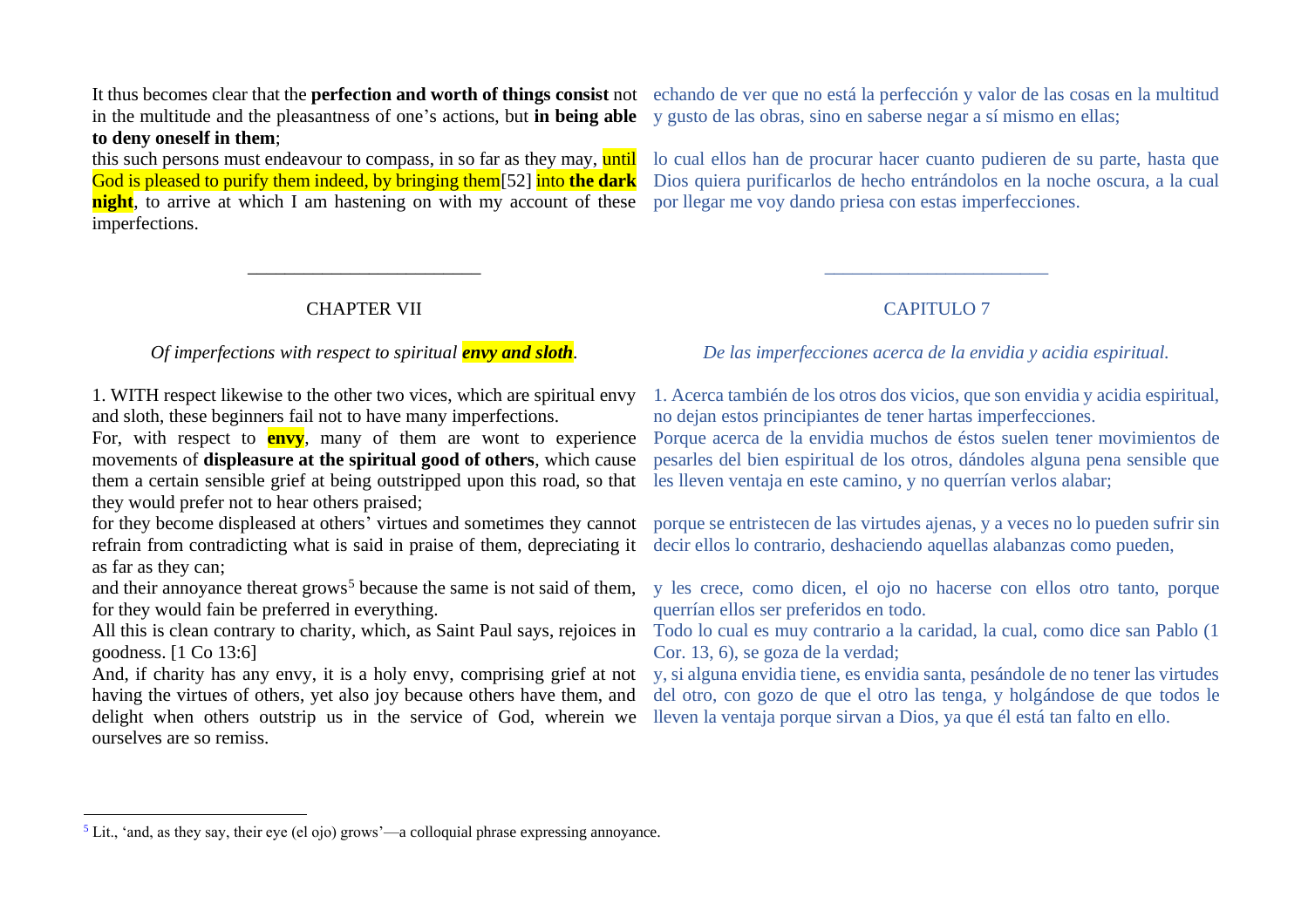2. With respect also to **spiritual sloth**, beginners are apt to be irked by the 2. También, acerca de la acidia espiritual, suelen tener tedio en las cosas que things that are most spiritual, from which **they flee** because these things are incompatible with **sensible pleasure**.

For, as they are so much accustomed to sweetness in spiritual things, they are wearied by things in which they find no sweetness.

If once they failed to find in prayer the satisfaction which their taste required (and after all it is well that God should take it from them to **prove them**), they would prefer not to return to it: sometimes they leave it; at volver a ella, o a veces, la dejan o van de mala gana. other times they continue it unwillingly.

the pleasure and sweetness of their own will, which they aim at satisfying la cual en esta manera andan ellos por satisfacer más que a la de Dios. in this way rather than the will of God.

repugnant to accommodate their will to that of God.

Hence it happens to them that oftentimes they think that that wherein they find not their own will and pleasure is not the will of God;

and that, on the other hand, when they themselves find satisfaction, God is satisfied.

Thus they measure God by themselves and not themselves by God, acting quite contrarily to that which He Himself taught in the Gospel, saying: That he who should lose his will for His sake, the same should gain it; and he who should desire to gain it, the same should lose it.[Mt. 16:25]

4. These persons likewise find it irksome when they are commanded to do that wherein they take no pleasure.

**weak** to have the fortitude and bear the trials of perfection.

son más espirituales y huyen de ellas, como son aquellas que contradicen al gusto sensible;

porque, como ellos están tan saboreados en las cosas espirituales, en no hallando sabor en ellas las fastidian.

Porque, si una vez no hallaron en la oración la satisfacción que pedía su gusto (porque en fin conviene que se le quite Dios para probarlos), no querrían

And thus because of this sloth they abandon the way of perfection (which Y así, por esta acidia, posponen el camino de perfección, que es el de la is the way of the **negation of their will and pleasure** for God's sake) for negación de su voluntad y gusto por Dios, al gusto y sabor de su voluntad, a

3. And many of these would have God will that which they themselves 3. Y muchos de éstos querrían que quisiese Dios lo que ellos quieren, y se will, and are fretful at having to will that which He wills, and find it entristecen de querer lo que quiere Dios, con repugnancia de acomodar su voluntad a la de Dios.

> De donde les nace que, muchas veces, en lo que ellos no hallan su voluntad y gusto, piensen que no es voluntad de Dios;

> y que, por el contrario, cuando ellos se satisfacen, crean que Dios se satisface,

midiendo a Dios consigo, y no a si mismos con Dios, siendo muy al contrario lo que él mismo enseñó en el Evangelio (Mt. 16, 25), diciendo que el que perdiese su voluntad por él, ese la ganaría, el que la quisiese ganar, ése la perdería.

4. Estos también tienen tedio cuando les mandan lo que no tiene gusto para ellos.

Because they aim at **spiritual sweetness and consolation**, they are **too**  Estos, porque **se andan al regalo y sabor del espíritu**, son muy **flojos** para la fortaleza y trabajo de perfección,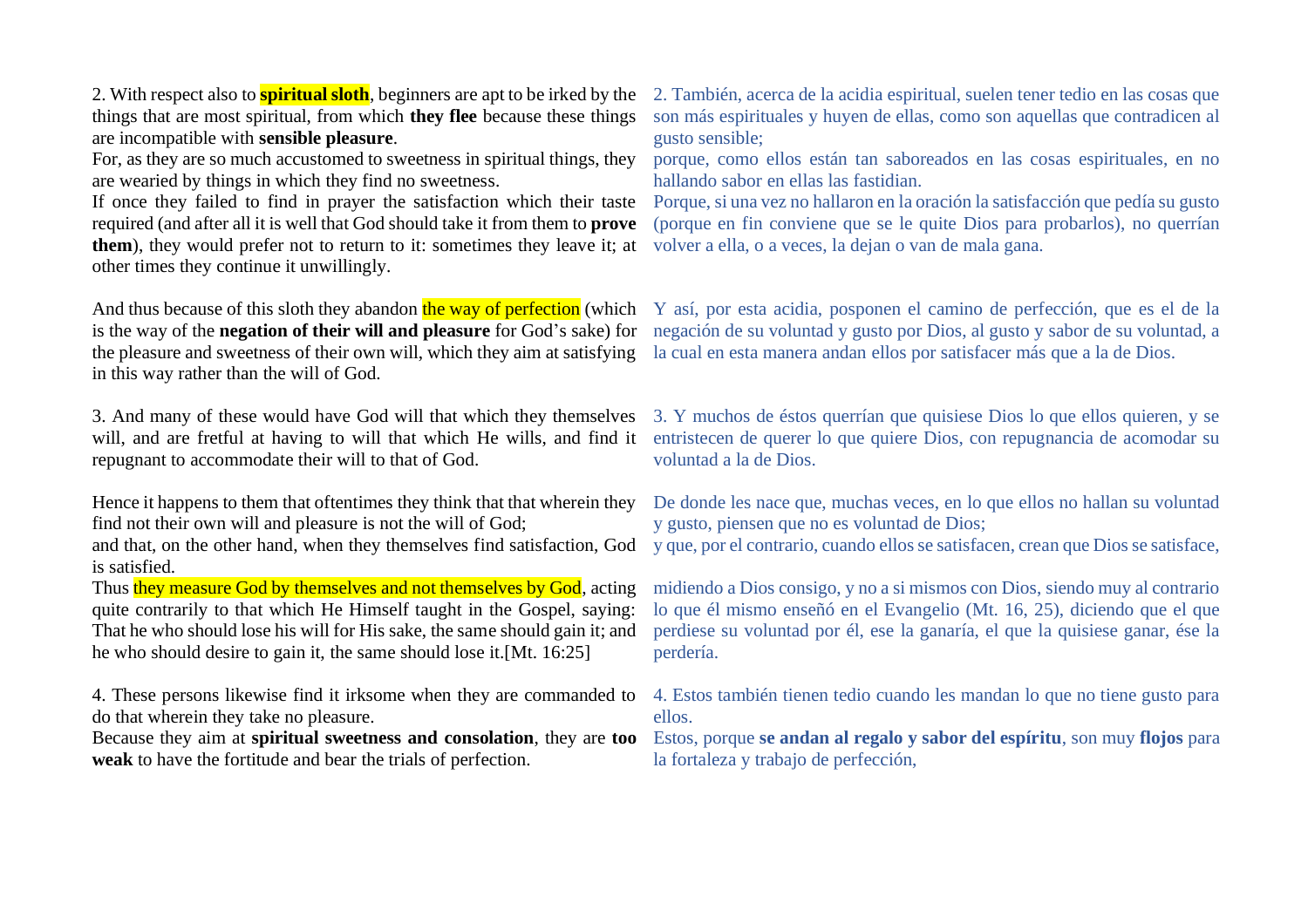**consist the delights of the spirit**.

to the inclination of their will, it causes them great sorrow and repugnance to **enter upon the narrow way, which, says Christ, is the way of**  que dice Cristo (Mt. 7, 14), de la vida. **life**.[Mt. 7:14]

many to be found in the lives of those that are in **this first state of beginners**, so that it may be seen **how greatly they need God to set them in the state of proficients**.

This He does by bringing them into the **dark night** whereof we now speak; wherein He weans them from the breasts of these sweetnesses and pleasures, gives them **pure aridities and inward darkness**, takes from them all these irrelevances and puerilities, and by very different means causes them to **win the virtues**.

For, **however assiduously** the beginner practises the mortification in himself of all these actions and passions of his, **he can never completely succeed** — **very far from it** — **until God shall work it in him passively by means of the purgation of the said night**.

Of this I would fain speak in some way that may be profitable; **may God, then, be pleased to give me His Divine light**, because this is very needful in a **night that is so dark** and **a matter that is so difficult to describe and to expound**.

The line, then, is:

*In a dark night.*

\_\_\_\_\_\_\_\_\_\_\_\_\_\_\_\_\_\_\_\_\_\_\_\_\_\_\_\_\_\_\_\_\_

They resemble those who are softly nurtured and who run fretfully away hechos semejantes a los que se crían en regalo, que huyen con tristeza de from everything that is hard, and take offense at **the Cross, wherein**  toda cosa áspera, y oféndense de la cruz, en que están los deleites del espíritu;

The more spiritual a thing is, the more irksome they find it, for, as they y en las cosas más espirituales más tedio tienen, porque, como ellos seek to go about spiritual matters with complete freedom and according pretenden andar en las cosas espirituales a sus anchuras y gusto de su voluntad, háceles gran tristeza y repugnancia entrar por el camino estrecho,

5. Let it suffice here to have described these imperfections, among the 5. Estas imperfecciones baste aquí haber referido de las muchas en que viven los de este primer estado de principiantes, para que se vea cuánta sea la necesidad que tienen de que Dios los ponga en estado de aprovechados,

> que se hace entrándolos en la noche oscura que ahora decimos, donde, destetándolos Dios de los pechos de estos gustos y sabores en puras sequedades y tinieblas interiores, les quita todas estas impertinencias y niñerías, y hace ganar las virtudes por medios muy diferentes.

> Porque, por más que el principiante en mortificar en sí se ejercite todas sus acciones y pasiones, nunca del todo, ni con mucho, puede hasta que Dios lo hace pasivamente por medio de la purgación de la dicha noche.

> En la cual para hablar algo que sea en su provecho, sea Dios servido darme su divina luz, porque es bien menester en noche tan oscura y materia tan dificultosa para ser hablada y recitada.

Es, pues, el verso:

*En una noche oscura*.

\_\_\_\_\_\_\_\_\_\_\_\_\_\_\_\_\_\_\_\_\_\_\_\_\_\_

[chapters 8-11,2]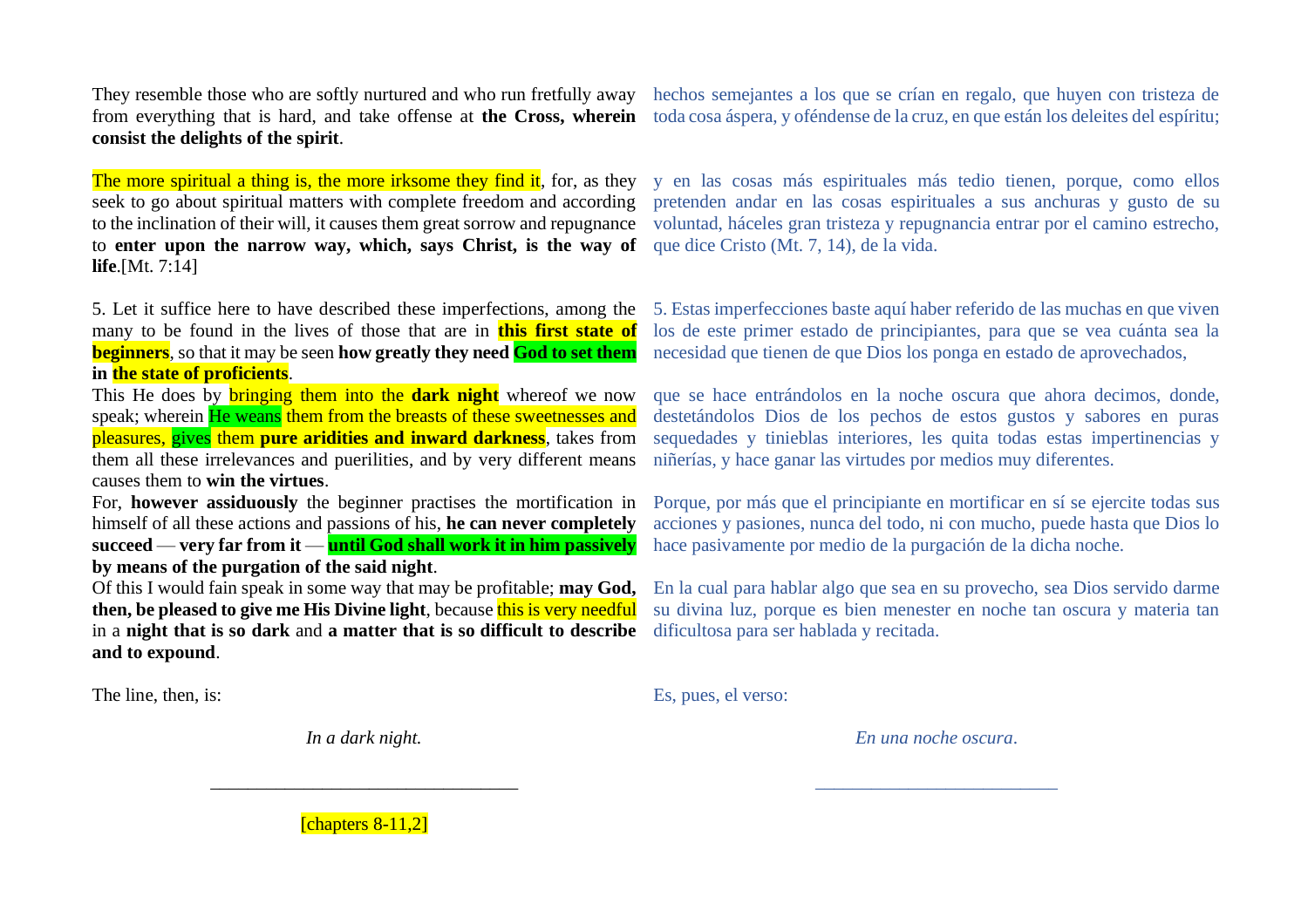## CHAPTER VIII

*Wherein is expounded the first line of the first stanza, and a beginning is made of the explanation of this dark night.*

1. THIS night, which, as we say, is contemplation, produces in spiritual persons two kinds of darkness or purgation, corresponding to the two parts of man's nature - namely, the sensual and the spiritual.

purged **according to sense**, which is **subdued to the spirit;** 

and the other is a night or purgation which is **spiritual**, wherein the soul is purged and stripped **according to the spirit**, and subdued and made ready for the union of love with God.

**beginners**; and of this night we shall speak first.

are already practised and **proficient**, of whom we shall treat hereafter.

now show.[58]

**the spirit**, as we shall show[59] presently.

of all say something about it briefly, since **more is written of it**, as of a thing that is more common;

and we shall pass on to treat more fully of **the spiritual night**, since very little has been said of this, either in speech[60] or in writing, and very little is known of it, even by experience.

*En que se declara el primer verso de la primera canción y se comienza a explicar esta noche oscura.*

1. Esta noche, que decimos ser la contemplación, dos maneras de tinieblas causa en los espirituales o purgaciones, según las dos partes del hombre, conviene a saber, sensitiva y espiritual.

And thus the one night or purgation will be **sensual**, wherein the soul is Y así, la una noche o purgación será sensitiva, con que se purga el alma según el sentido, acomodándolo al espíritu;

> y la otra es noche o purgación espiritual, con que se purga y desnuda el alma según el espíritu, acomodándole y disponiéndole para la unión de amor con Dios.

The night of **sense** is **common and comes to many**: these are the La sensitiva es común y que acaece a muchos, y éstos son los principiantes, de la cual trataremos primero;

The night of the **spirit** is the portion of very few, and these are they that la espiritual es de muy pocos, y éstos ya de los ejercitados y aprovechados, de que trataremos después.

2. **The first purgation** or night is **bitter and terrible to sense**, as we shall 2. La primera purgación o noche es amarga y terrible para el sentido, como ahora diremos.

The second bears **no comparison with it**, for it is **horrible** and **awful to**  La segunda no tiene comparación, porque es horrenda y espantable para el espíritu, como luego diremos.

Since the night of sense is **first in order and comes first**, we shall first Y porque en orden es primero y acaece primero la sensitiva, de ella con brevedad diremos alguna cosa primero, porque de ella, como cosa más común, se hallan más cosas escritas,

> por pasar a tratar más de propósito de la noche espiritual, por haber de ella muy poco lenguaje, así de plática como de escritura, y aun de experiencia muy poco.

# CAPITULO 8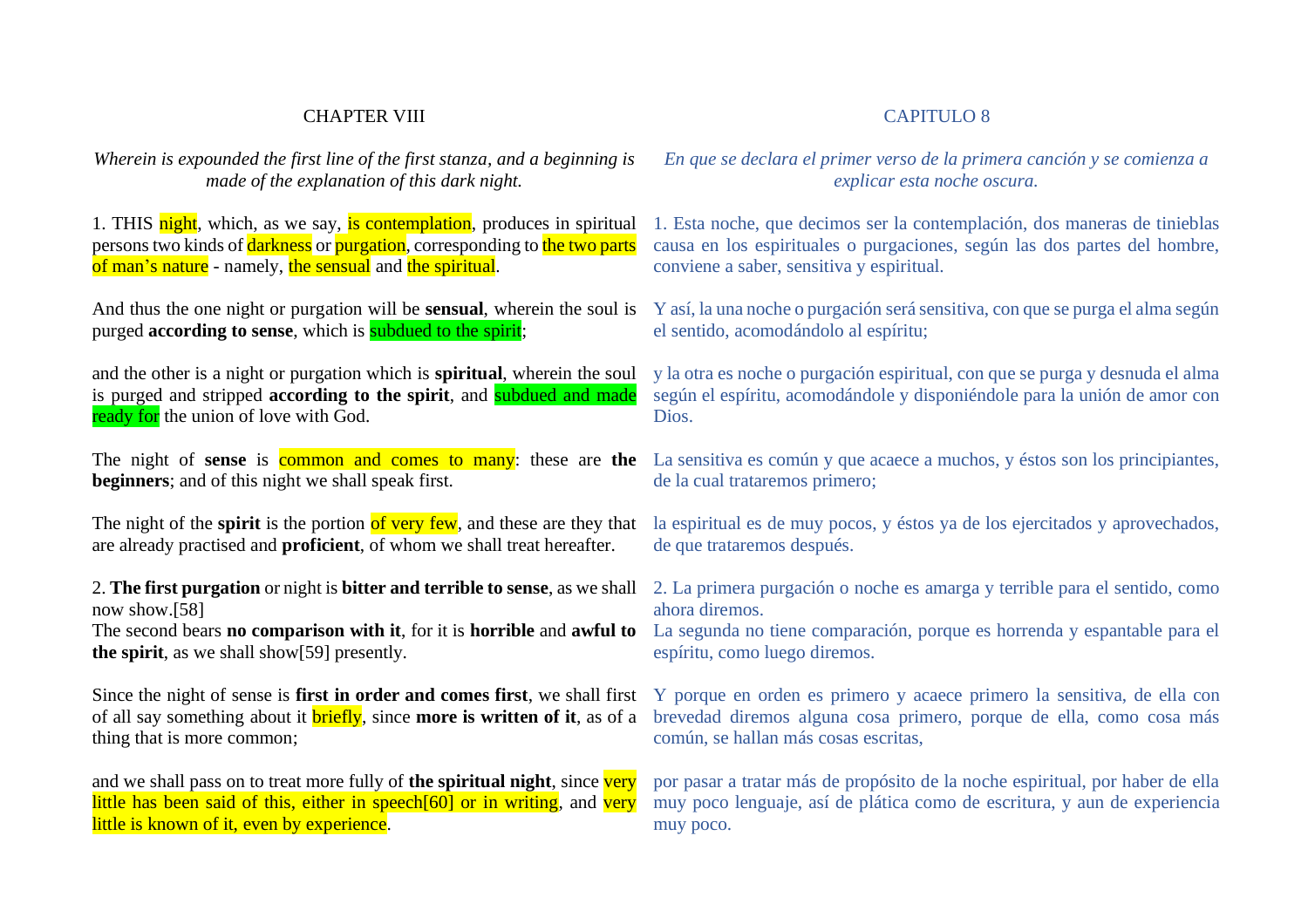3. Since, then, the conduct of these beginners upon the way of God is 3. Pues, como el estilo que llevan los principiantes en el camino de Dios **es**  ignoble, [base, bajo] [61] and has much to do with their love of self and their own inclinations, as has been explained above, **God desires to lead them farther**. He seeks to bring them out of that **ignoble kind of love** [bajo modo de amor] to **a higher degree of love for Him**, to free them from the **ignoble** [bajo] **exercises of sense and meditation** (wherewith, as we have said, they go seeking God so **unworthily** and in so many ways that are unbefitting), and to lead them to a kind of **spiritual exercise** wherein they can commune with Him **more abundantly** and are **freed more completely from imperfections**.

For they have now had practice **for some time** in **the way of virtue** and have persevered in **meditation** and prayer [oracion], whereby, **through** the sweetness and pleasure that they have found therein, they have lost their love of the things of the world and have gained some degree of spiritual strength in God;

aridity without turning back to a time[62] which they found more pleasant.

When they are going about these spiritual exercises with the greatest delight and pleasure, and when they believe that the sun of Divine favour is shining most brightly upon them, God turns all this light of theirs into darkness, and shuts against them the door and the source of the sweet spiritual water which they were tasting in God whensoever and for as long as they desired.

(For, as they were weak and tender, there was no door closed to them, as como dice san Juan en el Apocalipsis (3, 8). Saint John says in the Apocalypse, iii, 8).

whither to go with their sensible imagination and meditation;

**bajo** y que frisa mucho con su propio amor y gusto, como arriba queda dado a entender, **queriendo Dios llevarlos adelante**, y sacarlos de este **bajo modo de amor** a **más alto grado de amor de Dios** y **librarlos de bajo ejercicio del sentido y discurso**, con que tan tasadamente y con tantos inconvenientes, como habemos dicho, andan buscando a Dios, y **ponerlos en el ejercicio de espíritu**, en que más abundantemente y más libres de imperfecciones pueden comunicarse con Dios;

ya que se han ejercitado algún tiempo en el camino de la virtud, perseverando en meditación y oración, en que con el sabor y gusto que allí han hallado se han desaficionado de las cosas del mundo y cobrado algunas espirituales fuerzas en Dios,

this has enabled them **to some extent** to refrain from creature desires, so con que tienen algo refrenados los apetitos de las criaturas, con que podrán that for God's sake they are now able to suffer a **light burden** and a **little**  sufrir por Dios un poco de carga y sequedad sin volver atrás, al mejor tiempo,

> cuando más a sabor y gusto andan en estos ejercicios espirituales, y cuando más claro a su parecer les luce el sol de los divinos favores, oscuréceles Dios toda esta luz y ciérrales la puerta y manantial de la dulce agua espiritual que andaban gustando en Dios todas las veces y todo el tiempo que ellos querían; porque, como eran flacos y tiernos, no había puerta cerrada para éstos,

And thus He leaves them so completely in the dark that they know not Y así, los deja tan a oscuras que no saben dónde ir con el sentido de la imaginación y el discurso, porque no pueden dar un paso en meditar como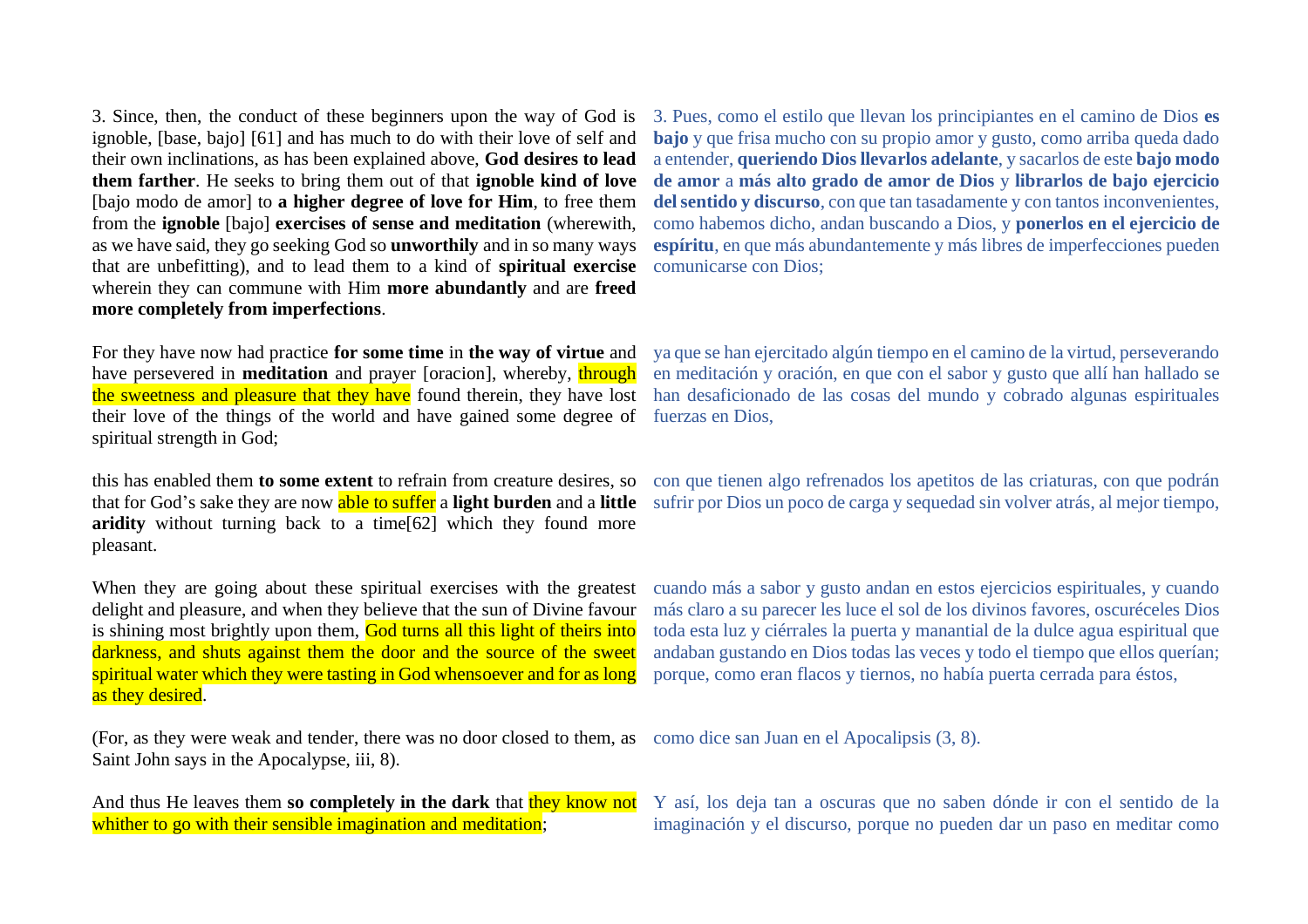afore time, **their inward senses being submerged in this night, and left with such dryness** that not only do they experience **no pleasure and consolation in the spiritual things and good exercises** wherein they esto, hallan por el contrario sinsabor y amargura en las dichas cosas; were wont to find their delights and pleasures, but instead, on the contrary, **they find insipidity and bitterness in the said things**.

becoming **strong enough** to lay aside their swaddling clothes and **be**  se fortalezcan y salgan de mantillas los desarrima del dulce pecho y, **taken from the gentle breast**;

**their own feet**; which they feel to be **very strange**, for **everything seems** ellos gran novedad porque se les ha vuelto todo al revés. to be going wrong with them.

**of sense**.

**Ordinarily no great time passes** after their beginnings before they begin to enter this night of sense;

and **the great majority of them** do in fact enter it, for they will generally be seen to fall into these aridities.

**common**, we might here adduce a great number of quotations from Divine Scripture, where many passages relating to it are continually found, particularly in the *Psalms* and the *Prophets*.

However, I do not wish to spend time upon these, for he who knows not Por tanto, no quiero en esto gastar tiempo, porque el que allí no las supiere how to look for them there will find the common experience of this mirar, bastarle ha la común experiencia que de ella se tiene. purgation to be sufficient.

for they cannot advance a step in meditation, as they were wont to do antes solían, anegado ya el sentido interior en estas noches, y déjalos tan a secas que no solo no hallan jugo y gusto en las cosas espirituales y buenos ejercicios en que solían ellos hallar sus deleites y gustos, mas, en lugar de

For, as I have said, God now sees that they have grown a little, and are porque, como he dicho, sintiéndolos ya Dios aquí algo crecidillos, para que

so **He sets them down from His arms and teaches them to walk on**  abajándolos de sus brazos, los veza a andar por sus pies; en lo cual sienten

4. To recollected persons this commonly happens sooner after their 4. Esto a la gente recogida comúnmente acaece más en breve, después que beginnings than to others, inasmuch as **they are freer from occasions of**  comienzan, que a los demás, por cuanto están más libres de ocasiones para **backsliding**, and their desires turn more quickly from the things of the volver atrás y reformar más presto los apetitos de las cosas del siglo, que es world, which is necessary if they are to **begin to enter this blessed night**  lo que se requiere para comenzar a entrar en esta dichosa noche del sentido.

> Ordinariamente no pasa mucho tiempo, después que comienzan, en entrar en esta noche del sentido;

> y todos los más entran en ella, porque comúnmente les verán caer en estas sequedades.

5. With regard to this way of purgation of the senses, since it is **so**  5. De esta manera de purgación sensitiva, por ser tan común, podríamos traer aquí grande número de autoridades de la Escritura divina, donde a cada paso, particularmente en los Salmos y en los Profetas, se hallan muchas.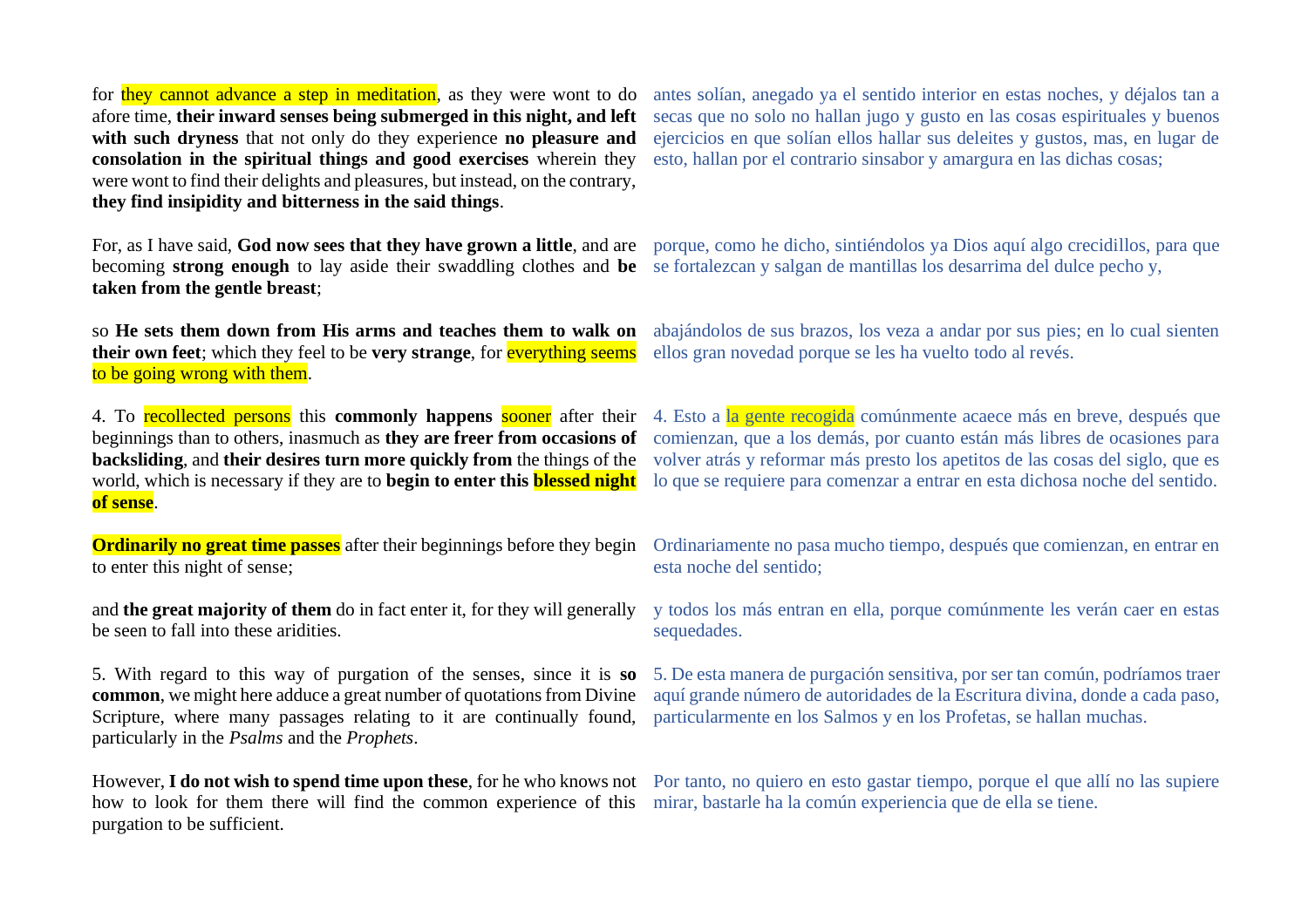# CHAPTER IX

\_\_\_\_\_\_\_\_\_\_\_\_\_\_\_\_\_\_\_\_\_\_\_\_

*Of the signs by which it will be known that the spiritual person is walking along the way of this night and purgation of sense.*

**and purgation** of the sensual desires aforementioned,

but **from sins and imperfections**, or **from weakness and lukewarmness**, or from some **bad humour or indisposition of the body**,

I shall here set down **certain signs** by which it may be known if such aridity proceeds **from the aforementioned purgation**, or if it arises from any of the aforementioned **sins**. For the making of this distinction I find that there are three principal signs.

2. **The first** is whether, when a soul finds **no pleasure or consolation in the things of God**, it also fails to find it in anything created;

for, as God sets the soul in this dark night to the end that He may quench and purge its sensual desire, He allows it **not to find attraction or sweetness in anything whatsoever**.

In such a case it may be considered **very probable**[63] that this aridity and insipidity proceed not from recently committed sins or imperfections.

For, if this were so, **the soul would feel in its nature some inclination or desire to taste other things than those of God**; since, whenever the desire is allowed indulgence in any imperfection, it immediately feels inclined thereto, whether little or much, in proportion to the pleasure and the love that it has put into it.

## CAPITULO 9

\_\_\_\_\_\_\_\_\_\_\_\_\_\_\_\_\_\_\_\_\_\_\_\_\_\_\_\_\_\_\_

*De las señales en que se conocerá que el espiritual va por el camino de esta noche y purgación sensitiva.*

1. BUT since these aridities might frequently proceed, **not from the night**  1. Pero, porque estas **sequedades** podrían proceder muchas veces no de la dicha noche y purgación del apetito sensitivo,

> sino de pecados e imperfecciones o de flojedad y tibieza, o de algún mal humor o indisposición corporal,

pondré aquí algunas señales en que se conoce si es la tal dicha purgación, o si nace de alguno de los dichos vicios. Para lo cual hallo que hay tres señales principales.

2. La primera es si, así como no halla gusto ni consuelo en las cosas de Dios, tampoco le halla en alguna de las cosas criadas;

porque, como pone Dios al alma en esta oscura noche a fin de enjugarle y purgarle el apetito sensitivo, en ninguna cosa le deja engolosinar ni hallar sabor.

Y en esto se conoce **muy probablemente** que esta sequedad y sinsabor no proviene ni de pecados ni de imperfecciones nuevamente cometidas;

porque, si esto fuese, sentirse hía en el natural alguna inclinación o gana de gustar de otra alguna cosa que de las de Dios; porque, cuando quiera que se relaja el apetito en alguna imperfección, luego se siente quedar inclinado a ella, poco o mucho, según el gusto y afición que allí aplicó.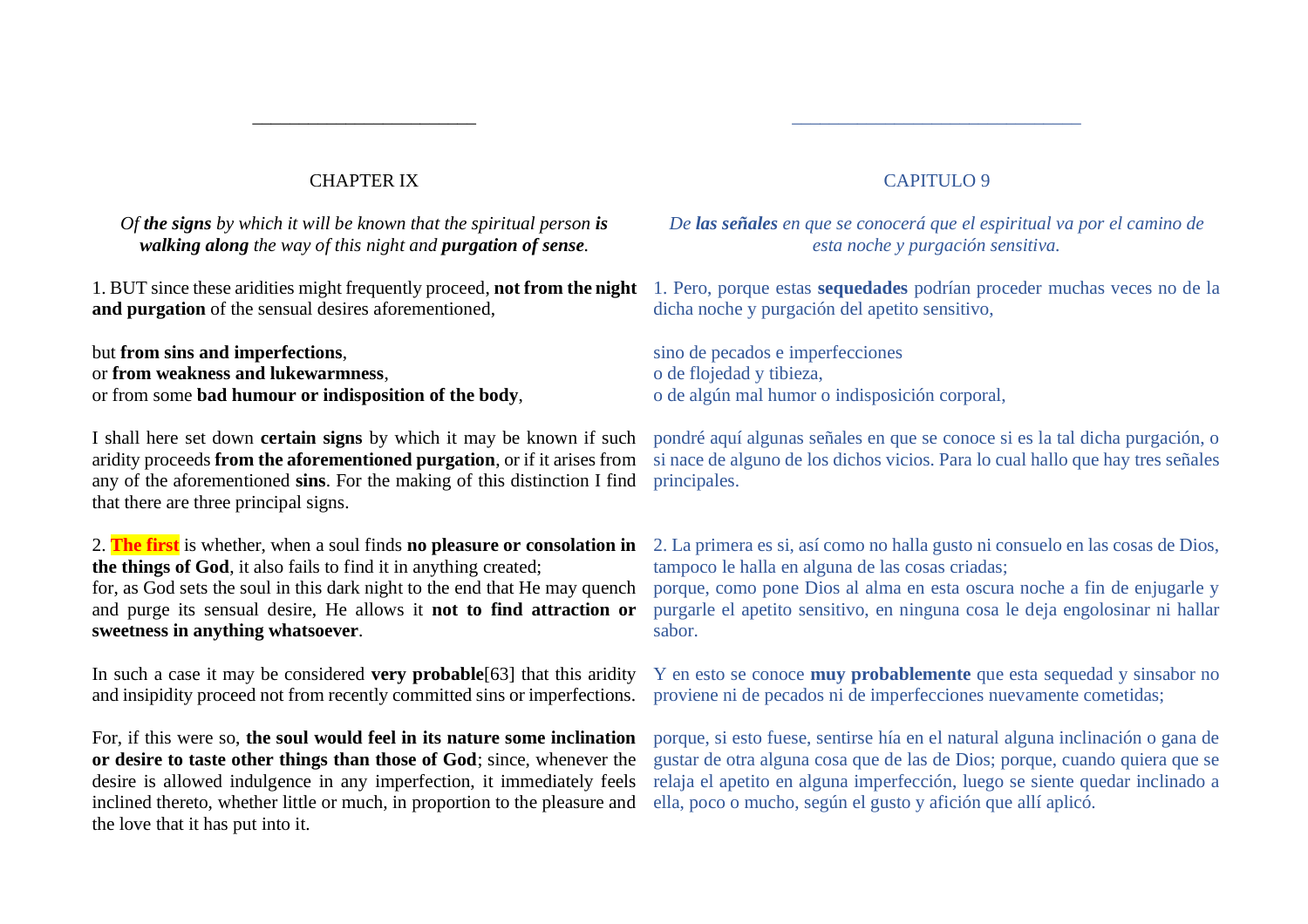oftentimes makes it impossible for the soul to take pleasure in anything, hallar gusto en nada, es menester la segunda señal y condición. it becomes necessary to apply the second sign and condition.

God, but is backsliding, because it finds itself without sweetness in the sinsabor en las cosas de Dios. things of God.

come **not from weakness and lukewarmness**; for it is the nature of lukewarmness not to care greatly or to have any inward solicitude for the por las cosas de Dios. things of God.

**and in the spirit, without solicitude as to serving God**;

**care and grief** as I say, because the soul is not serving God.

a purgative effect upon the desire, since the desire is deprived of all apetito, pues de todo gusto está privado, y sólo su cuidado trae en Dios; pleasure and has its care centred upon God alone.

ruin of the physical nature, and there are none of those desires to sense sin estos deseos de servir a Dios que tiene la sequedad purgativa, God which belong to purgative aridity.

When the cause is aridity, it is true that the sensual part of the soul has con la cual aunque la parte sensitiva está muy caída y floja y flaca para obrar fallen low, and is weak and feeble in its actions, by reason of the little por el poco gusto que halla, el espíritu, empero, está pronto y fuerte.

Since, however, this lack of enjoyment in things above or below might Pero, porque este no gustar ni de cosa de arriba ni de abajo podría provenir proceed from some **indisposition** or **melancholy humour**, which de alguna indisposición o humor melancólico, el cual muchas veces no deja

3. **The second sign** whereby a man may believe himself to be 3. La segunda señal para que se crea ser la dicha purgación es que experiencing the said purgation is that the memory is ordinarily centred ordinariamente trae la memoria en Dios con solicitud y cuidado penoso, upon God, with painful care and solicitude, thinking that it is not serving pensando que no sirve a Dios, sino que vuelve atrás, como se ve en aquel

And in such a case it is evident that this lack of sweetness and this aridity Y en esto se ve que no sale de flojedad y tibieza este sinsabor y sequedad; porque de razón de la tibieza es no se le dar mucho ni tener solicitud interior

There is thus **a great difference** between aridity and lukewarmness, for De donde entre la sequedad y tibieza hay mucha diferencia; porque la que es lukewarmness consists in **great weakness and remissness in the will**  tibieza tiene mucha flojedad y remisión en la voluntad y en el ánimo, sin solicitud de servir a Dios;

whereas purgative aridity is **ordinarily accompanied by solicitude**, with la que sólo es sequedad purgativa tiene consigo ordinaria solicitud con cuidado y pena, como digo, de que no sirve a Dios.

And, although this may sometimes be increased by **melancholy or some**  Y ésta, aunque algunas veces sea ayudada de la melancolía u otro humor, other humour (as it frequently is), it fails not for that reason to produce como muchas veces lo es, no por eso deja de hacer su efecto purgativo del

For, when mere **humour is the cause**, it spends itself in displeasure and porque, cuando es puro humor, sólo se va en disgusto y estrago del natural,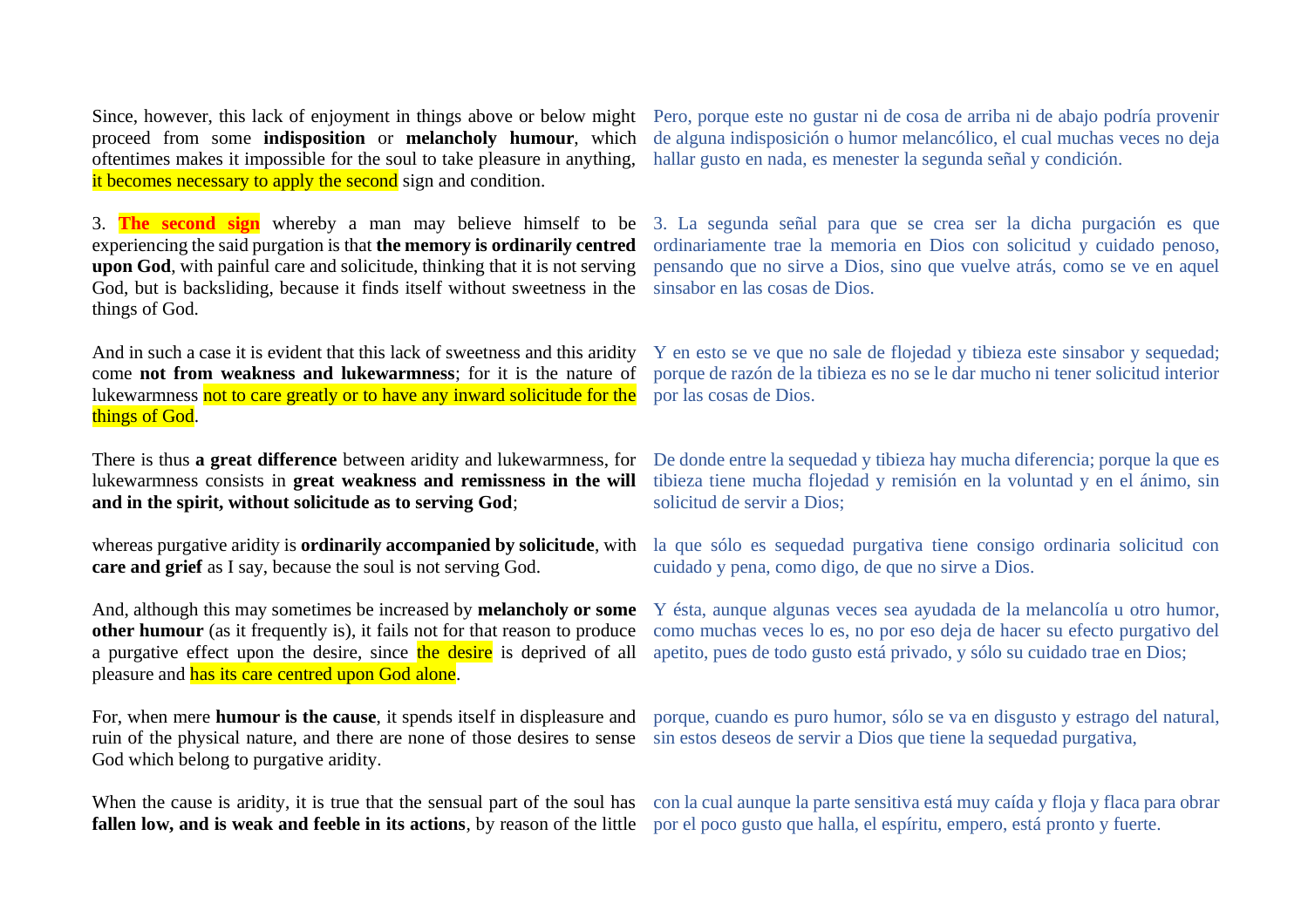pleasure which it finds in them; but the spirit, on the other hand, is ready and strong [explained below].

4. For the cause of this aridity is that **God transfers to the spirit** the good things and the strength of the sense [sentido], which, since the soul's natural strength and sense [sentido] are incapable of using them, remain barren, dry and empty.

For **the sensual part of a man has no capacity for that which is pure spirit**, and thus, **when it is the spirit that receives the pleasure, the flesh is left without savour and is too weak to perform any action**.

But **the spirit**, which **all the time is being fed**, goes forward in strength, and with more alertness and solicitude than before, in its anxiety not to fail God;

and if it is **not immediately conscious of spiritual sweetness and**  delight, but only of aridity and lack of sweetness, the reason for this is the strangeness of the exchange; for its palate has been accustomed to those other sensual pleasures upon which its eyes are **still fixed**, and, since the **spiritual palate** is not made ready or purged for such **subtle pleasure**, until it finds itself becoming prepared for it by means of **this arid and**  dark night, it cannot experience spiritual pleasure and good, but only aridity and lack of sweetness, since it misses the pleasure which aforetime it enjoyed so readily.

5. These souls whom God is beginning to lead through these solitary places of the wilderness are like to the children of Israel, to whom in the wilderness God began to give food from Heaven, containing within itself all sweetness, and, as is there said, it turned to the savour which each one of them desired.

But withal the children of Israel felt the lack of the pleasures and delights of the flesh and the onions which they had eaten aforetime in Egypt, the more so because their palate was accustomed to these and took delight in them, rather than in the delicate sweetness of the angelic manna; and they

4. Porque la causa de esta sequedad es porque muda Dios los bienes y fuerza del sentido al espíritu, de los cuales, por no ser capaz el sentido y fuerza natural, se queda ayuno, seco y vacío.

Porque la parte sensitiva no tiene habilidad para lo que es puro espíritu, y así, gustando el espíritu se desabre la carne y se afloja para obrar;

mas el espíritu que va recibiendo el manjar, anda fuerte y más alerto y solícito que antes en el cuidado de no faltar a Dios,

el cual, si no siente luego al principio el sabor y deleite espiritual, sino la sequedad y sinsabor, es por la novedad del trueque; porque, habiendo tenido el paladar hecho a esotros gustos sensibles (y todavía tiene los ojos puestos en ellos), y porque también el paladar espiritual no está acomodado ni purgado para tan sutil gusto, hasta que sucesivamente se vaya disponiendo por medio de esta seca y oscura noche no puede sentir el gusto y bien espiritual, sino la sequedad y sinsabor, a falta del gusto que antes con tanta facilidad gustaba.

5. Porque éstos que comienza Dios a llevar por estas soledades del desierto son semejantes a los hijos de Israel, que luego que en el desierto les comenzó Dios a dar el manjar del cielo, que de suyo tenía todos los sabores, y, como allí dice (Sab. 16, 20-21), se convertía al sabor que cada uno quería,

con todo, sentían más la falta de los gustos y sabores de las carnes y cebollas que comían antes en Egipto, por haber tenido el paladar hecho y engolosinado en ellas, que la dulzura delicada del maná angélico, y lloraban y gemían por las carnes entre los manjares del cielo (Núm. 11, 4-6). Que a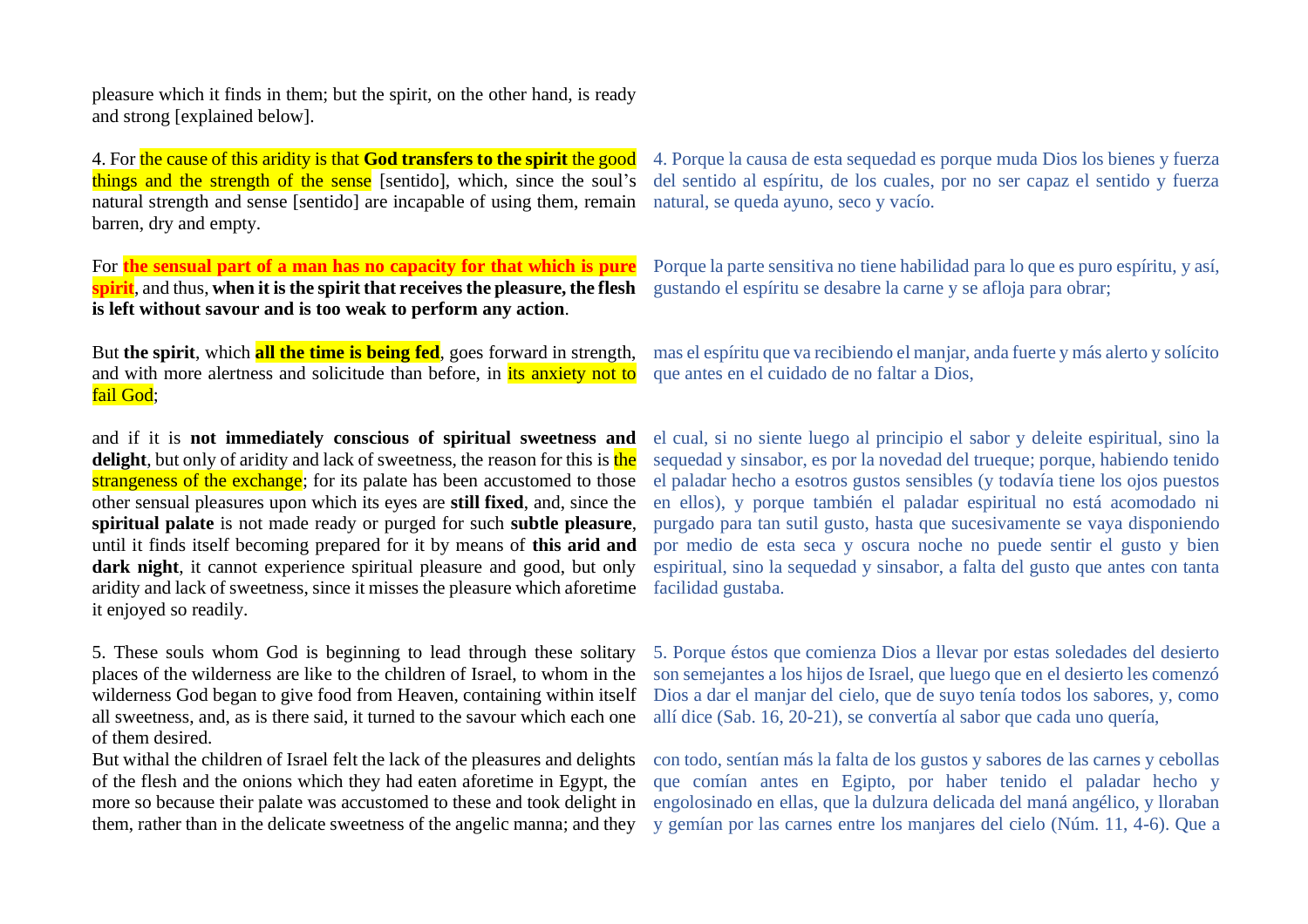Heaven.[64] To such depths does the vileness of our desires descend that y fastidiar el bien incomunicable del cielo. it makes us to long for our own wretched food[65] and to be nauseated by the indescribable[66] blessings of Heaven.

purgation of sensual desire, although at first the spirit feels no sweetness, for the reasons that we have just given, it feels that it is **deriving strength and energy to act from the substance** which this **inward food** gives it, the which food is **the beginning of a contemplation** that is **dark** and **arid** to the **sense**:

experiences it;

**quietness**, without being **able** to **think** of any **particular** thing or having particular ni tener gana de pensarla. the desire to do so.

inward or outward, neither had any **anxiety about doing anything**, then aquel descuido y ocio sentirán delicadamente aquella **refección** interior; they would delicately experience this inward **refreshment** [nourishment / food] in that ease and freedom from care.

man have desire or care to experience it, he experiences it not;

\_\_\_\_\_\_\_\_\_\_\_\_\_

for, as I say, it does its work when the soul is **most at ease** [ocio] and porque, como digo, ella obra en el mayor ocio y descuido del alma; **freest from care** [descuido];

it is like the air which, if one would close one's hand upon it, escapes.

in the Songs, namely: *'Withdraw thine eyes from me, for they make me to*  los Cantares (6, 4): *Aparta tus ojos de mí, porque ellos me hacen volar*;*soar aloft.'* [Ct 6:4]

wept and sighed for the fleshpots even in the midst of the food of tanto llega la bajeza de nuestro apetito, que nos hace llorar nuestras miserias

6. But, as I say, when these **aridities proceed from** the way of the 6. Pero, como digo, cuando estas sequedades provienen de la vida purgativa del apetito sensible, aunque el espíritu no siente al principio el sabor por las causas que acabamos de decir, siente la fortaleza y brío para obrar en la sustancia que le da el manjar interior, el cual manjar es principio de oscura y seca contemplación para el **sentido**;

which contemplation is secret and hidden from the very person that la cual contemplación, que es oculta y secreta para el mismo que la tiene,

and ordinarily, together with the aridity and emptiness which it causes in ordinariamente, junto con la sequedad y vacío que hace al **sentido**, da al alma the sense, it gives the soul **an inclination and desire to be alone and in** inclinación y gana de estarse a solas y en quietud, sin poder pensar en cosa

If those souls to whom this comes to pass **knew how to be quiet** at this Y entonces, si a los que esto acaece se supiesen quietar, descuidando de time, and troubled not about performing any kind of action, whether cualquier obra interior y exterior, sin solicitud de hacer allí nada, luego en

So delicate is this refreshment [nourishment / food] that ordinarily, if a la cual es tan delicada que, ordinariamente, si tiene gana o cuidado en sentirla, no la siente;

que es como el aire, que, en queriendo cerrar el puño, se sale.

7. In this sense we may understand that which the Spouse said to the Bride 7. Y a este propósito podemos entender lo que a la Esposa dijo el Esposo en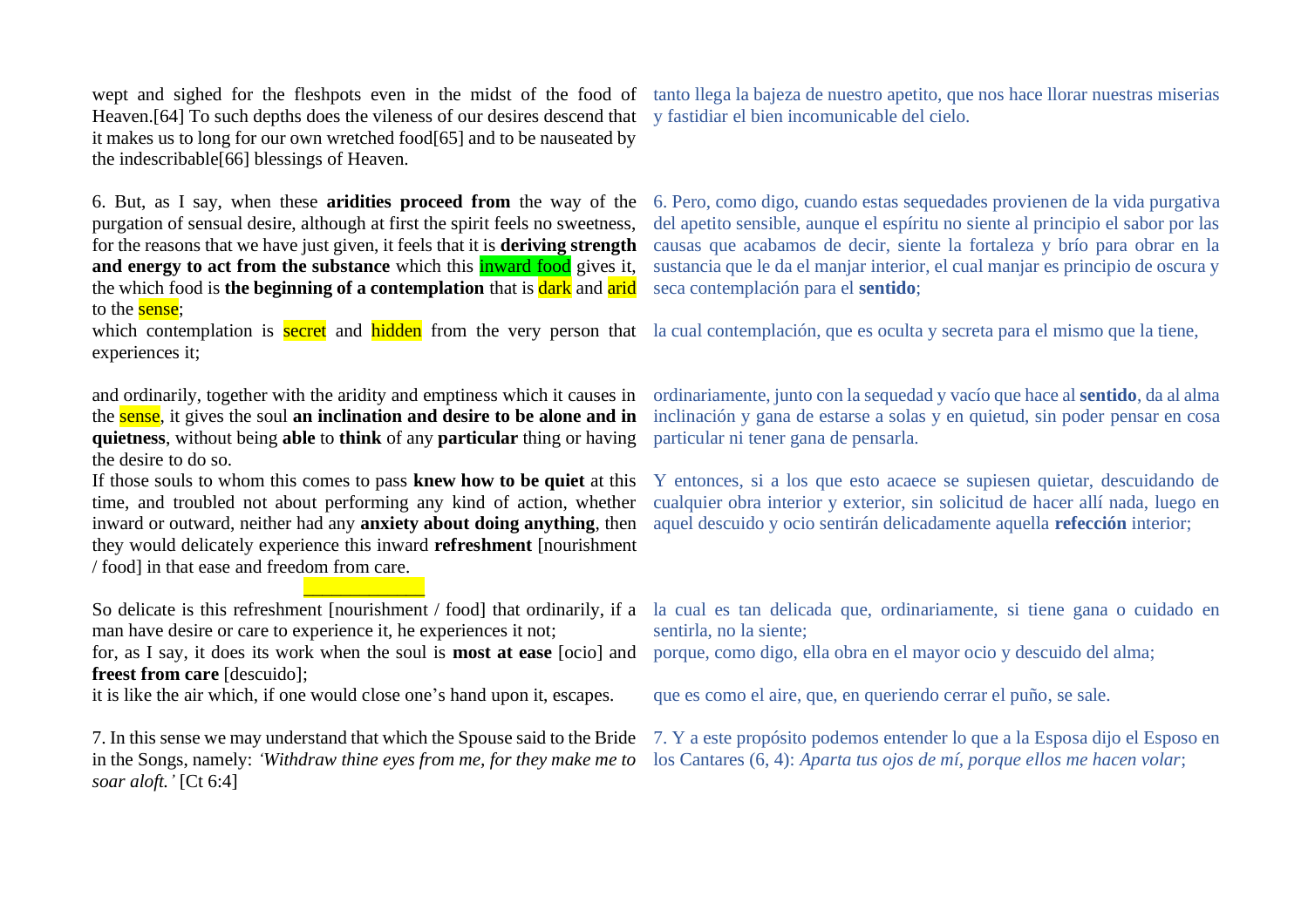For in such a way does God bring the soul into this state, and by so different a path does He lead it that, if it desires to work with its faculties, it hinders the work which God is doing in it rather than aids it;

whereas aforetime it was quite the contrary.

The reason is that, in this **state of contemplation, which the soul enters** when it forsakes *meditation* [*sale del discurso*] for the state of the *proficient*, **it is God Who is now working** in the soul;

He binds [ata] its interior faculties, and allows it not to cling [*arrimo*] to the **mind**,

nor to have delight in the **will**,

nor to reason [*discurso*] with the **memory**.

For anything that the soul can do of its own accord at this time serves only, as we have said, to hinder **inward peace** and **the work which God is accomplishing in the spirit** by means of [in] that **aridity of sense**.

And this peace, being spiritual and delicate, performs a work which is **quiet and delicate, solitary, productive of peace and satisfaction** [68] and **far removed from** all those earlier pleasures [gustos], which were very palpable and sensual. This is the peace which, says David, God speaks in the soul to the end that He may make it spiritual. [Ps 84:9]

And this leads us to the third point.

8. **The third sign** whereby this purgation of sense may be recognized is that the soul **can no longer meditate or reflect in the imaginative sphere of sense** as it was wont, however much it may of itself endeavour to do so.

\_\_\_\_\_\_\_\_\_\_\_\_

porque de tal manera pone Dios al alma en este estado y en tan diferente camino la lleva, que, si ella quiere obrar con sus potencias, antes estorba la obra que Dios en ella va haciendo, que ayuda;

lo cual antes era muy al revés.

La causa es porque ya en este estado de contemplación, que es cuando *sale del discurso* y entra en el estado de aprovechados, ya Dios es el que obra en el ánima, porque por eso la **ata** las potencias interiores, no dejándole **arrimo** en el entendimiento, ni **jugo** en la voluntad, ni **discurso** en la memoria.

Porque, en este tiempo, **lo que de suyo puede obrar** el alma no sirve sino, como habemos dicho, de estorbar la paz interior y **la obra** que en aquella sequedad del sentido hace Dios en el espíritu.

La cual, como espiritual y delicada, hace obra quieta, delicada, solitaria, satisfactoria y pacífica, muy ajena de todos esotros gustos primeros, que eran muy palpables y sensibles;

porque es le paz ésta que dice David (Sal. 84, 9) que habla Dios en el alma para hacerla espiritual. Y de aquí es la tercera.

8. La tercera señal que hay para que se conozca esta purgación del sentido es el no poder ya meditar ni discurrir en el sentido de la imaginación, como solía, aunque más haga de su parte.

For God now **begins to communicate Himself to it**, no longer **through**  Porque, como aquí comienza Dios a comunicarse, no ya por el sentido, como **sense**, as He did aforetime, by means of reflections [del discurso] which antes hacía **por medio del discurso** que componía y dividía las noticias, sino por el espíritu puro, en que no cae discurso sucesivamente,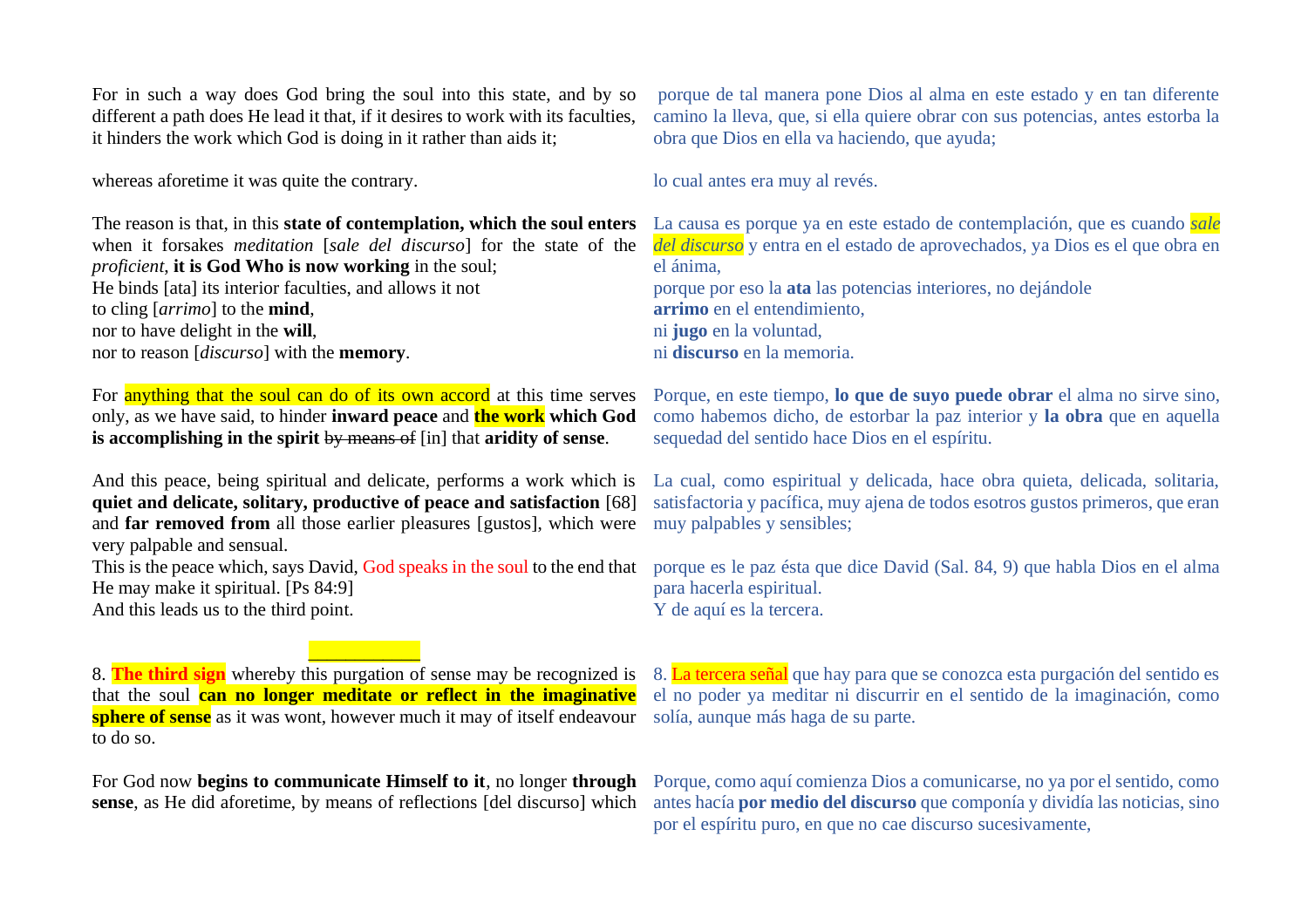joined [componia] and sundered [dividia] its knowledge [noticias], but **by pure spirit**, into which **consecutive reflections** enter not:

to which **neither** the exterior nor the interior senses of **the lower part** of sentidos de la parte inferior, exteriores ni interiores, the soul **can attain**.

find no support in any meditation [consideracion], and can gain no consideración ni hallar en ella pie ya de ahí adelante. foothold by means thereof.

is **able once again**, by taking some trouble about the matter, to do what it sus arrimos las potencias, did before, and the faculties find their wonted support.

the soul begins to enter therein, its inability to reflect with the faculties en ella, siempre va delante el no poder discurrir con las potencias. **grows** ever greater.

For, although it is true that at first, and with some persons, the process is pleasures and reflections of sense

**them from these immediately**),

**workings of sense to an end**, if indeed they are to **make progress**,

for those who walk not in the way of contemplation **act very differently** [they are following another way].

For this **night** of **aridities** is not usually continuous in their sense. At times they have these aridities; at others they have them not.

At times they cannot meditate; at others they can.

but He communicates Himself to it by **an act of simple contemplation**, comunicándosele con acto de sencilla contemplación, la cual no alcanza los

From this time forward, therefore, imagination and fancy [fantasia] can de aquí es que la imaginativa y fantasía no pueden hacer arrimo en alguna

9. With regard to **this third sign**, it is to be understood that this 9. En esta **tercera señal** se ha de tener que este empacho de las potencias y **embarrassment and dissatisfaction** of the faculties proceed not from del gusto de ellas no proviene de algún mal humor; porque, cuando de aquí indisposition [algun mal humor], for, when this is the case, and the nace, en acabando aquel humor (porque nunca permanece en un ser), luego indisposition, which never lasts for long,[70] **comes to an end**, the soul con algún cuidado que ponga el alma vuelve a poder lo que antes, y hallan

But in the purgation of the desire [apetito: will] this is not so: when once lo cual en la purgación del apetito no es así, porque, en comenzando a entrar

**not as continuous** as this, so that **occasionally** they fail to abandon their tanta continuación que algunas veces dejen de llevar sus gustos y discursos Que, aunque es verdad que, a los principios, en algunos, a veces no entra con sensibles,

(for perchance by reason of **their weakness** it was not fitting to **wean**  porque, por ventura, por su flaqueza no convendría destetarlos de un golpe,

yet this inability grows within them more and more and **brings the**  con todo van **siempre entrando más en ella** y **acabando con la obra sensitiva**, si es que han de ir adelante.

> Porque los que no van por camino de contemplación muy diferente modo llevan,

> porque esta noche de sequedades no suele ser en ellos continua en el sentido, porque, aunque algunas veces las tienen, otras veces no;

y aunque algunas no pueden discurrir, otras pueden;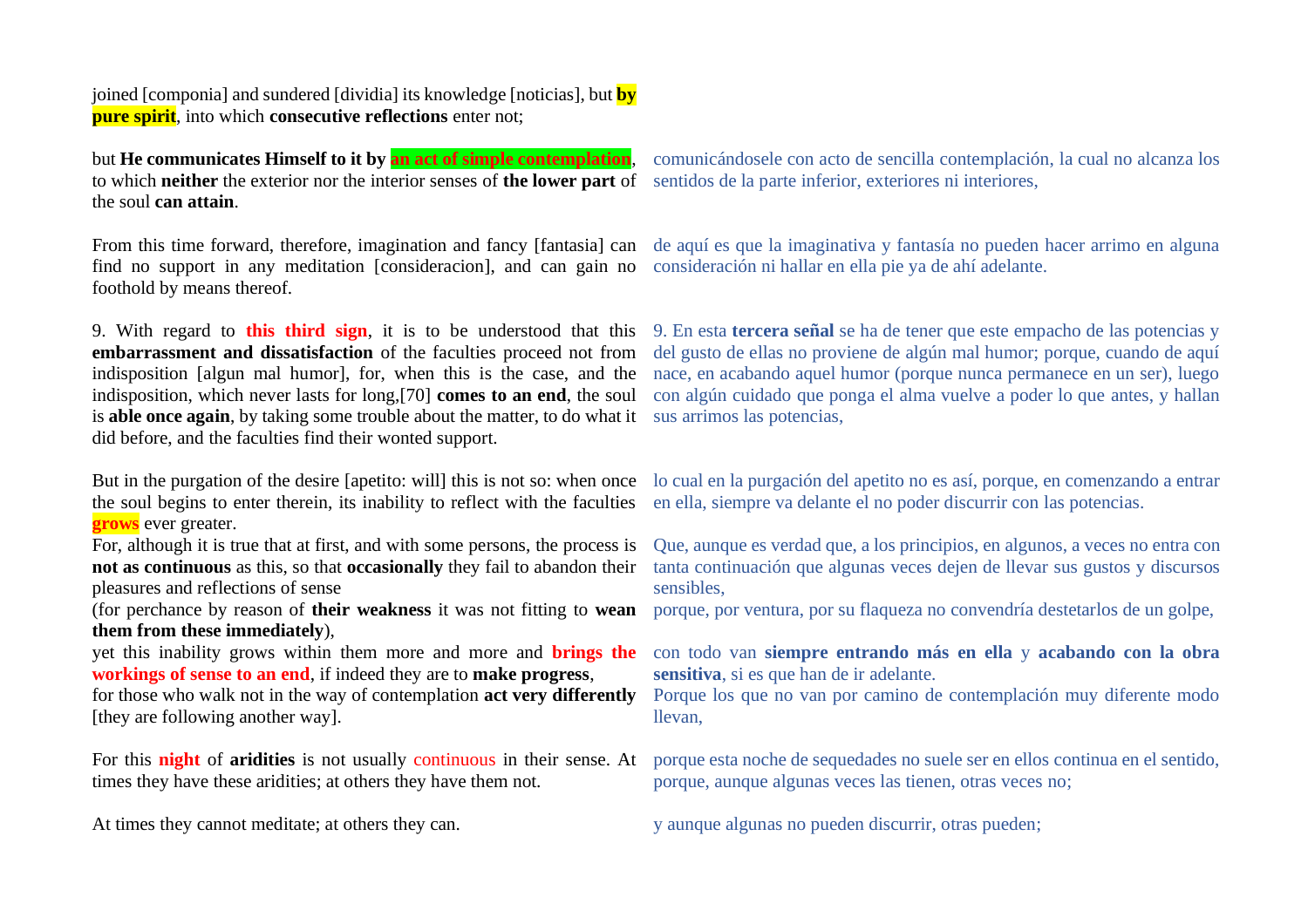themselves a **sinful gluttony** in spiritual things.

way of the spirit are brought by God to **contemplation**, nor even the half a contemplación, ni aún la mitad: el por qué, él se lo sabe), of them — why, He best knows.

from the breasts of **meditations and reflections**, but only for short periods and at certain seasons, as we have said.

For God **sets them** in this night only **to prove them** and **to humble them**, porque, como sólo les mete Dios en esta noche a éstos para **ejercitarlos y**  and **to reform their desires** [apetito], so that they go not nurturing in **humillarlos y reformarles el apetito** porque no vayan criando golosina **viciosa** en las cosas espirituales,

He sets them not there in order to lead them in the way of the spirit, which y no para llevarlos a la vida del espíritu, que es **la contemplación** (porque is this contemplation; for not all those who walk of set purpose in the no todos los que se ejercitan de propósito en el camino del espíritu lleva Dios

And this is why He never completely weans the senses of such persons de aquí es que a éstos nunca les acaba de hecho de desarrimar el sentido de los pechos de las consideraciones y discursos, sino algunos ratos a temporadas, como habemos dicho.

#### CHAPTER X

\_\_\_\_\_\_\_\_\_\_\_\_\_\_\_\_\_\_\_\_\_\_\_\_\_\_\_\_\_\_

*Of the way [modo] in which these souls are to conduct themselves in this dark night.*

1. DURING the time, then, of the aridities of this night of sense

(wherein **God effects the change** of which we have spoken above, drawing forth the soul from **the life of sense** into **that of the spirit** — that is, from **meditation** to **contemplation** — wherein it no longer has any power to work or to reason with its faculties concerning the things of God, as has been said),

**spiritual persons** suffer **great trials**, by reason not so much of the aridities which they suffer, as of **the fear** which they have of being lost on the road, thinking that all spiritual blessing is over for them and that God has abandoned them since they find no help or pleasure in good things.

Then they grow weary, and endeavour,

### CAPITULO 10

\_\_\_\_\_\_\_\_\_\_\_\_\_\_\_\_\_\_\_\_\_\_\_\_\_\_\_\_\_\_

*Del modo que se han de haber éstos en esta noche oscura.*

1. En el tiempo, pues, de las sequedades de esta noche sensitiva

(en la cual hace Dios el trueque que habemos dicho arriba, sacando el alma de la vida del sentido a la del espíritu que es de la meditación a contemplación, donde ya no hay poder obrar ni discurrir en las cosas de Dios el alma con sus potencias, como queda dicho)

padecen los espirituales grandes penas, no tanto por las sequedades que padecen, como por el recelo que tienen de que van perdidos en el camino, pensando que se les ha acabo el bien espiritual y que los ha dejado Dios, pues no hallan arrimo ni gusto en cosa buena.

Entonces se fatigan y procuran,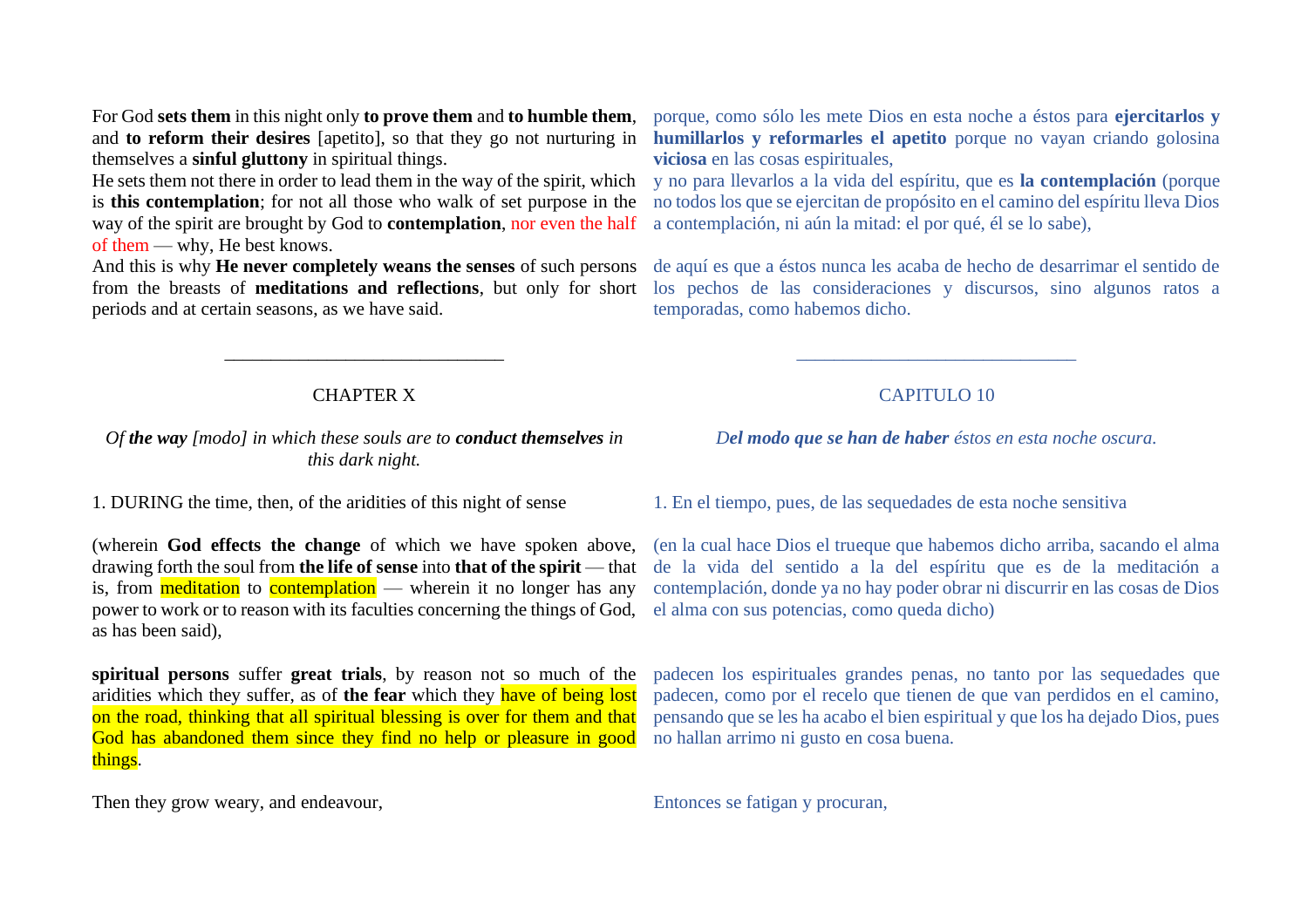as they have been accustomed to do,

to concentrate their faculties with some degree of pleasure upon some object of meditation [discurso], **thinking** that, when they are not doing this and yet are conscious of making an effort, **they are doing nothing**.

This effort they make not without **great inward repugnance** and **unwillingness** on the part of their soul, which was taking pleasure in being in that quietness and ease [idleness], instead of working with its faculties.

So they have abandoned the one pursuit [Lit., 'spoiling themselves in the En lo cual, estragándose en lo uno, no aprovechan en lo otro; one.'], yet draw no profit from the other;

seek their spirit.'] **they lose the spirit of tranquillity** and peace which paz. they had before.

And thus they are like to one who abandons what he has done in order to do it over again, or to one who leaves a city only to re-enter it, or to one who is hunting and lets his prey go in order to hunt it once more.

This is **useless** here, for the soul **will gain nothing** further by conducting itself in this way, as has been said.

2. These souls **turn back** at such a time if there is **none who understands**  2. Estos, en este tiempo, si no hay quien los entienda, vuelven atrás, **them**;

they abandon the road or lose courage; or, at the least, they are hindered from going farther by the great trouble which they take in advancing along **the road of meditation and reasoning**.

Thus they fatigue and overwork their nature, imagining that **they are failing** through negligence or sin.

arrimar con algún gusto las potencias a algún objeto de discurso, pensando ellos que, cuando no hacen esto y se sienten obrar, no se hace nada;

lo cual hacen no sin harta desgana y repugnancia interior del alma, que gustaba de estarse en aquella quietud y ocio, sin obrar con las potencias.

for, by seeking what is prompted by their own spirit,[Lit., 'because they porque, por buscar espíritu, pierden el espíritu que tenían de tranquilidad y

Y así son semejantes al que deja lo hecho para volverlo a hacer, o al que se sale de la ciudad para volver a entrar en ella, o al que deja la caza que tiene para volver a andar a caza.

Y esto en esta parte es excusado, porque no hallará nada ya por aquel primer estilo de proceder, como queda dicho.

dejando el camino, aflojando, o, a lo menos, se estorban de ir adelante, por las muchas diligencias que ponen de ir por el camino de meditación y discurso,

fatigando y trabajando demasiadamente el natural, imaginando que queda por su negligencia o pecados.

como lo han habido de costumbre,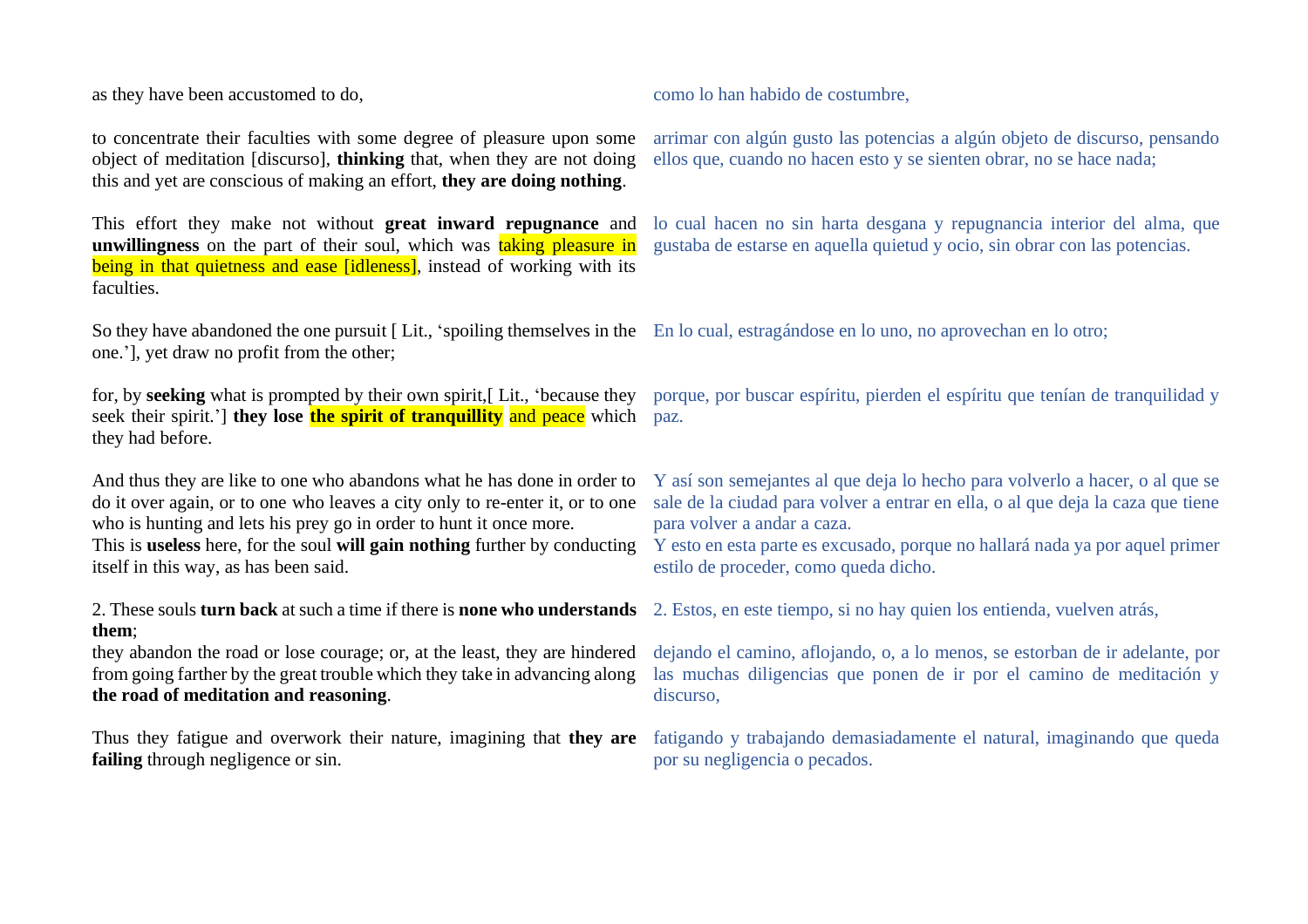But this trouble that they are taking is quite useless, for **God is now** leading them by another road, which is that **of contemplation**, and is very different from the first;

for the one is of meditation and reasoning, and the other belongs **neither to imagination nor yet to reasoning**.

**comfort**, to **persevere in patience** and **to be in no wise afflicted**.

Let them trust in God. Who abandons not those that seek Him with a **simple and right heart**, and **will not fail** to give them what is needful for the road, until **He bring them** into the clear and pure light of love.

This last He will give them by means of that other **dark night**, **that of the**  que les dará por medio de la noche oscura del espíritu, si merecieren que **spirit**, if they merit His bringing them thereto.

is to devote themselves **not at all to reasoning and meditation**, since this is not the time for it, but to allow the soul to **remain in peace and quietness**,

# **are wasting their time**,

that they have **no desire** in that state to think of anything.

**and persevere in prayer without making any effort**. [ Lit., 'without **nada**. doing anything themselves.']

What they must do is merely to leave the soul free and disencumbered and at rest from all knowledge and thought, troubling not themselves, in that state, about what they shall think or meditate upon, but **contenting themselves with** merely a peaceful and loving attentiveness toward God,

Lo cual les es escusado, porque los lleva ya Dios por otro camino, que es de contemplación, diferentísimo del primero;

porque el uno es de meditación y discurso, y el otro no cae en imaginación ni discurso.

3. It is well for those who find themselves in this condition to **take**  3. Los que de esta manera se vieren, conviéneles que se consuelen perseverando en paciencia, no teniendo pena;

> confíen en Dios, que no deja a los que con sencillo y recto corazón le buscan, ni los dejará de dar lo necesario para el camino, hasta llevarlos a la clara y pura luz de amor,

> Dios los ponga en ella.

4. The way in which they are to conduct themselves in this **night of sense** 4. El estilo que han de tener en ésta del sentido es que no se den nada por el discurso y meditación, pues ya no es tiempo de eso, sino que dejen estar el alma en sosiego y quietud,

although **it may seem clear to them that they are doing nothing and**  aunque les parezca claro que no hacen nada y que pierden tiempo,

and although it may appear to them that it is because of their weakness y aunque les parezca que por su flojedad **no** tienen **gana** de pensar allí nada;

The truth is that they will be doing quite sufficient if they **have patience**  que harto harán en tener paciencia en perseverar en la oración **sin hacer ellos** 

Sólo lo que aquí han de hacer es dejar el alma **libre y desembarazada y descansada** de todas las noticias y pensamientos, no teniendo cuidado allí de qué pensarán y meditarán, contentándose sólo con **una advertencia amorosa y sosegada en Dios**, y estar sin cuidado y sin eficacia y sin gana de gustarle o de sentirle;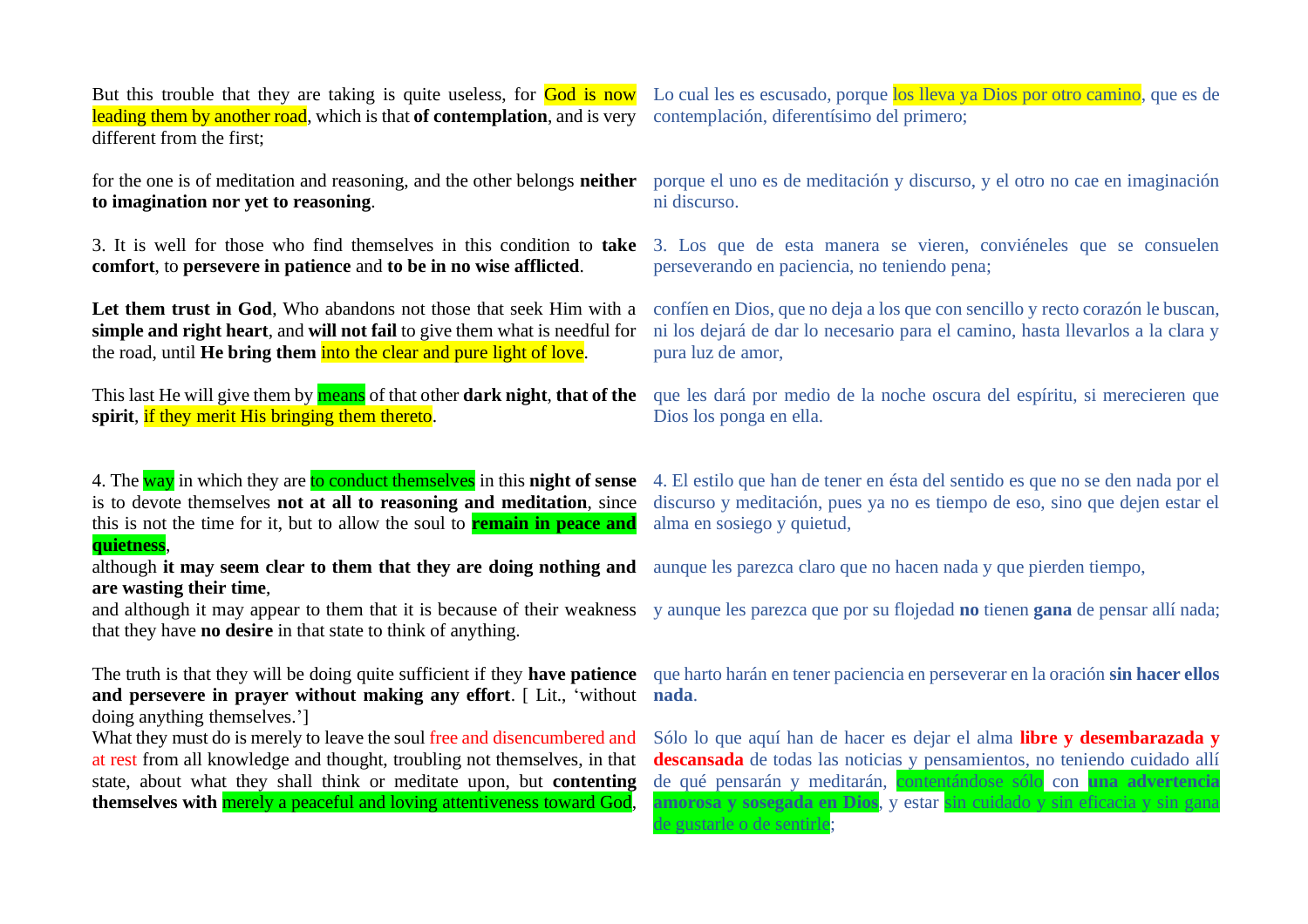and in **being without anxiety**, without the ability and without desired to have experience of Him or to perceive Him.

quiet and sweet ease [idleness] of contemplation which is here granted to quietud y ocio suave de contemplación que aquí se da. it.

wasting their time, and that it would be well for them to do something bueno hacer otra cosa, else,

because they can neither do nor think anything in prayer —

is no question save of their being at ease and having freedom of spirit. [should be rephrased]

For if such a soul should desire to make any effort of its own with its interior faculties,

this means that it will hinder and lose the blessings [goods] which, by means of that peace and ease [idleness] of the soul, God is instilling into it and impressing upon it.

It is just as if some painter were painting or dyeing a face;

prevent the painter from accomplishing anything and would disturb him y deturbaría lo que estaba haciendo. in what he was doing.

And thus, when the soul desires to remain in inward [interior] ease Y así, cuando el alma se quiere estar en paz y **ocio** interior, [idleness] and peace,

indulge [Lit., 'which it may then wish to have.'] will distract it and la distraerá y desquietará y hará sentir la sequedad y vacío del sentido, disquiet it and make it conscious of aridity and emptiness of sense.

For all these yearnings disquiet and distract the soul from the peaceful porque todas estas pretensiones desquietan y distraen el alma de la sosegada

5. And although further **scruples** may come to them — that they are 5. Y aunque más escrúpulos se vengan de que pierde tiempo y que sería

pues en la oración no puede hacer ni pensar nada,

let them suffer [these scruples] and remain in peace, as [if they were] there súfrase y estése sosegado, como que no va allí más que a estarse a su placer y anchura de espíritu;

porque, si de suyo quiere algo obrar con las potencias interiores,

será estorbar y perder los bienes que Dios por medio de aquella paz y **ocio** del alma está asentando e imprimiendo en ella;

if the sitter were to move because he desired to do something, he would si el rostro se menease en querer hacer algo, no dejaría hacer nada al pintor, bien así como si algún pintor estuviera pintando o alcoholando un rostro, que

any operation and affection or attentions wherein it may then seek to cualquiera operación o afición o advertencia que ella quiera entonces tener,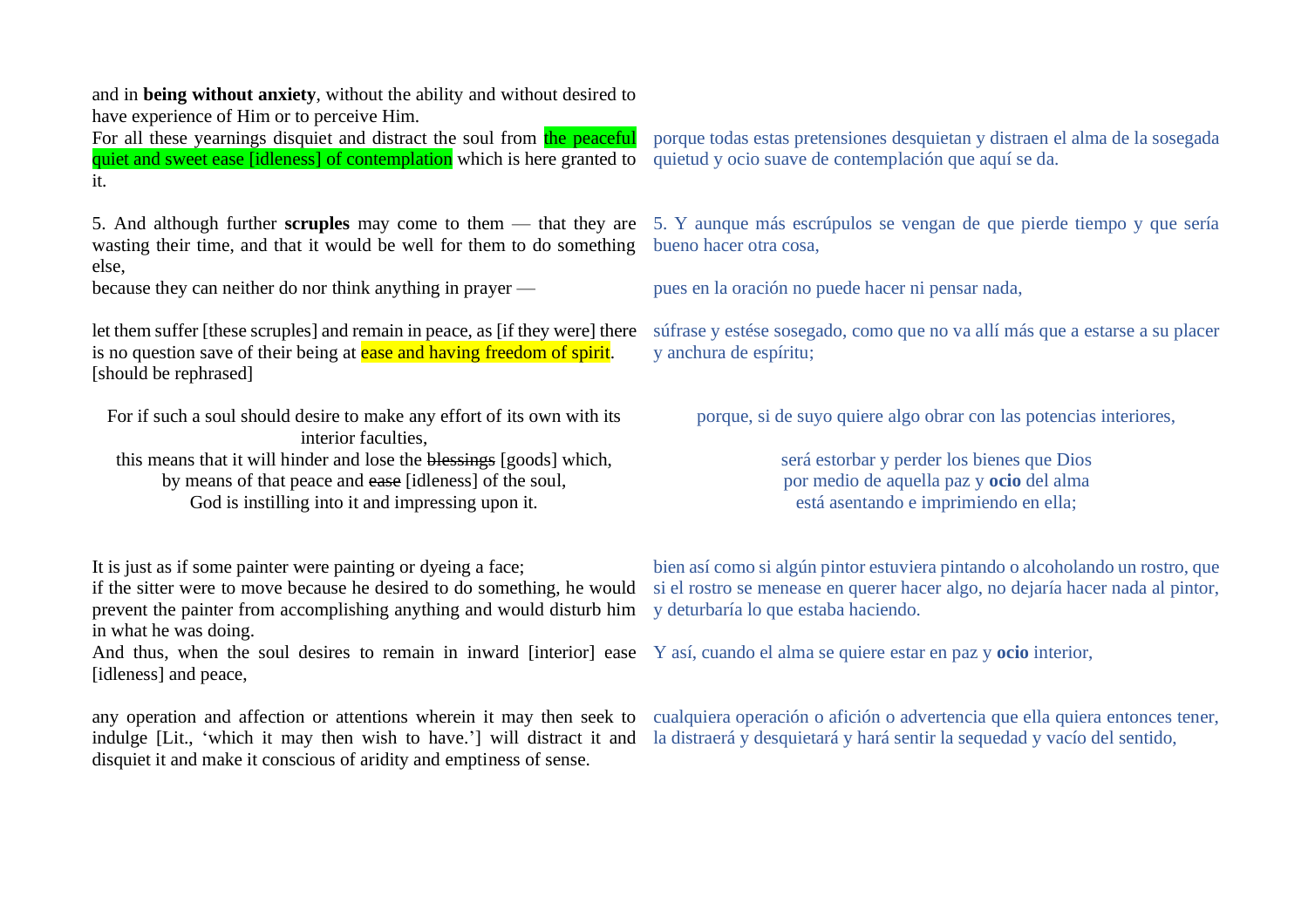knowledge, **the more will it feel** the lack of these, which cannot now be más sentirá la falta, de la cual no puede ya ser suplida por aquella vía. supplied to it upon that road.

faculties **become lost to it**;

it is rather to desire that this should happen quickly.

For, by not hindering **the operation of infused contemplation** that God is bestowing upon it, it can receive this with more peaceful abundance, and cause **its spirit to be enkindled and to burn** with the love which this **dark and secret contemplation** brings with it and sets firmly in the soul.

For **contemplation is** naught else than **a secret, peaceful and loving infusion from God**, which, if it be permitted, **enkindles the soul with the spirit of love**, according as the soul declares in the next lines, namely: según ella da a entender en el verso siguiente, es a saber.

*Kindled in love with yearnings.*

\_\_\_\_\_\_\_\_\_\_\_\_\_\_\_\_\_\_\_\_\_\_\_\_

CHAPTER XI

*Wherein are expounded the three lines of the stanza.*

1. THIS enkindling of love **is not as a rule felt at the first**,

**because** it has not begun to take hold upon the soul, by reason of the impurity of human nature,

or **because** the soul has **not understood its own state**, as we have said, and has therefore given it no peaceful abiding-place within itself.

For the more a soul endeavours to find support in affection and porque, cuanto más pretendiere tener algún arrimo de afecto y noticia, tanto

6. Wherefore it behoves such a soul to pay no heed if the operations of its 6. De donde a esta tal alma le conviene no hacer aquí caso que se le pierdan las operaciones de las potencias, antes ha de gustar que se le pierdan presto,

> porque, no estorbando la operación de la contemplación infusa que va Dios dando, con más abundancia pacífica la reciba,

> y dé lugar a que arda y se **encienda en el espíritu el amor** que esta oscura y secreta contemplación trae consigo y pega al alma.

> Porque contemplación no es otra cosa que **infusión secreta, pacífica y amorosa de Dios**, que, si la dan lugar, inflama al alma en espíritu de amor,

> > *Con ansias en amores inflamada.*

\_\_\_\_\_\_\_\_\_\_\_\_\_\_\_\_\_\_\_\_\_\_\_\_\_\_\_\_

CAPITULO 11

*Decláranse los tres versos de la canción.*

1. La cual inflamación de amor, aunque comúnmente a los principios no se siente,

por no haber uviado o comenzado a emprenderse por la impureza del natural,

o por no le dar lugar pacífico en sí el alma por **no entenderse**, como habemos dicho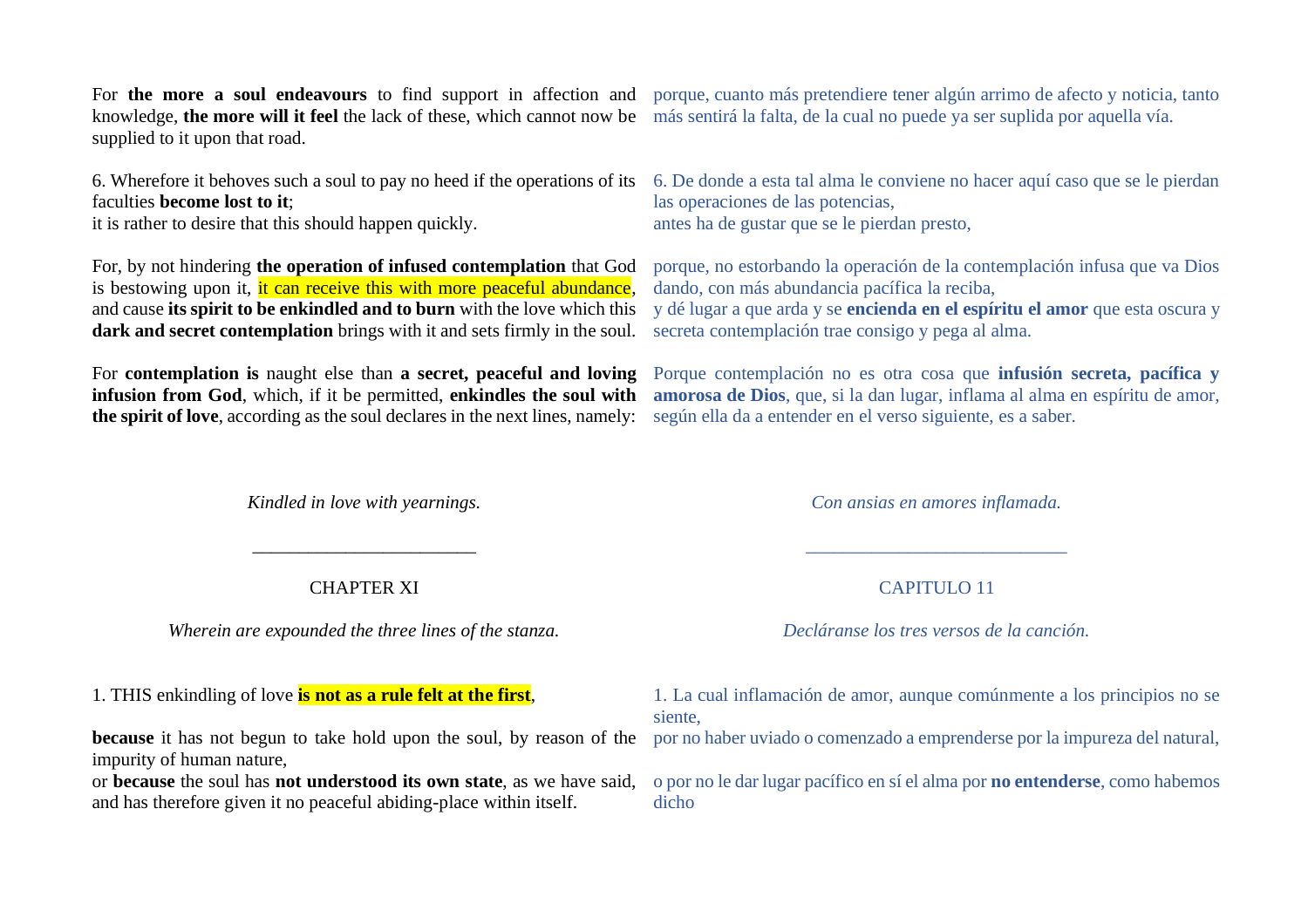**certain yearning toward God**;

and the more this increases, the more is the soul affectioned and enkindled in love toward God,

## **affection come to it**,

but from time to time seeing this flame and this enkindling grow so greatly within it that it desires God with yearning of love; even as David, when he was in **this** [dark] **night**, said of himself in these words [Psalm 72:21- 22], namely: 'Because my heart was enkindled (that is to say, in love of contemplation), my reins also were changed':

that is, were changed, namely from **the way of sense** to **the way of the spirit**, which is the aridity and cessation from all these things whereof we are speaking.

And I, he says, was dissolved in nothing and annihilated, and I knew not; for, as we have said, **without knowing** the way whereby it goes, the soul finds itself annihilated with respect to all things above and below which were accustomed to please it; and it finds itself enamoured, **without knowing how**.

And because at times **the enkindling of love in the spirit** grows greater, the **yearnings** for God become **so great** in the soul that the very bones seem to be dried up by this **thirst**, and the natural powers to be fading away, and their warmth and strength to be perishing through the intensity[Lit., 'livingness': cf. the quotation below.] of the **thirst of love**, for the soul feels that this thirst of love is a **living thirst**.

This thirst David had and felt, when he said: *'My soul thirsted for the*  La cual también David (Sal. 41, 3) tenía y sentía, cuando dijo: Mi alma tuvo

(aunque, a veces, sin eso y con eso comienza luego a sentirse alguna ansia de Dios),

Yet sometimes, nevertheless, there **soon begins to make itself felt a** cuanto más va, más se va viendo el alma aficionada e inflamada en amor **de Dios**,

#### **without knowing or understanding how and whence this love and sin saber ni entender cómo y de dónde le nace el tal amor y afición**,

sino que ve crecer tanto en sí a veces esta llama e inflamación, que con ansias de amor desea a Dios, según David estando en esta noche, lo dice de sí por estas palabras (Sal. 72, 21-22), es a saber: Porque se inflamó mi corazón, es a saber en amor de contemplación, también mis renes se mudaron,

esto es, mis apetitos de afecciones sensitivas se mudaron, es a saber, de la vida sensitiva a la espiritual, que es la sequedad y cesación en todos ellos que vamos diciendo;

y yo, dice, fui resuelto en nada y aniquilado, y no supe;

porque, como habemos dicho, **sin saber el alma** por dónde va, se ve aniquilada acerca de todas las cosas de arriba y de abajo que solía gustar, y sólo se ve enamorada sin saber cómo y por qué.

Y, porque a veces crece mucho **la inflamación de amor en el espíritu**, son las ansias por Dios tan grandes en el alma, que parece se le secan los huesos en esta sed, y se marchita el natural, y se estraga su calor y fuerza por la viveza de la sed de amor, porque siente el alma que es viva esta sed de amor.

living God.' [Ps 41:3] Which is as much as to say: A living thirst was that sed a Dios vivo; que es tanto como decir: Viva fue la sed que tuvo mi alma. of my soul. Of this thirst, since it is living, we may say that it kills [of La cual sed, por ser viva, podemos decir que mata de sed. Pero es de notar thirst]. But it is to be noted that the vehemence of this thirst is **not**  que la vehemencia de esta sed no es continua, sino algunas veces, aunque de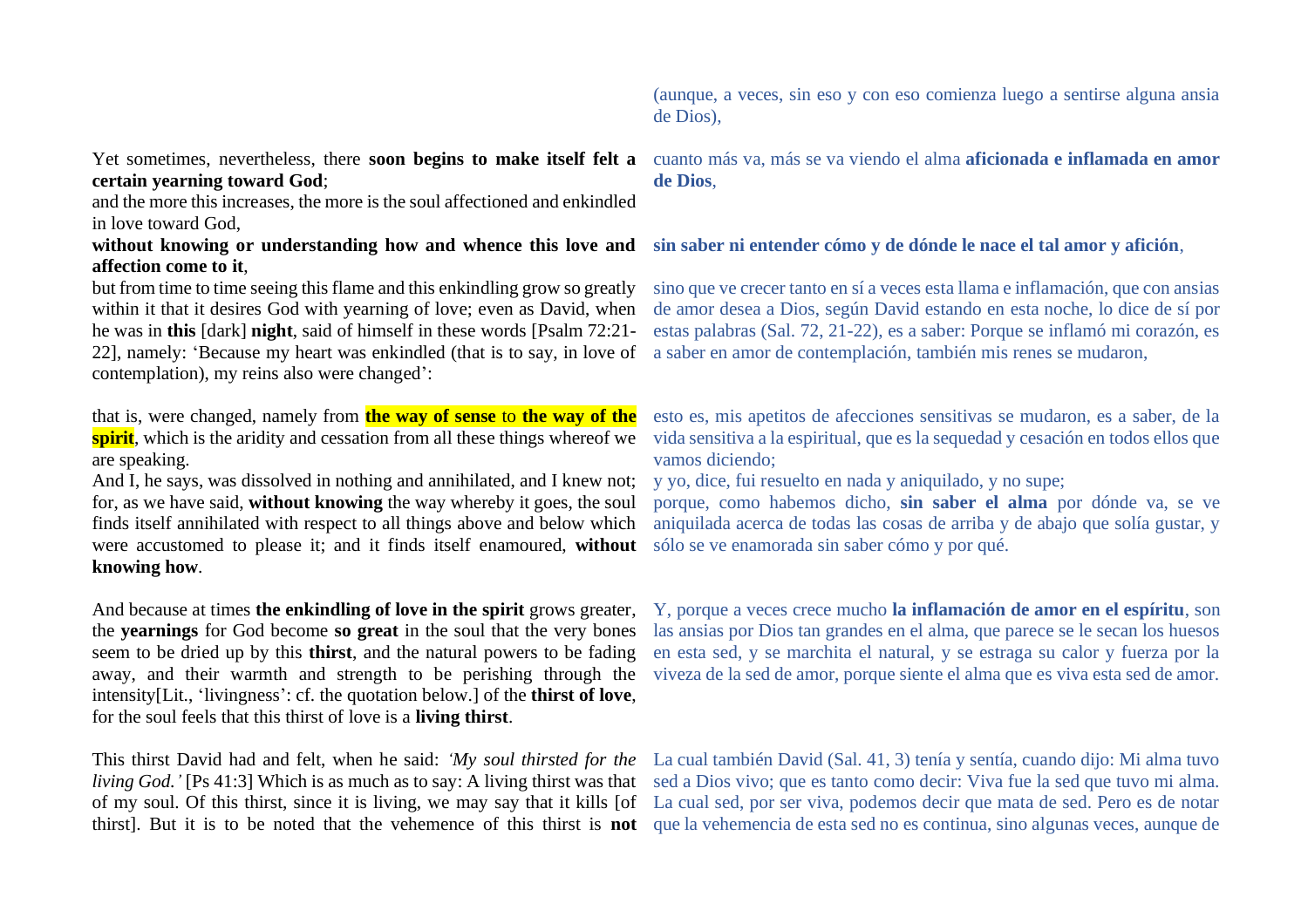**continuous**, but **occasional** although as a rule the soul is accustomed to ordinario suele sentir alguna sed. feel it to a certain degree.

**a rule felt at first**, but only the dryness and emptiness are felt whereof we are speaking.

Then in place of this love which afterwards becomes gradually enkindled, what the soul experiences in the midst of these aridities and emptinesses of the faculties is an **habitual care and solicitude with respect to God**, together with **grief and fear** that it is not serving Him.

But it is a sacrifice which is not a little pleasing to God that the soul should go about afflicted and solicitous for His love.

This solicitude and care leads the soul into that **secret contemplation**, until, **the senses** (that is, the sensual part) having in course of time been in some degree purged of the natural affections and powers by means of the aridities which it causes within them, this Divine love begins to be enkindled **in the spirit**.

Meanwhile, however, like one who has begun a cure, **the soul knows only suffering** in this dark and arid purgation **of the desire** [apetito];

by this means it becomes healed of many imperfections, and exercises itself in many virtues in order to **make itself meet** [hacerse capaz] for the said love, as we shall now say with respect to the line following:

[Chapters 11-13]

*Oh, happy chance!*

**purge the sense** of its lower part and to **subdue it, unite it and bring it into** 

2. But it must be noted that, as I began to say just now, **this love is not as**  2. Pero hase de advertir que, como aquí comencé a decir, que **a los principios comúnmente no se siente este amor**, sino la sequedad y vacío que vamos diciendo;

> y entonces, en lugar de este amor que después se va encendiendo, lo que trae el alma en medio de aquellas sequedades y vacíos de las potencias es un ordinario cuidado y solicitud de Dios, con pena y recelo de que no le sirve;

> que no es para Dios poco agradable sacrificio ver andar el espíritu contribulado y solícito por su amor (Sal. 50, 19).

> Esta solicitud y cuidado pone en el alma aquella secreta contemplación hasta que, por tiempo habiendo purgado algo el sentido, esto es, la parte sensitiva, de las fuerzas y aficiones naturales por medio de las sequedades que en ella pone, va ya encendiendo en el espíritu este amor divino.

> Pero entretanto, en fin, como el que está puesto en cura, todo es padecer en esta oscura y seca purgación del apetito,

> curándose de muchas imperfecciones e imponiéndose en muchas virtudes para hacerse capaz del dicho amor, como ahora se dirá sobre el verso siguiente:

#### *Oh dichosa ventura!*

3. When God leads [pone] the soul into this **night of sense** in order to 3. Que por cuanto pone Dios el alma en esta noche sensitiva a fin de purgar conformity with the spirit, by setting it in darkness and causing it to cease oscureciéndole y haciéndole cesar acerca de los discursos, como también el sentido de la parte inferior y acomodarle y sujetarle y unirle con el espíritu,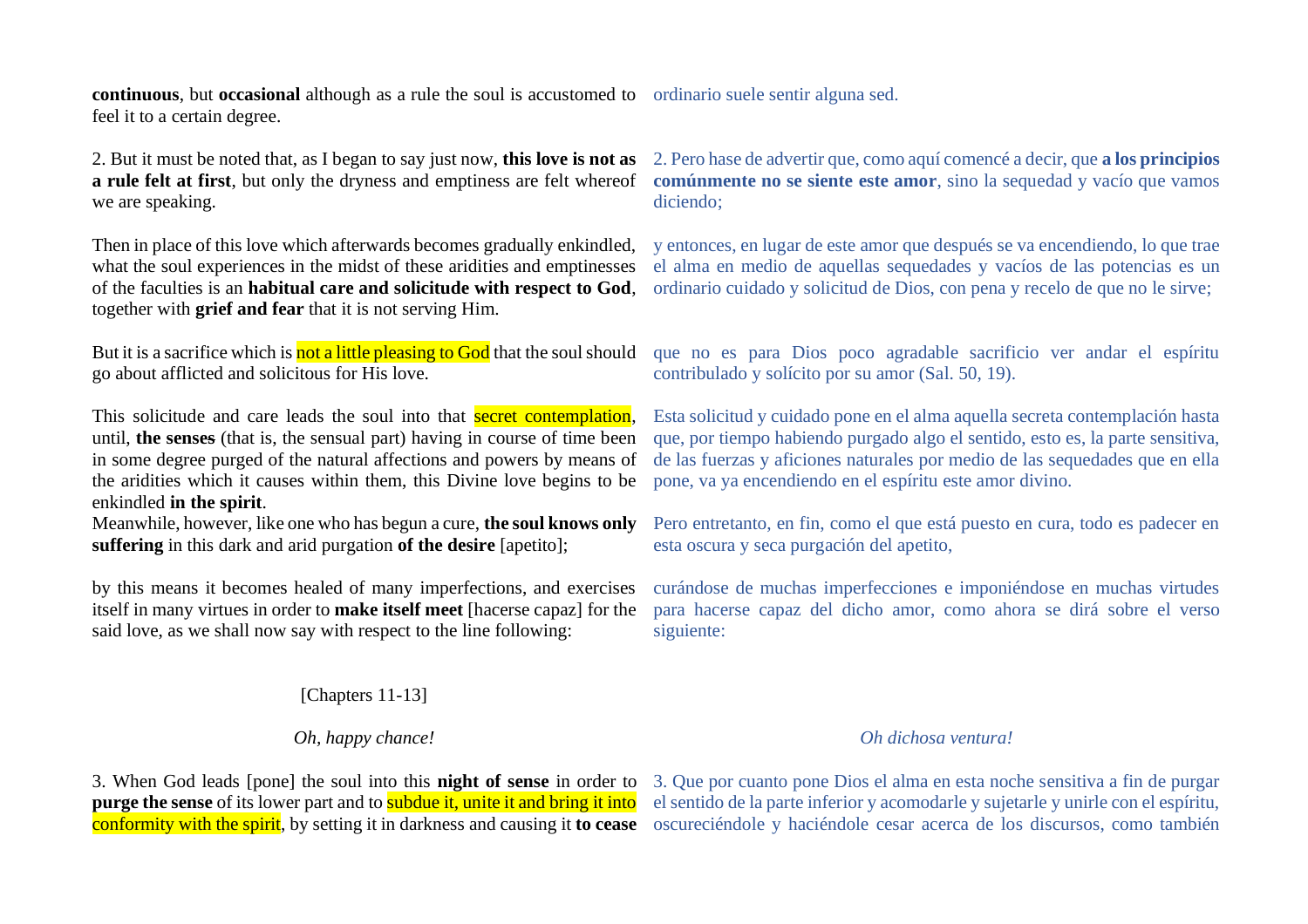**from meditation** (as He afterwards does in order to purify the spirit to unite it with God, as we shall afterwards say),

He brings it into **the night of the spirit**, and (although it appears not so to it) the soul gains **so many benefits** that it holds it to be a *happy chance* to have escaped from the bonds and restrictions of the sense of or its lower self, by means of this night aforesaid; and utters the present line, namely: verso, es a saber;

#### *Oh, happy chance!*

line, namely:

#### *I went forth without being observed.*

which the soul suffered when it sought God through operations so weak, so limited and so defective as are those of this **lower part**;

for at every step it stumbled into **numerous imperfections and ignorances**, as we have noted above in writing of the seven capital vices. habemos notado arriba en los siete vicios capitales,

From all these it is freed when this night quenches within it all pleasures, to it, and grants it other innumerable blessings [goods] in the acquirement innumerables bienes en la ganancia de las virtudes, como ahora diremos. of the virtues, as we shall now show.

**and adverse**, and **so contrary to spiritual pleasure**, works in it so many espiritual, obra tantos bienes en ella.blessings [goods].

después, al fin de purificar el espíritu para unirle con Dios, como después se dirá,

le pone en la noche espiritual, gana el alma, aunque a ella no se lo parece, tantos provechos, que tiene por dichosa ventura haber salido del lazo y apertura del sentido de la parte inferior por esta dicha noche. Dice el presente

#### ¡*oh dichosa ventura!*

With respect to this, it behoves us here to note the benefits which the soul Acerca de la cual nos conviene aquí notar los provechos que halla en esta finds in this night, and because of which it considers it a happy chance to noche el alma, por causa de los cuales tiene por buena ventura pasar por ella. have passed through it; all of which benefits the soul includes in the next Todos los cuales provechos encierra el alma en el siguiente verso, es a saber;

#### *Salí sin ser notada.*

4. This going forth is understood of **the subjection to its sensual part**  4. La cual salida se entiende de la sujeción que tenía el alma a la parte sensitiva en buscar a Dios por operaciones tan flacas, tan limitadas y tan ocasionadas como las de esta parte inferior son;

pues que a cada paso tropezaba con mil imperfecciones e ignorancias, como

whether from above or from below, and makes all meditation darkness y de abajo, y oscureciéndole todos los discursos, y haciéndole otros de todos los cuales se libra, apagándole esta noche todos los gustos de arriba

For it will be a matter of great pleasure and great consolation, to one that Que será cosa gustosa y de gran consuelo para el que por aquí camina, ver journeys on this road, to see how that which seems to the soul **so severe**  cómo cosa que tan áspera y adversa parece al alma y tan contraria al gusto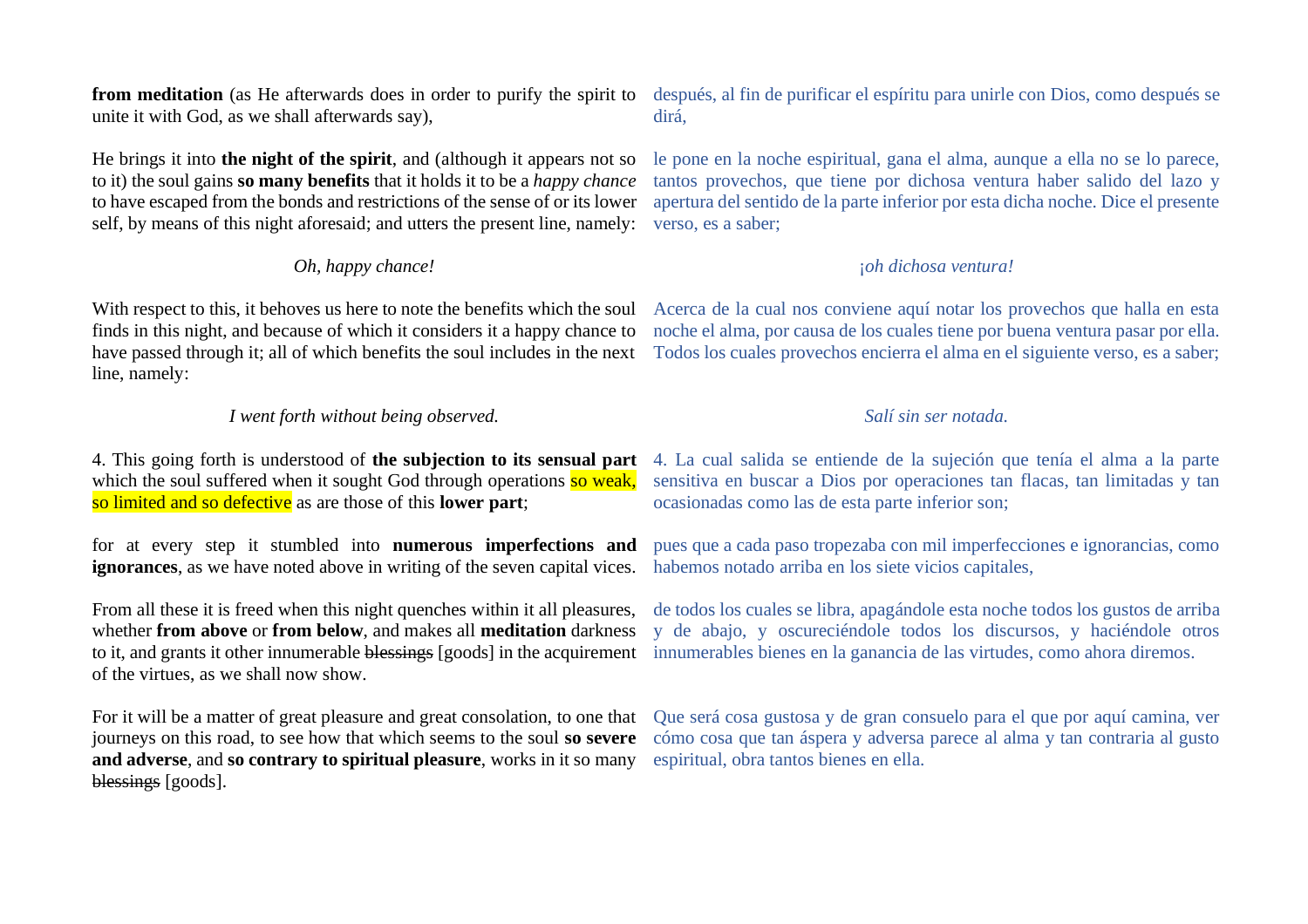**its affection and operation**, by means of this night, from all created things, and when it journeys to eternal things, which is great happiness and good fortune: [ Lit., 'and chance': the same word as in the verse-line above.]

first, because of the great blessing which is in the quenching of the desire and affection with respect to all things;

secondly, because they are **very few** that **endure and persevere** in lo otro, por ser muy pocos los que sufren y perseveran en entrar por este entering by this **strait gate** and by the **narrow way** which leads to life, as says Our Saviour. [Mt 7:14]

The strait gate is this **night of sense** [see Ascent II,7], and the soul Porque la angosta puerta es esta noche del sentido, del cual se despoja y detaches itself from sense and strips itself thereof that it may enter by this gate, and establishes itself **in faith**, which is a stranger to all sense, so that afterwards it may journey by the **narrow way**, which is the other night that **of the spirit** — and this the soul afterwards enters in order in journey to God **in pure faith**, which is the means whereby the soul is united to God.

By this road, since it is so **narrow**, **dark and terrible** (though there is no comparison between this **night of sense** and that other, in its darkness and trials, as we shall say later), **they are far fewer that journey**, but its benefits are **far greater without comparison** than those of this present night.

Of these benefits we shall now begin to say something, with such brevity as is possible, in order that we may pass to the other night.

These, as we say, are gained when the soul goes forth [salir], as regards Los cuales, como decimos, se consigue en salir el alma según la afección y operación, por medio de esta noche, de todas las cosas criadas, y caminar a las eternas, que es grande dicha y ventura:

> lo uno, por el grande bien que es apagar el apetito y afección acerca de todas las cosas;

> puerta angosta, y por el camino estrecho que guía a la vida, como dice nuestro Salvador (Mt. 7, 14).

> desnuda el alma para entrar en ella, juntándose en fe, que es ajena de todo sentido, para caminar después por el camino estrecho, que es la otra noche de espíritu, en que después entra el alma para caminar a Dios en pura fe, que es el medio por donde el alma se une con Dios.

> Por el cual camino, por ser tan estrecho, oscuro y terrible (que no hay comparación de esta noche de sentido a la oscuridad y trabajos de aquélla, como diremos allí), son muchos menos los que caminan por él, pero son sus provechos sin comparación mucho mayores que los de ésta.

> De los cuales comenzaremos ahora a decir algo, con la brevedad que se pudiere, por pasar a la otra noche.

CHAPTER XII

\_\_\_\_\_\_\_\_\_\_\_\_\_\_\_\_\_\_\_\_\_\_\_\_\_\_\_\_\_\_\_\_\_\_\_

*Of the benefits which this night causes in the soul.*

CAPITULO 12

\_\_\_\_\_\_\_\_\_\_\_\_\_\_\_\_\_\_\_\_\_\_\_\_\_\_\_\_\_\_\_\_\_

*De los provechos que causa en el alma esta noche.*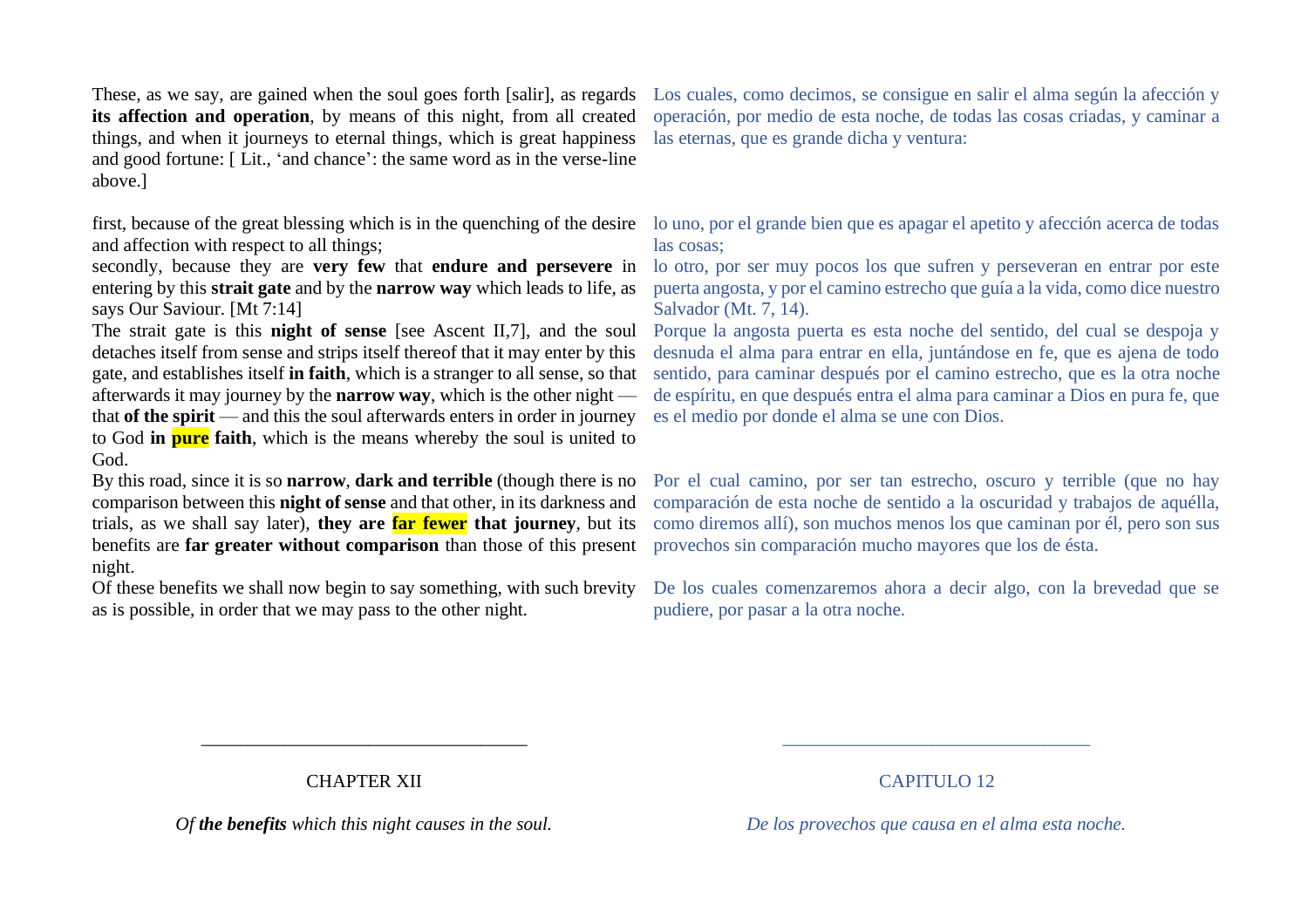1. THIS **night** and **purgation** of the desire, a happy one for the soul, 1. Esta noche y purgación del apetito, dichosa para el alma, tantos bienes y works in it so many blessings and benefits (although to the soul, as we have said, it rather **seems that blessings are being taken away from it**) that, even as Abraham made a great feast when he weaned his son Isaac [Gn 21:8],

even so is there joy in Heaven because **God is now taking** this soul from its swaddling clothes, setting it down from His arms, making it to **walk upon its feet**, and likewise taking from it the milk of the breast and the soft and sweet food proper to children, and making it to eat bread with crust, and to begin to enjoy [*gustar*] the food [*manjar*] of robust persons. **the spirit**, which is dry and emptied of all the sweetness [jugos] of sense. And **this food** is the **infused contemplation** whereof we have spoken.

2. This is the first and principal benefit caused by this arid and dark night 2. Y éste es el primero y principal provecho que causa esta seca y oscura of contemplation: **the knowledge of oneself and of one's misery**.

For, besides the fact that all the favours which God grants to the soul are habitually granted to them **enwrapped in this knowledge**, these aridities and this emptiness of the faculties, compared with the abundance which the soul experienced aforetime and **the difficulty which it finds in good works**, make it **recognize its own lowliness and misery**, which in the time of its prosperity it was unable to see.

Of this there is a good illustration in the Book of Exodus (33:5), where God, wishing to humble the children of Israel and desiring that they should **know themselves**, commanded them to take away and strip off the festal garments and adornments wherewith they were accustomed to adorn themselves in the Wilderness, saying: *'Now from henceforth strip yourselves of festal ornaments and put on everyday working dress, that ye may know what treatment ye deserve.'* [Ex 33:5]

This is as though He had said: Inasmuch as the attire that ye wear, being proper to festival and rejoicing, causes you to feel less humble concerning

provechos hace en ella (aunque a ella antes le parece, como habemos dicho, que se los quita), que así como Abraham hizo gran fiesta cuando quitó la leche a su hijo Isaac (Gn.21,8),

This food, in these aridities and this darkness of sense, is now given to y seco de los jugos del sentido, que es la contemplación infusa que habemos se gozan en el cielo de que ya saque Dios a esta alma de pañales, de que la baje de los brazos, de que la haga andar por su pie, de que también, quitándola el pecho de la leche y blando y dulce manjar de niños, la haga comer pan con corteza, y que comience a gustar el manjar de robustos, que en estas sequedades y tinieblas del sentido se comienza a dar al espíritu vacío dicho.

noche de contemplación: el conocimiento de sí y de su miseria.

Porque, demás de que todas las mercedes que Dios hace al alma ordinariamente las hace envueltas en este conocimiento, estas sequedades y vacío de la potencia acerca de la abundancia que antes sentía y la dificultad que halla el alma en las cosas buenas, la hacen conocer de sí la bajeza y miseria que en el tiempo de su prosperidad no echaba de ver.

De esto hay buena figura en el Exodo (33, 5), donde, queriendo Dios humillar a los hijos de Israel y que se conociesen les mandó quitar y desnudar el traje y atavío festival con que ordinariamente andaban compuestos en el desierto, diciendo: *Ahora ya de aquí adelante despojaos el ornato festival y poneos vestidos comunes y de trabajo, para que sepáis el tratamiento que merecéis*;

lo cual es como si dijera: Por cuanto el traje que traéis, por ser de fiesta y alegría, os ocasionáis a no sentir de vosotros tan bajamente como vosotros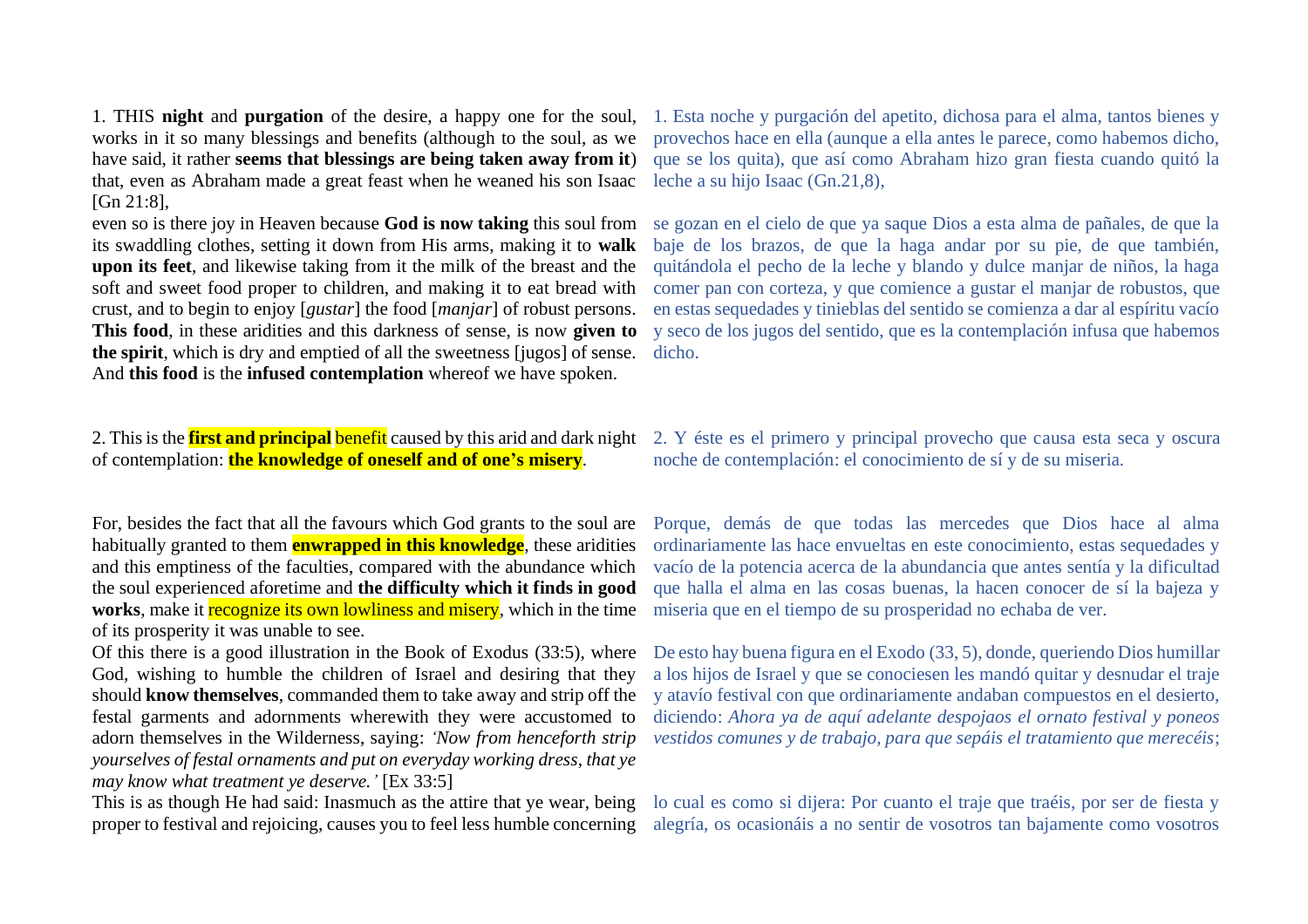yourselves than ye should, put off from you this attire, in order that sois, quitaos ya ese traje, para que de aquí adelante, viéndoos vestidos de henceforth, seeing yourselves clothed with vileness, ye may know that ye vilezas, conozcáis que no merecéis más y quién sois vosotros. merit no more, and may know who ye are.

### **its own misery**;

for, at the time when it was clad as for a festival and found in God much pleasure, consolation and support, it was somewhat **more satisfied and contented**, since **it thought itself to some extent to be serving God**.

It is true that such souls may not have this idea explicitly in their minds; but some suggestion of it at least is implanted in them by the satisfaction la satisfacción que halla en el gusto, se le asienta algo de ello which they find in their pleasant experiences.

But, now that the soul has put on its other and working attire - that of aridity and abandonment - and now that **its first lights have turned into**  darkness, it possesses these lights more truly in this **virtue** of self**knowledge**, which is so excellent and so necessary, **considering itself now as nothing** and experiencing **no satisfaction in itself**;

for it sees that it does nothing of [by] itself neither can do anything.

And the smallness of this self-satisfaction, together with the soul's **affliction at not serving God**, is **considered and esteemed by God as** greater than all the consolations which the soul formerly experienced and the works which it wrought, however great they were, inasmuch as they were the **occasion of many imperfections and ignorances**.

will have to be omitted.

Wherefore the soul knows **the truth** that it **knew not** at first, **concerning**  De donde la verdad, que el alma antes no conocía, de su miseria:

porque en el tiempo que andaba como de fiesta, hallando en Dios mucho gusto y consuelo y arrimo, andaba más satisfecha y contenta, pareciéndole que en algo servía a Dios;

porque esto, aunque entonces expresamente no lo tenga en sí, a lo menos, en

y ya puesta en estotro traje de trabajo, de sequedad y desamparo, oscurecidas sus primeras luces, **tiene más de veras ésta**s en esta tan excelente y necesaria virtud del conocimiento propio, no se teniendo ya en nada ni teniendo satisfacción ninguna de sí;

porque ve que de suyo no hace nada ni puede nada.

Y esta poca satisfacción de sí y desconsuelo que tiene de que no sirve a Dios, tiene y estima Dios en más que todas las obras y gustos primeros que tenía el alma y hacía, por más que ellos fuesen, por cuanto en ellos se ocasionaba para muchas imperfecciones e ignorancias;

And from this **attire of aridity proceed, as from their fount and source of** y de este traje de sequedad, no sólo lo que habemos dicho, sino también los self-knowledge, not only the things which we have described already, but provechos que ahora diremos y muchos más, que se quedarán por decir, also **the benefits which we shall now describe** and many more which nacen, que como de su fuente y origen, del conocimiento propio proceden.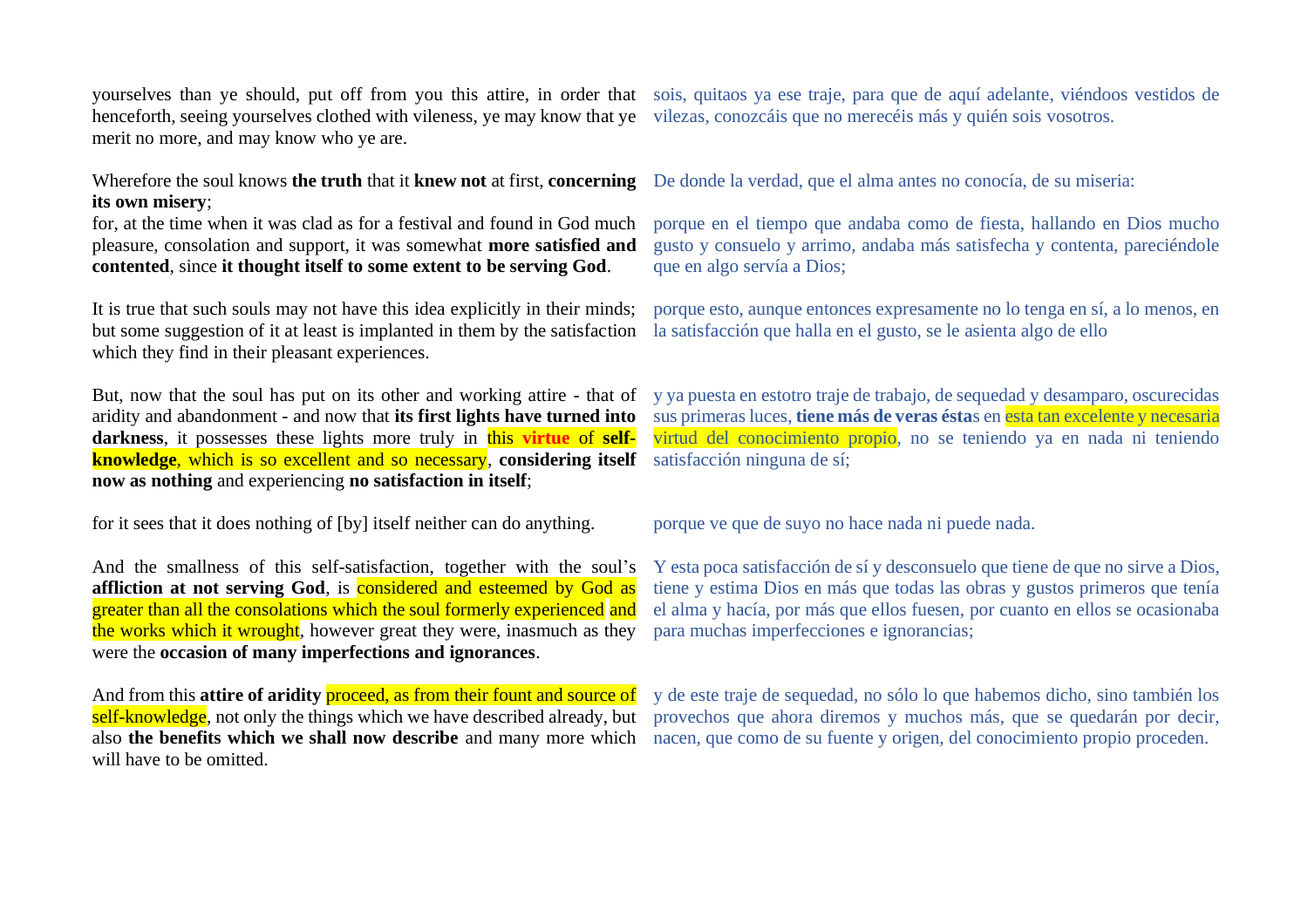3. **In the first place**, the soul learns to commune with God with **more**  3. Cuanto a lo primero, nácele al alma tratar con Dios con más comedimiento with the Most High.

These it knew not in its prosperous times of comfort and consolation,

for that comforting favour which it experienced made its craving for God somewhat **bolder than** was fitting, and **discourteous and ill-considered**.

was speaking to him;

would have made bold to go to Him if God had not commanded him to no le mandara Dios que se detuviera y descalzara. stay and put off his shoes.

[*desnudez*] **of desire** wherewith a man is to commune with God.

When Moses had obeyed in this matter, he became **so discreet and so attentive** that the Scripture says that not only did he not make bold to draw near to God, but that **he dared not even look at Him**.

For, having taken off the shoes of his desires and pleasures, **he became very conscious of his wretchedness in the sight of God**, as befitted one about to hear the word of God.

Even so likewise the preparation which God granted to Job in order that he might speak with Him consisted not in those delights and glories which Job himself reports that he was wont to have in his God, but in leaving him naked upon a dung-hill, [Job 1:1-8] abandoned and even persecuted by his friends, filled with anguish and bitterness, and the earth covered with worms [vv. 29-30].

And then the Most High God, He that lifts up the poor man from the dunghill [Psalm 112:7], was pleased to come down and speak with him there face to face, revealing to him the depths and heights [Job 38-42] of His wisdom, in a way that He had never done in the time of his prosperity.

respect and more courtesy, such as a soul must ever observe in converse y más cortesía, que es lo que siempre ha de tener el trato con el Altísimo,

lo cual en la prosperidad de su gusto y consuelo no hacía;

porque aquel sabor gustoso que sentía, hacía ser al apetito acerca de Dios algo más atrevido de lo que bastaba y descortés y mal mirado.

Even so did it happen to Moses [Ex 3:2-6], when he perceived that God Como acaeció a Moisés (Ex. 3, 2-6): cuando sintió que Dios le hablaba,

blinded by that pleasure and desire, without further consideration, he cegado de aquel gusto y apetito, sin más consideración, se atrevía a llegar, si

By this incident we are shown the **respect and discretion in detachment** Por lo cual se denota el respeto y discreción en desnudez de apetito con que se ha de tratar con Dios;

> de donde, cuando obedeció en esto Moisés, quedó tan puesto en razón y tan advertido, que dice la Escritura que no sólo no se atrevió a llegar, más que ni aun osaba considerar;

> porque, quitados los zapatos de los apetitos y gustos, conocía su miseria grandemente delante de Dios, porque así le convenía para oír la palabra de Dios.

> Como también la disposición que dio Dios a Job para hablar con él, no fueron aquellos deleites y glorias que el mismo Job allí refiere que solía tener en su Dios (Jb.1,1-8), sino tenerle desnudo en el muladar, desamparado y aun perseguido de sus amigos, lleno de angustia y amargura, y sembrado de gusanos el suelo (29-30);

> y entonces de esta manera se preció el que levanta al pobre del estiércol (Sal. 112, 7), el Altísimo Dios, de descender y hablar allí cara a cara con él, descubriéndole las altezas profundas, grandes, de su sabiduría, cual nunca antes había hecho en el tiempo de la prosperidad (Jb. 38-42).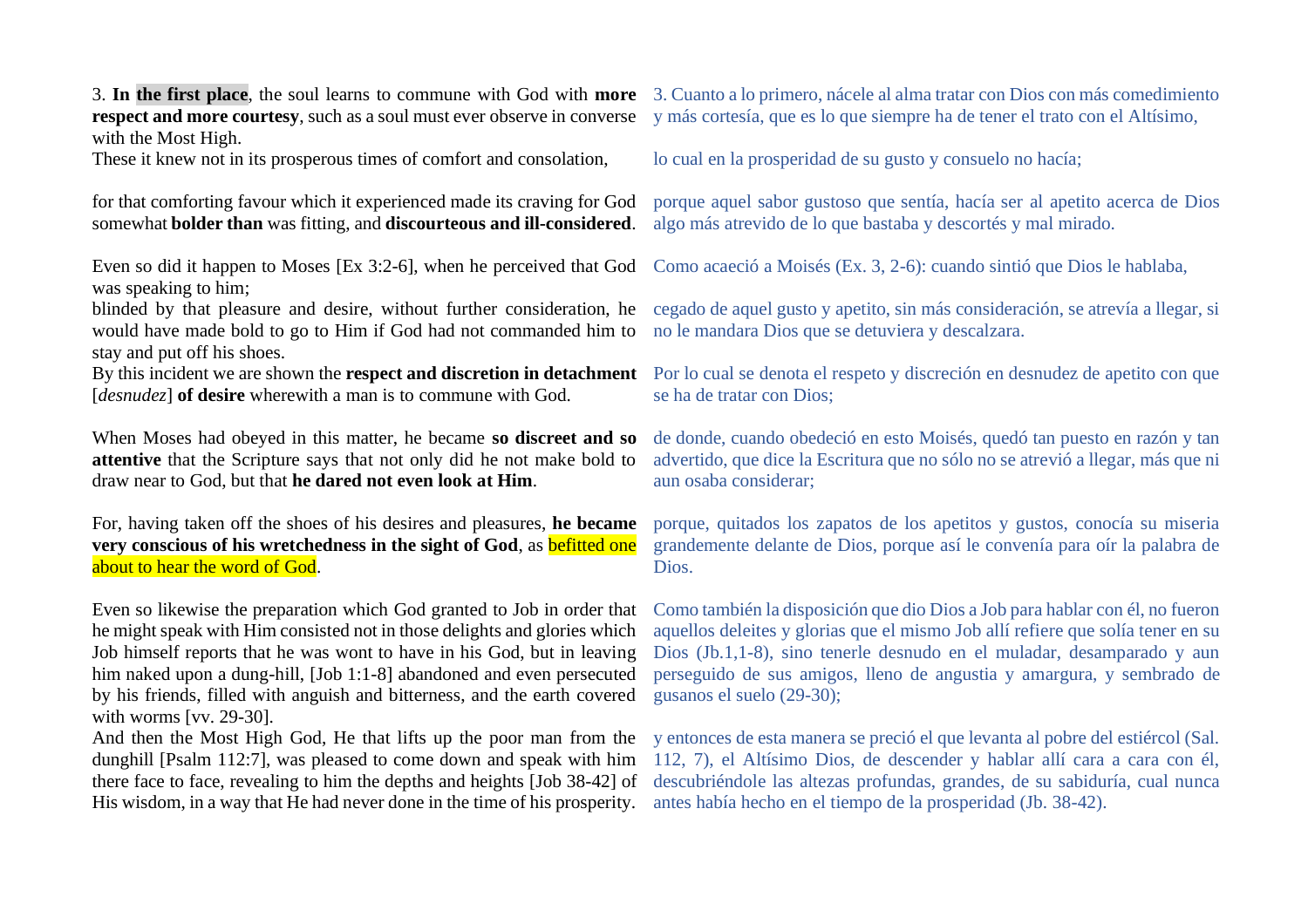4. And here we must note **another excellent benefit** which there is in this 4. Y así nos conviene notar otro excelente provecho que hay en esta noche y night and aridity of the desire of sense, since we have had occasion to speak of it.

Prophet may be fulfilled, namely: *'Thy light shall shine in the darkness'* (Is. 58:10)), God will enlighten the soul, giving it knowledge, not only of its lowliness and wretchedness, as we have said, but likewise **of the greatness and excellence of God**.

attachments of sense, He cleanses and frees the understanding [mind] that queda limpio y libre el entendimiento para entender la verdad it may understand the truth;

for pleasure of sense and desire, even though it be for **spiritual things**, **darkens and obstructs the spirit**,

and furthermore that straitness and aridity of sense enlightens and **quickens the understanding** [mind], as says Isaias. [28:19]

Vexation makes us to understand how the soul that is empty and disencumbered, as is necessary for His Divine influence, is **instructed supernaturally by God** in His Divine wisdom, through this dark and arid night of contemplation, as we have said; and this **instruction** God gave not in those first sweetnesses and joys.

*'Whom shall God teach His knowledge, and whom shall He make to understand the hearing?' To those*, He says, *that are weaned from the milk and drawn away from the breasts*. [ Isaiah 28:9]

attachment to the breast of delectable meditations [reflections], belonging sabrosos discursos de las potencias sensitivas que gustaba el alma,to the faculties of sense, which gave the soul pleasure;

sequedad del sensitivo apetito, pues habemos venido a dar en él,

It is that, in this dark night of the desire (to the end that the words of the yes: que en esta noche oscura del apetito (porque se verifique lo que dice el profeta (Is. 58, 10), es a saber: Lucirá tu luz en las tinieblas), alumbrará Dios al alma, no sólo dándole conocimiento de su bajeza y miseria, como habemos dicho, sino también de la grandeza y excelencia de Dios.

For, as well as quenching [switching off] the desires and pleasures and Porque, demás de que, apagados los apetitos y gustos y arrimos sensibles,

(porque el gusto sensible y apetito, aunque sea de cosas espirituales, ofusca y embaraza el espíritu),

y, demás también que aquel aprieto y sequedad del sentido ilustra y aviva el entendimiento, como dice Isaías (28, 19),

que (con) la vejación hace entender **Dios cómo** [como Dios (PP Silverio y Gerardo)] en el alma vacía y desembarazada, que es lo que se requiere para su divina influencia, sobrenaturalmente por medio de esta noche oscura y seca de contemplación la va, como habemos dicho, instruyendo en su divina sabiduría, lo cual por los jugos y gustos primeros no hacía.

5. This is very well explained by the same prophet Isaias, where he says: 5. Esto da muy bien a entender el mismo profeta Isaías (28, 9), diciendo: ¿A quién enseñará Dios su ciencia y a quién hará oír su audición? A los destetados, dice, de la leche, a los desarrimados de los pechos;

Here it is shown that the first milk of spiritual sweetness is no en lo cual se da a entender que para esta divina influencia no es la disposición **preparation for this Divine influence**, neither is there preparation in la leche primera. de la suavidad espiritual, ni el arrimo del pecho de los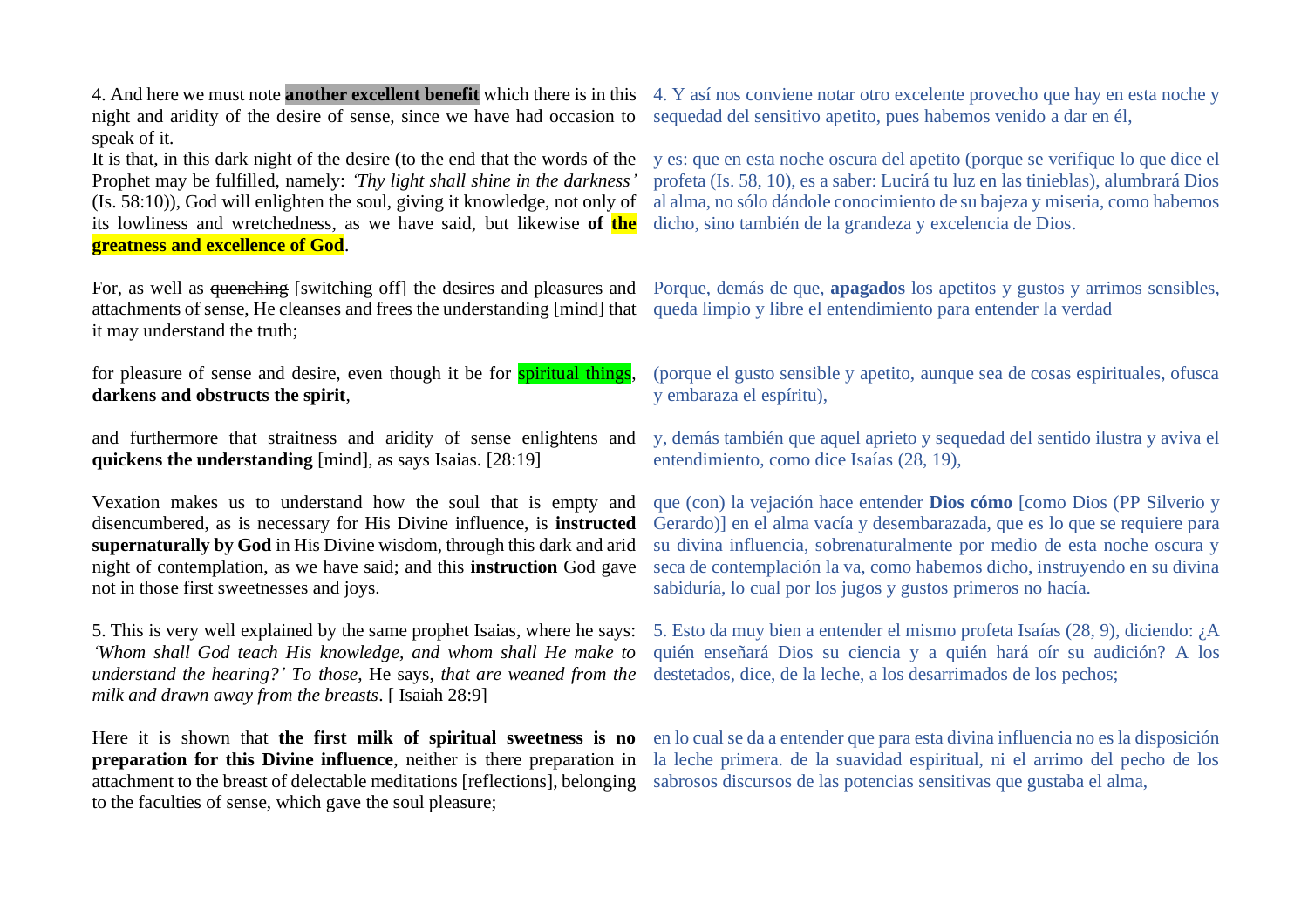**such preparation consists** rather in **the lack of the one and withdrawal**  sino el carecer de lo uno y desarrimo de lo otro, **from the other**.

Inasmuch as, **in order to listen to God**, the soul needs to stand upright and to be detached, with regard to affection and sense, even as the Prophet says concerning himself, in these words:

*make firm my step* (that is, I will not meditate with sense), *in order to contemplate* (that is, in order to understand that which may come to me entender lo que de parte de Dios se me alegare. from God). [Hab. 2:1]

So we have now arrived at this, that from this arid night there first of all comes **self-knowledge**, whence, as **from a foundation**, rises this other **knowledge of God**.

For which cause Saint Augustine said to God: 'Let me know myself, Lord, and I shall know Thee.' [89] For, as the philosophers say, one extreme can be well known by another.

of sense, with its aridity and its desolation, in bringing the soul **that light** which, as we say, it receives there from God, we shall quote that passage of David, wherein he clearly describes **the great power** which is in this night for bringing the soul this **lofty knowledge of God**. He says, then, thus:

*that I might see Thy virtue and Thy glory*.' [Psalm 62:3]

aridities and detachments of his sensual nature, which is here to be parte sensitiva, que se entiende aquí por la tierra seca y desierta; understood by the dry and desert land.

por cuanto para oír a Dios le conviene al alma estar muy en pie y desarrimada, según el afecto y sentido, como de sí lo dice el profeta (Hab. 2, 1), diciendo:

*I will stand upon my watch* (this is that detachment of desire) *and I will*  Estaré en pie sobre mi custodia, esto es, desarrimado el apetito, y afirmaré el paso, esto es, no discurriré con el sentido, para contemplar, esto es, para

> De manera que ya tenemos que de esta noche seca sale conocimiento de sí primeramente, de donde, como de fundamento, sale esotro conocimiento de Dios.

> Que por eso decía san Agustín a Dios: Conózcame yo, Señor, a mí, y conocerte he a ti. Porque, como dicen los filósofos, un extremo se conoce bien por otro.

6. And in order to prove more completely **how efficacious is this night** 6. Y para probar más claramente la eficacia que tiene esta noche sensitiva en su sequedad y desabrigo para ocasionar la luz que de Dios decimos recibir aquí el alma, alegaremos aquella autoridad de David (Sal. 62, 3) en que da bien a entender la virtud grande que tiene esta noche para este alto conocimiento de Dios. Dice, pues, así:

'In the desert land, waterless, dry and pathless, I appeared before Thee, En la tierra desierta, sin agua, seca y sin camino parecí delante de ti para poder ver tu virtud y tu gloria.

It is a wondrous thing that David should say here that the means and **the**  Lo cual es cosa admirable; que no da aquí a entender David que los deleites **preparation** for his knowledge of the glory of God were not the spiritual espirituales y gustos muchos que él había tenido le fuesen disposición y delights and the many pleasures which he had experienced, but the medio para conocer la gloria de Dios, sino las sequedades y desarrimos de la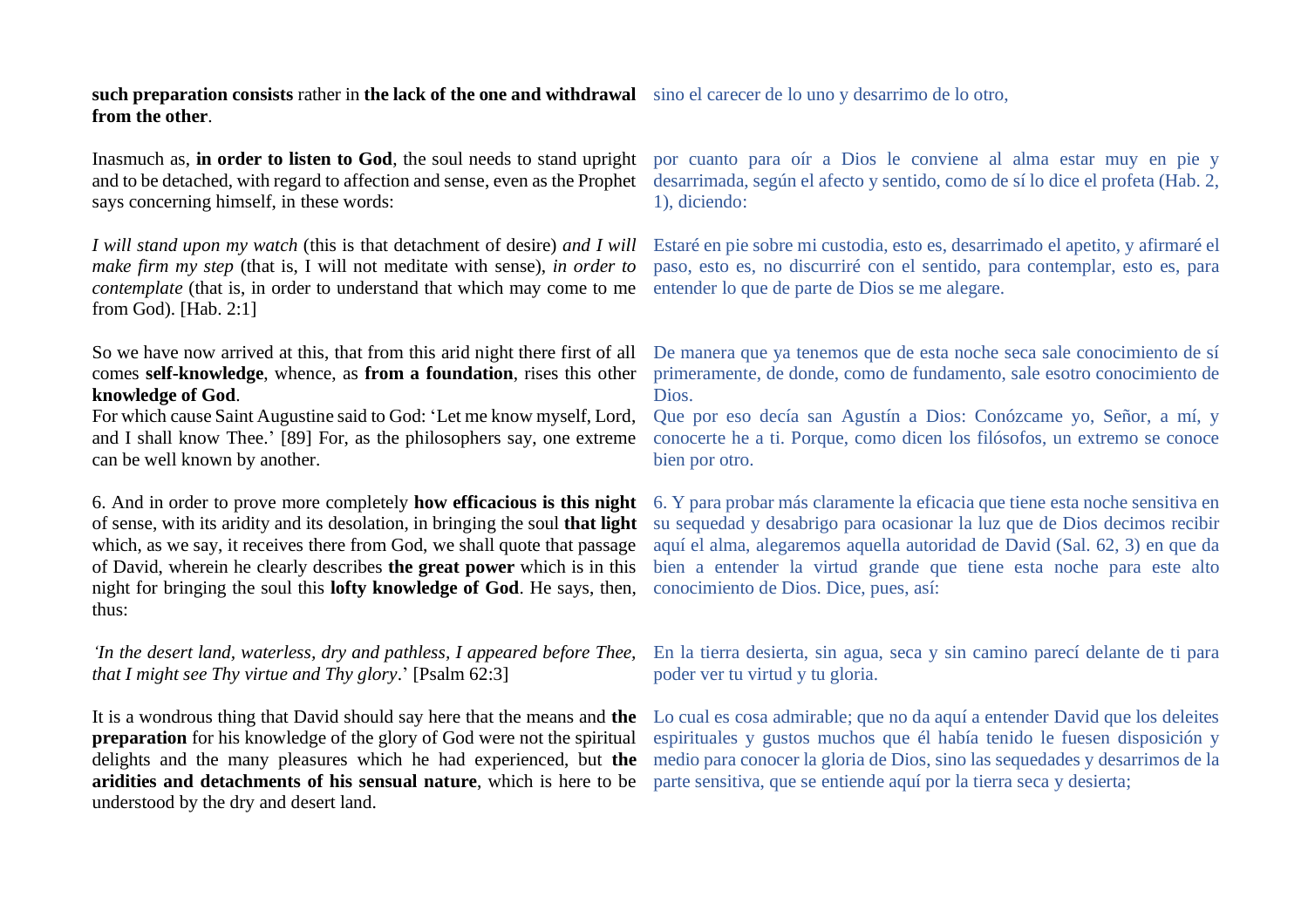and vision of the virtue of God, not the Divine meditations and conceptions of which he had often made use, but his **being unable to form any conception of God or to walk by meditation produced by**  consideración imaginaria, que se entiende aquí por la tierra sin camino. **imaginary consideration**, which is here to be understood by the **pathless land**.

No less wondrous is it that he should describe as <mark>the road</mark> to his perception y que no diga también que los conceptos y discursos divinos, de que él había usado mucho, fuesen camino para sentir y ver la virtud de Dios, sino el no poder fijar el concepto en Dios, ni caminar con el discurso de la

So that **the means** to a knowledge of God and of oneself **is this dark night** with its aridities and voids, although it leads not to a knowledge of Him of the same plenitude and abundance that comes from the other night of the spirit, since this is only, as it were, **the beginning of that other**.

7. Likewise, from the aridities and voids of this night of the desire [*apetito*], the soul draws **spiritual humility**, which is the contrary virtue to the first capital sin, which, as we said, is **spiritual pride**.

**Through this humility**, which is acquired by the said knowledge of self, the soul is **purged from** all those imperfections whereinto it fell with respect to that sin of pride, in the time of its prosperity.

For it sees itself so dry and miserable that **the idea never even occurs to it** [*ni aun por primer movimiento le parece*] **that it is making better progress than others**, or outstripping them, as it believed itself to be doing before.

On the contrary, it recognizes that others are making better progress than antes, por el contrario, conoce que los otros van mejor. itself.

judges them not as it was wont to do aforetime, when it saw that itself had antes solía cuando se veía a sí con mucho fervor y a los otros no. great fervour and others not so.

such an extent that it never forgets it, nor takes occasion to set its eyes on anyone else.

De manera que, para conocer a Dios y a sí mismo, esta noche oscura es el medio con sus sequedades y vacíos, aunque no con la plenitud y abundancia que en la otra del espíritu, porque este conocimiento es como **principio de la otra**.

7. Saca también el alma en las sequedades y vacíos de esta noche del apetito **humildad espiritual**, que es la virtud contraria al primer vicio capital que dijimos ser soberbia espiritual;

Por la cual humildad, que adquiere por el dicho conocimiento propio, se purga de todas aquellas imperfecciones en que caía acerca de aquel vicio de soberbia en el tiempo de su prosperidad.

Porque, como se ve tan seca y miserable, ni aun por primer movimiento le parece que va mejor que los otros, ni que los lleva ventaja, como antes hacía;

8. And hence **arises the love of its neighbours**, for it esteems them, and 8. Y de aquí nace el amor del prójimo, porque los estima y no los juzga como

It is aware only of its own wretchedness, which it keeps before its eyes to Sólo conoce su miseria y la tiene delante de los ojos: tanto, que no la deja ni da lugar para poner los ojos en nadie,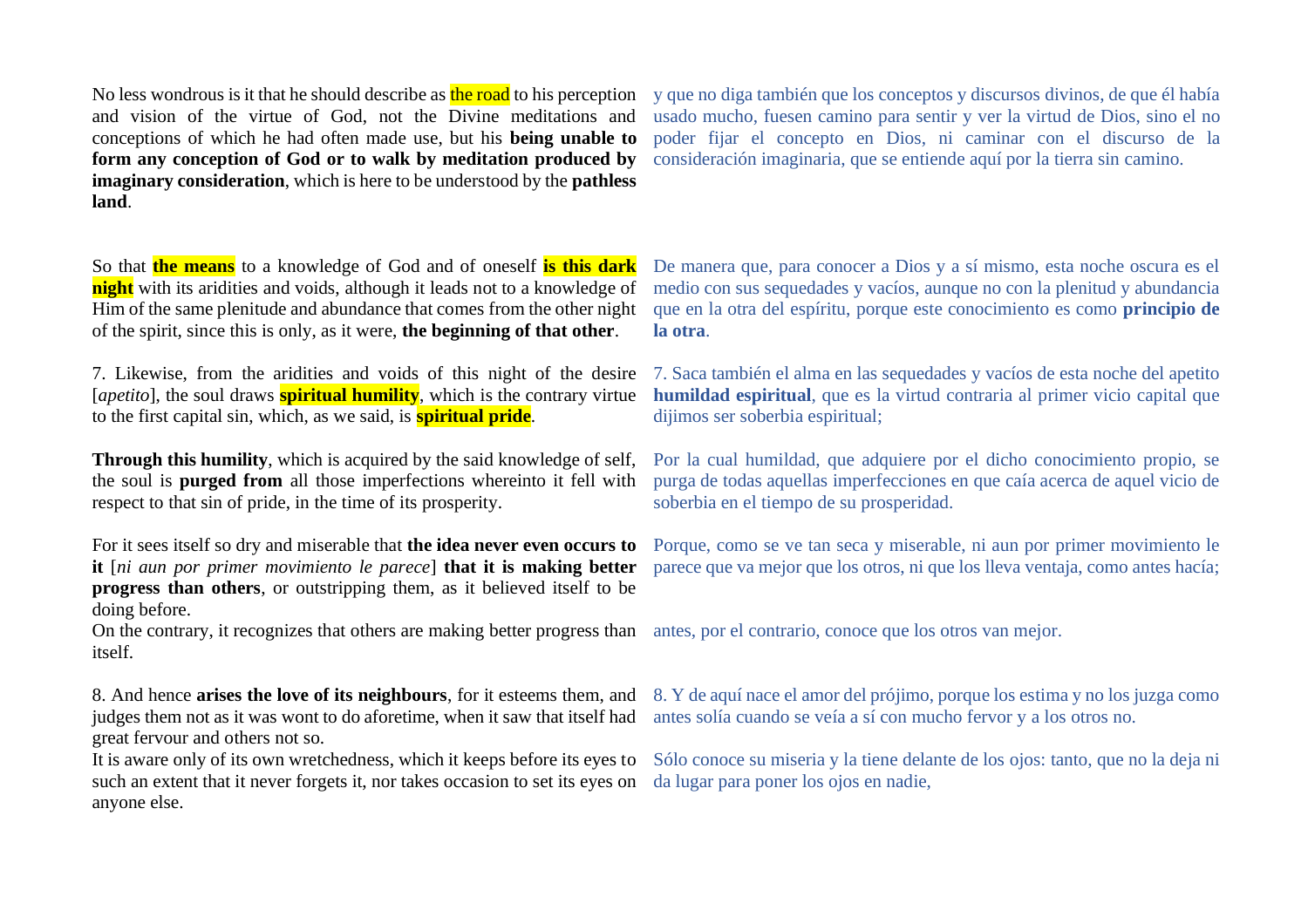This was described wonderfully by David, when he was in this night, in lo cual admirablemente David, estando en esta noche, manifiesta, diciendo: these words:

*sorrow was renewed.'* [Psalm 38:3]

This he says because it seemed to him that the good that was in his soul had so completely departed that not only did he neither speak nor find any language concerning it, but with respect to the good of others he was likewise dumb because of his grief at the knowledge of **his misery**.

the spiritual road, for, when they see their own misery, not only do they hear what is taught them, but they even desire that **anyone soever may set them on the way and tell them what they ought to do**.

is taken from them;

imperfections which we noted above with respect to this first sin, which notamos allí: acerca de este vicio primero que es soberbia espiritual. is **spiritual pride.**

#### CHAPTER XIII

#### *Of other benefits which this night of sense causes in the soul.*

1. WITH respect to the soul's imperfections of **spiritual avarice**, because of which it coveted this and that spiritual thing and found no satisfaction in this and that exercise by reason of its covetousness for the desire and pleasure which it found therein, **this arid and dark night has now greatly reformed it**.

For, as it finds not the pleasure and sweetness which it was wont to find, but rather finds **affliction and lack of sweetness**, it has such moderate recourse to them that it might possibly now lose, through defective use, por punto de corto como antes perdía por largo.what aforetime it lost through excess;

*'I was dumb and was humbled and kept silence from good things and my* Enmudecí y fui humillado y tuve silencio en los bienes y renovóse mi dolor (Sal. 38, 3).

> Esto dice, porque le parecía que los bienes de su alma estaban tan acabados, que no solamente no había ni hallaba lenguaje de ellos, mas acerca de los ajenos también enmudeció con el dolor del conocimiento de su miseria.

9. In this condition, again, souls become **submissive and obedient** upon 9. Aquí también se hacen sujetos y obedientes en el camino espiritual, que, como se ven tan miserables, no sólo oyen lo que los enseñan, mas aun desean que cualquiera los encamine y diga lo que deben hacer;

The **affective presumption** which they sometimes had in their prosperity quítaseles la presunción afectiva que en la prosperidad a veces tenían.

and finally, there are swept away from them on this road all the other Y, finalmente, de camino se les barren todas las demás imperfecciones que

#### CAPITULO 13

*De otros provechos que causa en el alma esta noche del sentido.*

1. Acerca de las imperfecciones que en **la avaricia espiritual** tenía, en que codiciaba unas y otras cosas espirituales y nunca se veía satisfecha el alma de unos ejercicios y otros, con la codicia del apetito y gusto que hallaba en ellos, ahora en esta noche seca y oscura anda bien reformada;

porque, como no halla el gusto y sabor que solía, antes halla en ellas sinsabor y trabajo, con tanta templanza usa de ellas, que por ventura podría perder ya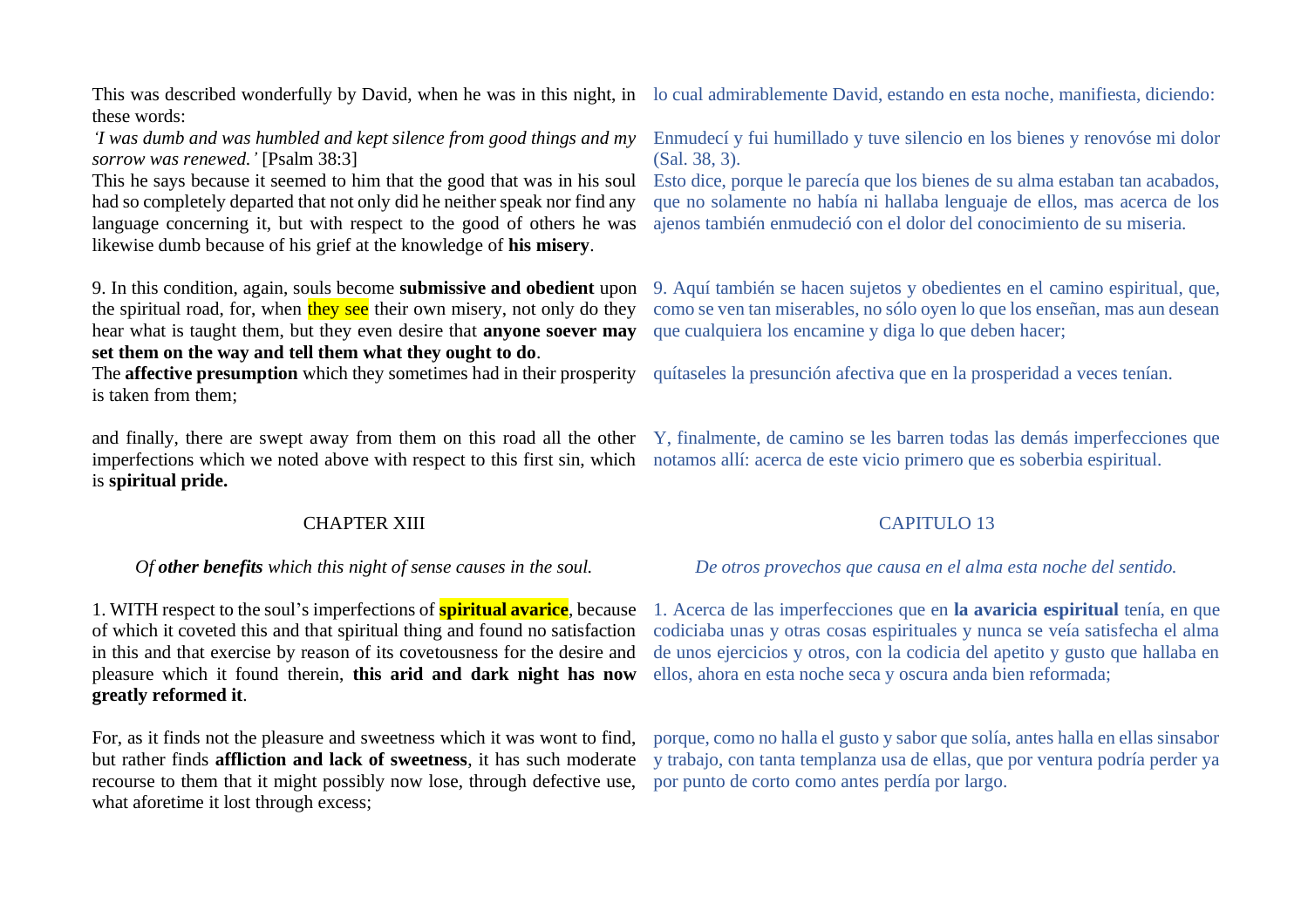**humility and readiness**, albeit with lack of sweetness, so that what is commanded them they may do **for God's sake alone**;

and thus they **no longer seek profit** in many things because they find no y desaprovéchanse de muchas cosas porque **no hallan gusto en ellas**. pleasure in them.

2. With respect to **spiritual luxury**, it is likewise clearly seen that, through this aridity and lack of sensible sweetness which the soul finds in spiritual things, it is **freed from** those impurities which we there noted;

**overflowed from spirit into sense**.

3. But with regard to the imperfections from which the soul frees itself in this dark night with respect to the fourth sin, which is **spiritual gluttony**, they may be found above, though they have not all been described there, because they are innumerable;

night **in order to pass to the next**, concerning which we shall have to pasar a la otra, de la cual tenemos grave palabra y doctrina. pronounce **grave words and instructions [doctrine]**.

Let it suffice for the understanding of the **innumerable benefits** which, over and above those mentioned, the soul gains in this night with respect to this sin of **spiritual gluttony**, to say that it frees itself from **all those imperfections** which have there been described, and from **many other and greater evils**, and **vile abominations** which are not written above, into which fell many of whom we have had experience, because they had not reformed their desire as concerning this **spiritual gluttony**.

soul cannot feed upon any pleasure or sweetness of sense, whether from cebar de ningún gusto ni sabor sensible de cosa de arriba ni de abajo, above or from below;

although as a rule God gives to those whom He leads into this night Aunque a los que Dios pone en esta noche comúnmente les da humildad y prontitud, aunque con sinsabor, para que **sólo por Dios** hagan aquello que se les manda;

2. Acerca de la lujuria espiritual también se ve claro que, por esta sequedad y sinsabor de sentido que halla el alma en las cosas espirituales, se librará de aquellas impurezas que allí notamos;

for we said that, as a rule, they proceeded from **the pleasure which**  pues, comúnmente, dijimos que procedían del gusto que del espíritu **redundaba** en el sentido.

> 3. Pero de las imperfecciones que se libra el alma en esta noche oscura acerca del cuarto vicio, que es la gula espiritual, puédense ver allí, aunque no están allí dichas todas, porque son innumerables;

and thus I will not detail them here, for I would fain make an end of this y así yo aquí no las referiré, porque querría ya concluir con esta noche para

Baste, para entender los innumerables provechos que demás de los dichos gana el alma en esta noche acerca de este vicio de la gula espiritual, decir que de todas aquellas imperfecciones que allí quedan dichas se libra, y de otros muchos y mayores males y feas abominaciones que, como digo, allí no estan escritas, en que vinieron a dar muchos de que habemos tenido experiencia, por no tener ellos reformado el apetito en esta golosina espiritual.

For in this arid and dark night wherein He sets the soul, God has Porque, como Dios en esta seca y oscura noche, en que pone al alma, tiene **restrained its concupiscence** and **curbed its desire** [apetito] so that the refrenada la concupiscencia y enfrenado el apetito de manera que no se puede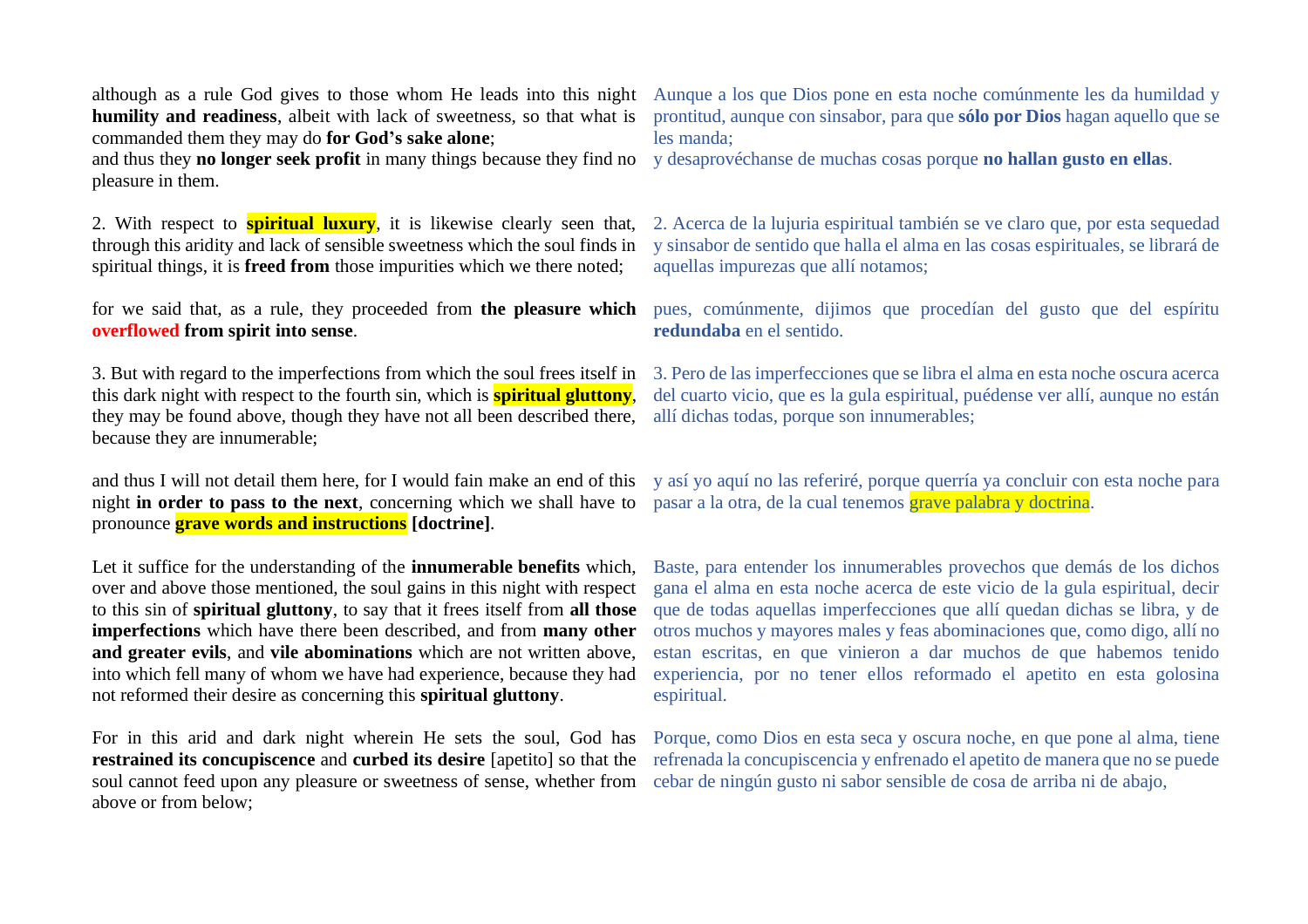and this He continues to do after such manner that the soul is **subjected**, y esto lo va continuando de tal manera que queda impuesta el alma, **reformed and repressed** with respect to **concupiscence and desire** reformada y emprensada según la concupiscencia y apetito, [apetito].

It loses the strength of its passions and concupiscence and it becomes sterile, because it no longer consults its likings.

Just as, when none is accustomed to take milk from the breast, the courses of the milk are dried up, so **the desires of the soul are dried up**.

[switched of], the soul lives in **spiritual tranquillity and peace<sup>1</sup>**;

for, where desire and concupiscence reign not, there is no disturbance, but peace and consolation of God.

4. From this there arises another and a second benefit, which is that the 4. Sale de aquí otro segundo provecho, y es que trae ordinaria memoria de backsliding upon the spiritual road, as has been said.

**This is a great benefit**, and **not one of the least** that results from this aridity and purgation of the desire, for the soul is purified and cleansed<sup>3</sup> of the imperfections that were clinging to it because of the desires and affections, which of their own accord deaden and darken the soul.

5. There is another **very great benefit** for the soul in this night, which is 5. Hay otro provecho muy grande en esta noche para el alma, y es que se that it practices **several virtues together**<sup>4</sup> , as, for example, **patience and longsuffering**, which are often called upon in these times of emptiness and aridity, when the soul **endures and perseveres in its spiritual exercises without consolation and without pleasure**.

**of attraction and sweetness** which it finds in its work, but **only by God**. halla en la obra es movido, sino sólo por Dios.

pierde la fuerza de las pasiones y concupiscencia y se hace estéril, no usándose el gusto,

bien así como no acostumbrando a sacar leche de la ubre se secan los cursos de la leche. Y, **enjugados** así los apetitos del alma,

And besides these things there follow **admirable benefits** from this síguense, demás de los dichos, por medio de esta sobriedad espiritual **spiritual sobriety**, for, when desire and concupiscence are quenched **admirables provechos** en ella; porque, apagados los apetitos y concupiscencias, vive el alma en paz y tranquilidad espiritual;

> porque donde no reina apetito y concupiscencia no hay perturbación, sino paz y consuelo de Dios.

soul habitually has remembrance of God<sup>2</sup>, with fear and dread of Dios, con temor y recelo de volver atrás, como queda dicho, en el camino espiritual;

> el cual es grande provecho y es no de los menores en esta sequedad y purgación del apetito, porque se purifica el alma y limpia de las imperfecciones que se le pegaban por medio de los apetitos y afecciones, que de suyo **embotan** y **ofuscan** el ánima.

> ejercita en las virtudes de por junto, como en la paciencia y longanimidad, que se ejercita bien en estos vacíos y sequedades, sufriendo el perseverar en los espirituales ejercicios sin consuelo y sin gusto.

It practises the **charity** of God, since it is **not** now **moved by the pleasure**  Ejercítase la caridad de Dios, pues ya no por el gusto atraído y saboreado que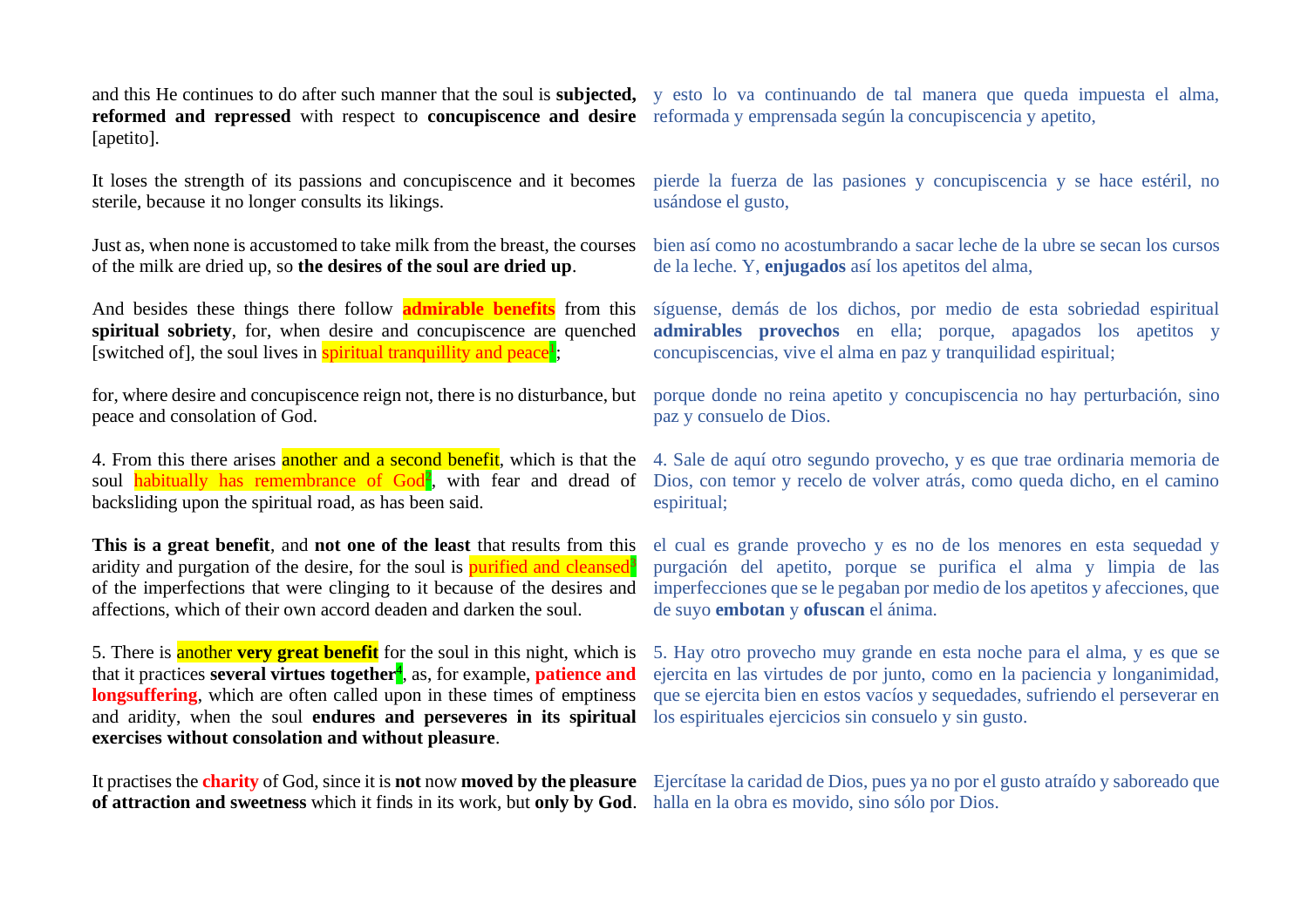**out of weakness and thus becomes strong**.

of aridity.

It likewise practises here the virtue of **fortitude**, because, in these Ejercita aquí también la virtud de la fortaleza, porque en estas dificultades y difficulties and insipidities which it finds in its work, **it brings strength**  sinsabores que halla en el obrar saca fuerzas de flaquezas, y así se hace fuerte.

**All the virtues**, in short — the **theological** and also the **cardinal** and Y, finalmente, en todas las virtudes, así teologales como cardinales y **moral** - both in body and in spirit, **are practised** by the soul in these times morales, corporal y espiritualmente se ejercita el alma en estas sequedades.

**have here described** namely:

[a] delight of peace,

[b] habitual remembrance and thought of God,

[c] cleanness and purity of soul and

[d] the practice of the virtues which we have just described,

David tells us, having experienced it himself when he was in this night, exercised, and I swept and purified my spirit' - that is to say, from all the purificaba mi espíritu, conviene a saber, de todas las afecciones. affections. [v.7]

is purged hereof likewise in this aridity of the desire and acquires **the**  purga el alma y adquiere las virtudes a ellas contrarias; **virtues opposed to them**;

becomes meek with respect to God, and to itself, and likewise with mansa para con Dios y para consigo y también para con el prójimo; **respect to its neighbour**.

6. And that in this night the soul obtains these **four benefits which we**  6. Y que en esta noche consiga el alma estos cuatro provechos que habemos dicho, conviene a saber:

> delectación de paz, ordinaria memoria y solicitud de Dios, limpieza y pureza del alma y el ejercicio de virtudes que acabamos de decir,

in these words: *'My soul refused consolations, I had remembrance of*  noche, por estas palabras: Mi alma desechó las consolaciones, tuve memoria God, I found consolation and was exercised and my spirit failed. ' [Psalm de Dios y hallé consuelo y ejercitéme, y desfalleció mi espíritu. Y luego dice 76:4] And he then says: *'And I meditated by night with my heart and was*  (v. 7): Y medité de noche con mi corazón, y ejercitábame, y barría y dícelo David (Sal. 76, 4), como lo experimentó él mismo estando en esta

7. With respect to the imperfections of the other **three spiritual sins** 7. Acerca de las imperfecciones de los otros tres vicios espirituales que allí which we have described above, which are wrath, envy and sloth, the soul dijimos que son ira, envidia y acidia, también en esta sequedad del apetito se

for, softened and humbled by these aridities and hardships and other porque, ablandada y humillada por estas sequedades y dificultades y otras temptations and trials wherein God exercises it during this night, it tentaciones y trabajos en que a vueltas de esta noche Dios la ejercita, se hace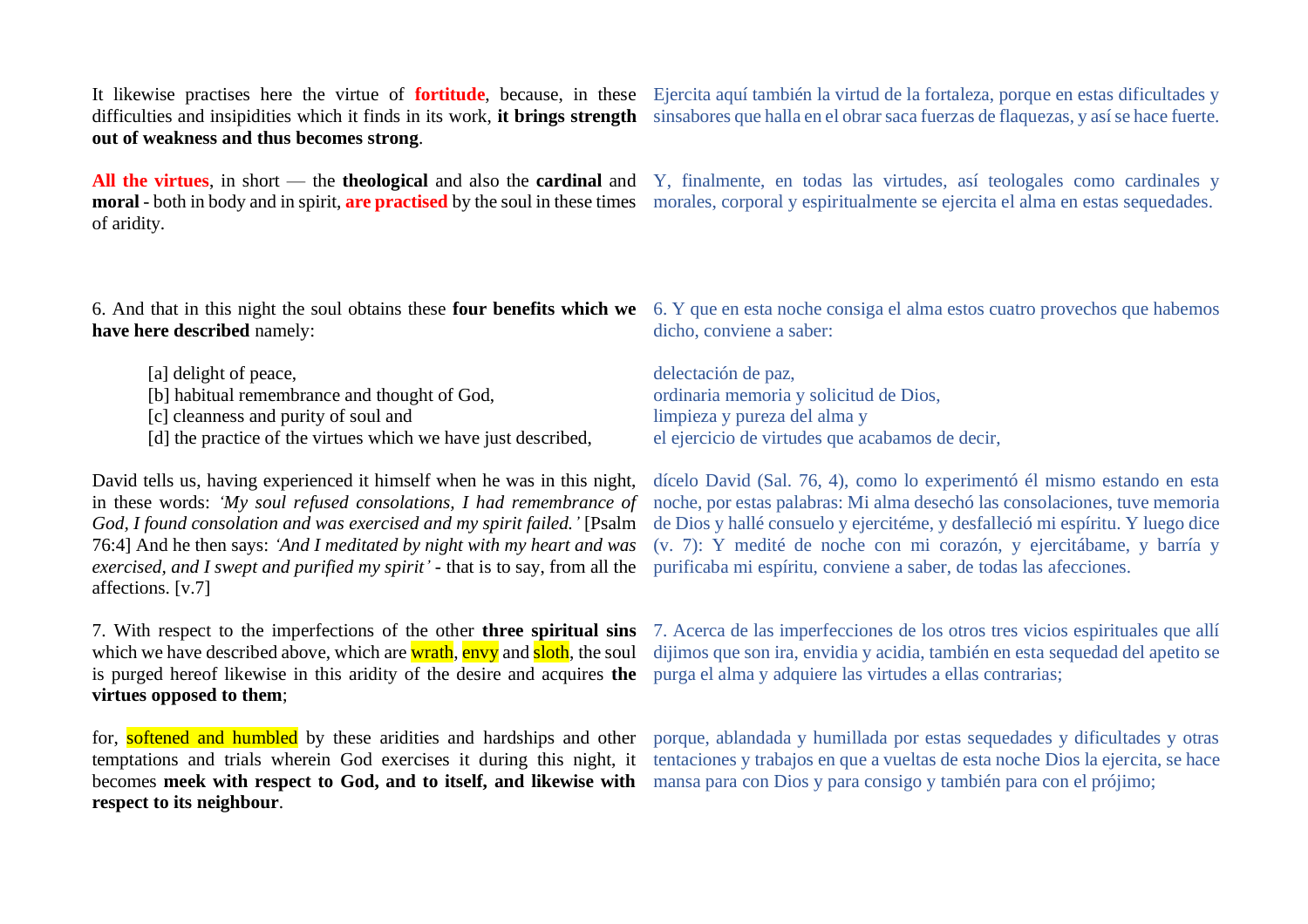So that it is no longer disturbed and **angry with itself** because of its own de manera que ya no se enoja con alteración sobre las faltas propias contra with God, nor does it utter unseemly complaints because He does not querellas descomedidas porque no le hace presto bueno. quickly make it holy.

also;

was grieved because others were preferred to it and given greater advantage.

Its grief now comes from seeing how great is its own misery, and its y la envidia que tiene, si la tiene, es virtuosa, deseando imitarlos, lo cual es envy (if it has any) is **a virtuous envy**, since it **desires to imitate others**, mucha virtud. which is great virtue.

these sins proceeded from the spiritual pleasures which the soul a veces tenía y pretendía tener cuando no los hallaba; sometimes experienced and **sought after** when it found them not.

But this new weariness proceeds not from this insufficiency [weakness] of pleasure [gusto], because God has taken from the soul pleasure in all Dios quitado acerca de todas las cosas en esta purgación del apetito. things in this purgation of the desire.

10. Besides these benefits which have been mentioned, the soul attains **innumerable others** by means of this **arid contemplation**.

For often, in the midst of these times of aridity and hardship, **God**  sometimes very delicate, each manifestation of which is of greater benefit y precio que cuanto antes gustaba; and worth than those which the soul enjoyed aforetime;

faults, **nor with its neighbour** because of his, **neither is it displeased**  sí, ni sobre las ajenas contra el prójimo, ni acerca de Dios trae disgusto y

8. Then, as to envy, the soul has **charity toward others** in this respect 8. Pues acerca de la envidia, también aquí tiene caridad con los demás;

for, if it has any envy, this is no longer a vice as it was before, when it porque, si alguna envidia tiene, no es viciosa como antes solía cuando le daba pena que otros fuesen a él preferidos y que le llevasen la ventaja, porque ya aquí se la tiene dada, viéndose tan miserable como se ve;

9. Neither are the sloth and the irksomeness which it now experiences 9. Las **acidias** y **tedios** que aquí tiene de las cosas espirituales tampoco son concerning spiritual things vicious as they were before. For in the past viciosas como antes; porque aquéllos procedían de los gustos espirituales que

pero estos tedios no proceden de esta **flaqueza** del gusto, porque se le tiene

10. Demás de estos provechos que están dichos, otros innumerables consigue por medio de esta seca contemplación;

communicates to the soul, when it is least expecting it, the purest menos piensa, comunica Dios al alma suavidad espiritual y amor muy puro spiritual sweetness and love, together with a spiritual knowledge which is y noticias espirituales, a veces muy delicadas, cada una de mayor provecho porque en medio de estas sequedades y aprietos, muchas veces, cuando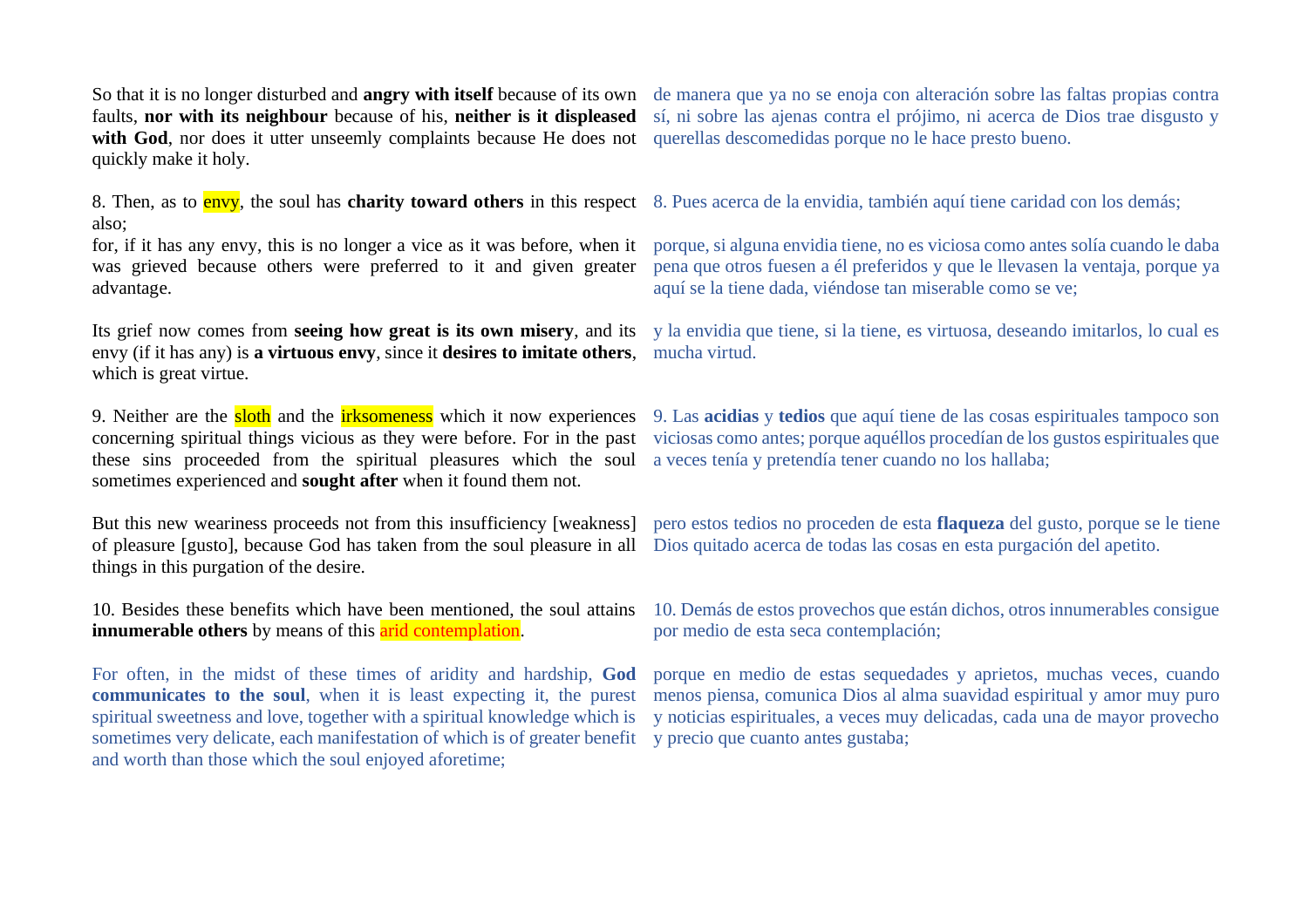although in its beginnings the soul thinks that this is not so, for the aunque el alma en los principios no piensa así, porque es muy delicada la spiritual influence now granted to it is very delicate and **cannot be**  influencia espiritual que aquí se da, y no la percibe el sentido. **perceived by sense**.

11. Finally, inasmuch as the soul is now **purged from the affections and desires of sense**, it obtains **liberty of spirit**, whereby in ever greater degree it gains **the twelve fruits of the Holy Spirit**. Here, too, it is wondrously delivered from the hands of its three enemies - devil, world and flesh; for, its pleasure and delight of sense being **quenched** with respect to all things, neither the devil nor the world nor sensuality has any arms or any strength wherewith to make war upon the spirit.

12. These times of aridity, then, cause the soul to journey **in all purity** in the love of God, since it is no longer **influenced in its actions by** the pleasure and sweetness of the actions themselves, as perchance it was when it experienced sweetness, but **only by a desire to please God**.

It becomes neither presumptuous nor self-satisfied, as perchance it was wont to become in the time of its prosperity, but **fearful and timid** with regard to itself, finding in itself no satisfaction whatsoever;

and herein consists that **holy fear** which preserves and increases the en lo cual está el santo temor que conserva y aumenta las virtudes. virtues.

also been said.

Save for the pleasure, indeed, which at certain times God Himself infuses into it, it is a wonder if it **finds pleasure and consolation of sense**, through its own diligence, in any spiritual exercise or action, as has already been said.

11. Finalmente, por cuanto aquí el alma se purga de las afecciones y apetitos sensitivos, consigue libertad de espíritu, en que se van granjeando los doce frutos del Espíritu Santo. También aquí admirablemente se libra de las manos de los tres enemigos, mundo, demonio y carne; porque, **apagándose** el sabor y gusto sensitivo acerca de las cosas, no tiene el demonio, ni el mundo, ni la sensualidad armas ni fuerzas contra el espíritu.

12. Estas sequedades hacen, pues, al alma andar con pureza en el amor de Dios, pues que ya no se mueve a obrar por el gusto y sabor de la obra, como por ventura lo hacía cuando gustaba, sino sólo por **dar gusto a Dios**.

Hácese no presumida ni satisfecha, como por ventura en el tiempo de la prosperidad solía, sino recelosa y temerosa de sí, no teniendo en sí satisfacción ninguna,

This aridity, too, **quenches natural energy and concupiscence**, as has Apaga también esta sequedad las concupiscencias y bríos naturales, como también queda dicho;

> porque aquí, si no es el gusto que de suyo Dios le infunde algunas veces, por maravilla halla gusto y consuelo sensible por su diligencia en alguna obra y ejercicio espiritual, como ya queda dicho.

13. There grows within souls that experience this arid night concern for 13. Crécele en esta noche seca el cuidado de Dios y las ansias por servirle, God and yearnings to serve Him, for in proportion as the breasts of porque, como se le van enjugando los pechos de la sensualidad, con que sensuality, wherewith it sustained and nourished the desires that it sustentaba y criaba los apetitos tras que iba, sólo queda en seco y en desnudo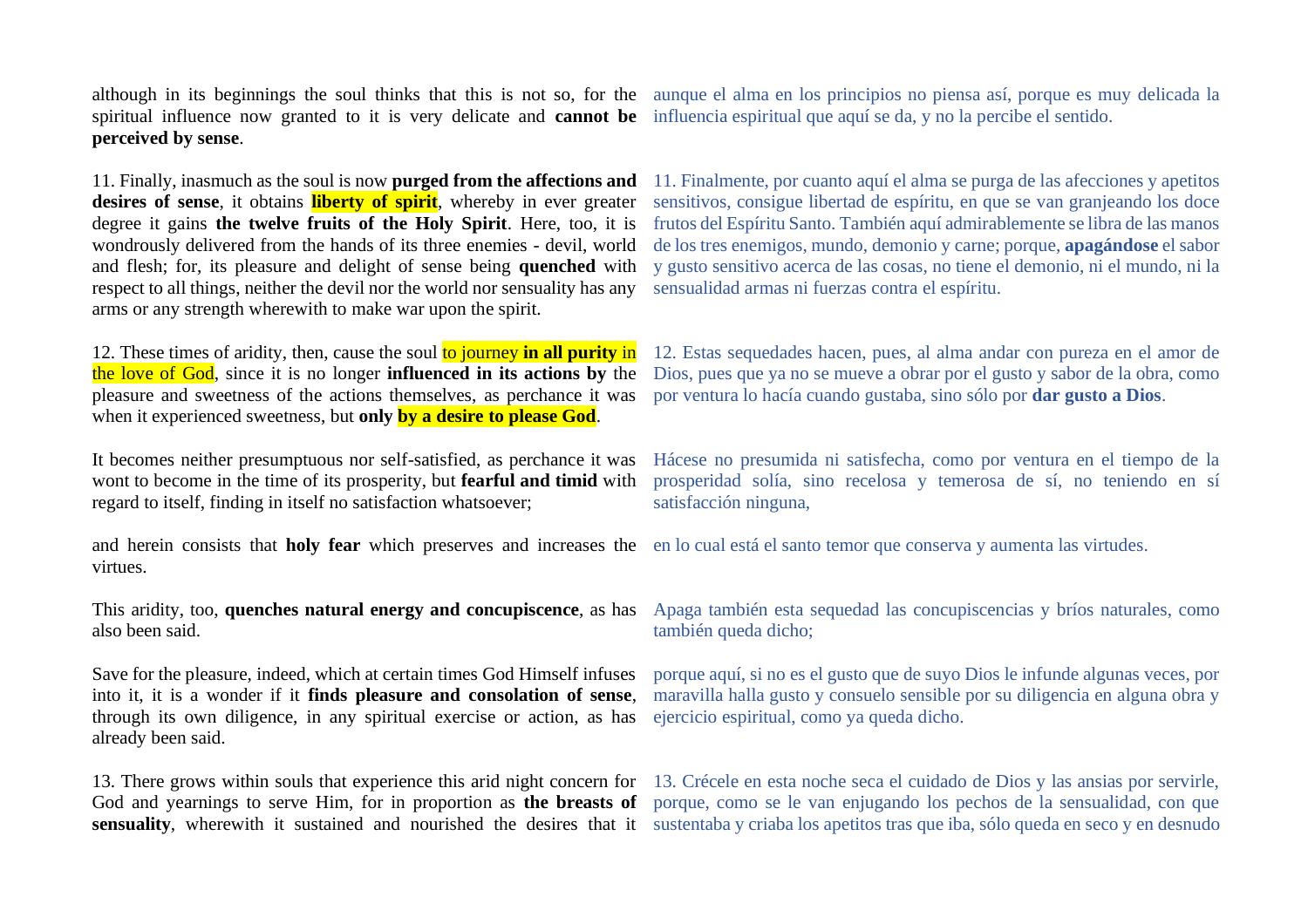pursued, are drying up, there remains nothing in that aridity and detachment save the yearning to serve God, which is a thing very pleasing to God. For, as David says, *an afflicted spirit is a sacrifice to God*. [Psalm 50:19]

14. When the soul, then, knows that, in this arid purgation through which it has passed, it has derived and attained so many and such precious benefits as those which have here been described, it tarries not in **crying**, as in the stanza of which we are expounding the lines,

> *'Oh, happy chance [blessed fate]!* - *I went forth without being observed.'*

the three enemies aforementioned being able to keep me from it.

battle to the soul, as has been said.

hope and fear - are calmed through **continual mortification**;

of the soul, by means of habitual **times of aridity**;

and when the harmony of the senses and the interior faculties causes a suspension of labour and a cessation from **the work of meditation**, as we have said (which is the dwelling and the household of the lower part of the soul),

these enemies cannot obstruct this **spiritual liberty**, and the house remains at rest and quiet, as says the following line:

el ansia de servir a Dios, que es cosa para Dios muy agradable, pues, como dice David (Sal. 50, 19), el espíritu atribulado es sacrificio para Dios.

14. Como el alma, pues, conoce que en esta purgación seca por donde pasó, sacó y consiguió tantos y tan preciosos provechos como aquí se han referido, no hace mucho en decir, en la canción que vamos declarando, el dicho verso, es a saber:

> *¡oh dichosa ventura! - salí sin ser notada*;

That is, *'I went forth'* from the **bonds and subjection** of the desires of esto es: salí de los lazos y sujeción de mis apetitos sensitivos y afecciones, sense and the affections, 'without being observed' - that is to say, without sin ser notada, es a saber, sin que los dichos tres enemigos me lo pudiesen impedir.

These enemies, as we have said, bind the soul as with bonds, in its desires Los cuales, como habemos dicho, con los apetitos y gustos, así como con and pleasures, and prevent it from going forth from itself to **the liberty of**  lazos, enlazan al alma y la detienen que no salga de sí a la libertad de amor **the love of God**; and without these desires and pleasures they cannot give de Dios; sin los cuales ellos no pueden combatir al alma, como queda dicho.

15. **When**, therefore, the four passions of the soul - which are joy, grief, 15. De donde, en sosegándose por continua mortificación las cuatro pasiones del alma, que son: gozo, dolor, esperanza y temor,

when the natural desires have been lulled to sleep, in the sensual nature y en durmiéndose en la sensualidad por ordinarias sequedades los apetitos naturales,

> y en **alzando de obra** la armonía de los sentidos y potencias interiores, cesando sus operaciones discursivas, como habemos dicho, lo cual es toda la gente y morada de la parte inferior del alma, que es lo que aquí llama su casa, diciendo: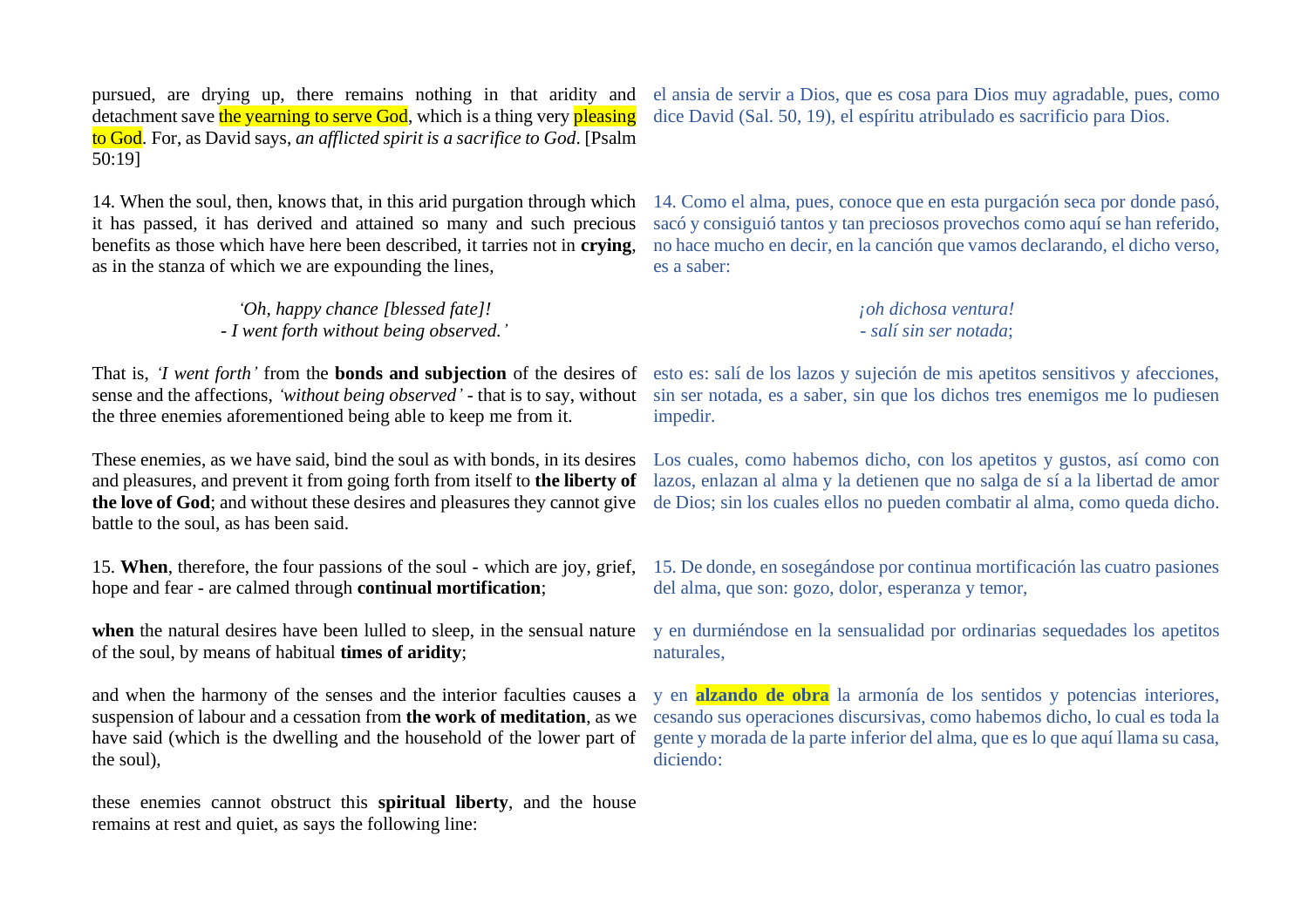*My house being now at rest.*

*Estando ya mi casa sosegada.*

#### CHAPTER XIV

*Expounds this last line of the first stanza.*

*En que se declara el último verso de la primera canción.*

CAPITULO 14

- its passions being quenched and its desires put to rest and lulled to sleep by means of this blessed night of the purgation of sense, the soul *went forth*, to **set out upon the road and way of the spirit**, which is that of progressives and proficients, and which, by another name, is called the way of **illumination** or of **infused contemplation**, wherein God **Himself** feeds and refreshes the soul, without meditation [discurso], or the soul's active help.

Such, as we have said, is the night and purgation of sense in the soul.

In those who have afterwards to enter the other and more formidable [mas grave] night of the spirit, in order to pass to the Divine union of love of God

(for not all pass habitually thereto, but only the smallest number),

it is **wont to be accompanied by formidable trials and temptations of sense**, which last for a long time, albeit longer in some than in others.

[a] For to some the angel of Satan (2 Cor. 12:7) presents himself - namely, **the spirit of fornication** - that he may buffet their senses with abominable and violent temptations, and trouble their spirits with vile considerations

1. WHEN this house of sensuality was now at rest - that is, was mortified 1. Estando ya esta casa de la sensualidad sosegada, esto es, mortificada, sus pasiones apagadas y apetitos sosegados y dormidos por medio de esta dichosa noche de la purgación sensitiva, **salió** el alma **a comenzar el camino y vía del espíritu**, que es de los **aprovechantes** y aprovechados, que, por otro nombre, llaman vía **iluminativa** o de **contemplación infusa**, con que Dios **de suyo** anda apacentando y reficionando al alma, **sin** discurso ni ayuda **activa** de la misma alma.

Tal es, como habemos dicho, la noche y purgación del sentido en el alma;

la cual, en los que después han de entrar en la otra más grave del espíritu, para pasar a la divina unión de amor

porque no todos, sino los menos, pasan ordinariamente),

**suele ir acompañada con graves trabajos y tentaciones sensitivas**, que duran mucho tiempo, aunque en unos más que en otros.

a) Porque a algunos se les da el ángel de Satanás (2 Cor. 12, 7), que es **el espíritu de fornicación**, para que les azote los sentidos con abominables y fuertes tentaciones, y les atribule el espíritu con feas advertencias y representaciones más visibles en la imaginación, que a veces les es mayor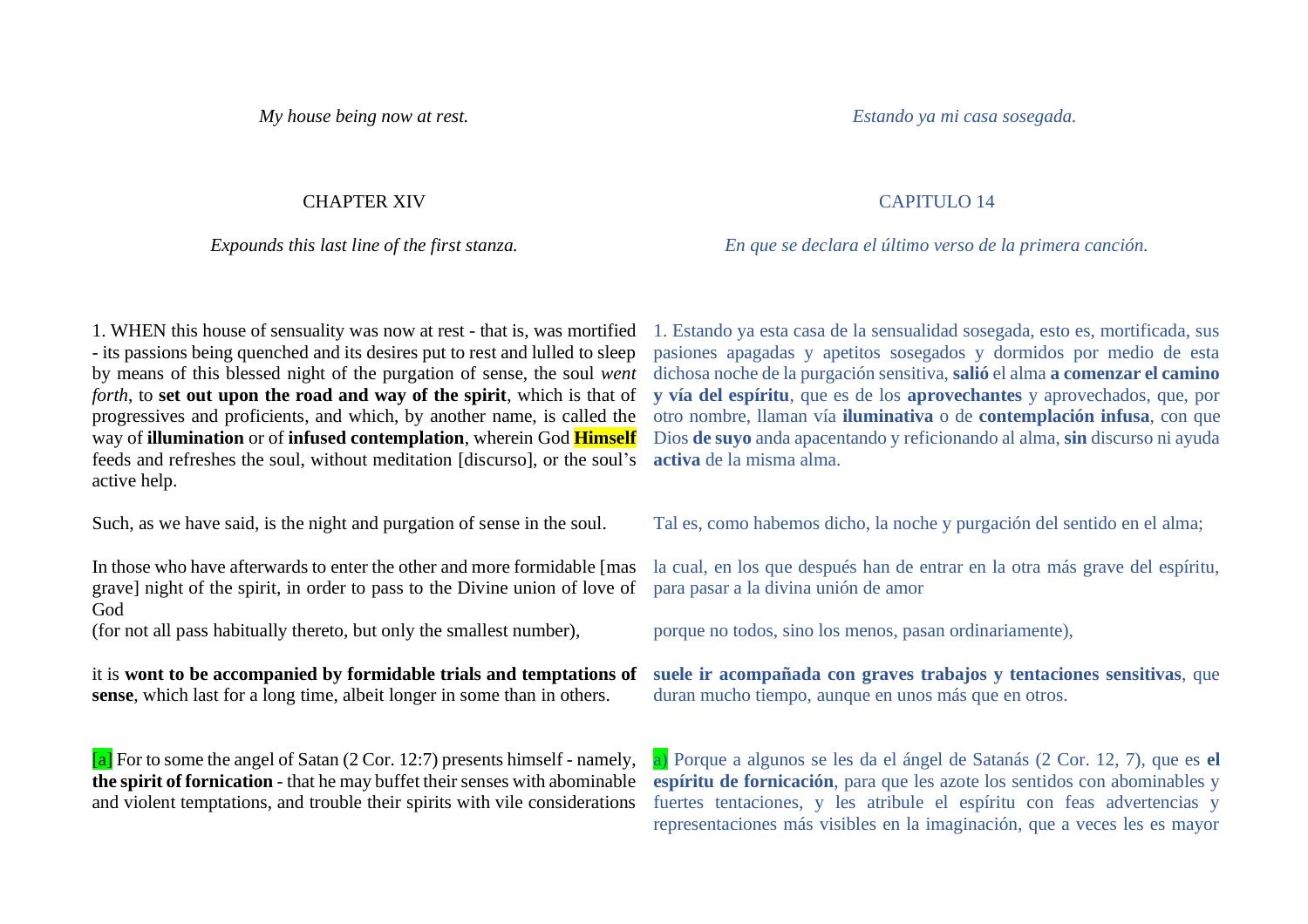and representations which are most visible to the imagination, which pena que el morir. things at times are a greater affliction to them than death.

sometimes suggests to the imagination with such violence that the soul sellas hace pronunciar, que les es grave tormento. almost utters them, which is a grave torment to it.

*vertiginis*, [Is 19:14] is allowed to molest them, not in order that they may spiritus vertiginis, no porque caigan, sino porque los ejercite; fall, but that it may try [ejercite] them.

they can **never**, by **any means**, be satisfied concerning them, neither can satisfacerse con **nada**, ni arrimar el juicio a consejo ni concepto; they find any help for their judgment in counsel or thought.

**akin to that which passes in the night of the spirit**.

purgation of sense **to those** whom afterwards He purposes to lead into the other night (though not all reach it), to the end that,

their senses and faculties to the union of **wisdom** which is to be bestowed **Sabiduría** que allí les han de dar. upon them in that other night.

For, if the soul be not tempted, exercised and proved with trials and Porque si el alma no es tentada, ejercitada y probada con trabajos y temptations, it cannot **quicken its sense of Wisdom**.

[b] 2. At other times in this night there is added to these things **the spirit**  2. b) Otras veces se les añade en esta noche **el espíritu de blasfemia**, el cual **of blasphemy**, which roams abroad, setting in the path of all the en todos sus conceptos y pensamientos se anda atravesando con intolerables conceptions and thoughts of the soul intolerable blasphemies. These it blasfemias, y a veces con tanta fuerza sugeridas en la imaginación, que casi

[c] 3. At other times another abominable spirit, which Isaias calls *Spiritus*  3. c) Otras veces se les da otro abominable espíritu, que llama Isaías (19, 14)

This spirit darkens their senses in such a way that it fills them with el cual de tal manera les oscurece el sentido, que los llena de **mil escrúpulos numerous scruples and perplexities**, so confusing that, as they judge, **y perplejidades** tan intrincadas al juicio de ellos, que **nunca** pueden

This is one of the severest goads and horrors of this night, **very closely**  el cual es uno de los más graves estímulos y horrores de esta noche, **muy vecino a lo que pasa en la noche espiritual**.

4. As a rule these storms and trials are sent by God in this night and 4. Estas tempestades y trabajos ordinariamente envía Dios en esta noche y purgación sensitiva **a los** que, como digo, ha de poner después en la otra, aunque no todos pasan a ella,

when they have been chastened and buffeted, they may in this way para que castigados y abofeteados de esta manera se vayan ejercitando y continually **exercise** and prepare themselves, and continually accustom disponiendo y curtiendo los sentidos y potencias para la unión de **la** 

tentaciones, no puede **avivar su sentido para la sabiduría**.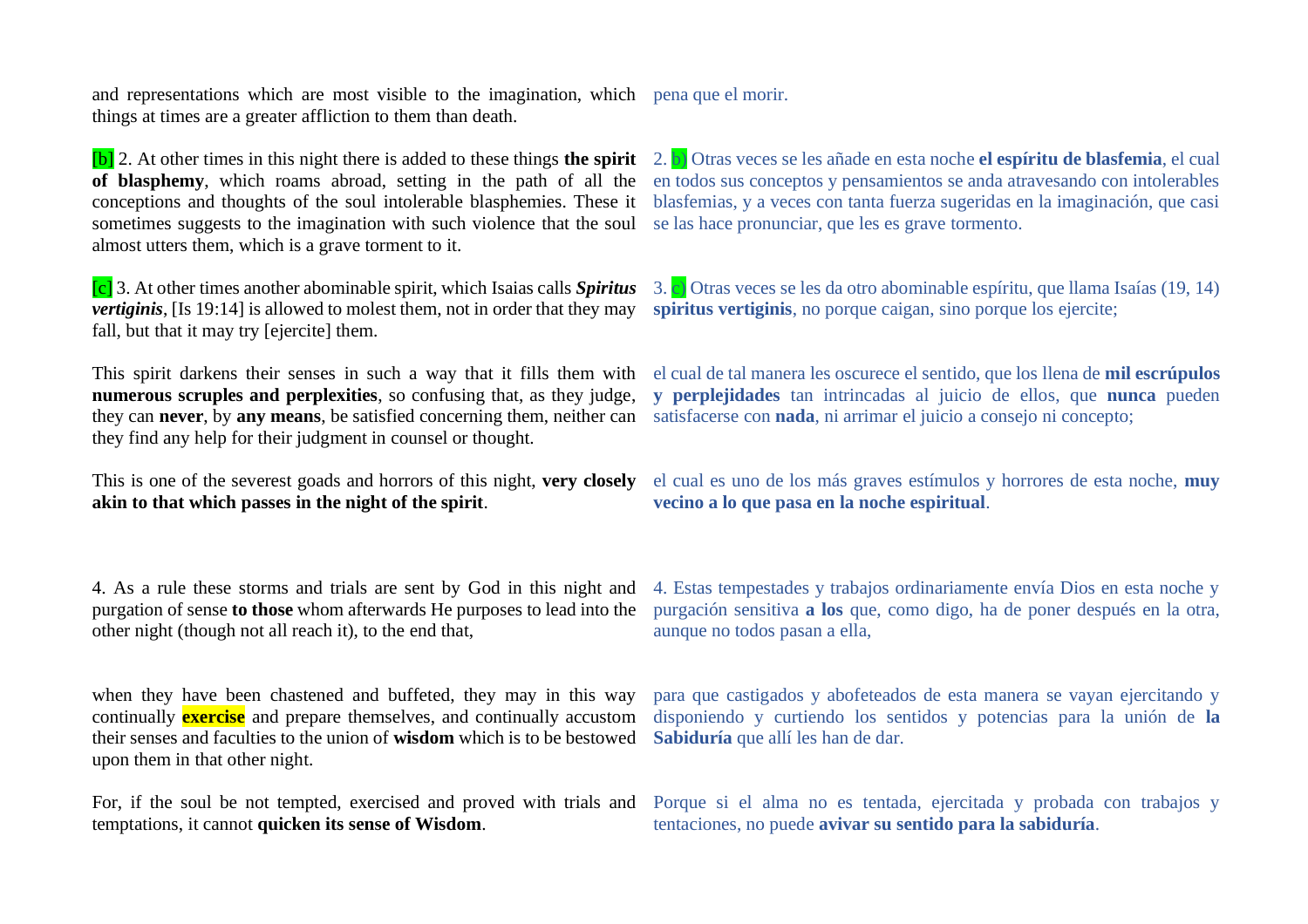*tempted, what does he know? And he that has not been proved, what are Y el que no es probado, cuáles son las cosas que reconoce? the things that he recognizes?'*

*chastise me, Lord, and I was instructed.'*

And the most proper form of this chastisement, for one who will **enter into Wisdom**, is that of the **interior** trials which we are here describing, inasmuch as it is these which **most effectively purge** sense of all favours and consolations to which it was affected, with **natural weakness**, and by which the soul is truly humiliated in preparation for the exaltation which para el ensalzamiento que ha de tener. it is to experience.

sense, cannot be said with any certainty;

for all do not experience it after one manner, neither do all encounter the porque no pasa en todos de una manera ni unas mismas tentaciones; same temptations.

For this is meted out by the will of God, in conformity with the greater or the smaller degree of **imperfection** which each soul has to purge away.

greater or less time.

Those who have **the disposition and greater strength to suffer**, He Los que tienen sujeto y más fuerza para sufrir con más **intensión**, los purga purges with **greater intensity and more quickly**.

But those who are very weak are kept for a long time in this night, and these He purges very gently and with slight temptations.

For this reason it is said in Ecclesiasticus [34:9-10]: *'He that has not been* Que por eso dijo el Eclesiástico (34, 9-10): *El que no es tentado, qué sabe?* 

To this truth Jeremias [Jer 31:18] bears good witness, saying: *'Thou didst*  De la cual verdad da Jeremías (31, 18) buen testimonio, diciendo: *Castigásteme, Señor, y fui enseñado*.

> Y la más propia manera de este castigo para **entrar en sabiduría** son los trabajos **interiores** que aquí decimos, por cuanto son de **los que más eficazmente purgan** el sentido de todos los gustos y consuelos a que con **flaqueza natural** estaba afectado, y donde es humillada el alma de veras

5. For how long a time the soul will be held in this fasting and penance of 5. Pero **el tiempo** que al alma tengan en este ayuno y penitencia del sentido, cuánto sea, no es cosa cierta decirlo,

porque esto va medido por la voluntad de Dios **conforme a** lo más o menos que cada uno tiene de **imperfección** que purgar;

In conformity, likewise, with the **degree of love** of union to which God is y también, conforme al **grado de amor de unión** a que Dios la quiere pleased to raise it, He will humble it with greater or less intensity or in levantar, la humillará más o menos intensamente, o más o menos tiempo.

más **presto**.

Porque a los muy **flacos** con mucha remisión y flacas tentaciones mucho **tiempo** les lleva por esta noche,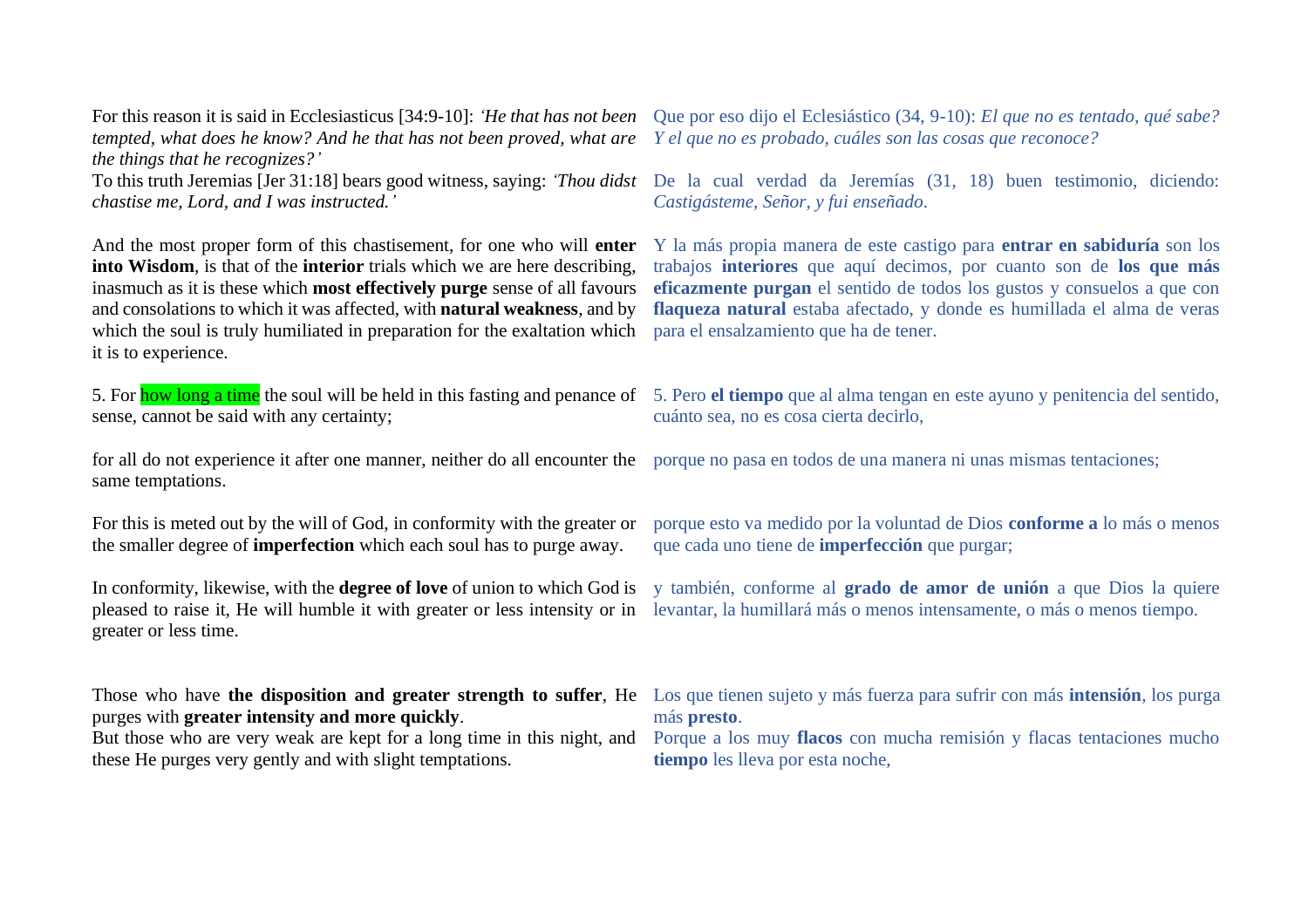Habitually, too, He gives them refreshments of sense so that they may not dándoles ordinarias refecciones al sentido porque no vuelvan atrás, y tarde fall away, and only after a long time do they attain to purity of perfection llegan a la pureza de perfección en esta vida, y algunos de éstos nunca; in this life, some of them never attaining to it at all.

Such are neither properly in the night nor properly out of it;

for, although they make no progress, yet, **in order that they may continue in humility and self-knowledge**, God exercises them for certain periods and at certain times[98] in those temptations and aridities;

and at other times and seasons He assists them with consolations, lest they should grow faint and **return** to seek the consolations of the world.

Other souls, which are weaker, God Himself accompanies, now appearing to them, now moving farther away, that He may exercise them in His love; for without such turnings away they would not learn to reach God.

6. But the souls which are to pass on to that happy and high estate, the union of love, are wont as a rule to remain for a long time in these aridities and temptations, however quickly God may lead them, as has been seen by **experience**.

\_\_\_\_\_\_\_\_\_\_\_\_\_\_\_\_\_\_\_\_\_\_\_\_\_\_\_\_\_\_\_\_\_\_\_\_\_\_\_\_\_\_

It is time, then, to begin to treat of the second night.

que ni bien están en la noche, ni bien fuera de ella:

porque, aunque no pasan adelante, **para que se conserven en humildad y conocimiento propio**, los ejercita Dios algunos ratos y días en aquellas tentaciones y sequedades;

y les acude con el consuelo otras veces y temporadas, para que desmayando **no se vuelvan** a buscar el del mundo.

A otras almas más flacas anda Dios con ellas como pareciendo y trasponiendo, para ejercitarlas en su amor, porque sin desvíos no aprendieran a llegarse a Dios.

6. Pero las almas que han de pasar a tan dichoso y alto estado como es la unión de amor, por muy apriesa que Dios las lleve, **harto tiempo** suelen durar en estas sequedades y tentaciones ordinariamente, como está visto por experiencia.

Tiempo es, pues, de comenzar a tratar de la segunda noche.

**NOTES** 

[1] Ascent, Bk. I, chap. I, Sect. 2. [2] Op, cit., Sect. 3.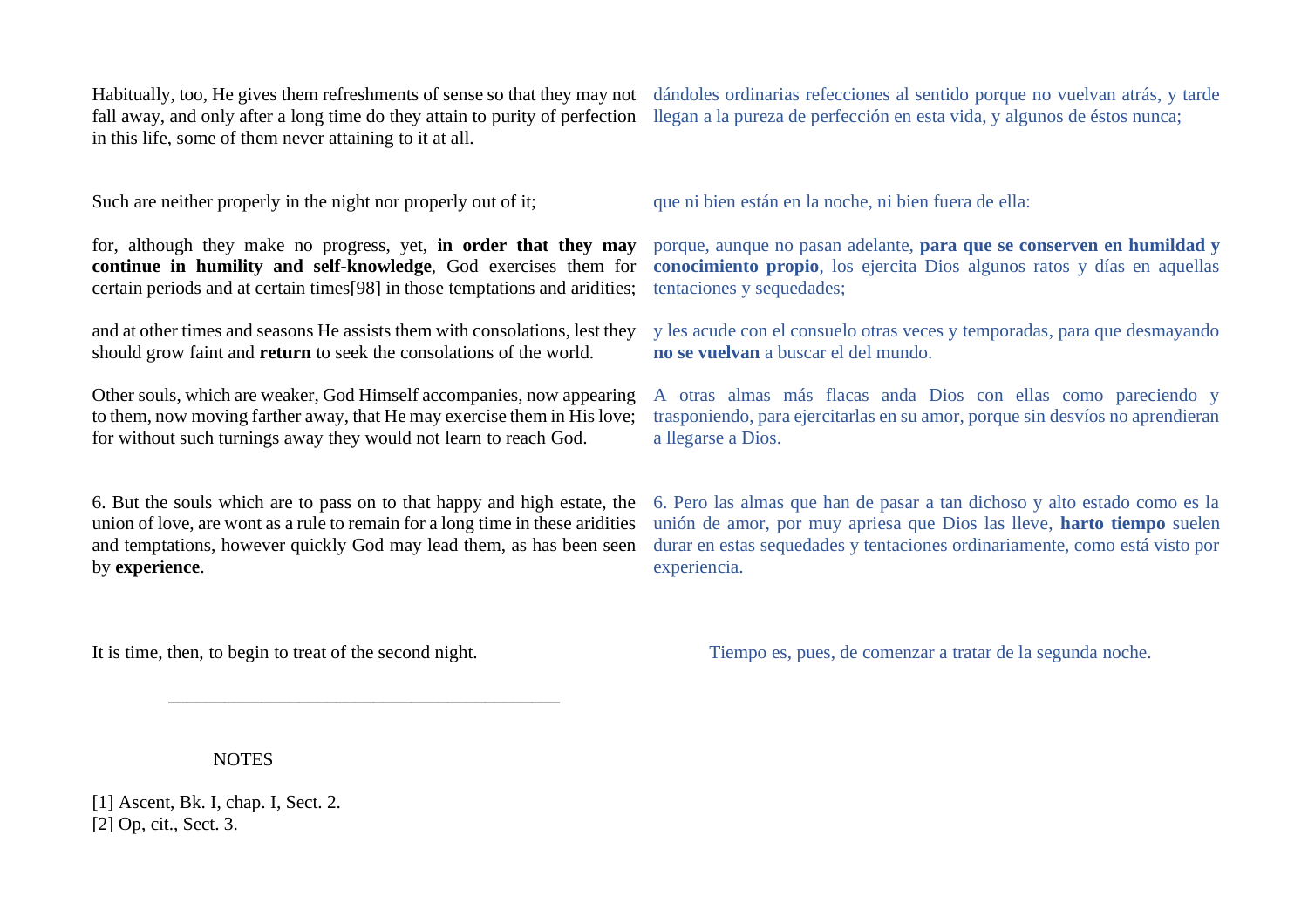[3] Dark Night, Bk. 1, chap. Iii, Sect. 3. [4] Op. cit., Bk. I, chap. I, Sect. 1. [5] Dark Night, Bk. 1, chap. Viii, Sect. 1. [6] Op. cit., Bk. I, chap. Viii, Sect. 2. [7] Ibid. [8] Dark Night, Bk. I, chap. X, Sect. 4. [9] Op. cit., Bk. II, chap. Iii, Sect. 1. [10] Op. cit., Bk. II, chap. I, Sect. 1. [11] Dark Night, Bk. II, chap. Xi, Sect. 1. [12] Dark Night, Bk. II, chap. Xvi, Sect. 2.

[13] [On this, see Sobrino, pp. 159-66.]

[14] Cf. pp. lviii-lxiii, Ascent of Mount Carmel (Image Books edition).

[15] [It contains a series of paradoxical statements, after the style of those in Ascent, Bk. I, chap. Xiii, and is of no great literary merit. P. Silverio reproduces it in Spanish on p. 302 (note) of his first volume.]

[16] The 'first friar' would be P. Antonio de Jesus, who was senior to St. John of the Cross in the Carmelite Order, though not in the Reform.

[17] The longest of these are one of ten lines in Bk. I, chap. Iv, [in the original] and those of Bk. II, chaps. Vii, viii, xii,

xiii, which vary from eleven to twenty-three lines. Bk. II, chap. Xxiii, has also considerable modifications.

[18] The chief interpolation is in Bk. I, chap. X

[21] St. Luke xviii, 11-12. [22] St. Matthew vii, 3. [23] St. Matthew xxiii, 24. [36] [Lit., 'of everything.']

[37] [38] St. John iii, 6. [39] [Lit. 'they even do it.']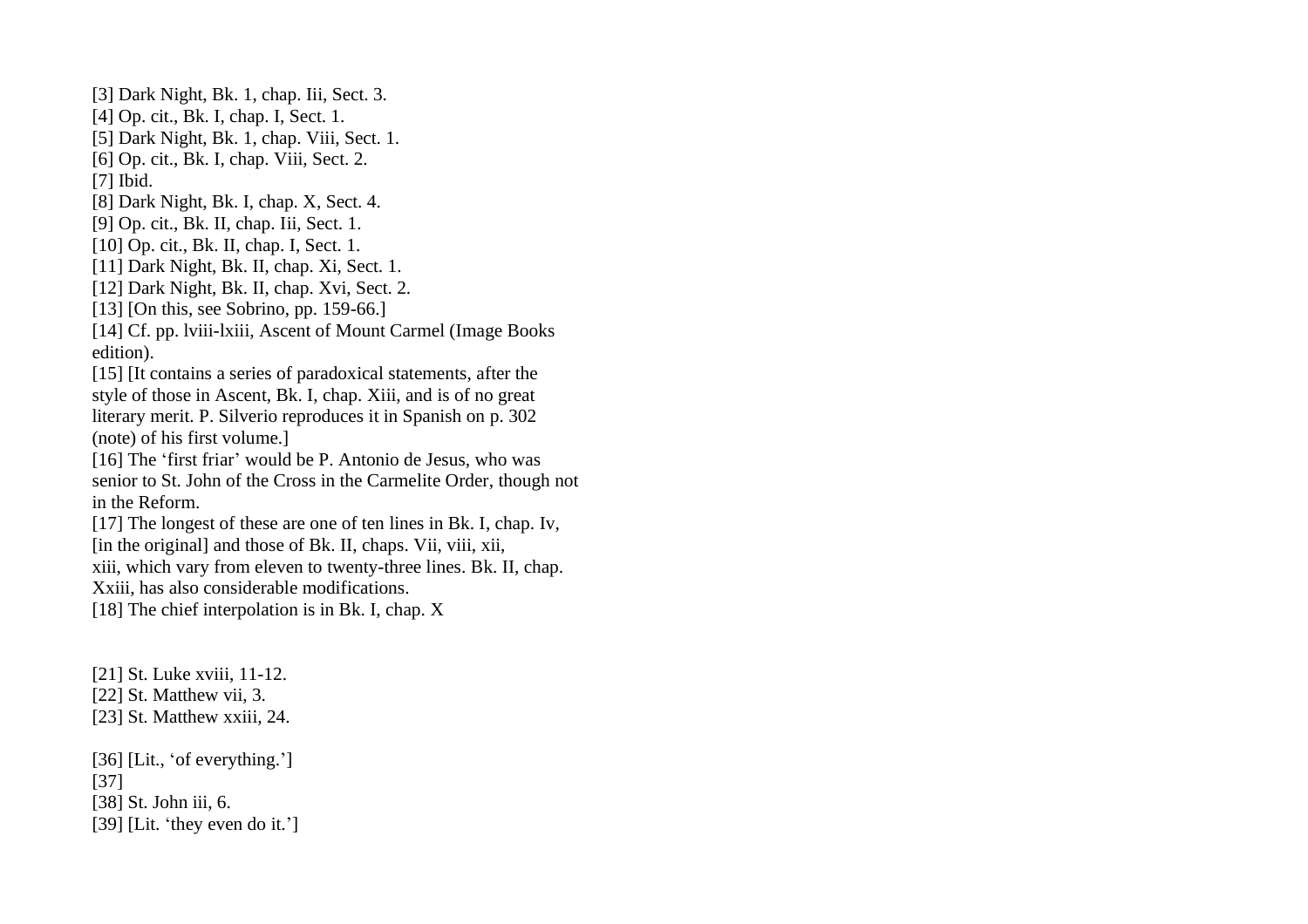[40] [Lit., 'spiritual road.'] [41] [Lit., 'these persons.'] [42] [Lit., 'and treat this as their God.'] [43] [The Spanish is impersonal: 'immediately this is taken from them,' etc.] [44] [Lit., 'and opinion.']  $[45]$  [Lit., 'anyhow.'] [46] [Lit, 'the other boldnesses are.'] [47] [Lit., 'they strive to obtain this, as they say, by the strength of their arms.' The phrase is, of course, understood in the Spanish to be metaphorical, as the words 'as they say' clearly indicate.] [48] [Lit., 'who are not influenced, neither act by reason, but from pleasure.'] [49] [Lit., 'which we shall give.'] [50] [Aspero: harsh, rough, rugged.] [51] [Lit., 'against all the sweetlessness of self-denial.'] [52] [Lit., 'causing them to enter.'] [53] [Lit., 'and, as they say, their eye (el ojo) grows'—a colloquial phrase expressing annoyance.] [54] 1 Corinthians xiii, 6. The Saint here cites the sense, not the letter, of the epistle. [55] St. Matthew xvi, 25. [56] [Lit., 'they are very weak for the fortitude and trial of perfection.'] [57] St. Matthew vii, 14. [58] [Lit., 'say.'] [59] [Lit., 'say.'] [60] [plAtica: the word is frequently used in Spanish to denote an informal sermon or address.] [61] [Lit., 'low'; the same word recurs below and is similarly translated .] [62] [Lit., 'to the better time.'] [63] [Lit., 'And in this it is known very probably.'] [64] Numbers xi, 5-6.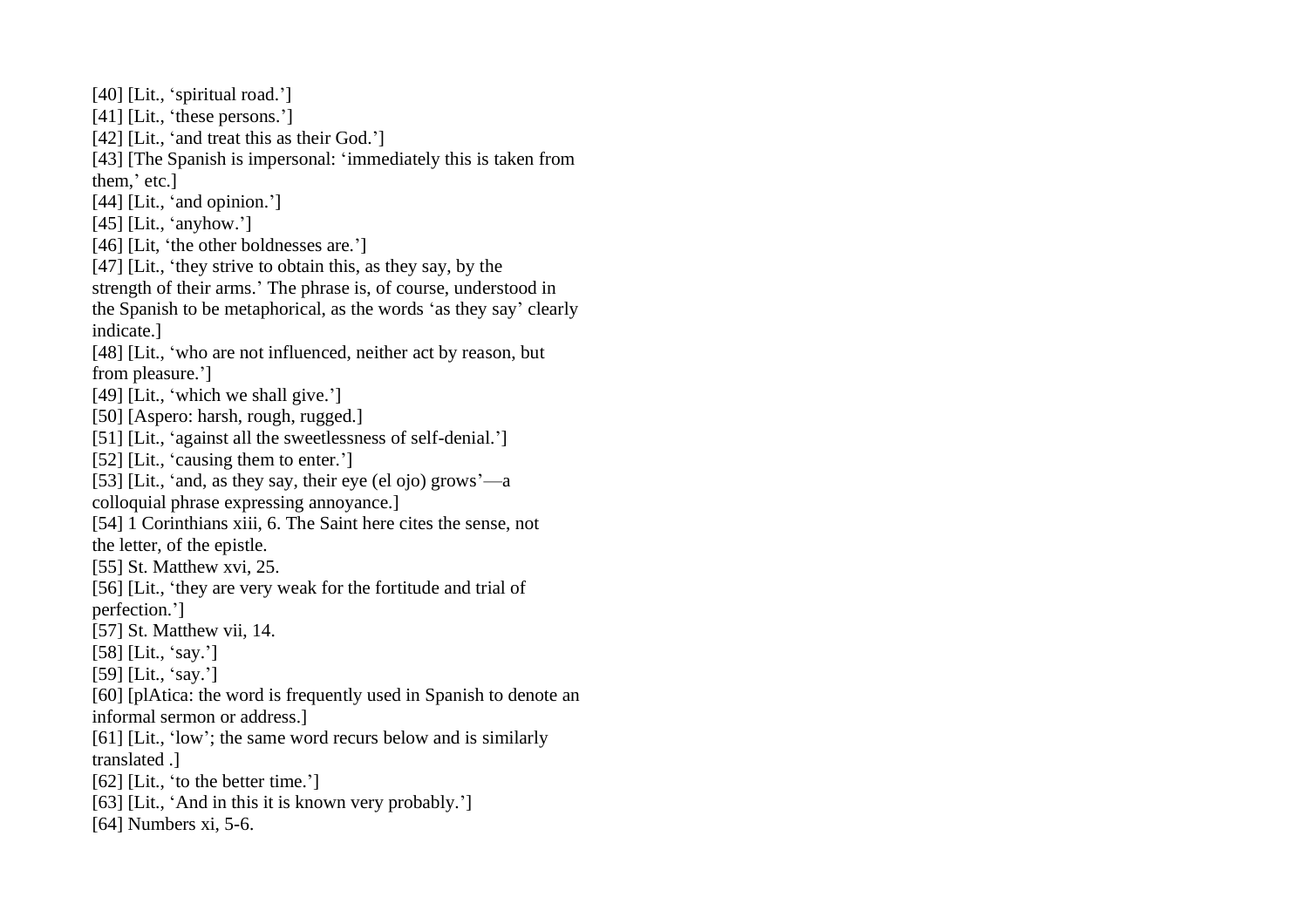[65] [Lit., 'makes us to desire our miseries.'] [66] [Lit., 'incommunicable.'] [67] Canticles vi, 4 [A.V., vi, 5]. [68] [Lit., 'satisfactory and pacific.'] [69] Psalm lxxxiv, 9 [A.V., lxxxv, 8]. [70] [The stress here is evidently on the transience of the distempers whether they be moral or physical.] [71] [Lit., 'spoiling themselves in the one.'] [72] [Lit., 'because they seek their spirit.'] [73] [Lit., 'without doing anything themselves.'] [74] [Lit., 'which it may then wish to have.'] [75] Psalm lxxii, 21 [A.V., lxxiii, 21-2]. [76] [Lit., 'livingness': cf. the quotation below.] [77] Psalm xli, 3 [A.V., xlii, 2]. [78] [Lit., 'and chance': the same word as in the verse-line above.] [79] St. Matthew vii, 14. [80] Genesis xxi, 8. [81] Exodus xxxiii, 5. [82] [Job ii, 7-8]. [83] [Lit., 'the deep heights.'] [84] Isaias lviii, 10. [85] Isaias xxviii, 19. [The author omits the actual text.] [86] To translate this passage at all, we must read the *Dios como* of P. Silverio (p. 403, 1. 20), which is also found in P. Gerardo and elsewhere, as *como Dios*. [87] Isaias xxviii, 9. [88] Habacuc ii, 1. [89] St. Augustine: Soliloq., Cap. Ii. [90] Psalm lxii, 3 [A.V., lxiii, 1-2]. [91] Psalm xxxviii, 3 [A.V., xxxix, 2]. [92] Psalm lxxvi, 4 [A.V., lxxvii, 3-4]. [93] Psalm lxxvi, 7 [A.V., lxxvii, 6]. [94] Psalm 1, 19 [A.V., li, 17] [95] [The 'spirit of giddiness' of D.V., and 'perverse spirit' of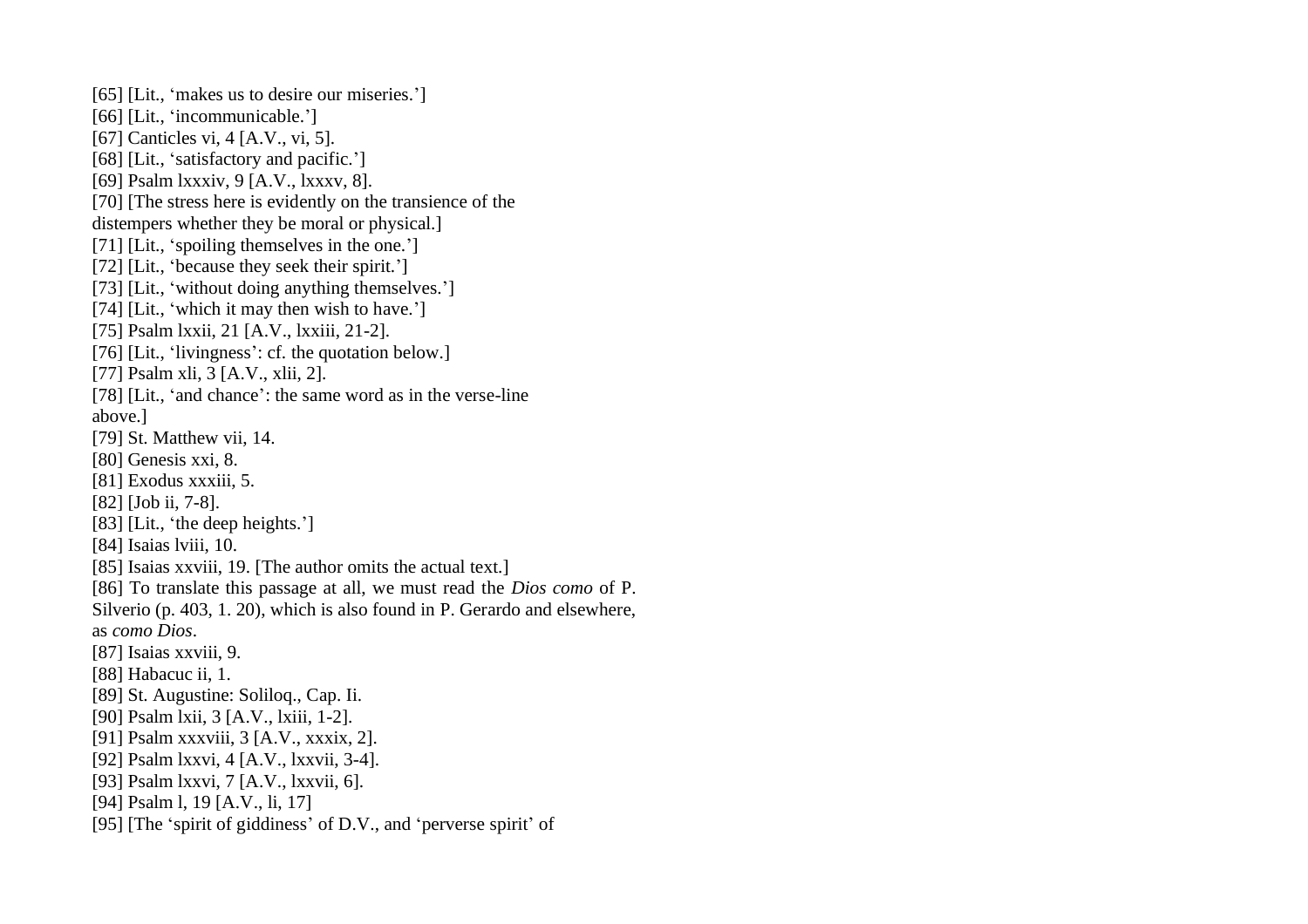A.V., Isaias xix, 14.] [96] Ecclesiasticus xxxiv, 9-10. [97] Jeremias xxxi, 18. [98] [Lit., 'for certain days.'] [99] [Lit., 'from a narrow prison.'] [100] [i.e., between sense and spirit.] [101] Psalm cxlvii, 17 [D.V. and A.V.]. [102] Wisdom ix, 15. [103] [Lit., 'Continues with other imperfections.'] [104] [i.e., 'deadening of the mind.'] [105] Osee ii, 20. [106] 1 Corinthians xiii, 11. [107] [Ephesians iv, 24.] [108] Psalm xcvi, 2 [A.V., xcvii, 2]. [109] [Lit., 'not attaining.'] [110] Psalm xvii, 13 [A.V., xviii, 12]. [111] Job vii, 20. [112] Psalm xxxviii, 12 [A.V., xxxix, 11]. [113] Job xxiii, 6. [114] Job xix, 21. [115] [There is a reference here to Job vii, 20: cf. Sect. 5, above.] [116] Jonas ii, 1. [117] Psalm xvii, 5-7 [A.V., xviii, 4-5]. [118] Psalm lxxxvii, 6-8 [A.V., lxxxviii, 5-7]. [119] Psalm lxxxvii, 9 [A.V., lxxxviii, 8]. [120] Jonas ii, 4-7 [A.V., ii, 3-6]. [121] Ezechiel xxiv, 10. [122] Ezechiel xxiv, 11. [123] Wisdom iii, 6. [124] Psalm lxviii, 2-4 [A.V., lxix, 1-3].  $[125]$  [i.e., purgatory.] [126] Job xvi, 13-17 [A.V., xvi, 12-16]. [127] Lamentations iii, 1-20. [128] Job xii, 22.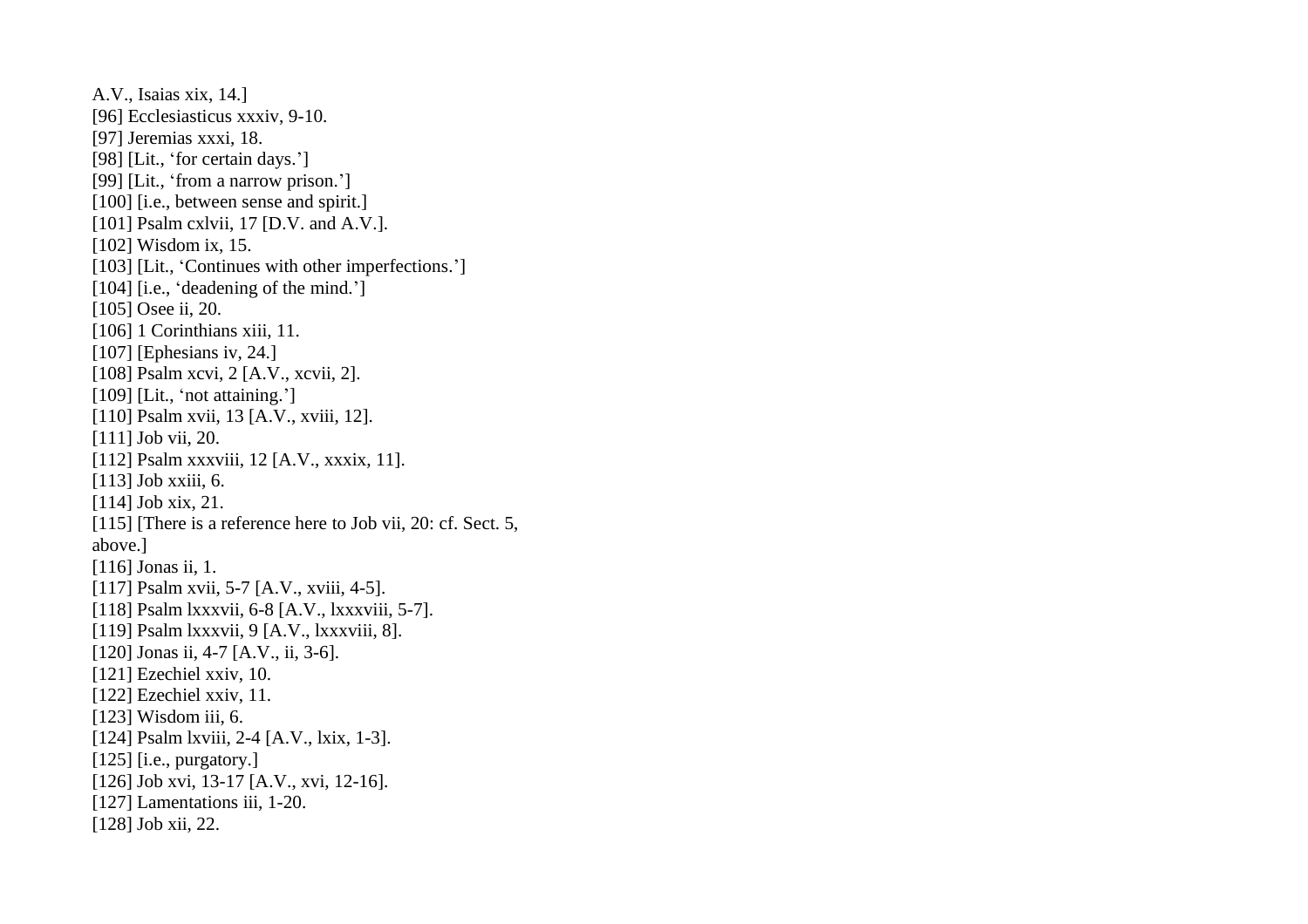[129] Psalm cxxxviii, 12 [A.V., cxxxix, 12]. [130] [Lit., 'like to the dead of the world (or of the age).'] [131] Psalm cxlii, 3 [A.V., cxliii, 3-4]. [132] Psalm xxix, 7 [A.V., xxx, 6]. [133] [Lit., 'and play his tricks upon it.'] [134] B. Bz., C, H. Mtr. All have this long passage on the suffering of the soul in Purgatory. It would be rash, therefore, to deny that St. John of the Cross is its author, [or to suppose, as P. Gerardo did, that he deleted it during a revision of his works]. An admirably constructed synthesis of these questions will be found in B. Belarmino, De Purgatorio, Bk. II, chaps. Iv, v. He asks if souls in Purgatory are sure of their salvation. This was denied by Luther, and by a number of Catholic writers, who held that, among the afflictions of these souls, the greatest is this very uncertainty, some maintain that, though they have in fact such certainty, they are unaware of it. Belarmino quotes among other authorities Denis the Carthusian De quattuor novissimis, Gerson (Lect. I De Vita Spirituali) and John of Rochester (against Luther's  $32<sup>nd</sup>$  article); these writers claim that, as sin which is venial is only so through the Divine mercy, it may with perfect justice be rewarded by eternal punishment, and thus souls that have committed venial sin cannot be confident of their salvation. He also shows, however, that the common opinion of theologians is that the souls in Purgatory are sure of their salvation, and considers various degrees of certainty, adding very truly that, while these souls experience no fear, they experience hope, since they have not yet the Beatific vision.

Uncertainty as to their salvation, it is said, might arise from ignorance of the sentence passed upon them by the Judge or from the deadening of their faculties by the torments which they are suffering. Belarmino refutes these and other suppositions with great force and effect. St. John of the Cross seems to be referring to the last named when he writes of the realization of their afflictions and their deprivation of God not allowing them to enjoy the blessings of the theological virtues. It is not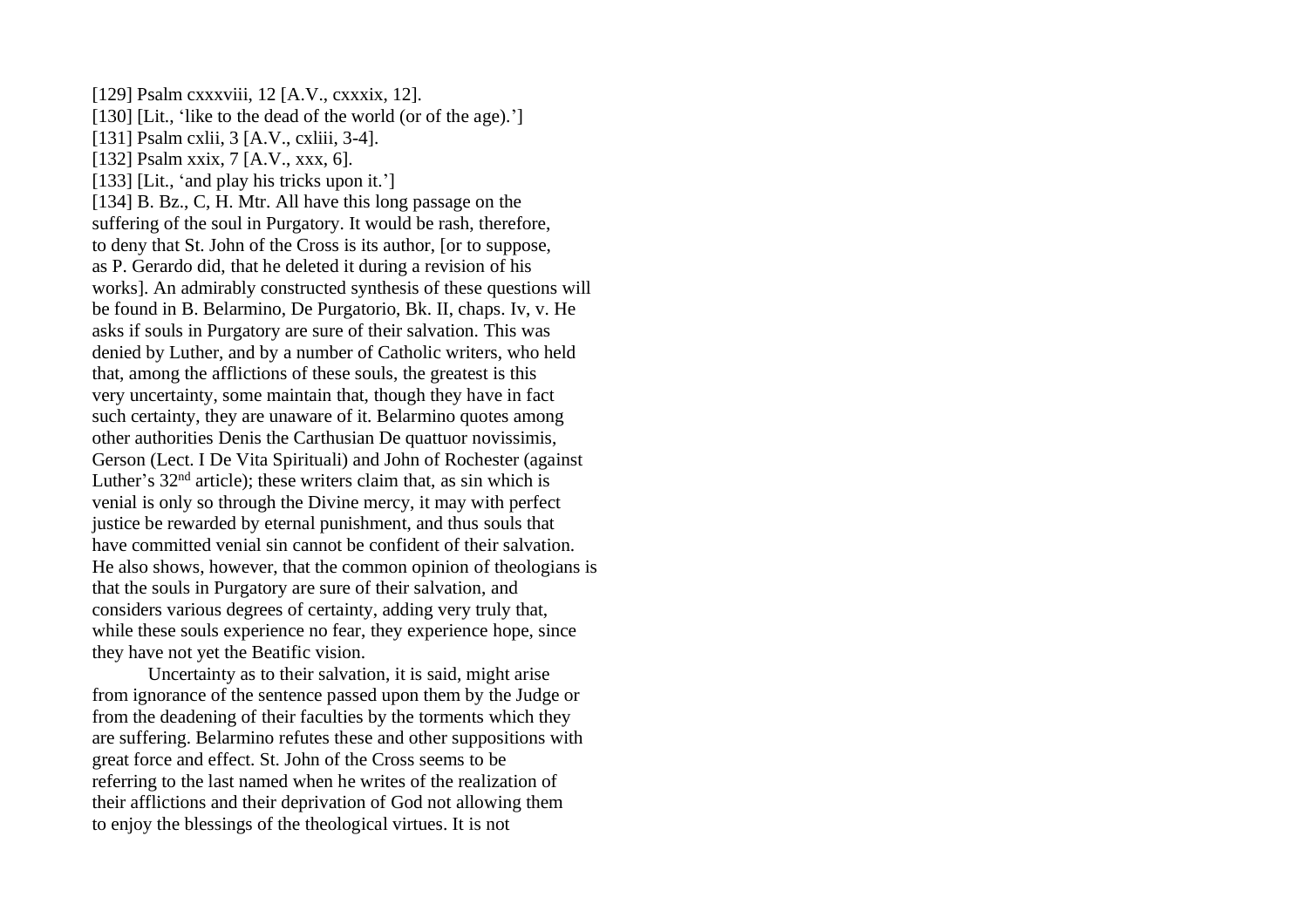surprising if the Saint, not having examined very closely this question, of which he would have read treatments in various authors, thought of it principally as an apt illustration of the purifying and refining effects of passive purgation; and an apt illustration it certainly is. [135] Lamentations iii, 44. [136] [Lamentations iii, 9.] [137] Lamentations iii, 9. [138] Lamentations iii, 28. [139] [Lit., 'at the Divine things.'] [140] Psalm lxxii, 22 [A.V., lxxiii, 22]. [141] 1 Corinthians ii, 10. [Lit., 'penetrates all things.'] [142] Wisdom vii, 24. [143] 2 Corinthians vi, 10. [144] [Lit., 'with a certain eminence of excellence.'] [145] [Lit., '... sweetness, with great eminence.'] [146] Exodus xvi, 3. [147] Wisdom xvi, 21. [148] [Lit., 'from every kind.' But see Tobias viii, 2. The 'deprived' of e.p. gives the best reading of this phrase, but the general sense is clear from the Scriptural reference.] [149] Tobias viii, 2. [150] Isaias lxiv, 4 [1 Corinthians ii, 9]. [151] [Lit., 'be made thin.'] [152] Isaias xxvi, 17-18. [153] [Philippians iv, 7.] [154] [We have here split up a parenthesis of about seventy words.] [155] [Lit., 'and wept.'] [156] Lamentations iii, 17. [157] Psalm xxxvii, 9 [A.V., xxxviii, 8]. [158] [Lit., '... sees itself, it arises and is surrounded with pain and affliction the affections of the soul, that I know not how it could be described.' A confused, ungrammatical sentence, of which, however, the general meaning is not doubtful.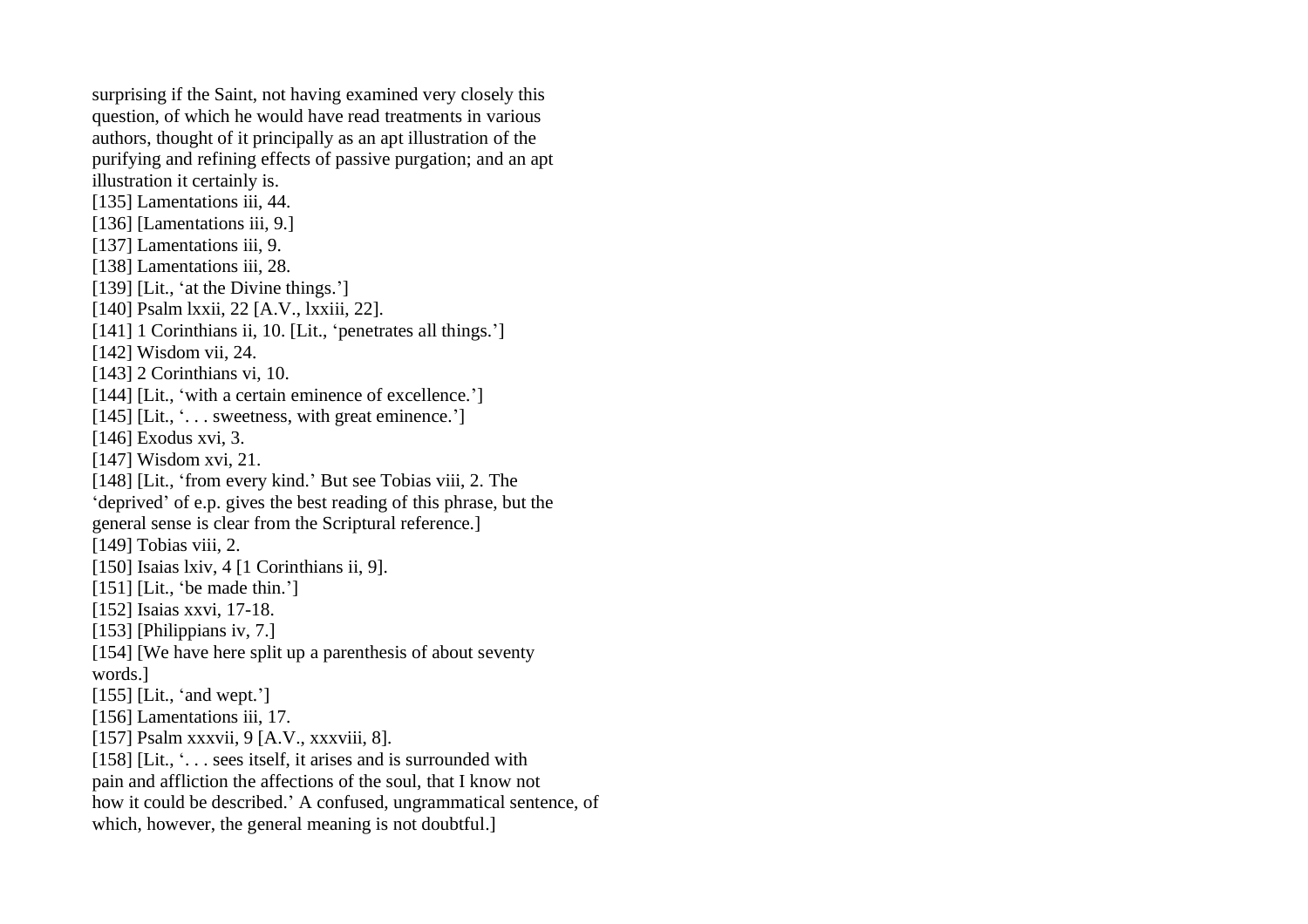[159] Job iii, 24. [160] Job xxx, 17. [161] Job xxx, 16. [162] Lamentations iii, 17. [163] Wisdom vii, 11. [164] Ecclesiasticus li, 28-9 [A.V., li, 19-21]. [165] [Lit., 'more delicate.'] [166] [Lit., 'fury.'] [167] [The sudden change of metaphor is the author's. The 'assault' is, of course, the renewed growth of the 'root.'] [168] [Lit.,  $\ldots$  from the soul, with regard to that which has already been purified.'] [169] [Lit., 'not enlightened': the word is the same as that used just above.] [170] [The word translated 'over' is rendered 'gone' just above.] [171] [Lit., 'in loves'; and so throughout the exposition of this line.] [172] [Lit., 'cling,' 'adhere.'] [173] [Lit., 'shut up.'] [174] [Here, and below, the original has recogidos, the word normally translated 'recollected'] [175Psalm lviii, 10 [A V., lix, 9]. [176] Deuteronomy vi, 5. [177] Psalm lviii, 15-16 [A.V., lix, 14-15]. [178] Psalm lxii, 2 [A.V., lxiii, 1]. [179] [Lit., as in the verses, 'in loves.'] [180] [For cievro, hart, read siervo, servant, and we have the correct quotation from Scripture. The change, however, was evidently made by the Saint knowingly. In P. Gerardo's edition, the Latin text, with cervus, precedes the Spanish translation, with ciervo.] [181] Job vii, 2-4. [182] [No cabe: Lit., 'it cannot be contained,' 'there is no room for it.'] [183] Isaias xxvi, 9.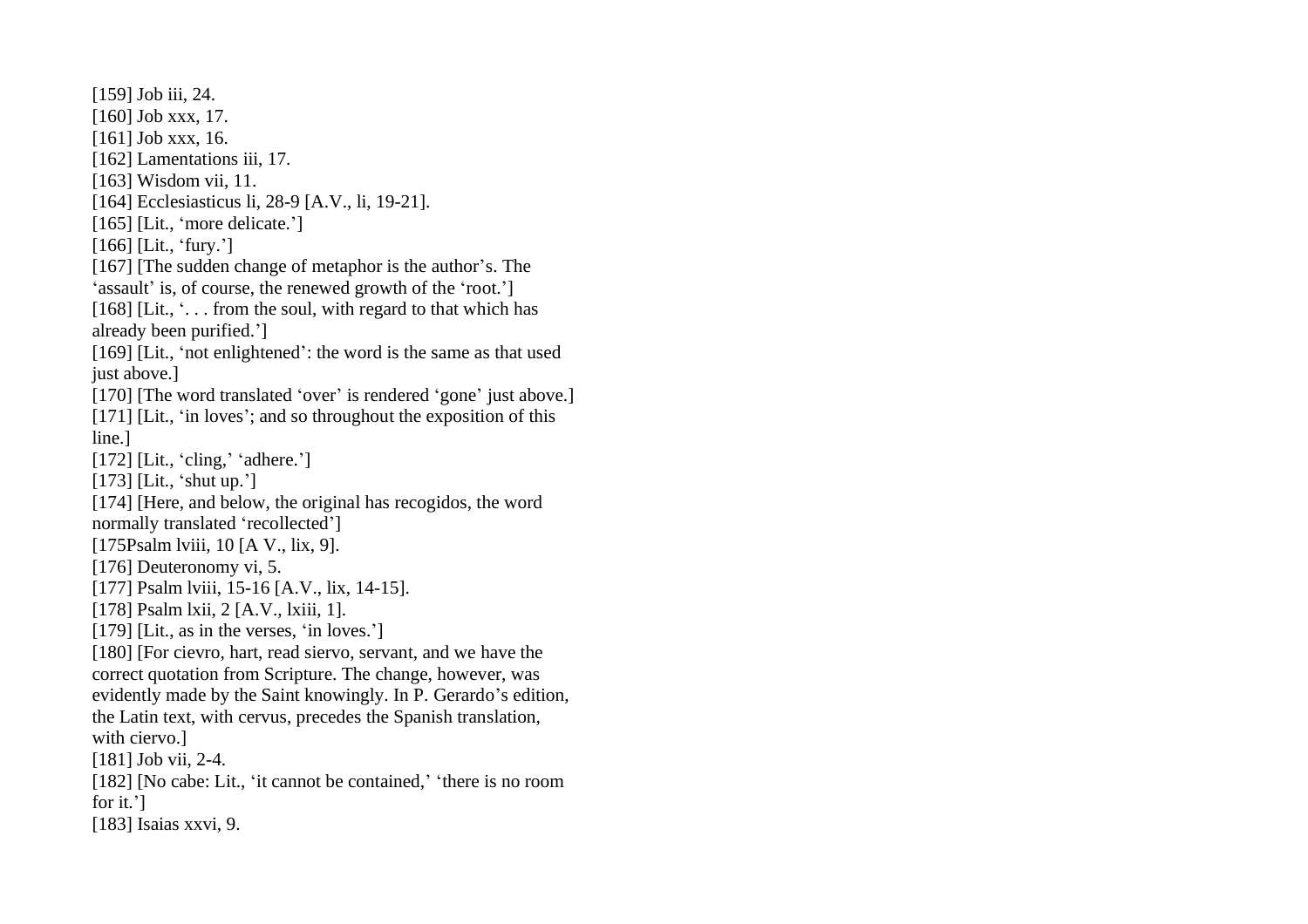[184] Psalm l, 12 [A.V., li, 10]. [185] [Lit., 'enamoured.'] [186] Lamentations I, 13. [187] Psalm xi, 7 [A.V., xii, 6]. [188] The Schoolmen frequently assert that the lower angels are purged and illumined by the higher. Cf. St. Thomas, Summa, I, q. 106, a. 1, ad. 1. [189] [Lit., 'and softens.'] [190] [More literally, 'is sick.'] [191] Psalm xxxviii, 4 [A.V., xxxix, 3]. [192] [Lit., 'the beginnings.'] [193] The Saint here treats a question often debated by philosophers and mystics—that of love and knowledge. Cf. also Spiritual Canticle, Stanza XVII, and Living Flame, Stanza III. Philosophers generally maintain that it is impossible to love without knowledge, and equally so to love more of an object than what is known of it. Mystics have, however, their own solutions of the philosophers' difficulty and the speculative Spanish mystics have much to say on the matter. (Cf., for example, the Medula Mistica, Trat. V, Chap. Iv, and the Escuela de Oracion, Trat. XII, Duda v.) [194] St. John I, 5. [195] [Lit., 'the yearning to think of it.'] [196] [The word translated 'estimation' might also be rendered 'reverent love.' The 'love of estimation,' which has its seat in the understanding, is contrasted with the 'enkindling' or the 'love of desire,' which has its seat in the will. So elsewhere in this paragraph.] [197] St. John xx, 1 [St. Matthew xxvii, 62-6]. [198] St. John xx, 15. [199] [Lit., 'outskirts,' 'suburbs.'] [200] Canticles v, 8. [201] Genesis xxx, 1. [202] Ephesians iv, 4.

[203] Canticles viii, 1.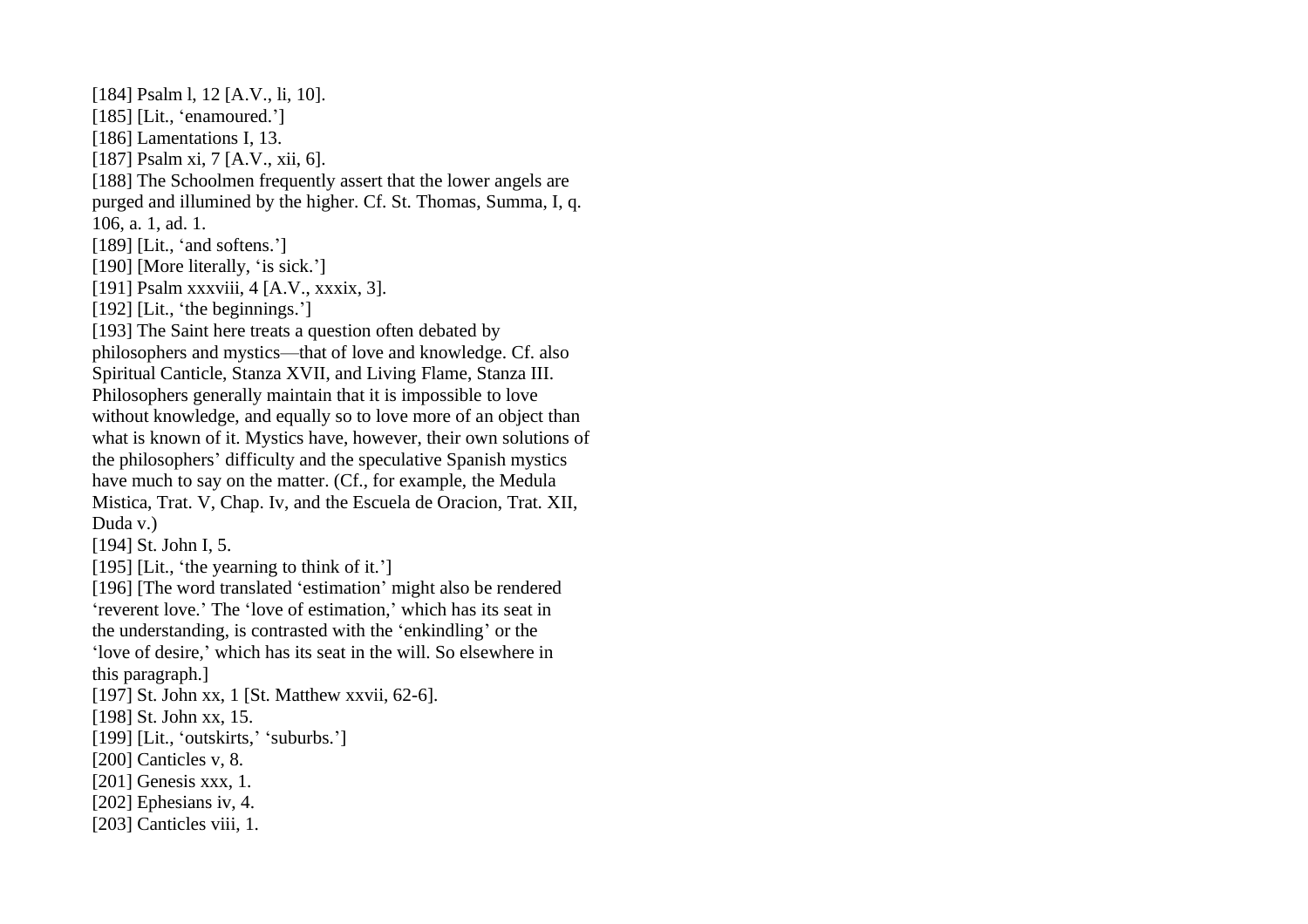[204] St. Matthew x, 36.

[205] [Lit., 'The line, then, continues, and says thus.' In fact, however, the author is returning to the first line of the stanza.] [206] [Lit., 'taste.']

[207] Some have considered this description exaggerated, but it must be borne in mind that all souls are not tested alike and the Saint is writing of those whom God has willed to raise to such sanctity that they drain the cup of bitterness to the dregs. We have already seen (Bk. I, chap. Xiv, Sect. 5) that 'all do not experience (this) after one manner . . . for (it) is meted out by the will of God, in conformity with the greater or the smaller degree of imperfection which each soul has to purge away, (and) in conformity, likewise, with the degree of love of union to which God is pleased to raise it' (Bk. I, chap xiv, above). [208] Osee xiii, 9. [209] Psalm xvii, 12 [A.V., xviii, 11]. [210] Psalm xvii, 13 [A.V., xviii, 12]. [211] Isaias v, 30. [212] Psalm xxx, 21 [A.V., xxxi, 20]. [213] 'Propter hoc Gregorius (Hom. 14 in Ezech.) constituit vitam contemplativam in charitate Dei.' Cf. Summa Theologica, 2a, 2ae, q. 45, a. 2. [214] Jeremias I, 6. [215] Exodus iv, 10 [cf. iii, 2]. [216] Acts vii, 32. [217] [Or: 'and they know not how to say it nor are able to do so.'] [218] [Lit., 'to him that rules them.'] [219] [Lit., 'that is set most far away and most remote from every

creatures.']

[220] Baruch iii, 31.

[221] Psalm lxxvi, 19-20 [A.V., lxxvii, 18-19].

[222] [Lit., 'of the roundness of the earth.']

[223] Job xxxvii, 16.

[224] [Lit., 'rises to scale, know and possess.']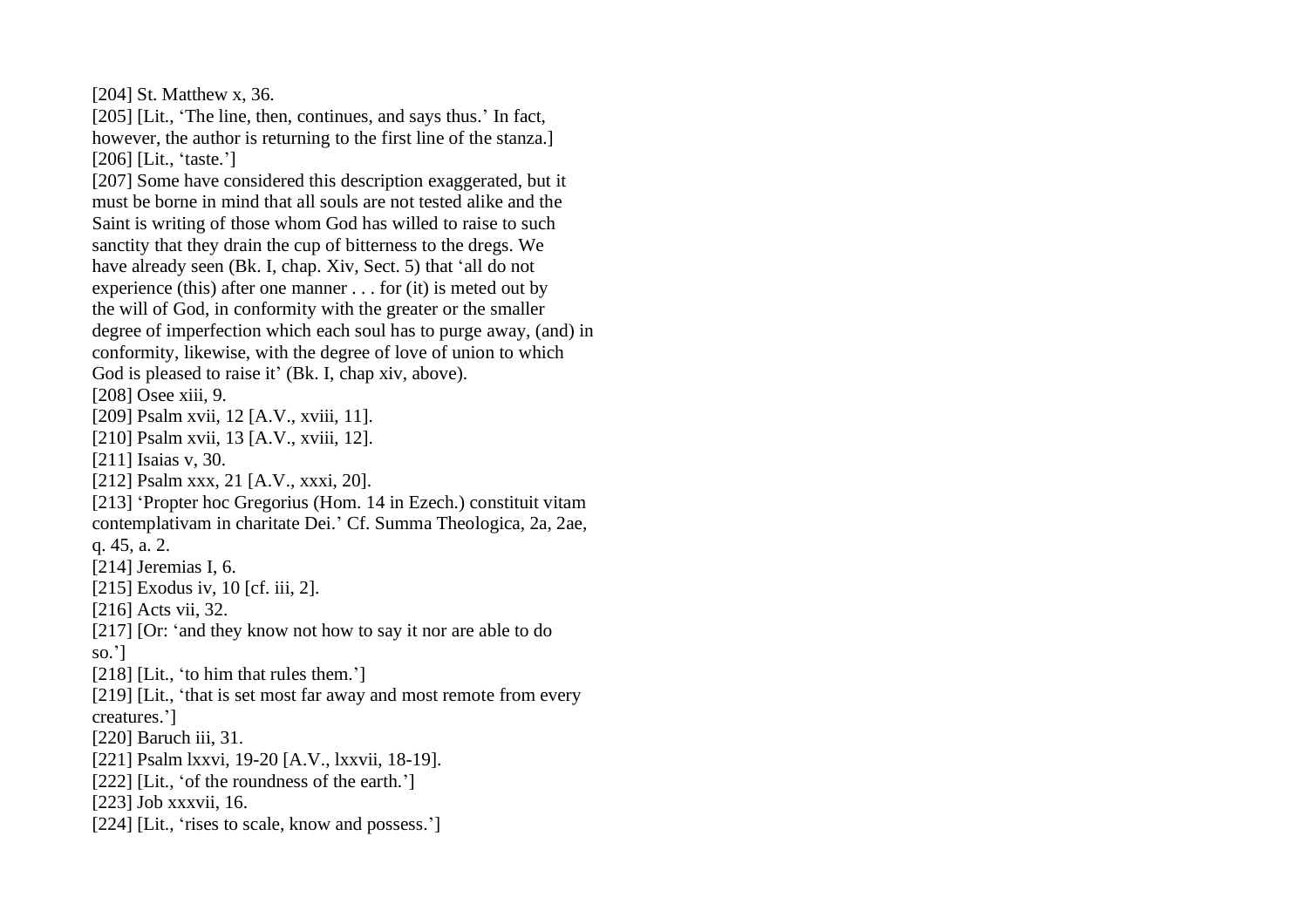[225] Psalm lxxxiii, 6 [A.V., lxxxiv, 7]. [226] St. Luke xiv, 11. [227] Proverbs xviii, 12. [228] Genesis xxviii, 12. [229] [Lit., 'and annihilating oneself.'] [230] 'Ut dicit Bernardus, Magna res est amor, sed sunt in eo gradus. Loquendo ergo aliquantulum magis moraliter quam realiter, decem amoris gradus distinguere possumus' (D. Thom., De dilectione Dei et proximi, cap. Xxvii. Cf. Opusc. LXI of the edition of Venice, 1595). [231] [The word translated 'step' may also (and often more elegantly) be rendered 'degree.' The same word is kept, however, throughout the translation of this chapter except where noted below.] [232] Canticles v, 8. [233] Psalm cxlii, 7 [A.V., cxliii, 7]. [234] Psalm lxvii, 10 [A.V., lxviii, 9].  $[235]$  [Lit., 'to enter (upon).'] [236] Canticles iii, 2. [237] Psalm civ, 4 [A.V., cv, 4]. [238] St. John xx. [239] [The word in the Spanish is that elsewhere translated 'step.'] [240] Psalm cxi, 1 [A.V., cxii, 1]. [241] [Lit., 'makes in him this labour of eagerness.'] [242] Genesis xxix, 20. [243] [Lit., 'how much God merits.'] [244] Canticles viii, 5. [245] Jeremias ii, 2. [246] Psalm lxxxiii, 2 [A.V., lxxxiv, 2]. [247] Genesis xxx, 1. [248] [Lit., 'On this hungering step.'] [249] Isaias xl, 31. [250] Psalm xli, 2 [A.V., xlii, 1]. [251] Psalm lviii, 5 [A.V., lix, 4].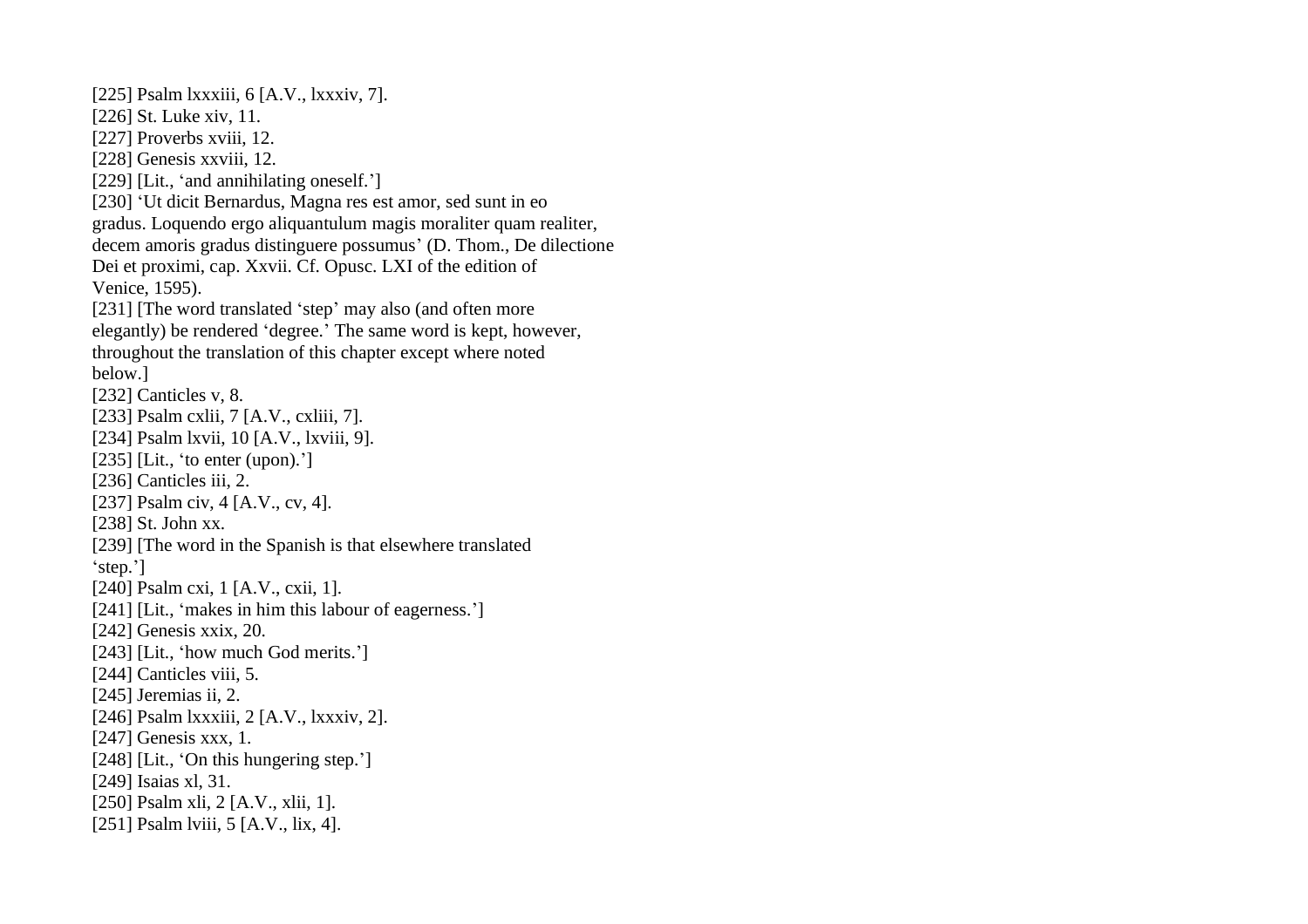[252] Psalm cxviii, 32 [A.V., cxix, 32]. [253] 1 Corinthians xiii, 7. [254] Exodus xxxii, 31-2. [255] Psalm xxxvi, 4 [A.V., xxxvii, 4]. [256] Canticles I, 1. [257] Canticles iii, 4. [258] [Lit., 'attain to setting their foot.'] [259] Daniel x, 11. [260] 'Dum Deum in ignis visione suscipiunt, per amorem suaviter arserunt' (Hom. XXX in Evang.). [261] [i.e., direct, not mediate.] [262] St. Matthew v, 8. [263] St. John iii, 2. [264] St. John xvi, 23. [265] [Lit., 'that it dislocates the sight of all understanding.'] [2661 St. Peter v, 9. [267] [Lit., 'a better undershirt and tunic.'] [268] [Lit., 'this whiteness.'] [269] Osee, ii, 20. [270] Psalm xvi, 4 [A.V., xvii, 4]. [271] 1 Thessalonians v, 8. [272] Psalm xxiv, 15 [A.V., xxv, 15]. [273] Psalm cxxii, 2 [A.V., cxxiii, 2]. [274] Canticles iv, 9. [275] Lamentations iii, 29. [276] Ibid. [For the quotation, see Bk. II, chap. Viii, Sect. 1, above.] [277] Canticles I, 3. [A.V., I, 4.] [For 'chambers' the Spanish has 'bed.'] [278] Canticles iii, 10. [279] [Or 'health.'] [280] Romans viii, 24. [281] i.e., in the original Spanish and in our verse rendering of the poem in The Complete Works of St. John of the Cross, Ed. By E. Allison Peers, Vol. II (The Newman Press, Westminster, Md.).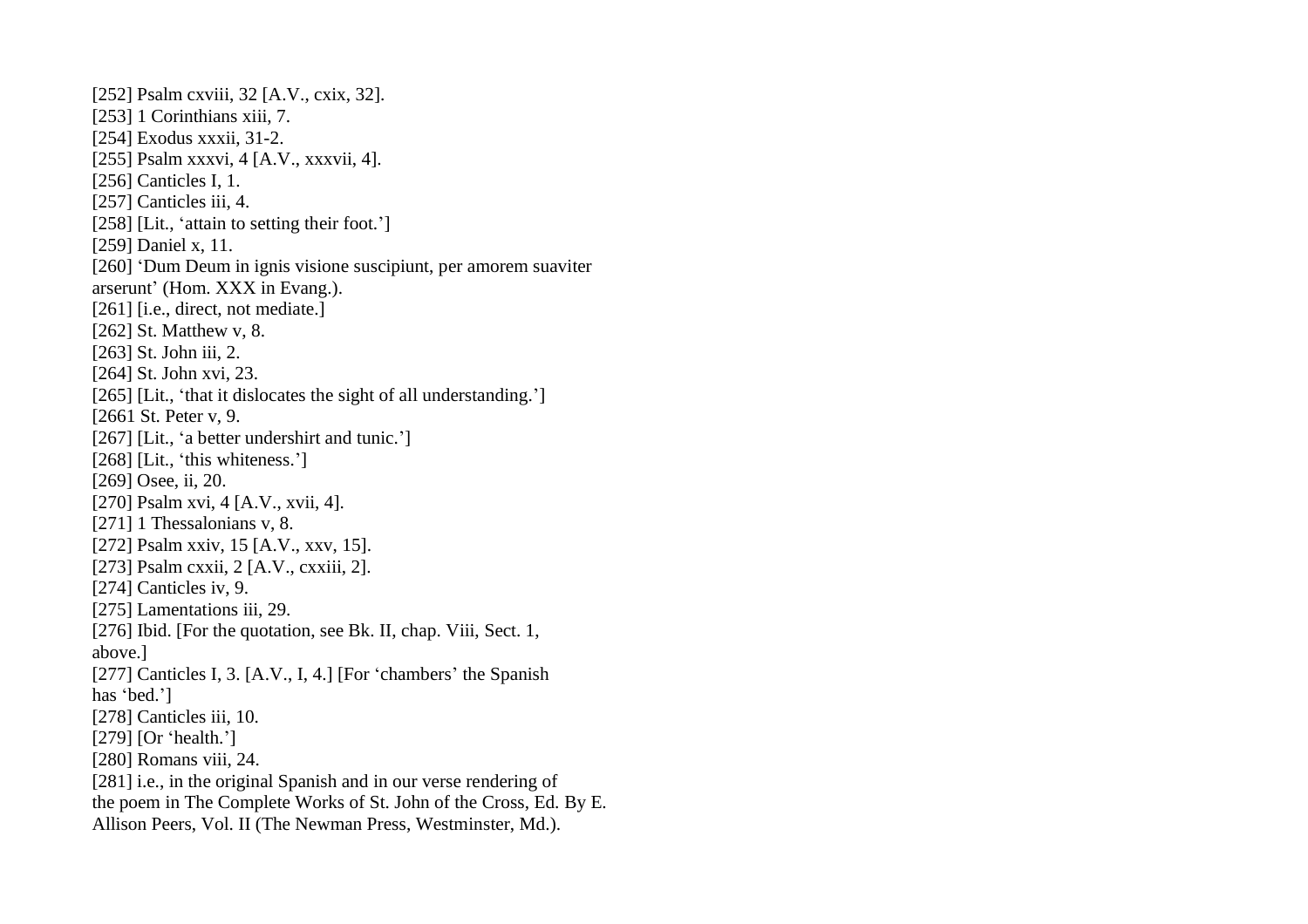the poem in The Complete Works of St. John of the Cross, Ed. By E. Allison Peers, Vol. II (The Newman Press, Westminster, Md.). [283] [The Spanish also admits of the rendering: 'remain shut off from it by darkness.'] [284] Matthew vi, 3. [285] Canticles iii, 7-8. [286] Canticles vi, 10 [A.V., vi, 11-12]. [287] Job I, 1-11. [288] Such is the unanimous opinion of theologians. Some, with St. Thomas (Pt. III, q. 57, a. 6), suppose that the appearance which converted St. Paul near Damascus was that of Our Lord Jesus Christ in person. [289] Exodus vii, 11-22; viii, 7. [290] Job xli, 25. [291] [Lit., 'step.' Cf. Bk. II, chap. Xix, first note, above.] [292] Canticles I, 1. [293] Canticles viii, 1. [294] The word translated 'at rest' is a past participle: more literally, 'stilled.' [295] [Lit., 'twice repeats'—a loosely used phrase.] [296] H omits this last phrase, which is found in all the other Codices, and in e.p. The latter adds: 'notwithstanding that the soul is not wholly free from the temptations of the lower part.' The addition is made so that the teaching of the Saint may not be confused with that of the Illuminists, who supposed the contemplative in union to be impeccable, do what he might. The Saint's meaning is that for the mystical union of the soul with God such purity and tranquillity of senses and faculties are needful that his condition resembles that state of innocence in which Adam was created, but without the attribute of impeccability, which does not necessarily accompany union, nor can be attained by any, save by a most special privilege of God. Cf. St. Teresa's Interior Castle, VII, ii. St. Teresa will be found occasionally to explain points of mystical doctrine which St. John

[282] i.e., in the original Spanish and in our verse rendering of